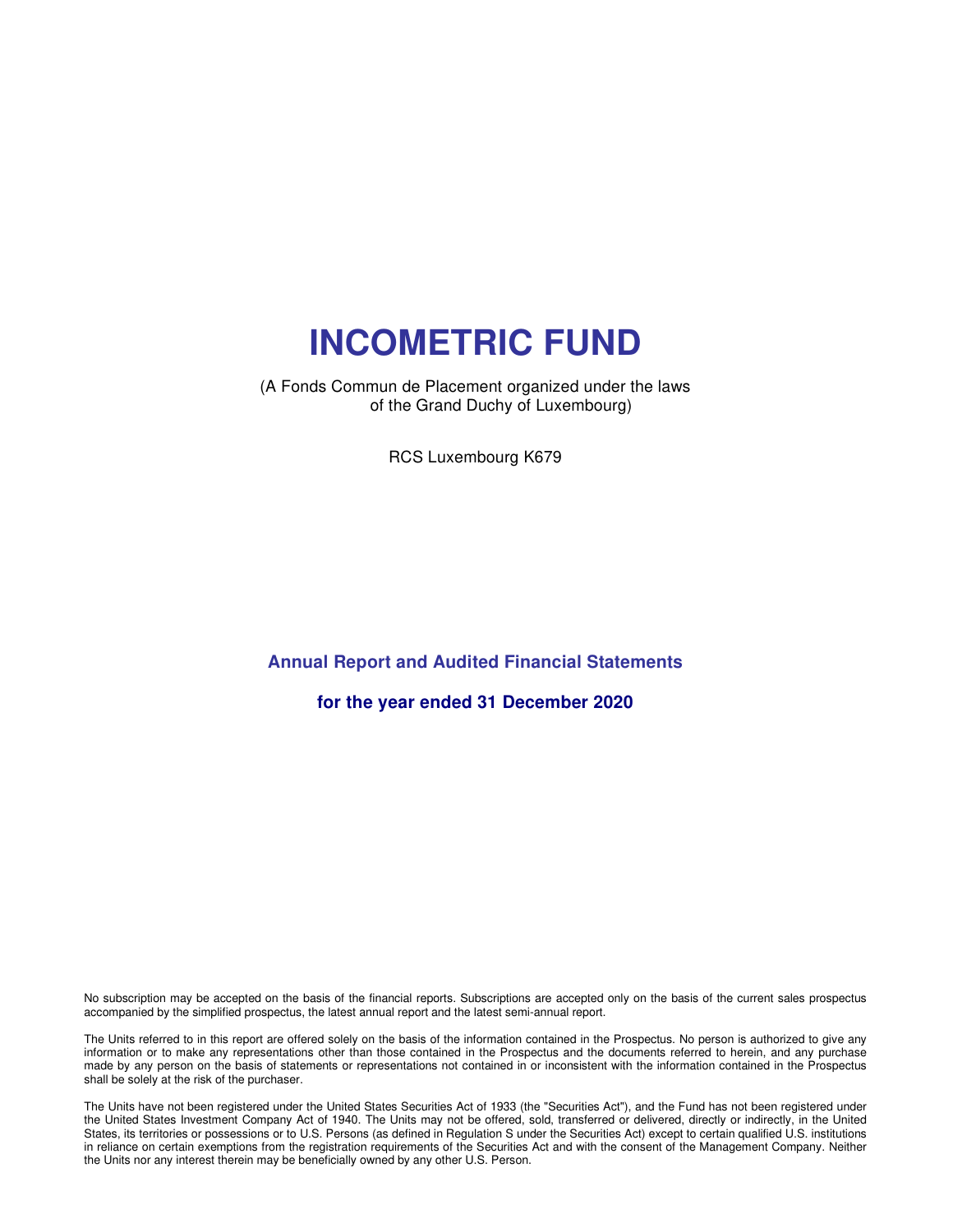### **TABLE OF CONTENTS**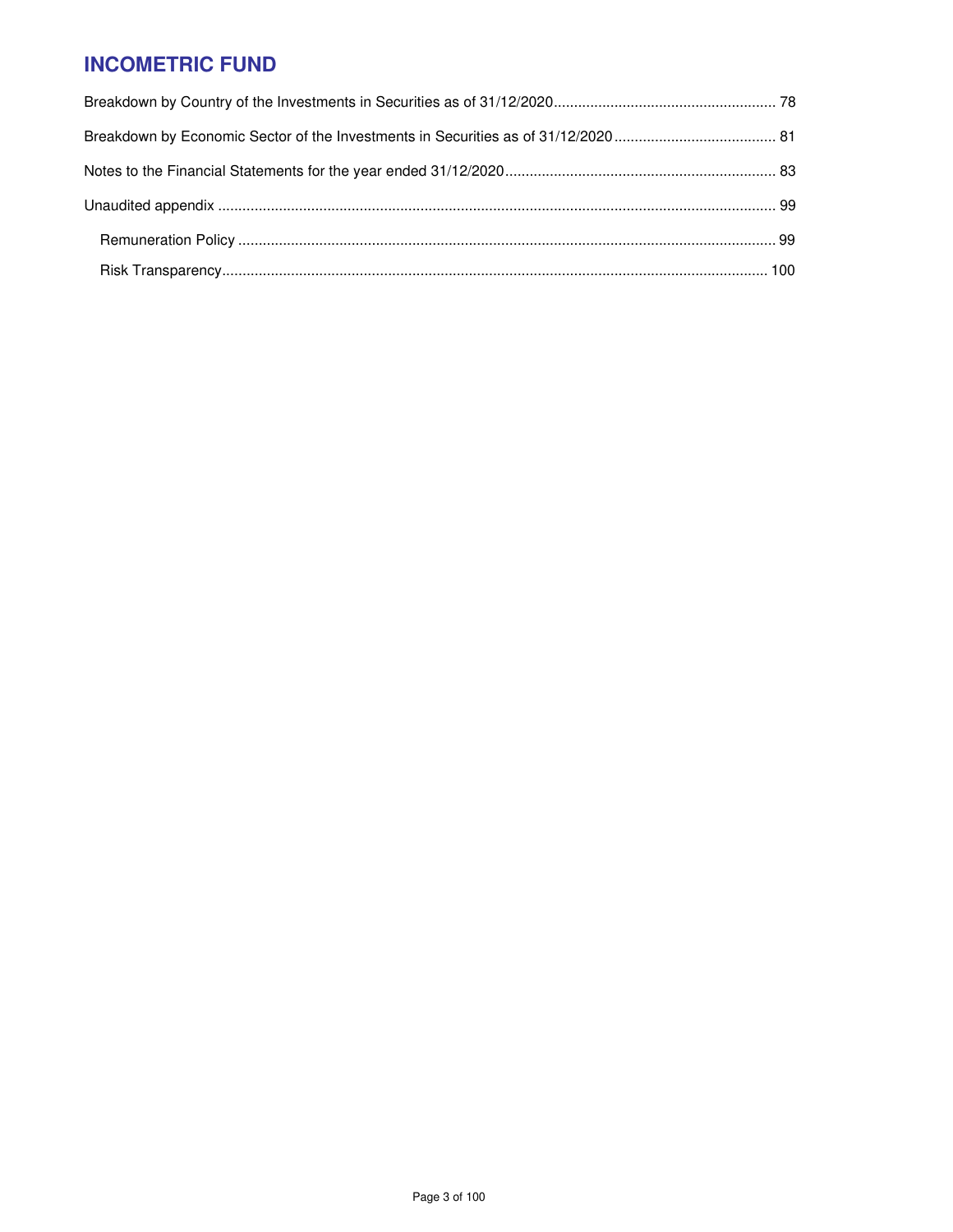### **Management and Administration**

#### **FUND**

INCOMETRIC FUND 6A, rue Gabriel Lippmann L-5365 Munsbach Grand Duchy of Luxembourg

#### **MANAGEMENT COMPANY AND CENTRAL ADMINISTRATION**

ADEPA Asset Management S.A. 6A, rue Gabriel Lippmann L-5365 Munsbach Grand Duchy of Luxembourg

#### **MEMBERS OF THE BOARD**

Carlos Alberto Morales López, CEO ADEPA Asset Management S.A. 6A, rue Gabriel Lippmann L-5365 Munsbach Grand Duchy of Luxembourg

Elisabeth Anna Backes, Managing Director ADEPA Asset Management S.A. 6A, rue Gabriel Lippmann L-5365 Munsbach Grand Duchy of Luxembourg

Philippe Beckers, Director ADEPA Asset Management S.A. 6A, rue Gabriel Lippmann L-5365 Munsbach Grand Duchy of Luxembourg

Jean Noël Lequeue, Director ADEPA Asset Management, S.A. 6A, rue Gabriel Lippmann L-5365 Munsbach Grand Duchy of Luxembourg

#### **INVESTMENT MANAGER / INVESTMENT ADVISOR**

ACCI Capital Investments SGIIC, S.A. c/Serrano, 93 – Planta 7a, 28006 Madrid, Spain (for the Sub-Funds INCOMETRIC FUND - ACCI DMP – Diversified, INCOMETRIC FUND - ACCI Dynamic – Global Fixed Income Opportunities and INCOMETRIC FUND - ACCI Systematic Allocation)

Alaluz Capital, SGIIC, S.A. Plaza de la Independencia 2, 4° D, 28001 Madrid, Spain (for the Sub-Fund INCOMETRIC FUND - Deep Mind Strategic Fund)

Athos Asset MANAGEMENT S.A. 2 Perikleous Street & Kifissias Ave. 154 51 Athens, Greece (for the Sub-Fund INCOMETRIC FUND - ATHOS (LF) Global Navigator)

Dunas Capital-Gestao de Activos - SGFIM S.A. Edificio Estação do Rossio Largo Duque de Cadaval, 17 1º Andar - Fração J. 1200-160 Lisboa, Portugal (for the Sub-Fund INCOMETRIC FUND - Dunas Patrimonio)

Dux Inversores SGIIC, S.A. Calle Velázquez, n° 25, 2° C, 28001, Madrid (for the Sub-Funds INCOMETRIC FUND - Abando Total Return, INCOMETRIC FUND - Chronos Global Equity Fund and INCOMETRIC FUND - Dux Mixto Moderado)

EP Technology Asset Management AG Gotthardstrasse 26 6300 Zug, Switzerland (for the Sub-Fund INCOMETRIC FUND - Stable Return)

Equam Capital, EAFI S.L. C/Serrano 78 3º Izquierda, 28006 Madrid, Spain (for the Sub-Fund INCOMETRIC FUND - Equam Global Value)

Gesconsult, S.A., SGIIC C/ Príncipe de Vergara 36, 6º Derecha, 28006 Madrid, Spain (for the Sub-Funds INCOMETRIC FUND - Gesconsult Flexible Equity, INCOMETRIC FUND - Gesconsult Flexible Income and INCOMETRIC FUND - Gesconsult Spanish Equity)

Interselect NV Lot 2&3, Level 3, Wisma Lazenda, Jalan Kemajuan, W.P. Labuan 87000, East Malaysia (for the Sub-Fund INCOMETRIC FUND - Global Valor)

Investore, SPRL Neerhoflaan 128, B-1780 Wemmel, Belgium (for the Sub-Fund INCOMETRIC FUND - Investore Fundamentals)

Quintet España Asset Management SGIIC, S.A. C/ Serrano 57 sexta planta, 28006 Madrid, Spain (for the Sub-Funds INCOMETRIC FUND - Albatros Acciones, INCOMETRIC FUND - Araucaria Fund, INCOMETRIC FUND Branosera Global Dynamic, INCOMETRIC FUND - Deep Mind Strategic Fund, INCOMETRIC FUND - Global Arrow, INCOMETRIC FUND - Global Strategy Fund)

Patrivalor SGIIC S.A. Paseo Castellana 12, 2° Dcha 28046 Madrid, Spain (for the Sub-Fund INCOMETRIC FUND – Patrifund)

PI Asesores Financieros EAFI, S.L. C/ Berástegui nº1, 4º Izda-4 48001 Bilbao, Spain (for the Sub-Fund INCOMETRIC FUND - European Sectors (EUR))

Soter Capital Advisors S.à r.l. Route de Frontenex 45 CH-1207 Geneva, Switzerland (for the Sub-Funds INCOMETRIC FUND - Cartago Global Balanced Portfolio and INCOMETRIC FUND – Cartago US Income)

Triton Asset Management AEDAK 15, Valaoritou str., GR106 71 Athens, Greece (for the Sub-Fund INCOMETRIC FUND - Triton (LF) Global Balanced Fund)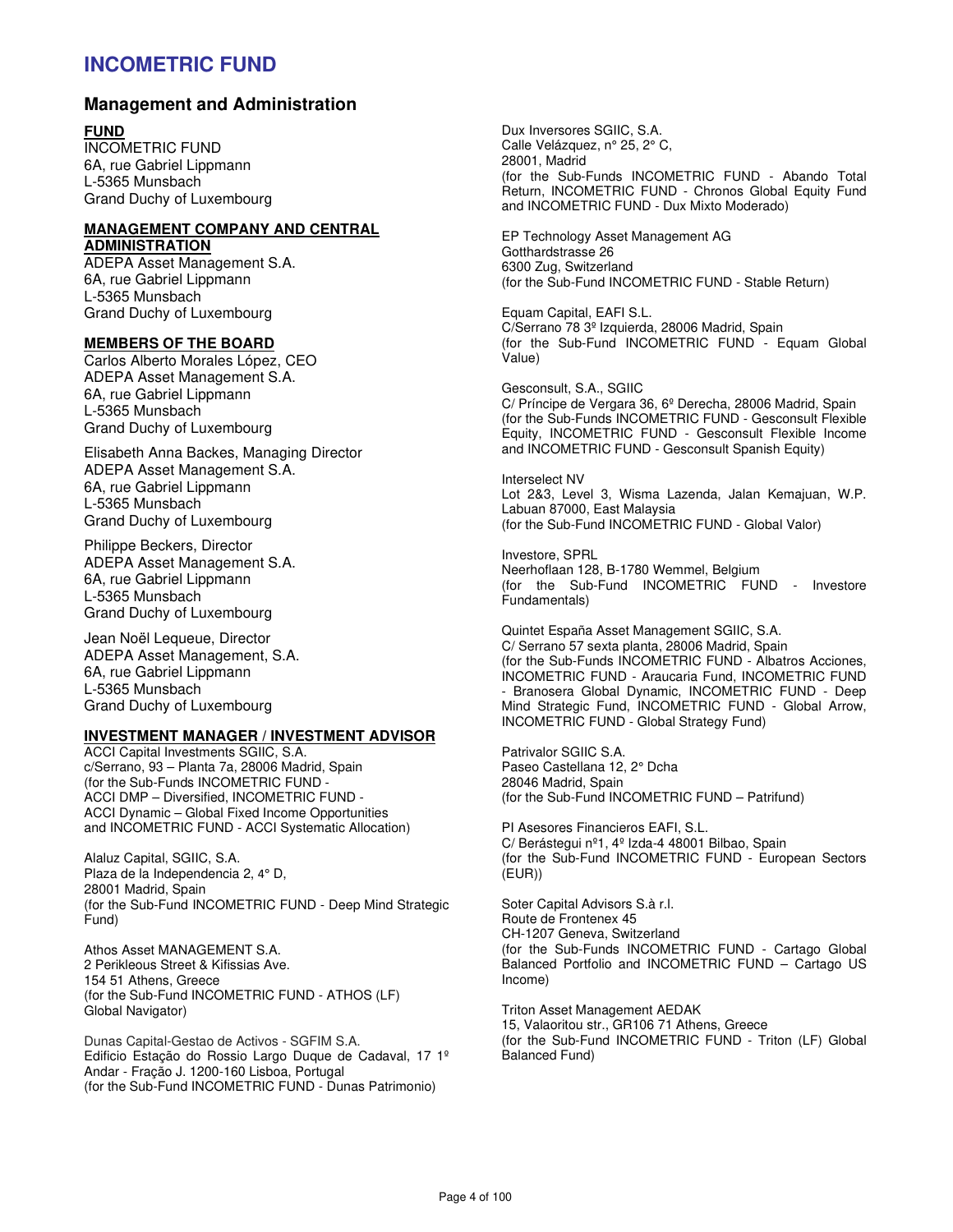### **Management and Administration (continued)**

#### **DEPOSITARY AND PAYING AGENT**

Quintet Private Bank (Europe) S.A. 43, Boulevard Royal L-2955 Luxembourg Grand Duchy of Luxembourg

### **REGISTRAR AND TRANSFER AGENT**

Kredietrust Luxembourg S.A. 88, Grand-Rue L-1660 Luxembourg Grand Duchy of Luxembourg

#### **SUB-REGISTRAR AND TRANSFER AGENT**

European Fund Administration S.A. 2, rue d'Alsace L-1122 Luxembourg Grand Duchy of Luxembourg

#### **AUDITORS**

BDO Audit, S.A. 1, rue Jean Piret L-2350 Luxembourg Grand Duchy of Luxembourg (until June 2020)

KPMG Luxembourg 39, avenue John F. Kennedy L-1855 Luxembourg Grand Duchy of Luxembourg (since June 2020)

### **LEGAL ADVISERS IN LUXEMBOURG**

Clifford Chance 10, Boulevard Grande-Duchesse Charlotte L-1011 Luxembourg Grand Duchy of Luxembourg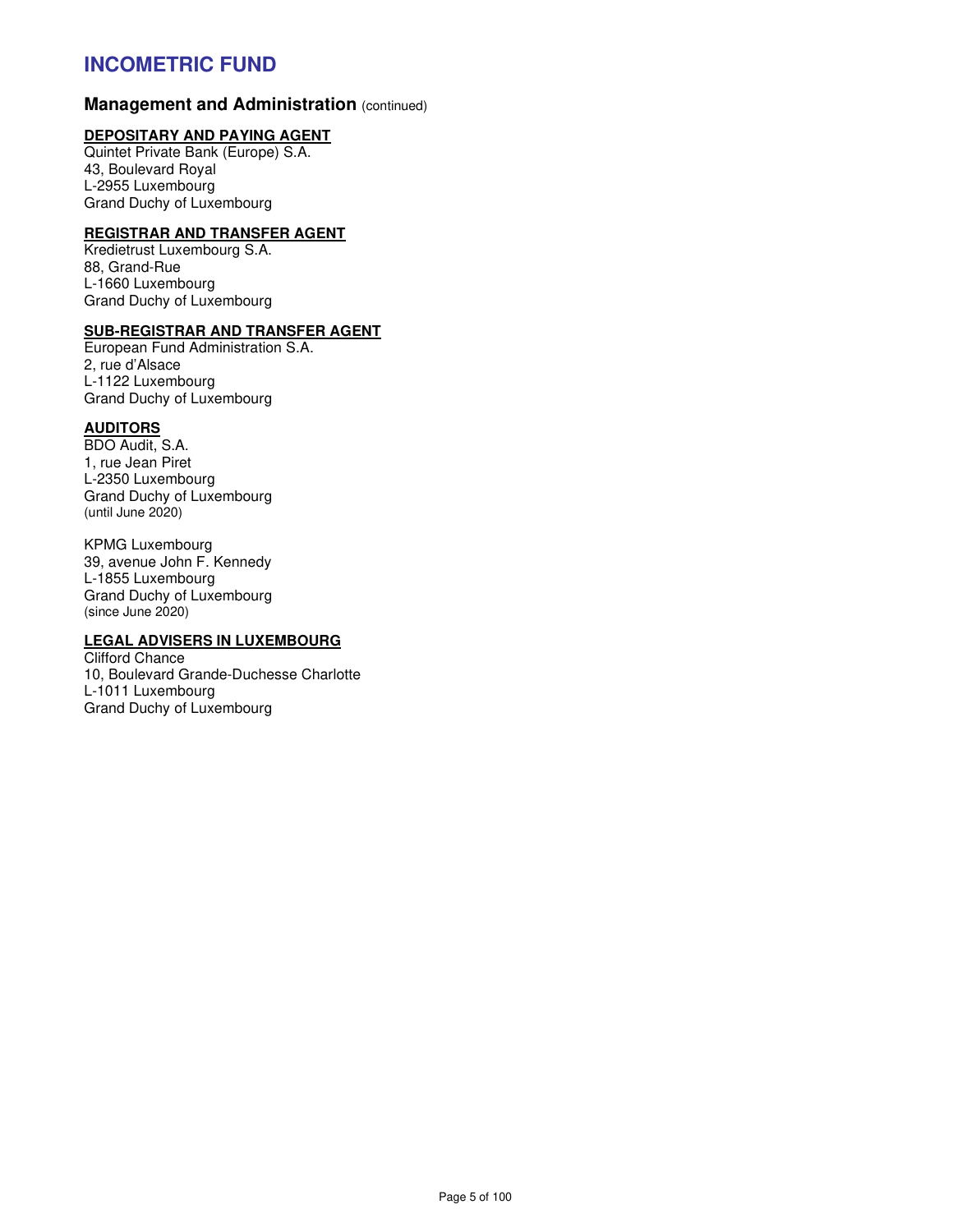### **Fund Information**

The Fund is organized in and under the laws of the Grand-Duchy of Luxembourg as a mutual investment fund with separate Sub-Fund(s) constituting each a separate portfolio of assets and liabilities.

The Fund is registered pursuant to the Part I of the Law of 17 December 2010 relating to undertakings for collective investment.

In accordance with the Management Regulations, the board of directors of the Management Company may issue Units in each Sub-Fund. A separate pool of assets is maintained for each Sub-Fund and is invested in accordance with the investment objectives applicable to the relevant Sub-Fund. As a result, the Fund is an "umbrella fund" enabling investors to choose between one or more investment objectives by investing in one or more Sub-Funds. Investors may choose which Sub-Fund(s) may be most appropriate for their specific risk and return expectations as well as their diversification needs.

Each Sub-Fund is treated as a separate entity and operates independently, each portfolio of assets being invested for the exclusive benefit of this Sub-Fund. A purchase of Units relating to one particular Sub-Fund does not give the holder of such Units any rights with respect to any other Sub-Fund.

The net proceeds from the subscription to each Sub-Fund are invested in the specific portfolio of assets constituting that Sub-Fund.

With regard to third parties, each Sub-Fund will be exclusively responsible for all liabilities attributable to it.

The board of directors of the Management Company may, at any time, create additional Sub-Funds.

Furthermore, in respect of each Sub-Fund, the board of directors of the Management Company may decide to issue one or more Classes of Units, each Class having e.g. a specific sales and redemption charge structure, a specific management fee structure, different distribution, Unit holders servicing or other fees, different types of targeted investors, different currencies and/or such other features as may be determined by the board of directors of the Management Company from time to time.

The currency in which the Classes of Units are denominated may differ from the Reference Currency of the relevant Sub-Fund. The Management Company may, at the expense of the relevant Class of Units, use instruments such as forward currency contracts to hedge the exposure of the investments denominated in other currencies than the currency in which the relevant Class of Units is denominated.

The Classes of Units may be sub-divided into two Categories: accumulation of income and distribution of income.

The amounts invested in the various Classes of Units of each Sub-Fund are themselves invested in a common underlying portfolio of investments. The Management Company may decide to create further Classes of Units with different characteristics.

Units of different Classes within each Sub-Fund may be issued, redeemed and converted at prices computed on the basis of the Net Asset Value per Unit, within the relevant Sub-Fund, as defined in the Management Regulations.

The Fund is managed in the interest of its unitholders by the Management Company, a public limited company ("société anonyme") incorporated under the laws of Luxembourg and having its registered office in Luxembourg.

The assets of the Fund are separate from those of the Management Company and from those of other funds managed by the Management Company.

The Management Company manages the assets of the Fund in accordance with the Management Regulations. The Management Regulations are deposited with the Registre de Commerce et des Sociétés Luxembourg, where they may be inspected and copies may be obtained. A notice advising of the publication and deposit of the Management Regulations with the registry was published in the Mémorial, Recueil des Sociétés et Associations of Luxembourg.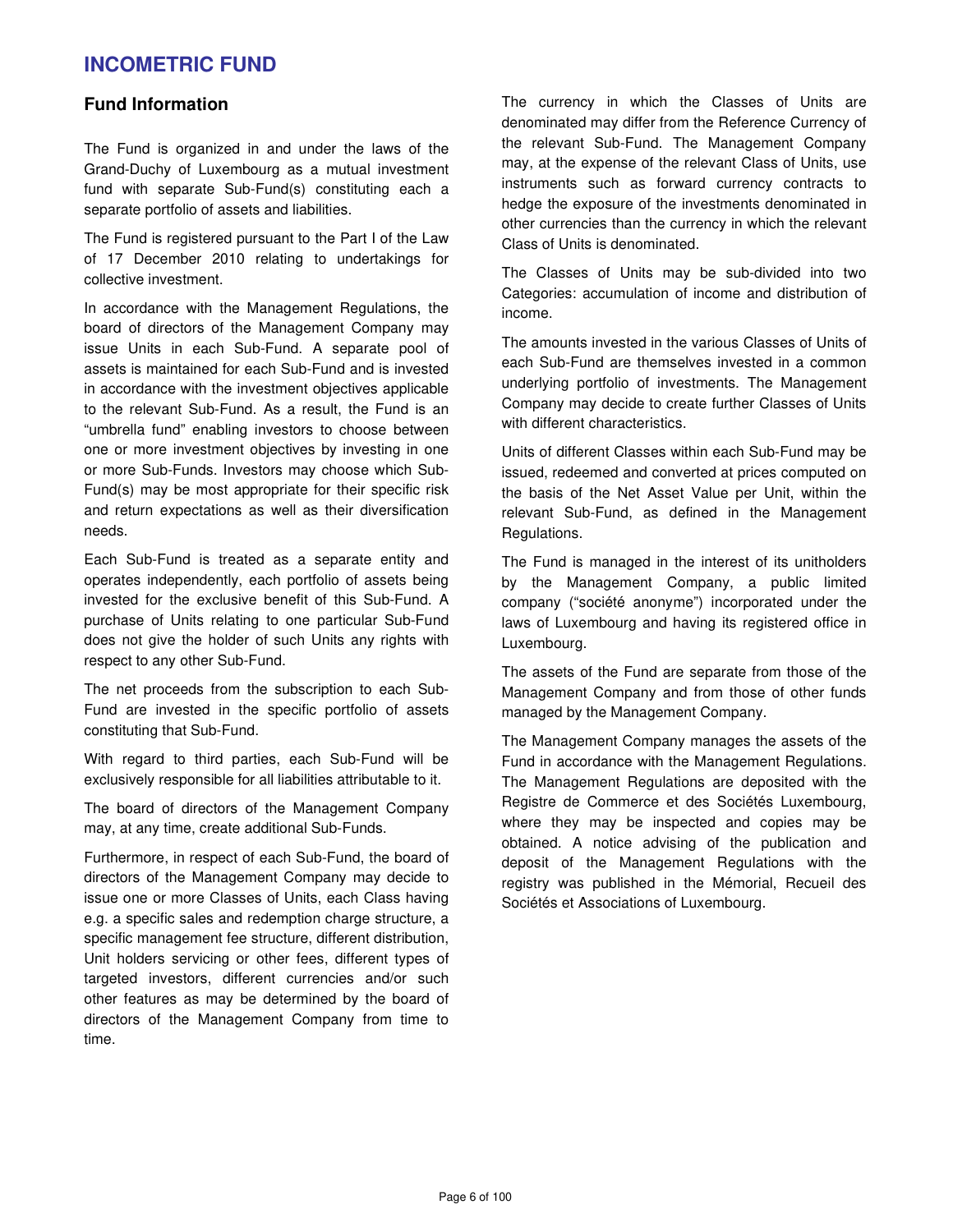### **Investment Management Report** as at 31/12/2020

#### **Market Overview**

The beginning of 2020 came with a lot of turmoil caused by the spread of COVID-19. Equities suffered steep declines and government bond yields fell. Equity markets fell across both Developed and Emerging Markets as the novel coronavirus spread, and the governments and central banks announced various measures to support businesses and households during the lockdowns. In commodities, oil prices plunged because of the weak outlook for demand due to both the lockdowns and a breakdown of agreements between oil producers.

The second quarter brought some optimism with the easing of the COVID-19 lockdowns which increased the risk appetite supporting equity and credit markets. This optimism was translated in the United States of America (USA), the Eurozone and Emerging Markets equities to rebound and outperform the previous quarter. Government bonds, on the other hand saw slow recovery. Corporate bonds outperformed government bonds. Oil prices rebounded as well as oil-producing countries agreed to temporary production cuts.

In the third quarter, global equities in the third quarter performed better, but regional performances diverged, with Asia and the USA outperforming Europe. Eurozone shares remained relatively flat lagging behind other markets as COVID-19 infections rose in several countries and local restrictions were introduced. Government bond yields remained almost unchanged but corporate bonds enjoyed a positive quarter. Commodities delivered positive returns in general where livestock and agriculture were the top performers. Oil did not have any big price changes.

The fourth and last quarter, the development of the vaccine fostered hopes for return to an economic normality. Global equities outperformed all the previous quarters. Government bonds had a mixed performance with US yields rising and corporate bonds showing continuous positive returns. Commodities gained on vaccine developments and a weaker US Dollar.

### **INCOMETRIC FUND - Abando Total Return**

2020 started with the spread of COVID-19 which profoundly affected the global markets. Equities declined sharply and investors favored their safety. In spite of the heavy fall, equities recovered the losses in the following quarters.

Throughout the quarters, uncertainties surrounding the US elections, timing of vaccine approval, and aboveaverage valuation levels left many investors questioning whether the rally off the March lows could be sustained.

Most notably, regional performances diverged with Asia and US outperforming Europe in the third quarter. Eurozone shares remained relatively flat lagging behind other markets as COVID-19 infections rose in several countries and local restrictions were introduced.

News of additional stimulus, improving economic metrics, and multiple vaccine approvals overshadowed those uncertainties. As a result, investors chose to focus on the road ahead rather than the rear-view mirror. Ultimately headlines gave way to recovering fundamentals, leading global equities higher. During the fourth quarter, the S&P 500 gained 11.7% and made a new high, but global equities also benefited from regional economic turnarounds as developed markets equities rose and Emerging Markets gained even more.

Government bond yields declined during the first quarter (meaning bond prices rose) as higher risk assets such as shares saw heavy declines amid rising fears over the COVID-19 pandemic.

During the second quarter, government bonds saw slow recovery, while corporate bonds recovered faster.

In the following quarters, the US 10-year yield was 25 basis points (bps) higher, finishing the year at 0.91%, while the German 10-year yield fell by 5 bps to -0.57%. Italian and Spanish 10-year yields saw significant declines of 32 and 20bps respectively, as the European Central Bank increased quantitative easing. The UK 10 year yield was little changed at 0.20%, as vaccine optimism was tempered by Brexit uncertainty and new lockdown measures.

Corporate bonds enjoyed a fruitful Q4, outpacing government bonds, with both Investment Grade and High Yield delivering strong positive total returns. Investment Grade bonds are the highest quality bonds as determined by a credit rating agency; High Yield bonds are more speculative, with a credit rating below Investment Grade.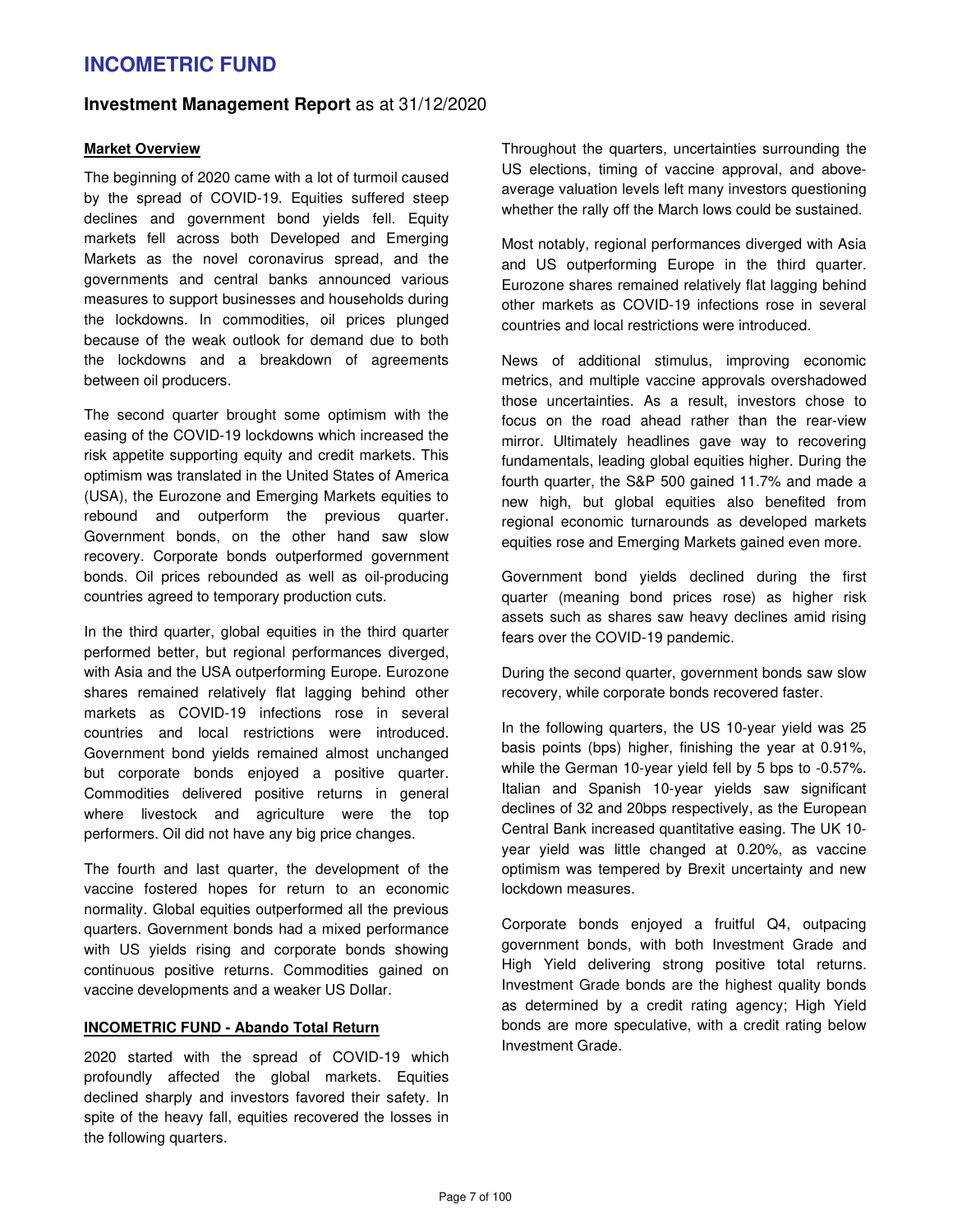### **Investment Management Report** as at 31/12/2020 (continued)

Convertible bonds increased, benefiting from the tailwind of global stocks at record highs. The primary market for convertibles has also reached highs not seen for the last ten years. All in all, \$166 billion of new convertible bonds were issued in 2020. Valuations, especially in the US, have become more expensive, albeit from a lowly valued base.

In 2020, the performance of the Sub-Fund was:

• LU0868350967 - Class A EUR : -1.79%

#### **INCOMETRIC FUND - ACCI DMP - Diversified**

There was not any change in the strategy during the year. The Sub-fund invests in global equities or global Fixed Income with a strong US bias. The defensive profile is a proxy of the US yield curve and the positive profile is a balanced fund with 50% of equity and 50% of fixed income. The equity has a US bias with 40% S&P 500, and a little allocation to Emerging Markets, Europe and UK. 14% of the Fixed Income is invested in High Yield (7% in Europe and 7% in US) 18% in US short duration bonds and the other 18% is invested in aggregate bonds. The Sub-fund now is the most positive profile invested 50% in equity 50% in fixed income.

All trades were due to subscriptions and redemptions during the year. The Sub-Fund kept trading the same Exchange Traded Funds (ETFs) and the same weights. Equity allocation was 50% throughout the year, except between the end of August and mid-September. In this change, the Sub-Fund sold all the equity. More specifically, it sold S&P 500 (about 40% of the Sub-Fund's TNA), European equities (MSCI EMU), MSCI Emerging Markets and FTSE 100 ETFs.

The Sub-Fund also sold 14% of High Yield (7% from Europe and the other 7% from the USA) and 18% of USD short duration bonds. The purchases after that change were ETF from US treasuries along all the curve. The allocation was 82% of US treasuries.

After this change, the Sub-Fund took risk again on September allocation and the allocation was 50% of equity (40% S&P 500, 5% Emerging Markets, 3% Europe and 2% UK) and 50% Fixed Income (7% US High Yield, 7% Europe High Yield and 18% US short duration).

The Sub-Fund experienced some losses between late August and mid-September due to the change of allocation to Fixed Income. However, these losses were recovered by the end of the year, mainly thanks to the S&P 500 returns.

In 2020, the performance of the Sub-Fund was:

- LU1913290232 Class A1 USD : 6.32%
- LU1913290315 Class A2 USD : 5.49%
- LU1913290588 Class B2 EUR : 0.22% (\*)
- LU2200252414 Class C1 USD : 5.46% (\*\*) (\*) since 9 October 2020 (\*\*) since 20 August 2020

### **INCOMETRIC FUND - ACCI Dynamic - Global Fixed Income Opportunities**

The Sub-Fund invests in global Fixed Income with a strong US bias. Depending on market conditions, the Sub-Fund either has a defensive profile, which is a proxy of the US yield curve or a positive profile, which is a proxy of an index of short term global High Yield. At the end of the year, the Sub-Fund was mainly invested in short term global High Yield.

During the whole year, all trades were due to subscriptions and redemptions. The Sub-Fund kept trading the same Exchange Traded Funds (ETFs) and the same weights and there was not any change in the strategy during the year, except a change in asset allocation between late August and late September. During this period, the short duration and mainly High yield bonds was switched to a portfolio with a bit longer duration, less High Yield exposure and more weight on Investment Grade bonds. All these exposures were gained through UCITS ETFs.

This change led to losses but these were recovered thanks to good returns during the last months of the year, mainly thanks to High yield bonds and short duration.

This profile was reversed in late September and the Sub-Fund kept the original allocation until the end of the year.

In 2020, the performance of the Sub-Fund was:

- LU1913290661 Class A1 USD : 3.05%
- LU1913290828 Class A2 USD : 2.40%
- LU1913291396 Class B2 USD : 0.37% (\*)
- LU2200252505 Class C USD : 3.53% (\*\*)
- LU2098289528 Class D2 USD : 2.12% (\*\*\*) (\*) since 9 October 2020 (\*\*) since 2 October 2020 (\*\*\*) since 16 January 2020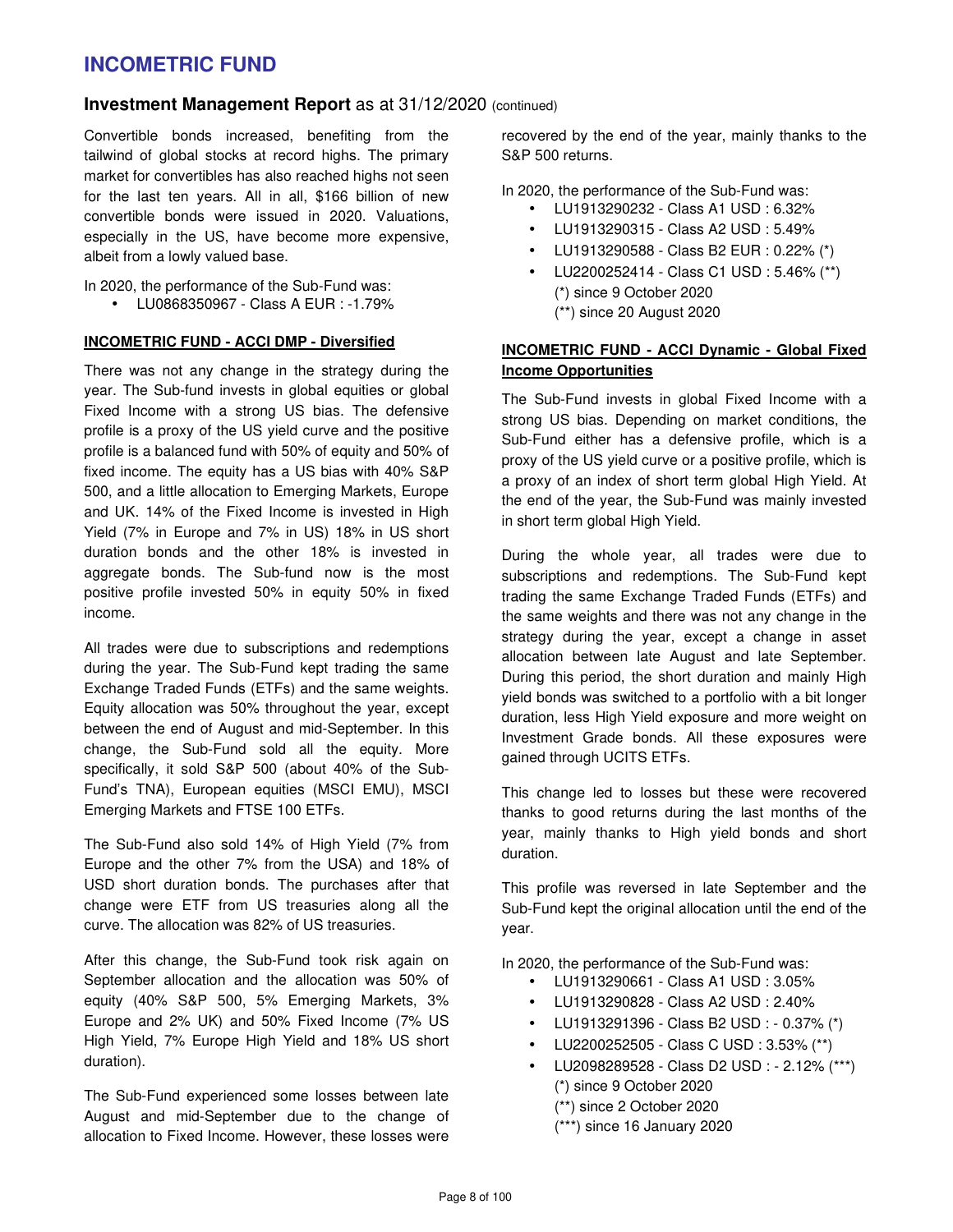### **Investment Management Report** as at 31/12/2020 (continued)

#### **INCOMETRIC FUND - ACCI Systematic Allocation**

The Sub-Fund invests in global equities or global Fixed Income depending of the market situation, with a strong bias toward the United States (US). The defensive profile is a proxy of the US yield curve and the positive profile is a proxy of the MSCI World.

During the whole year, all trades were due to subscriptions and redemptions. The Sub-Fund kept trading the same Exchange Traded Funds (ETFs) and the same weights, except during the change of late August to mid-September. During this period, the Sub-Fund sold mainly S&P 500 (about 60% of the Sub-Fund's TNA), Europe equity (MSCI EMU), MSCI World, Switzerland and small caps (Russell 2000). On the other hand, the Sub-Fund bought mainly US Government bonds (about 81% of the Sub-Fund's TNA) and US aggregate bonds (19%). All these exposures were achieved through UCITS ETFs.

The Sub-Fund experienced some losses during this time due to the change to Fixed Income. However, it quickly recovered thanks to good return in the following months, mainly from the S&P 500 and MSCI World performances.

In mid-September, the Sub-Fund returned to 100% equities and kept this exposure until the end of the year.

In 2020, the performance of the Sub-Fund was:

- LU1913291479 Class A1 USD : 6.36%
- LU1913291552 Class A2 USD : 5.19%
- LU1913291719 Class B2 EUR : 10.42% (\*)
- LU2200252687 Class C1 USD: 8.89%(\*\*) (\*) since 14 February 2020 (\*\*) since 30 September 2020

#### **INCOMETRIC FUND - Albatros Acciones**

2020 started with the spread of COVID-19 which profoundly affected the global markets. Equities declined sharply and investors favored their safety. In spite of the heavy fall, equities recovered the losses in the following quarters.

Throughout the quarters, uncertainties surrounding the US elections, timing of vaccine approval, and aboveaverage valuation levels left many investors questioning whether the rally off the March lows could be sustained.

Most notably, regional performances diverged with Asia and US outperforming Europe in the third quarter. Eurozone shares remained relatively flat lagging behind other markets as COVID-19 infections rose in several countries and local restrictions were introduced.

News of additional stimulus, improving economic metrics, and multiple vaccine approvals overshadowed those uncertainties. As a result, investors chose to focus on the road ahead rather than the rear-view mirror. Ultimately headlines gave way to recovering fundamentals, leading global equities higher. During the fourth quarter, the S&P 500 gained 11.7% and made a new high, but global equities also benefited from regional economic turnarounds as developed markets equities rose and Emerging Markets gained even more.

Government bond yields declined during the first quarter (meaning bond prices rose) as higher risk assets such as shares saw heavy declines amid rising fears over the COVID-19 pandemic.

During the second quarter, government bonds saw slow recovery, while corporate bonds recovered faster.

In the following quarters, the US 10-year yield was 25 basis points (bps) higher, finishing the year at 0.91%, while the German 10-year yield fell by 5 bps to -0.57%. Italian and Spanish 10-year yields saw significant declines of 32 and 20bps respectively, as the European Central Bank increased quantitative easing. The UK 10 year yield was little changed at 0.20%, as vaccine optimism was tempered by Brexit uncertainty and new lockdown measures.

Corporate bonds enjoyed a fruitful Q4, outpacing government bonds, with both Investment Grade and High Yield delivering strong positive total returns. Investment Grade bonds are the highest quality bonds as determined by a credit rating agency; High Yield bonds are more speculative, with a credit rating below Investment Grade.

Convertible bonds increased, benefiting from the tailwind of global stocks at record highs. The primary market for convertibles has also reached highs not seen for the last ten years. All in all, \$166 billion of new convertible bonds were issued in 2020. Valuations, especially in the US, have become more expensive, albeit from a lowly valued base.

In 2020, the performance of the Sub-Fund was:

• LU1591640047 - Class A EUR : - 3.96%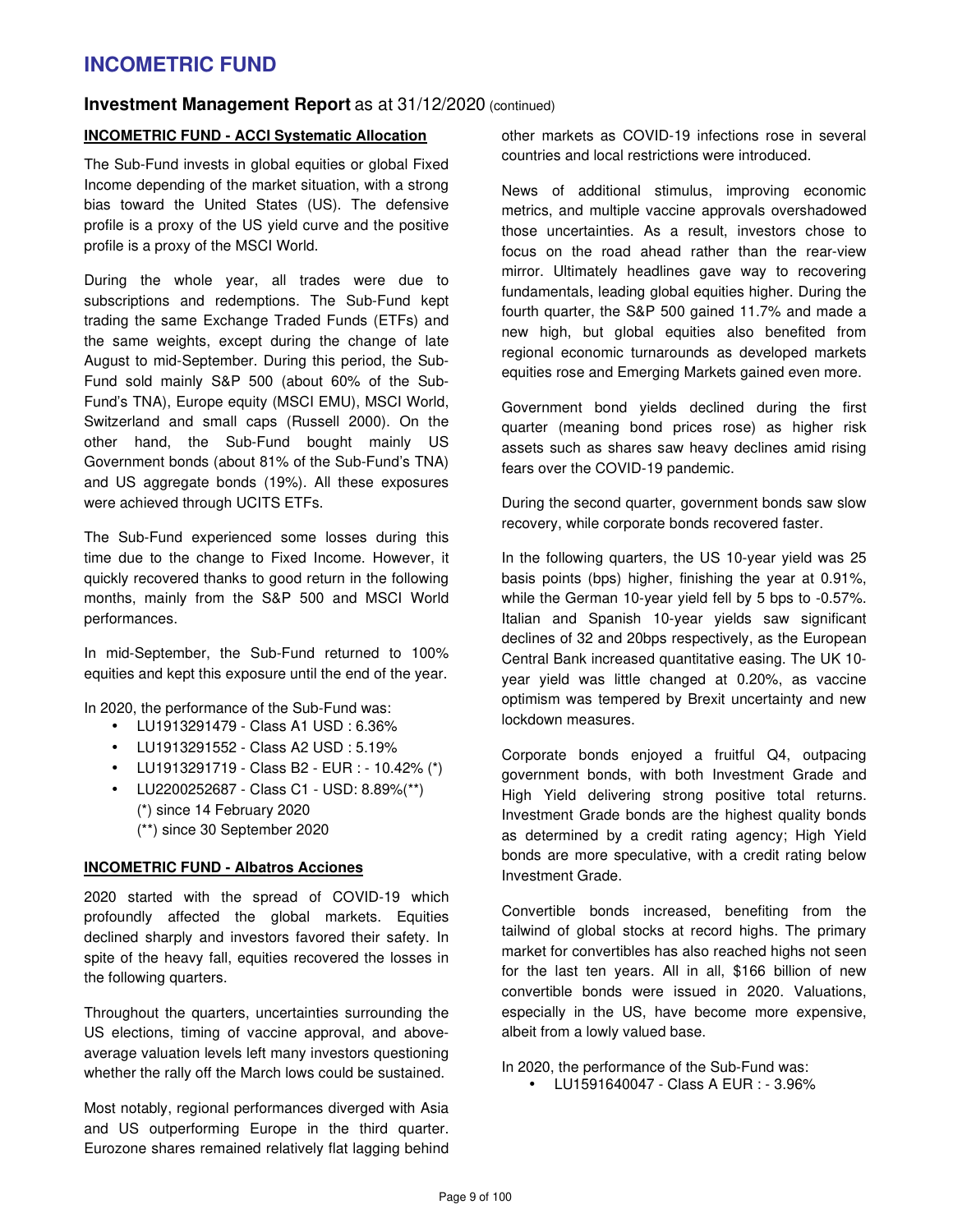### **Investment Management Report** as at 31/12/2020 (continued

#### **INCOMETRIC FUND - Araucaria Fund**

2020 started with the spread of COVID-19 which profoundly affected the global markets. Equities declined sharply and investors favored their safety. In spite of the heavy fall, equities recovered the losses in the following quarters.

Throughout the quarters, uncertainties surrounding the US elections, timing of vaccine approval, and aboveaverage valuation levels left many investors questioning whether the rally off the March lows could be sustained.

Most notably, regional performances diverged with Asia and US outperforming Europe in the third quarter. Eurozone shares remained relatively flat lagging behind other markets as COVID-19 infections rose in several countries and local restrictions were introduced.

News of additional stimulus, improving economic metrics, and multiple vaccine approvals overshadowed those uncertainties. As a result, investors chose to focus on the road ahead rather than the rear-view mirror. Ultimately headlines gave way to recovering fundamentals, leading global equities higher. During the fourth quarter, the S&P 500 gained 11.7% and made a new high, but global equities also benefited from regional economic turnarounds as developed markets equities rose and Emerging Markets gained even more.

Government bond yields declined during the first quarter (meaning bond prices rose) as higher risk assets such as shares saw heavy declines amid rising fears over the COVID-19 pandemic.

During the second quarter, government bonds saw slow recovery, while corporate bonds recovered faster.

In the following quarters, the US 10-year yield was 25 basis points (bps) higher, finishing the year at 0.91%, while the German 10-year yield fell by 5 bps to -0.57%. Italian and Spanish 10-year yields saw significant declines of 32 and 20 bps respectively, as the European Central Bank increased quantitative easing. The UK 10 year yield was little changed at 0.20%, as vaccine optimism was tempered by Brexit uncertainty and new lockdown measures.

Corporate bonds enjoyed a fruitful Q4, outpacing government bonds, with both Investment Grade and High Yield delivering strong positive total returns. Investment Grade bonds are the highest quality bonds as determined by a credit rating agency; High Yield bonds are more speculative, with a credit rating below Investment Grade.

Convertible bonds increased, benefiting from the tailwind of global stocks at record highs. The primary market for convertibles has also reached highs not seen for the last ten years. All in all, \$166 billion of new convertible bonds were issued in 2020. Valuations, especially in the US, have become more expensive, albeit from a lowly valued base.

In 2020, the performance of the Sub-Fund was:

• LU1542635781 - Class A EUR : - 0.07%

#### **INCOMETRIC FUND - ATHOS (LF) Global Navigator**

The Sub-Fund decreased the portfolio's duration on core sovereign Fixed Income during the beginning of the second quarter of 2020, as yields in 10-year German government bonds reached an all-time low of - 0.85%. As market conditions steadily improved during that quarter, the Sub-Fund gradually increased its exposure in value/high dividend equities in core Europe, mainly France and Germany. An additional 7% exposure was placed in Lower-Tier II debt as it believed that the risk-reward ratio at that point in time was quite compelling. During the second half of the year, shortterm credit market exposure was increased together with adding 3% in perpetual Fixed Income securities. The Sub-Fund monetized some tactical equity exposure during the summer months, namely in Air France, RWE and Fresenius Medical.

During the second half of the year, the Sub-Fund also initiated a 4.5% exposure in three different Exchange Traded Funds: a small-capitalization European fund with a diversified country exposure - topping UK, Sweden, and France; an Emerging Market fund with a focus on Asia; and a China Government Bond fund with a 98% exposure in local sovereign debt.

In 2020, the performance of the Sub-Fund was: • LU1846656038 - Class A EUR : - 5.25%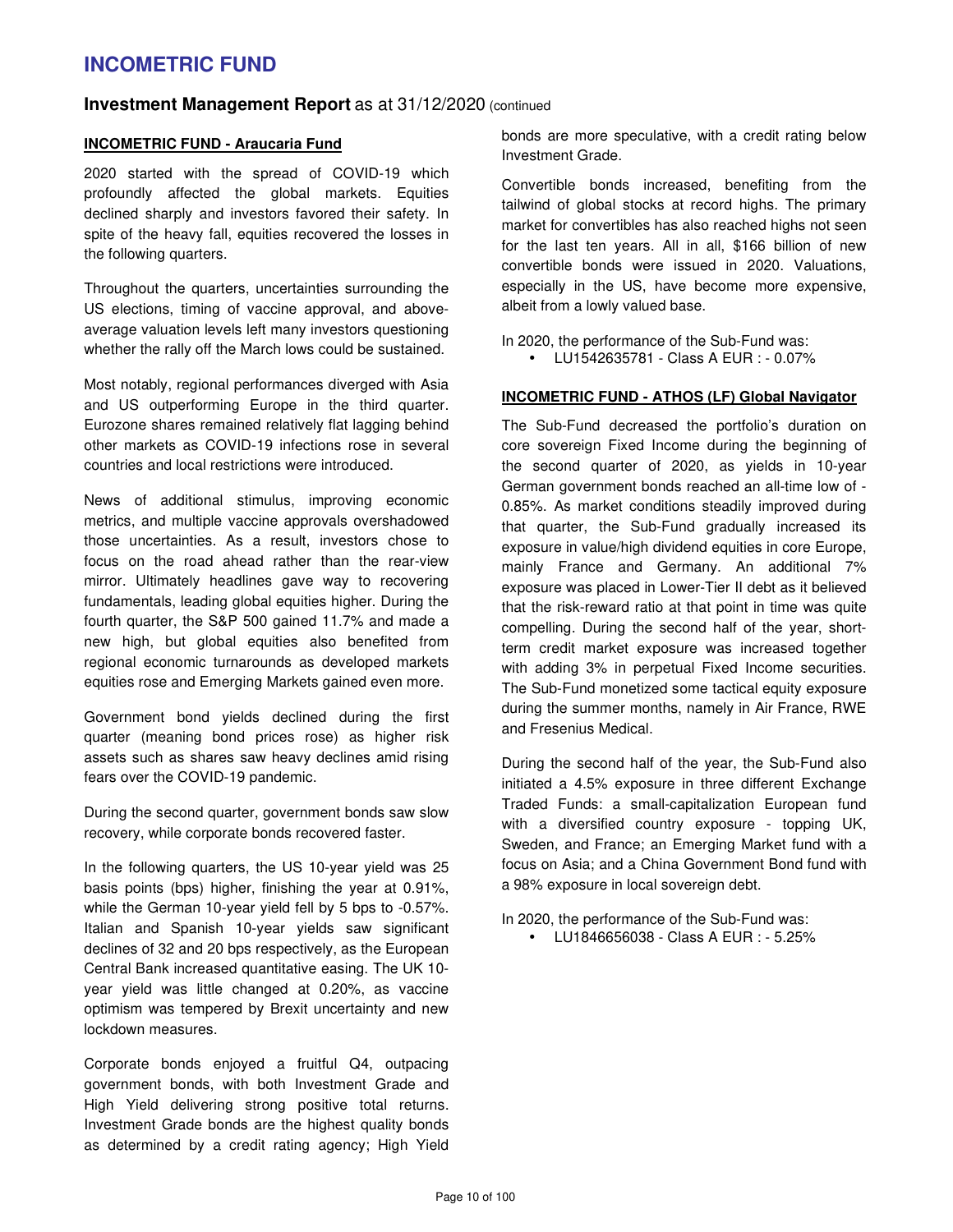### **Investment Management Report** as at 31/12/2020 (continued)

#### **INCOMETRIC FUND - Branosera Global Dynamic**

2020 started with the spread of COVID-19 which profoundly affected the global markets. Equities declined sharply and investors favored their safety. In spite of the heavy fall, equities recovered the losses in the following quarters.

Throughout the quarters, uncertainties surrounding the US elections, timing of vaccine approval, and aboveaverage valuation levels left many investors questioning whether the rally off the March lows could be sustained.

Most notably, regional performances diverged with Asia and US outperforming Europe in the third quarter. Eurozone shares remained relatively flat lagging behind other markets as COVID-19 infections rose in several countries and local restrictions were introduced.

News of additional stimulus, improving economic metrics, and multiple vaccine approvals overshadowed those uncertainties. As a result, investors chose to focus on the road ahead rather than the rear-view mirror. Ultimately headlines gave way to recovering fundamentals, leading global equities higher. During the fourth quarter, the S&P 500 gained 11.7% and made a new high, but global equities also benefited from regional economic turnarounds as developed markets equities rose and Emerging Markets gained even more.

Government bond yields declined during the first quarter (meaning bond prices rose) as higher risk assets such as shares saw heavy declines amid rising fears over the COVID-19 pandemic.

During the second quarter, government bonds saw slow recovery, while corporate bonds recovered faster.

In the following quarters, the US 10-year yield was 25 basis points (bps) higher, finishing the year at 0.91%, while the German 10-year yield fell by 5 bps to -0.57%. Italian and Spanish 10-year yields saw significant declines of 32 and 20bps respectively, as the European Central Bank increased quantitative easing. The UK 10 year yield was little changed at 0.20%, as vaccine optimism was tempered by Brexit uncertainty and new lockdown measures.

Corporate bonds enjoyed a fruitful Q4, outpacing government bonds, with both Investment Grade and High Yield delivering strong positive total returns. Investment Grade bonds are the highest quality bonds as determined by a credit rating agency; High Yield bonds are more speculative, with a credit rating below Investment Grade.

Convertible bonds increased, benefiting from the tailwind of global stocks at record highs. The primary market for convertibles has also reached highs not seen for the last ten years. All in all, \$166 billion of new convertible bonds were issued in 2020. Valuations, especially in the US, have become more expensive, albeit from a lowly valued base.

In 2020, the performance of the Sub-Fund was:

• LU1542635948 - Class A EUR : 18.22%

#### **INCOMETRIC FUND - Cartago Global Balanced**

2020 started with the spread of COVID-19 which profoundly affected the global markets. Equities declined sharply and investors favored their safety. In spite of the heavy fall, equities recovered the losses in the following quarters.

Throughout the quarters, uncertainties surrounding the US elections, timing of vaccine approval, and aboveaverage valuation levels left many investors questioning whether the rally off the March lows could be sustained.

Most notably, regional performances diverged with Asia and US outperforming Europe in the third quarter. Eurozone shares remained relatively flat lagging behind other markets as COVID-19 infections rose in several countries and local restrictions were introduced.

News of additional stimulus, improving economic metrics, and multiple vaccine approvals overshadowed those uncertainties. As a result, investors chose to focus on the road ahead rather than the rear-view mirror. Ultimately headlines gave way to recovering fundamentals, leading global equities higher. During the fourth quarter, the S&P 500 gained 11.7% and made a new high, but global equities also benefited from regional economic turnarounds as developed markets equities rose and Emerging Markets gained even more.

Government bond yields declined during the first quarter (meaning bond prices rose) as higher risk assets such as shares saw heavy declines amid rising fears over the COVID-19 pandemic.

During the second quarter, government bonds saw slow recovery, while corporate bonds recovered faster.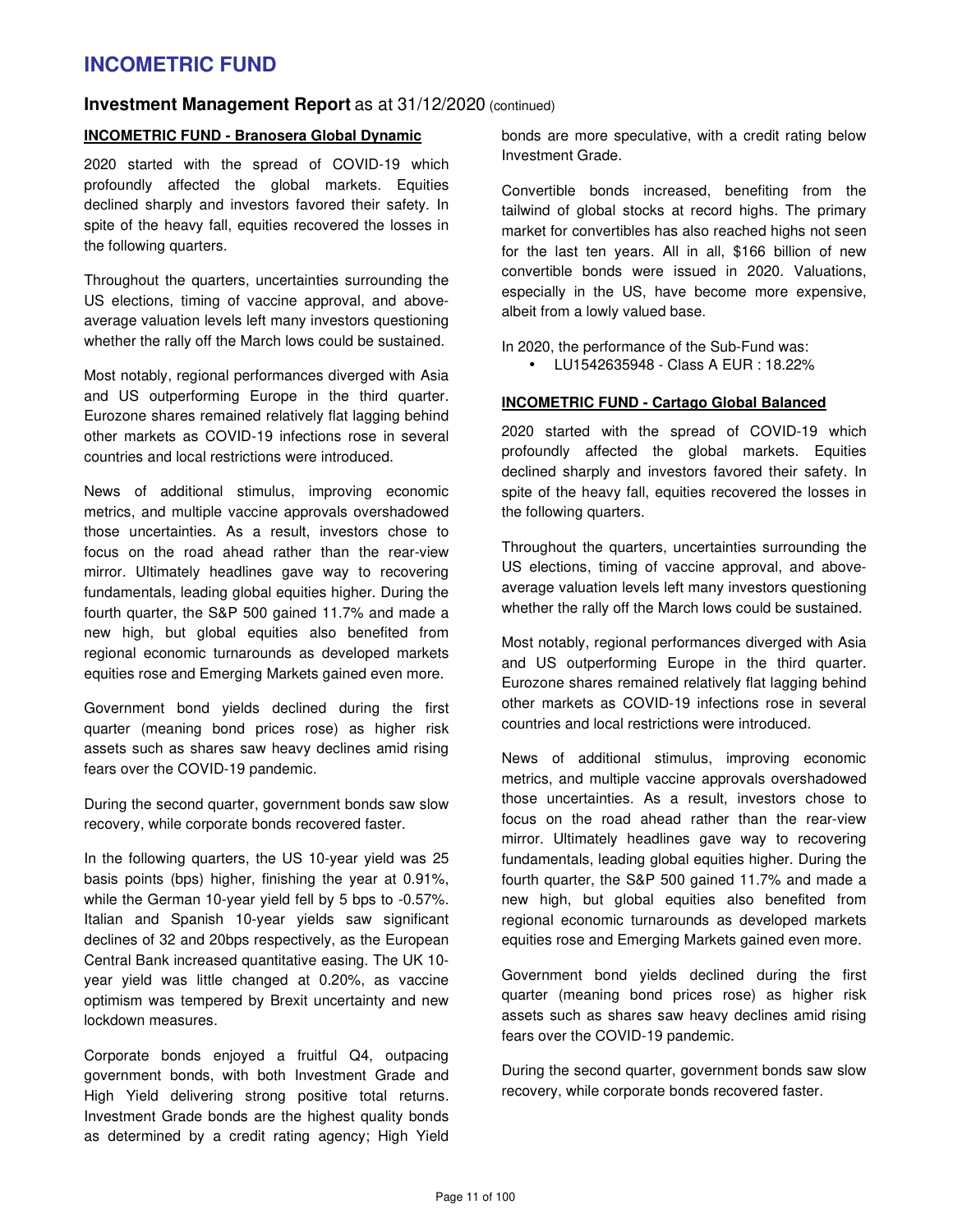### **Investment Management Report** as at 31/12/2020 (continued)

In the following quarters, the US 10-year yield was 25 basis points (bps) higher, finishing the year at 0.91%, while the German 10-year yield fell by 5 bps to -0.57%. Italian and Spanish 10-year yields saw significant declines of 32 and 20bps respectively, as the European Central Bank increased quantitative easing. The UK 10 year yield was little changed at 0.20%, as vaccine optimism was tempered by Brexit uncertainty and new lockdown measures.

Corporate bonds enjoyed a fruitful Q4, outpacing government bonds, with both Investment Grade and High Yield delivering strong positive total returns. Investment Grade bonds are the highest quality bonds as determined by a credit rating agency; High Yield bonds are more speculative, with a credit rating below Investment Grade.

Convertible bonds increased, benefiting from the tailwind of global stocks at record highs. The primary market for convertibles has also reached highs not seen for the last ten years. All in all, \$166 billion of new convertible bonds were issued in 2020. Valuations, especially in the US, have become more expensive, albeit from a lowly valued base.

In 2020, the performance of the Sub-Fund was:

- LU1475008741 Class A EUR : 2.94%
- LU1475008824 Class A1 USD : 9.22%
- LU1475009046 Class B EUR : 3.44%
- LU1475009129 Class B1 USD : 9.85%

#### **INCOMETRIC FUND - Cartago US Income**

2020 started with the spread of COVID-19 which profoundly affected the global markets. Equities declined sharply and investors favored their safety. In spite of the heavy fall, equities recovered the losses in the following quarters.

Throughout the quarters, uncertainties surrounding the US elections, timing of vaccine approval, and aboveaverage valuation levels left many investors questioning whether the rally off the March lows could be sustained.

Most notably, regional performances diverged with Asia and US outperforming Europe in the third quarter. Eurozone shares remained relatively flat lagging behind other markets as COVID-19 infections rose in several countries and local restrictions were introduced.

News of additional stimulus, improving economic metrics, and multiple vaccine approvals overshadowed those uncertainties. As a result, investors chose to focus on the road ahead rather than the rear-view mirror. Ultimately headlines gave way to recovering fundamentals, leading global equities higher. During the fourth quarter, the S&P 500 gained 11.7% and made a new high, but global equities also benefited from regional economic turnarounds as developed markets equities rose and Emerging Markets gained even more.

Government bond yields declined during the first quarter (meaning bond prices rose) as higher risk assets such as shares saw heavy declines amid rising fears over the COVID-19 pandemic.

During the second quarter, government bonds saw slow recovery, while corporate bonds recovered faster.

In the following quarters, the US 10-year yield was 25 basis points (bps) higher, finishing the year at 0.91%, while the German 10-year yield fell by 5 bps to -0.57%. Italian and Spanish 10-year yields saw significant declines of 32 and 20bps respectively, as the European Central Bank increased quantitative easing. The UK 10 year yield was little changed at 0.20%, as vaccine optimism was tempered by Brexit uncertainty and new lockdown measures.

Corporate bonds enjoyed a fruitful Q4, outpacing government bonds, with both Investment Grade and High Yield delivering strong positive total returns. Investment Grade bonds are the highest quality bonds as determined by a credit rating agency; High Yield bonds are more speculative, with a credit rating below Investment Grade.

Convertible bonds increased, benefiting from the tailwind of global stocks at record highs. The primary market for convertibles has also reached highs not seen for the last ten years. All in all, \$166 billion of new convertible bonds were issued in 2020. Valuations, especially in the US, have become more expensive, albeit from a lowly valued base.

In 2020, the performance of the Sub-Fund was:

- LU1740669228 Class A EUR : 5.45%
- LU1740670234 Class A1 USD : 3.26%
- LU1740669657 Class B EUR : 5.82%
- LU1740670408 Class B1 USD : 3.74%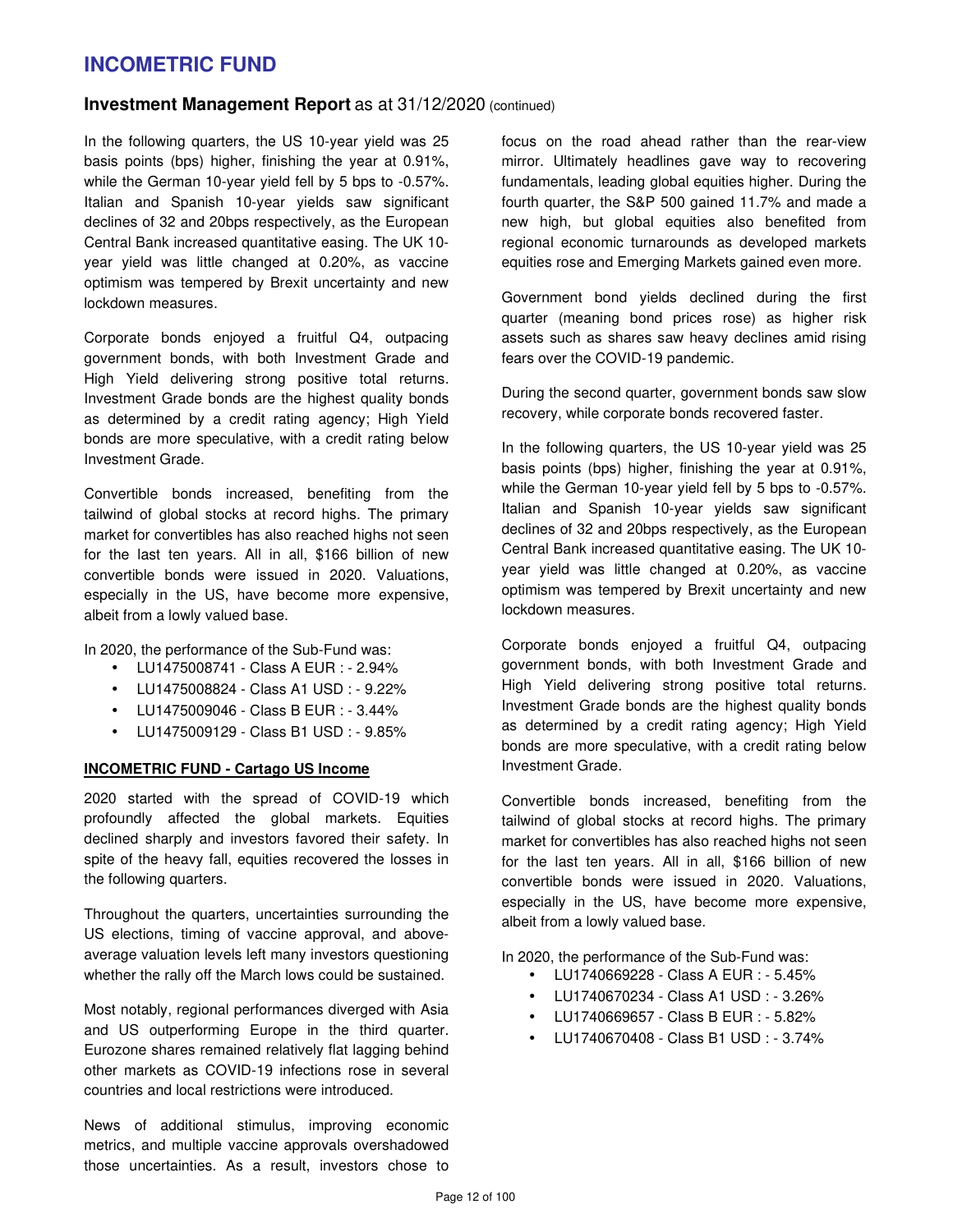### **Investment Management Report** as at 31/12/2020 (continued)

### **INCOMETRIC FUND - Chronos Global Equity Fund**

2020 started with the spread of COVID-19 which profoundly affected the global markets. Equities declined sharply and investors favored their safety. In spite of the heavy fall, equities recovered the losses in the following quarters.

Throughout the quarters, uncertainties surrounding the US elections, timing of vaccine approval, and aboveaverage valuation levels left many investors questioning whether the rally off the March lows could be sustained.

Most notably, regional performances diverged with Asia and US outperforming Europe in the third quarter. Eurozone shares remained relatively flat lagging behind other markets as COVID-19 infections rose in several countries and local restrictions were introduced.

News of additional stimulus, improving economic metrics, and multiple vaccine approvals overshadowed those uncertainties. As a result, investors chose to focus on the road ahead rather than the rear-view mirror. Ultimately headlines gave way to recovering fundamentals, leading global equities higher. During the fourth quarter, the S&P 500 gained 11.7% and made a new high, but global equities also benefited from regional economic turnarounds as developed markets equities rose and Emerging Markets gained even more.

In 2020, the performance of the Sub-Fund was:

- LU1700592477 Class A EUR : 43.19%
- LU2038545872 Class B EUR : 44.44%

#### **INCOMETRIC FUND - Deep Mind Strategic Fund**

The Sub-Fund invests in forex foreign exchange (FX) of the main OECD countries, mainly USD, EUR, JPY, GBP, CHF, AUD and NZD. The strategy relies on automated process to generate entry and exit points.

The algorithms generate automatic entry and exit points along the FX under scope in different time frames. As such, the system removes the portfolio manager subjectivity under moments of extreme/unexpected volatility.

The assets not devoted to FX Certificates For Deposits (margin product) is allocated to cash and cash equivalent assets, through a diversified portfolio in European Union treasury bills or short government bonds. From a yield perspective, the Sub-Fund chose Spanish, Portuguese and Italian paper, to optimize the portfolio return.

In addition to this short term bonds, the Sub-Fund has a long term deposit with Quintet due by mid-2021 to enhance portfolio return.

In 2020, the performance of the Sub-Fund was:

- LU2051221179 Class A2 EUR : 2.88%
- LU2051222060 Class C1 USD : 4.23%
- LU2051222144 Class C2 EUR : 3.74% (\*) (\*) since 17 February 2020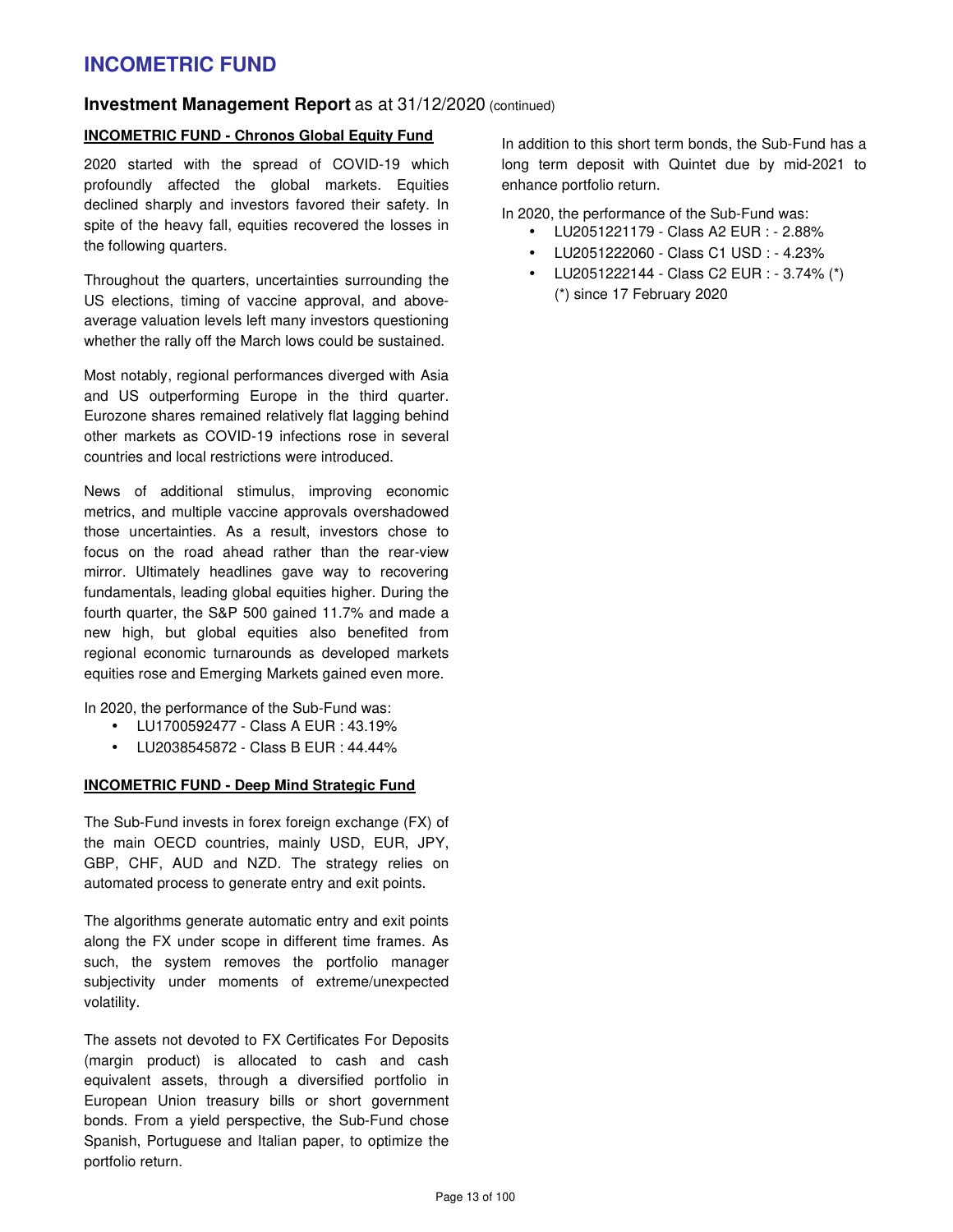### **Investment Management Report** as at 31/12/2020 (continued)

#### **INCOMETRIC FUND - Dunas Patrimonio**

The Sub-Fund started the year with the allocation to equity just below 47% as it started the year positioned to a cyclical recovery in Europe. The pandemic caught the world by surprise, causing an in-discriminated selloff in the first stage with VIX (a measure of volatility) reaching over 85, the biggest value since 2008 (89.5). After the first hit, market started to split between stay-athome related stocks and more exposed economic sectors hurt by lockdowns. At some point the Sub-Fund believed that markets were overreacting as the measures were mainly self-imposed and temporary and as central banks and governments around the world setup plans to inject liquidity and to enact fiscal measures to support businesses and people. As such, the Sub-Fund increased allocation to some of the most hit sectors, poised to recover from reopening and reduced more defensive sectors. The Sub-Fund kept exposure during the rest of the year close to 50%. The current rate environment of low or negative rates and coordinated fiscal stimulus leaves equities as the most interesting asset class.

In terms of geographies, the Sub-Fund continued to prefer Europe vs. the United States which offered more attractive valuations and kept this preference all year. Nevertheless, the clear winners of this year were undoubtfully growth mega stocks, but the Sub-Fund believes the valuation gap became even higher and the bigger weight of some of these stocks in the indices makes us cautious.

Exposure to Emerging Market equities was modest, slightly below 6%, and finished the year with an exposure slightly above 3%. At the end of the year, the Sub-Fund had an equity exposure slightly below 50%.

In the beginning of the year, the Sub-Fund started with a low allocation (around 4%) to credit as it viewed the asset class as expensive on tight corporate spreads and absolute low-level of rates. After the market sell-off the Sub-Fund increased the exposure to just shy of 12%, mainly in High Yield. After significant credit spread tightening caused by fiscal and monetary stimulus, the Sub-Fund reduced credit exposure, finishing the year with around 6.4%.

The Sub-Fund started the year with a portfolio duration of around 5.5. Duration was reduced until the summer, by reducing exposure to US Treasuries and tactically increasing short exposure to German 30 year bonds, reaching negative duration of circa 2 years by August.

During the remainder of the year, the Sub-Fund gradually increased duration by closing short German 30 years and in November 2020, the Sub-Fund started to increase exposure to the long-end of US Treasuries finishing the year with around 5.8 duration. Peripheral exposure was mainly implemented through Italian sovereign debt. Italy was a significant position through the year. The Sub-Fund started the year with around 29% exposure to Italy and increased it to around 35% in the first half. During the second half, the Sub-Fund reduced exposure gradually, as spreads tightened, to finish the year with around 14%.

The Sub-Fund started the year with a position of long USD slightly below 12% and at the beginning of market rout in late February, the position was reduced to around 7.3%. From there on, the Sub-Fund gradually started to increase exposure, finishing the year around 14.5%.

In 2020, the performance of the Sub-Fund was:

- LU0701293705 Class A1 EUR : 3.65%
- LU2240609987 Class C EUR : 2.37% (\*) (\*) since 20 November 2020

#### **INCOMETRIC FUND - Dux Mixto Moderado**

2020 started with the spread of COVID-19 which profoundly affected the global markets. Equities declined sharply and investors favored their safety. In spite of the heavy fall, equities recovered the losses in the following quarters.

Throughout the quarters, uncertainties surrounding the US elections, timing of vaccine approval, and aboveaverage valuation levels left many investors questioning whether the rally off the March lows could be sustained.

Most notably, regional performances diverged with Asia and US outperforming Europe in the third quarter. Eurozone shares remained relatively flat lagging behind other markets as COVID-19 infections rose in several countries and local restrictions were introduced.

News of additional stimulus, improving economic metrics, and multiple vaccine approvals overshadowed those uncertainties. As a result, investors chose to focus on the road ahead rather than the rear-view mirror. Ultimately headlines gave way to recovering fundamentals, leading global equities higher. During the fourth quarter, the S&P 500 gained 11.7% and made a new high, but global equities also benefited from regional economic turnarounds as developed markets equities rose and Emerging Markets gained even more.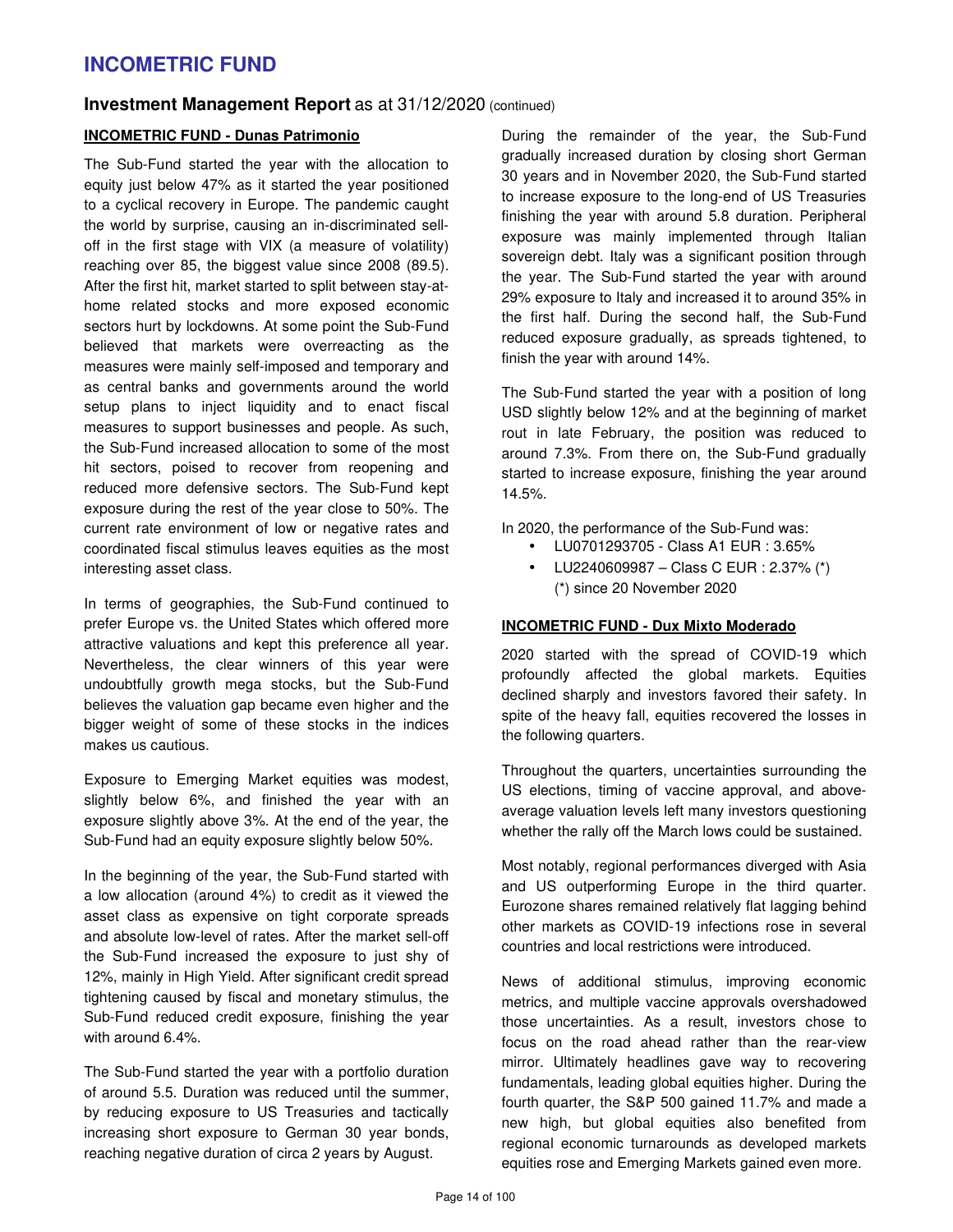#### **Investment Management Report** as at 31/12/2020 (continued)

Government bond yields declined during the first quarter (meaning bond prices rose) as higher risk assets such as shares saw heavy declines amid rising fears over the COVID-19 pandemic.

During the second quarter, government bonds saw slow recovery, while corporate bonds recovered faster.

In the following quarters, the US 10-year yield was 25 basis points (bps) higher, finishing the year at 0.91%, while the German 10-year yield fell by 5 bps to -0.57%. Italian and Spanish 10-year yields saw significant declines of 32 and 20bps respectively, as the European Central Bank increased quantitative easing. The UK 10 year yield was little changed at 0.20%, as vaccine optimism was tempered by Brexit uncertainty and new lockdown measures.

Corporate bonds enjoyed a fruitful Q4, outpacing government bonds, with both Investment Grade and High Yield delivering strong positive total returns. Investment Grade bonds are the highest quality bonds as determined by a credit rating agency; High Yield bonds are more speculative, with a credit rating below Investment Grade.

Convertible bonds increased, benefiting from the tailwind of global stocks at record highs. The primary market for convertibles has also reached highs not seen for the last ten years. All in all, \$166 billion of new convertible bonds were issued in 2020. Valuations, especially in the US, have become more expensive, albeit from a lowly valued base.

In 2020, the performance of the Sub-Fund was:

- LU1291747225 Class A EUR : 2.18%
- LU1291747498 Class B EUR : 1.72%

#### **INCOMETRIC FUND - Equam Global Value**

During 2020, money flows stayed away from the kind of companies the Sub-Fund invests in, namely mid cap companies in traditional industries and with mature businesses that are trading at low valuations. Instead, investors allocated their capital to companies considered as "safe investments" due to their higher market capitalization and growth profile. The Sub-Fund considers that most of these companies are trading at a too high valuation which means they could be risky investments with a possibility of a permanent loss of capital.

Following the 2020 results, the Sub-Fund saw a confirmation that the significant drop in the stock prices of certain companies in its portfolio and the current trading levels do not reflect the real situation of the invested businesses. Indeed, notwithstanding the pandemic impact, 50% of the portfolio achieved financial results as similar as those registered in 2019. Meanwhile, the portfolio companies more affected by the pandemic have taken the necessary measures to continue generating high levels of cash flow and are expected to exit the current crisis reinforced.

The valuation asymmetry in the market continues and the Sub-Fund remains convinced that there is a good opportunity to invest in its strategy. At the end of the year the Sub-Fund potential was well above the Sub-Fund's historical average.

As of the end of 2020, the Sub-Fund was invested in 38 companies (versus 43 at the end of 2019) and maintained a cash position of 5%, a bit higher than previous quarters because of recent inflows received at the end of the year and that had not yet been invested.

In 2020, the performance of the Sub-Fund was:

- LU0933684101 Class A EUR : 10.41%
- LU0933684283 Class B EUR : 39.19% (\*)
- LU1274584991 Class D EUR : 10.65% (\*) since 27 March 2020

#### **INCOMETRIC FUND – European Sectors (EUR)**

During the year, the Sub-Fund strategy continued to meticulous position itself in stocks denominated in different currencies of the Eurozone, depending on what was considered the most appropriate for each month and the underlying securities' Sharpe ratio. Despite a difficult year, the Sub-Fund is relatively satisfied with the result obtained.

To protect itself from the sharp increase in volatility that occurred in March 2020, the Sub-Fund spent practically 6 months with a high exposure to Liquidity, until the last quarter of the year, when the VaR restriction was lifted. The Sub-Fund then performed well. Orsted, Lonza and Nel were the biggest contributors companies to the performance.

In 2020, the performance of the Sub-Fund was:

• LU0500924377 - Class A EUR : 3.20%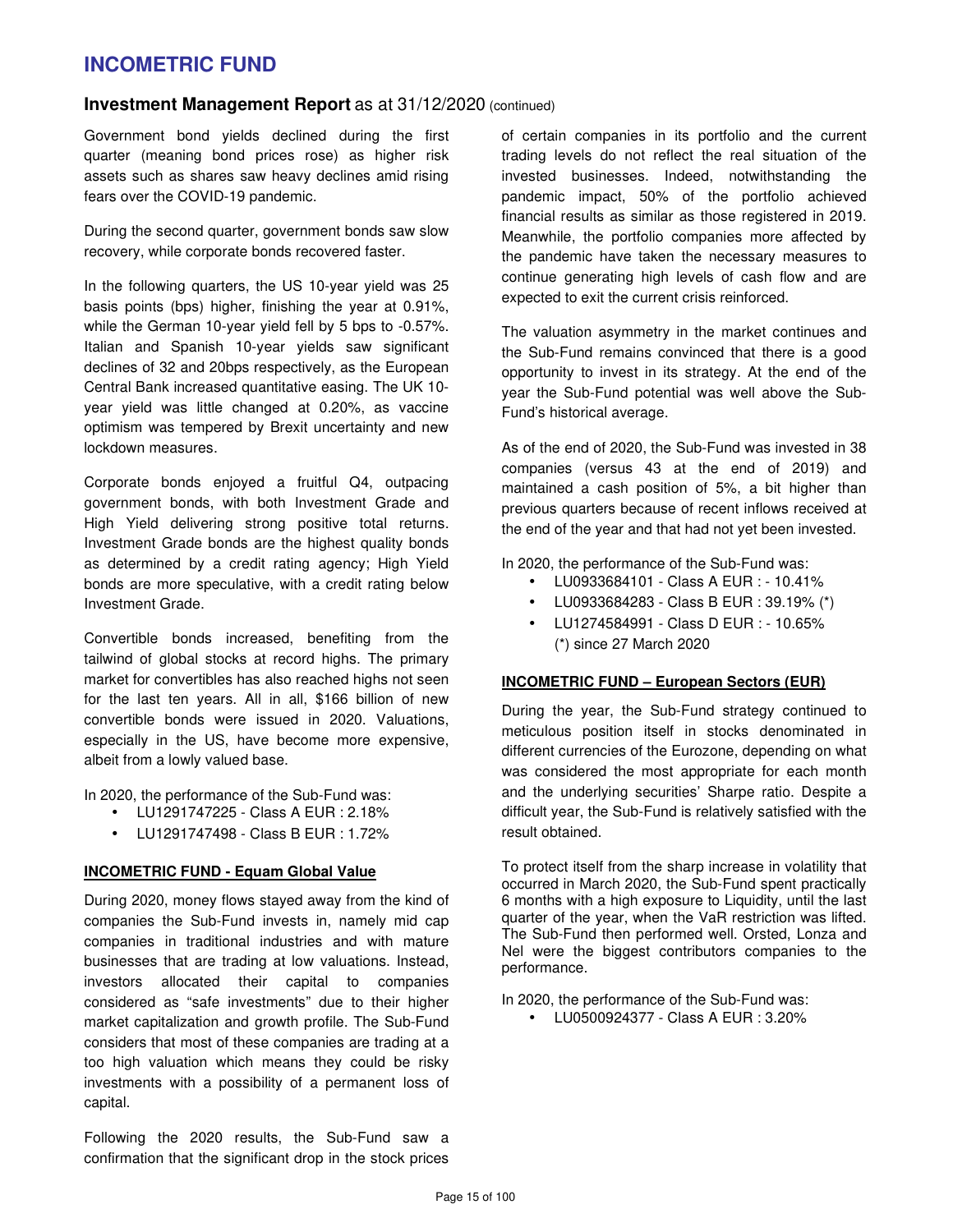### **Investment Management Report** as at 31/12/2020 (continued)

#### **INCOMETRIC FUND – Gesconsult Flexible Equity**

The Sub-Fund invests in the main Fund Gesconsult León Valores Mixto Flexible, balanced Fund which invests in all types of fixed income issues and between 30-75% in equities from the Eurozone, with the aim of adapting to the different market conditions and revaluation of capital.

During the year, the Sub-Fund decided to distinguish between a strategic part of the portfolio (longer term, unchanged) and a tactical part, where it applied some changes to adapt to the new economic environment expected in the short and long term. This movement has led the Sub-Fund to invest in businesses with exposure to the cycle, although always respecting its fundamental requirement when making investment decisions, which hinges on the quality of the business.

In this context, the Sub-Fund carried out a portfolio rotation to adapt to changes in the health field (vaccines) and take advantage of the investment opportunities that existed in certain businesses that were particularly affected by the lack of visibility caused by the pandemic and the paralysis of the demand for certain goods and services. The most representative changes have been:

#### Purchases / increases

Alibaba, Teladoc Health, Disney, Booking, BAM, Dassault Systèmes, Bureau Veritas, Technogym, ASML, BNP Paribas and Bankinter, among others. In Fixed Income the Sub-Fund bought promissory notes from Técnicas Reunidas and Audax and a perpetual bond from Telefónica.

#### Sales / reductions

Técnicas Reunidas, Applus, Cellnex, Indra, MásMóvil, Iberdrola, Ferrovial, Dominion, EDP, Enel, Visa, Facebook, Microsoft and Alphabet. In Fixed Income the Sub-Fund sold perpetual debt of Ferrovial and Telefónica.

The sectors that outperformed were: technology (Alphabet, Facebook, Apple, ASML, Capgemini), entertainment services (Disney) and renewables (Grenergy and Iberdrola). On the other side, the sectors that have underperformed in this period have been: health (Bayer, Teladoc Health, Grifols), energy (Técnicas Reunidas) and basic consumption (Viscofan).

During the semester, derivatives on the Eurostoxx 50 have been used to reduce exposure to the index.

In 2020, the performance of the Sub-Fund was:

- LU1900192847 Class R EUR : 2.08%
- LU1900192920 Class S EUR : 1.52%

#### **INCOMETRIC FUND - Gesconsult Flexible Income**

During the year, the following actions were taken by the Sub-Fund:

- In view of the volatility of the indices, derivatives (IBEX 35 and Eurostoxx 50) have been used as hedging method.

- Direct investment in equities were complemented by investment in Gesconsult Crecimiento and Gesconsult Renta Variable.

- The sources of profitability have been companies such as Berkshire, Walt Disney or ASML. While the sources of profitability drain were the hedges of futures on September 20 (-0.02%) and the industrial sector.

#### Fixed Income

-The interest rate on the 10-year Spanish Public Debt has dropped 42 basis points (bps) in the period. For its part, the 2-year interest rate has dropped by 22 bps, to - 0.63%.

-The positioning of the Central Banks continues to be one of the pillars that underpins the market in these delicate moments. Noteworthy is the US Federal Reserve's change, which has been much more oriented towards achieving growth and full employment, to the detriment of making the inflation target more flexible, leaving it to fluctuate above 2%. This represents something unprecedented in recent times and gives a measure of the exceptional nature of the measures that are being adopted. In Europe, the European Central Bank continues to develop its pandemic bond buying program and continues to favor the narrowing of credit spreads and European risk premiums.

-In order to limit volatility, the Sub-Fund proceeded to purchase Eurodollar futures to hedge foreign currency positions.

-The largest contributions came from the evolution of the hybrid bonds of Santander, BBVA or Uniqa, as has happened with the bonds of Audax or Ence.

No securities loan has been carried out.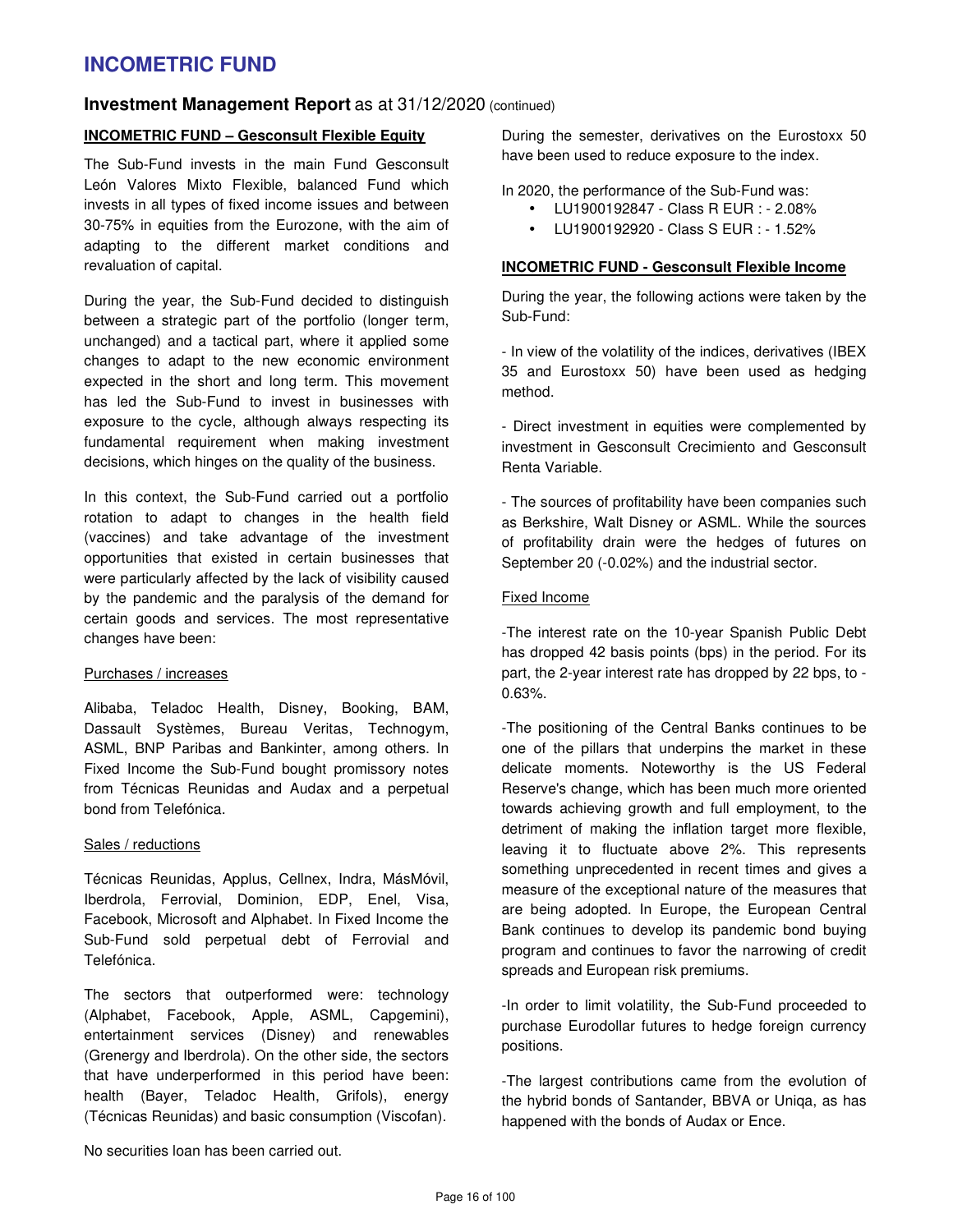### **Investment Management Report** as at 31/12/2020 (continued)

-The duration of the portfolio is 2.38 years and its yield to maturity is 1.81%.

During the year, the following investments were made:

### Equity

-The level of equities exposure has been around 25%, although throughout the quarter derivatives on indices have been used to reduce exposure at times of greater volatility in the market. In Spanish companies, sales have focused Dominion, Indra, CIE and Masmovil. On the other hand, purchases have been made at Microsoft, Facebook, ASML, Walt Disney, Alphabet or Amazon.

#### Fixed Income

-The Sub-Fund bought bonds from BBVA, Pemex, Italian Sovereign Debt, Telecom Italia, or El Corte Inglés, and sold the Enel, Audax, Axa, or Banco Sabadell bonds.

In Fixed Income, the behavior has been more positive and uniform, since all European debt benefits from the support of the European Central Bank and even the bonds of the sectors most affected by the crisis (financial, cars, leisure) have been seen benefited by the crisis. Since the approval of the vaccines, the assets with the highest beta and the most risk-sensitive are those that have recovered the best, reducing the difference it had with the rest of Fixed Income assets.

Regarding risk, the Sub-Fund ended the year with volatility of 2.96%.

In 2020, the performance of the Sub-Fund was:

- LU1321562982 Class I EUR : 1.46%
- LU1321562719 Class R EUR : 2.19%

#### **INCOMETRIC FUND – Gesconsult Spanish Equities**

During the year, the Sub-Fund decided to distinguish between a strategic part of the portfolio (longer term, unchanged) and a tactical part, where it applied some changes to adapt to the new economic environment expected in the short and long term. This change led the Sub-Fund to invest in businesses with exposure to the cycle, although always respecting the fundamental requirement when making investment decisions, which hinges on the quality of the business.

The arrival of the vaccine has given rise to the introduction of more cyclical positions within the portfolio. This is a process that the Sub-Fund had already started before with certain sectors where, even without a vaccine, it saw a substantial improvement in terms of demand, such as infrastructure, paper or cars. However, the news from vaccine companies such as Pfizer, Moderna opened the movement to others sectors that were heavily weighted on the stock market, such as banking or oil. Now, after an exuberant month of November on the stock market in which everything has risen, the Sub-Fund must be more selective than ever and the entry into 2021 must be hand in hand with those stocks that can continue to benefit from this movement, but always attending to fundamentals and valuation.

At the end of the period, the direct exposure to Equity of Spanish and Portuguese issuers was 100% of the Equity portfolio.

At the end of the year, the fund has portfolio positions that could have lower levels of liquidity weighs 1.65%.

During the year, derivatives on the Ibex were used to increase or decrease exposure to the index. Likewise, options on the Eurostoxx have been used to mitigate the risk.

In 2020, the performance of the Sub-Fund was:

• LU1321563014 - Class R EUR : - 0.46%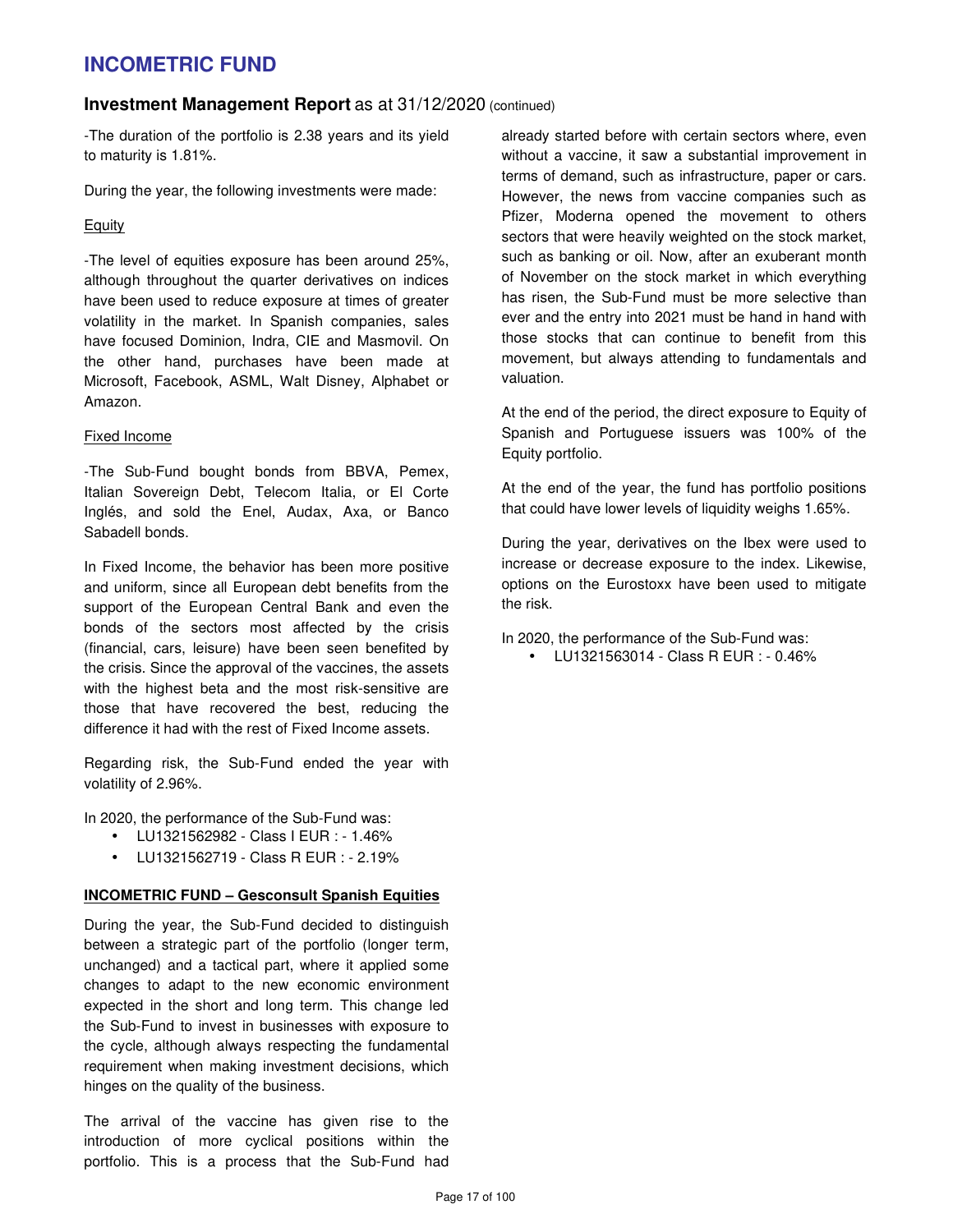### **Investment Management Report** as at 31/12/2020 (continued)

#### **INCOMETRIC FUND - Global Arrow**

2020 started with the spread of COVID-19 which profoundly affected the global markets. Equities declined sharply and investors favored their safety. In spite of the heavy fall, equities recovered the losses in the following quarters.

Throughout the quarters, uncertainties surrounding the US elections, timing of vaccine approval, and aboveaverage valuation levels left many investors questioning whether the rally off the March lows could be sustained.

Most notably, regional performances diverged with Asia and US outperforming Europe in the third quarter. Eurozone shares remained relatively flat lagging behind other markets as COVID-19 infections rose in several countries and local restrictions were introduced.

News of additional stimulus, improving economic metrics, and multiple vaccine approvals overshadowed those uncertainties. As a result, investors chose to focus on the road ahead rather than the rear-view mirror. Ultimately headlines gave way to recovering fundamentals, leading global equities higher. During the fourth quarter, the S&P 500 gained 11.7% and made a new high, but global equities also benefited from regional economic turnarounds as developed markets equities rose and Emerging Markets gained even more.

Government bond yields declined during the first quarter (meaning bond prices rose) as higher risk assets such as shares saw heavy declines amid rising fears over the COVID-19 pandemic.

During the second quarter, government bonds saw slow recovery, while corporate bonds recovered faster.

In the following quarters, the US 10-year yield was 25 basis points (bps) higher, finishing the year at 0.91%, while the German 10-year yield fell by 5 bps to -0.57%. Italian and Spanish 10-year yields saw significant declines of 32 and 20 bps respectively, as the European Central Bank increased quantitative easing. The UK 10 year yield was little changed at 0.20%, as vaccine optimism was tempered by Brexit uncertainty and new lockdown measures.

Corporate bonds enjoyed a fruitful Q4, outpacing government bonds, with both Investment Grade and High Yield delivering strong positive total returns. Investment Grade bonds are the highest quality bonds as determined by a credit rating agency; High Yield bonds are more speculative, with a credit rating below Investment Grade.

Convertible bonds increased, benefiting from the tailwind of global stocks at record highs. The primary market for convertibles has also reached highs not seen for the last ten years. All in all, \$166 billion of new convertible bonds were issued in 2020. Valuations, especially in the US, have become more expensive, albeit from a lowly valued base.

In 2020, the performance of the Sub-Fund was:

• LU1404337138 - Class A EUR : 7.37%

#### **INCOMETRIC FUND - Global Strategy Fund**

2020 started with the spread of COVID-19 which profoundly affected the global markets. Equities declined sharply and investors favored their safety. In spite of the heavy fall, equities recovered the losses in the following quarters.

Throughout the quarters, uncertainties surrounding the US elections, timing of vaccine approval, and aboveaverage valuation levels left many investors questioning whether the rally off the March lows could be sustained.

Most notably, regional performances diverged with Asia and US outperforming Europe in the third quarter. Eurozone shares remained relatively flat lagging behind other markets as COVID-19 infections rose in several countries and local restrictions were introduced.

News of additional stimulus, improving economic metrics, and multiple vaccine approvals overshadowed those uncertainties. As a result, investors chose to focus on the road ahead rather than the rear-view mirror. Ultimately headlines gave way to recovering fundamentals, leading global equities higher. During the fourth quarter, the S&P 500 gained 11.7% and made a new high, but global equities also benefited from regional economic turnarounds as developed markets equities rose and Emerging Markets gained even more.

Government bond yields declined during the first quarter (meaning bond prices rose) as higher risk assets such as shares saw heavy declines amid rising fears over the COVID-19 pandemic.

During the second quarter, government bonds saw slow recovery, while corporate bonds recovered faster.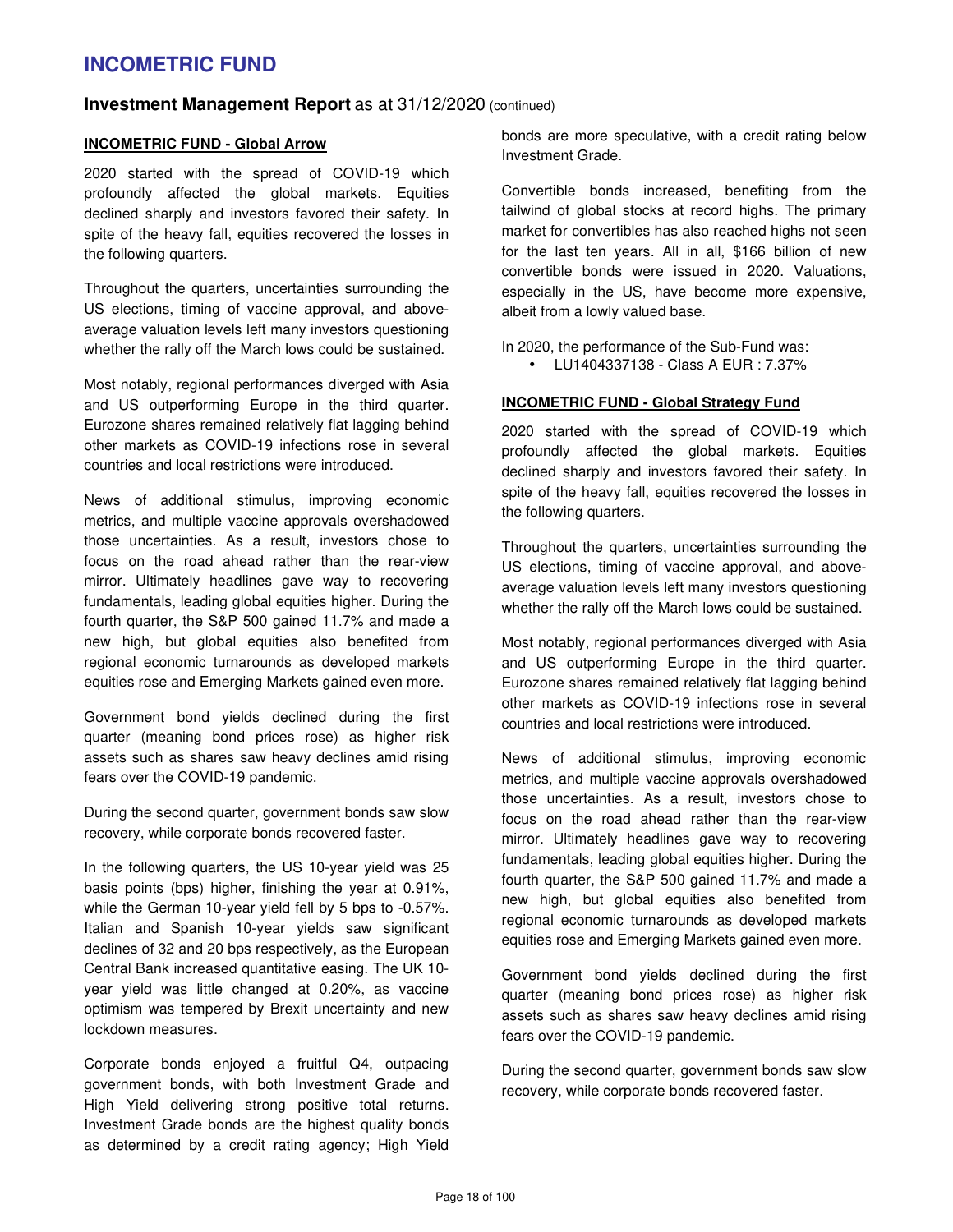### **Investment Management Report** as at 31/12/2020 (continued)

In the following quarters, the US 10-year yield was 25 basis points (bps) higher, finishing the year at 0.91%, while the German 10-year yield fell by 5 bps to -0.57%. Italian and Spanish 10-year yields saw significant declines of 32 and 20bps respectively, as the European Central Bank increased quantitative easing. The UK 10 year yield was little changed at 0.20%, as vaccine optimism was tempered by Brexit uncertainty and new lockdown measures.

Corporate bonds enjoyed a fruitful Q4, outpacing government bonds, with both Investment Grade and High Yield delivering strong positive total returns. Investment Grade bonds are the highest quality bonds as determined by a credit rating agency; High Yield bonds are more speculative, with a credit rating below Investment Grade.

Convertible bonds increased, benefiting from the tailwind of global stocks at record highs. The primary market for convertibles has also reached highs not seen for the last ten years. All in all, \$166 billion of new convertible bonds were issued in 2020. Valuations, especially in the US, have become more expensive, albeit from a lowly valued base.

In 2020, the performance of the Sub-Fund was:

• LU1321861970 - Class A EUR : 11.67%

#### **INCOMETRIC FUND - Global Valor**

2020 started with the spread of COVID-19 which profoundly affected the global markets. Equities declined sharply and investors favoured their safety. In spite of the heavy fall, equities recovered the losses in the following quarters.

Throughout the quarters, uncertainties surrounding the US elections, timing of vaccine approval, and aboveaverage valuation levels left many investors questioning whether the rally off the March lows could be sustained.

Most notably, regional performances diverged with Asia and US outperforming Europe in the third quarter. Eurozone shares remained relatively flat lagging behind other markets as COVID-19 infections rose in several countries and local restrictions were introduced.

News of additional stimulus, improving economic metrics, and multiple vaccine approvals overshadowed those uncertainties. As a result, investors chose to focus on the road ahead rather than the rear-view mirror. Ultimately headlines gave way to recovering fundamentals, leading global equities higher. During the fourth quarter, the S&P 500 gained 11.7% and made a new high, but global equities also benefited from regional economic turnarounds as developed markets equities rose and Emerging Markets gained even more.

Government bond yields declined during the first quarter (meaning bond prices rose) as higher risk assets such as shares saw heavy declines amid rising fears over the COVID-19 pandemic.

During the second quarter, government bonds saw slow recovery, while corporate bonds recovered faster.

In the following quarters, the US 10-year yield was 25 basis points (bps) higher, finishing the year at 0.91%, while the German 10-year yield fell by 5 bps to -0.57%. Italian and Spanish 10-year yields saw significant declines of 32 and 20bps respectively, as the European Central Bank increased quantitative easing. The UK 10 year yield was little changed at 0.20%, as vaccine optimism was tempered by Brexit uncertainty and new lockdown measures.

Corporate bonds enjoyed a fruitful Q4, outpacing government bonds, with both Investment Grade and High Yield delivering strong positive total returns. Investment Grade bonds are the highest quality bonds as determined by a credit rating agency; High Yield bonds are more speculative, with a credit rating below Investment Grade.

Convertible bonds increased, benefiting from the tailwind of global stocks at record highs. The primary market for convertibles has also reached highs not seen for the last ten years. All in all, \$166 billion of new convertible bonds were issued in 2020. Valuations, especially in the US, have become more expensive, albeit from a lowly valued base.

In 2020, the performance of the Sub-Fund was:

- LU0471596014 Class A EUR : 34.90%
	- LU0471596105 Class B EUR : 34.90%
- LU0471596287 Class I EUR : 35.30%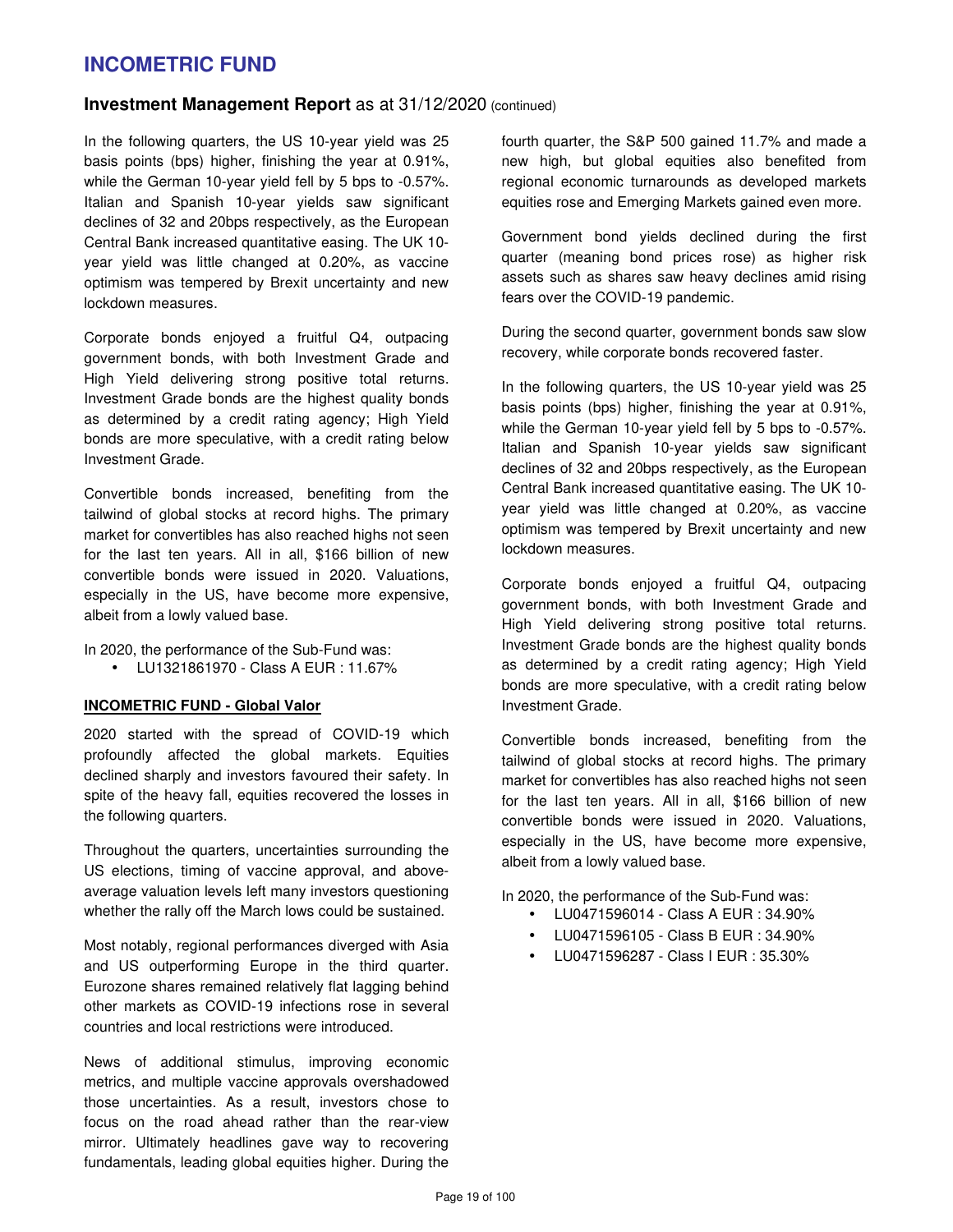### **Investment Management Report** as at 31/12/2020 (continued)

#### **INCOMETRIC FUND - Investore Fundamentals**

2020 started with the spread of COVID-19 which profoundly affected the global markets. Equities declined sharply and investors favored their safety. In spite of the heavy fall, equities recovered the losses in the following quarters.

Throughout the quarters, uncertainties surrounding the US elections, timing of vaccine approval, and aboveaverage valuation levels left many investors questioning whether the rally off the March lows could be sustained.

Most notably, regional performances diverged with Asia and US outperforming Europe in the third quarter. Eurozone shares remained relatively flat lagging behind other markets as COVID-19 infections rose in several countries and local restrictions were introduced.

News of additional stimulus, improving economic metrics, and multiple vaccine approvals overshadowed those uncertainties. As a result, investors chose to focus on the road ahead rather than the rear-view mirror. Ultimately headlines gave way to recovering fundamentals, leading global equities higher. During the fourth quarter, the S&P 500 gained 11.7% and made a new high, but global equities also benefited from regional economic turnarounds as developed markets equities rose and Emerging Markets gained even more.

Government bond yields declined during the first quarter (meaning bond prices rose) as higher risk assets such as shares saw heavy declines amid rising fears over the COVID-19 pandemic.

During the second quarter, government bonds saw slow recovery, while corporate bonds recovered faster.

In the following quarters, the US 10-year yield was 25 basis points (bps) higher, finishing the year at 0.91%, while the German 10-year yield fell by 5 bps to -0.57%. Italian and Spanish 10-year yields saw significant declines of 32 and 20bps respectively, as the European Central Bank increased quantitative easing. The UK 10 year yield was little changed at 0.20%, as vaccine optimism was tempered by Brexit uncertainty and new lockdown measures.

Corporate bonds enjoyed a fruitful Q4, outpacing government bonds, with both Investment Grade and High Yield delivering strong positive total returns. Investment Grade bonds are the highest quality bonds as determined by a credit rating agency; High Yield bonds are more speculative, with a credit rating below Investment Grade.

Convertible bonds increased, benefiting from the tailwind of global stocks at record highs. The primary market for convertibles has also reached highs not seen for the last ten years. All in all, \$166 billion of new convertible bonds were issued in 2020. Valuations, especially in the US, have become more expensive, albeit from a lowly valued base.

In 2020, the performance of the Sub-Fund was: • LU0334975710 - Class B EUR : 1.23%

### **INCOMETRIC FUND - Triton (LF) Global Balanced Fund**

2020 was about navigating the COVID-19 crisis. The investment team, having a capital preservation priority had to firstly protect the portfolio assets and then gradually rebalance them towards cyclical assets to benefit from the coming economic recovery. Vaccine approvals triggered a strong year-end rally which continues in 2021 with a reflationary theme.

During the year, risk stabilizer has been achieved through the overall equity positions. Average equity position posted at 14.55%, with 6% magnitude of dispersion. Minimum holdings recorded at 5.67% and maximum at around 27%. Interchangeable, cash position was increased or decreased according the riskon, risk-off environment.

In this environment the Sub-Fund's performance can be broken down as follows:

Equities exposure averaged 14.55% through 2020 which is almost 2.5% lower compared to the respective average of 2019. The stock picking was a blend of value and growth stocks. Equities contributed -1.01% in the performance of the Sub-Fund in terms of total return (including Equity funds and Exchange Traded Funds (ETFs)).

Fixed Income exposure averaged 59.57% through 2020 which is almost equal to the 2019 average of 60%. The Modified Duration of the Fixed Income portfolio was targeted at around 2.5 years. Additionally, the Sub-Fund made placements in European government issuers such as Austria, Spain, Portugal and Greek Government Bonds. During 2020, ECB's Pandemic Purchase Program came as a response to the Covid-19 crisis and helped bond yields to decrease.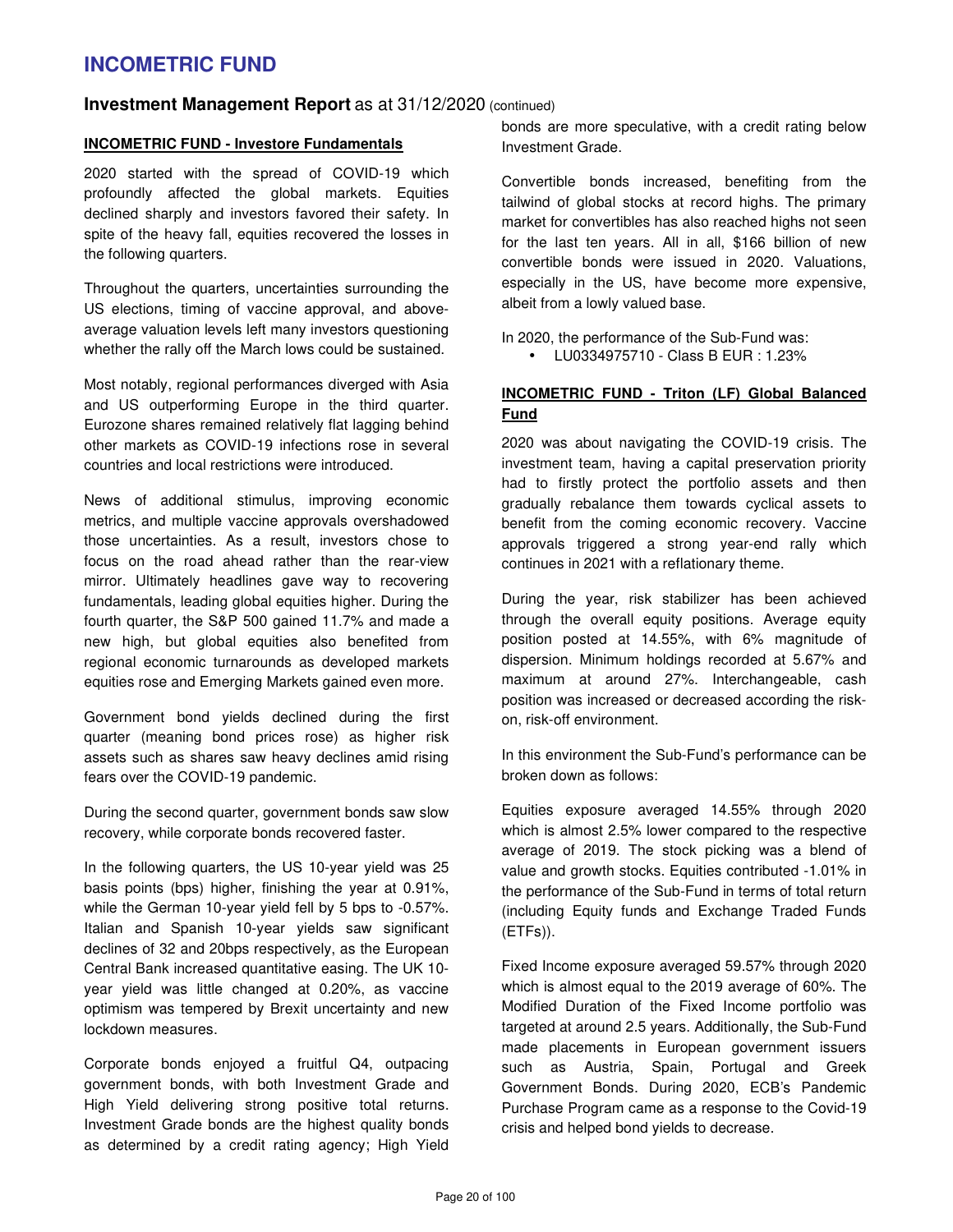### **Investment Management Report** as at 31/12/2020 (continued)

Fixed Income contributed +1.08% in the performance of the Sub-Fund in term of total return (including Fixed Income funds and ETFs).

#### Funds and ETFs

Except from the equity and Fixed Income funds and ETFs, the Sub-Fund allocated almost 7.9% of its assets to some Funds and ETFs that use alternative strategies such as arbitrage and market neutral in order to reduce systematic risk. These investments contributed -0.35% in the performance of the Sub-Fund.

#### **Derivatives**

Through the year the Sub-Fund used future contracts to mitigate foreign currency risk and specifically exposure to US Dollar. Also, future contracts of major stock indices were used to either reduce or increase equity exposure according to the fast-changing market conditions. Derivative products contributed +0.01% in the performance of the Sub-Fund.

In 2020, the performance of the Sub-Fund was:

- LU1389122992 Class A EUR : 0.23%
- LU1389123024 Class B USD : 7.61%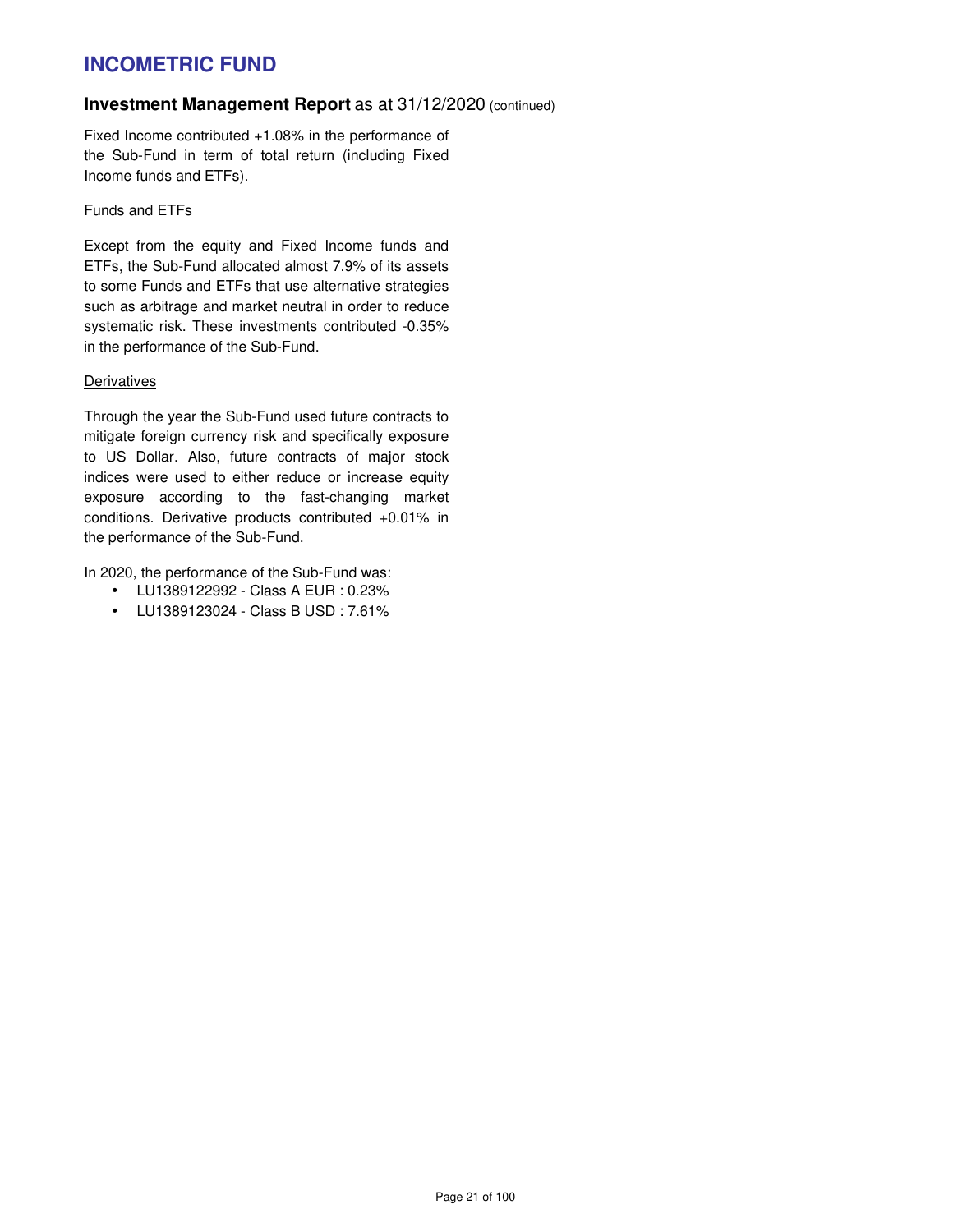

**KPMG Luxembourg, Société coopérative** 39, Avenue John F. Kennedy L-1855 Luxembourg

Tel.: +352 22 51 51 1 Fax: +352 22 51 71 E-mail: info@kpmg.lu Internet: www.kpmg.lu

To the Unitholders of INCOMETRIC FUND 6A, rue Gabriel Lippmann L - 5365 Munsbach

### **REPORT OF THE REVISEUR D'ENTREPRISES AGREE**

### **Report on the audit of the financial statements**

### **Opinion**

We have audited the financial statements of INCOMETRIC FUND and each of its subfunds ("the Fund"), which comprise the statement of net assets and the statement of investments and other net assets as at 31 December 2020 and the statement of operations and the statement of changes in net assets for the year then ended, and notes to the financial statements, including a summary of significant accounting policies.

In our opinion, the accompanying financial statements give a true and fair view of the financial position of INCOMETRIC FUND and each of its sub-funds as at 31 December 2020, and of the results of their operations and changes in their net assets for the year then ended in accordance with Luxembourg legal and regulatory requirements relating to the preparation and presentation of the financial statements.

### **Basis for opinion**

We conducted our audit in accordance with the Law of 23 July 2016 on the audit profession ("Law of 23 July 2016") and with International Standards on Auditing ("ISAs") as adopted for Luxembourg by the Commission de Surveillance du Secteur Financier ("CSSF"). Our responsibilities under the Law of 23 July 2016 and ISAs as adopted for Luxembourg by the CSSF are further described in the « Responsibilities of "réviseur d'entreprises agréé" for the Audit of the Financial Statements » section of our report. We are also independent of the Fund in accordance with the International Code of Ethics for Professional Accountants, including International Independence Standards, issued by the International Ethics Standards Board for Accountants ("IESBA Code") as adopted for Luxembourg by the CSSF together with the ethical requirements that are relevant to our audit of the financial statements, and have fulfilled our other ethical responsibilities under those ethical requirements. We believe that the audit evidence we have obtained is sufficient and appropriate to provide a basis for our opinion.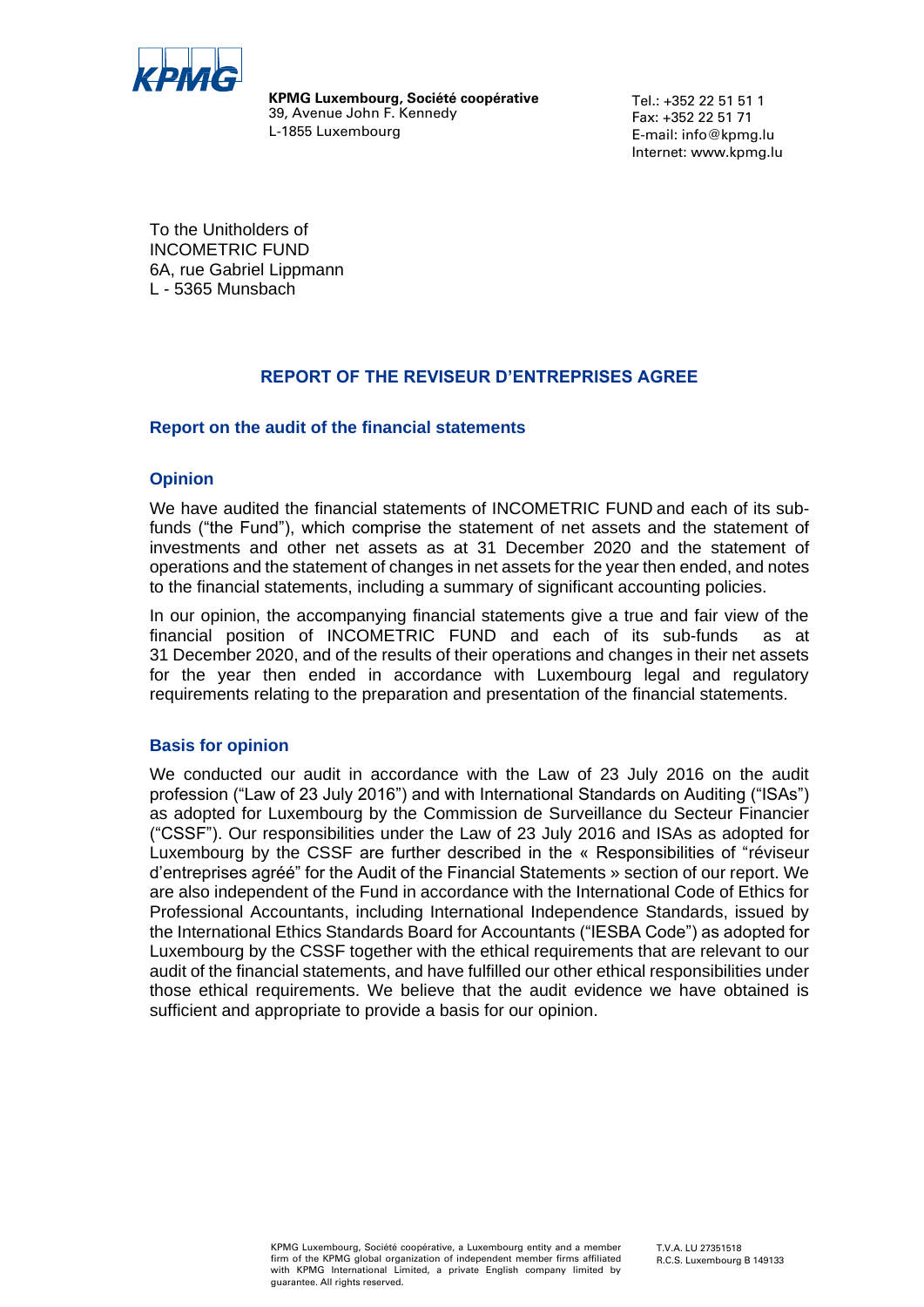

### **Other information**

The Board of Directors of the Fund's Management Company is responsible for the other information. The other information comprises the information stated in the annual report but does not include the financial statements and our report of the "réviseur d'entreprises agréé" thereon.

Our opinion on the financial statements does not cover the other information and we do not express any form of assurance conclusion thereon.

In connection with our audit of the financial statements, our responsibility is to read the other information and, in doing so, consider whether the other information is materially inconsistent with the financial statements or our knowledge obtained in the audit or otherwise appears to be materially misstated. If, based on the work we have performed, we conclude that there is a material misstatement of this other information, we are required to report this fact. We have nothing to report in this regard.

### **Responsibilities of the Board of Directors of the Fund's Management Company for the financial statements**

The Board of Directors of the Fund's Management Company is responsible for the preparation and fair presentation of these financial statements in accordance with Luxembourg legal and regulatory requirements relating to the preparation and presentation of the financial statements, and for such internal control as the Board of Directors of the Fund's Management Company determines is necessary to enable the preparation of financial statements that are free from material misstatement, whether due to fraud or error.

In preparing the financial statements, the Board of Directors of the Fund's Management Company is responsible for assessing the Fund's and each of its sub-funds' ability to continue as a going concern, disclosing, as applicable, matters related to going concern and using the going concern basis of accounting unless the Board of Directors of the Fund's Management Company either intends to liquidate the Fund or any of its sub-funds or to cease operations, or has no realistic alternative but to do so.

### **Responsibilities of the "réviseur d'entreprises agréé" for the audit of the financial statements**

The objectives of our audit are to obtain reasonable assurance about whether the financial statements as a whole are free from material misstatement, whether due to fraud or error, and to issue a report of the "réviseur d'entreprises agréé" that includes our opinion. Reasonable assurance is a high level of assurance, but is not a guarantee that an audit conducted in accordance with the Law of 23 July 2016 and with ISAs as adopted for Luxembourg by the CSSF will always detect a material misstatement when it exists. Misstatements can arise from fraud or error and are considered material if, individually or in the aggregate, they could reasonably be expected to influence the economic decisions of users taken on the basis of these financial statements.

As part of an audit in accordance with the Law of 23 July 2016 and with ISAs as adopted for Luxembourg by the CSSF, we exercise professional judgment and maintain professional skepticism throughout the audit. We also: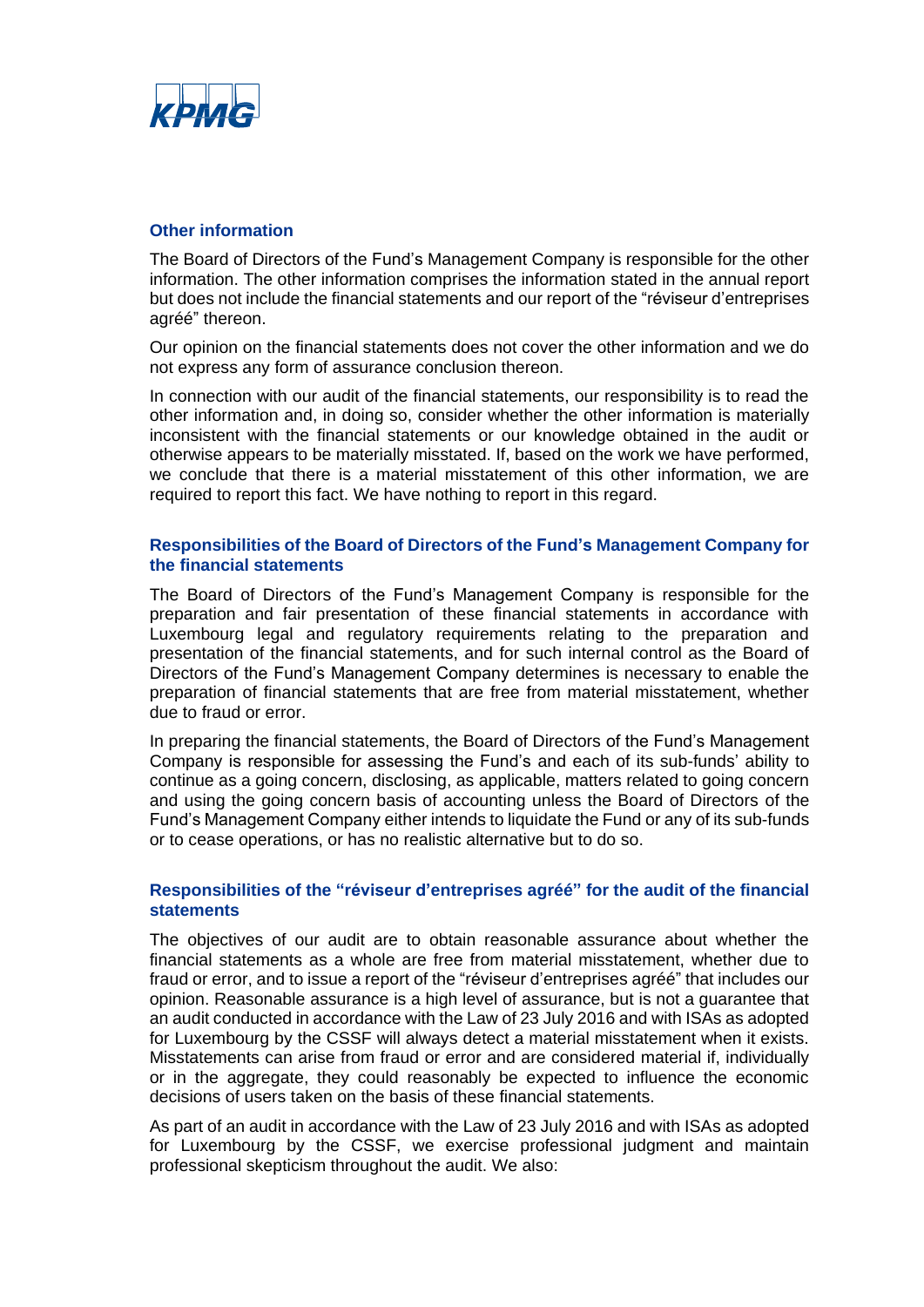

- Identify and assess the risks of material misstatement of the financial statements, whether due to fraud or error, design and perform audit procedures responsive to those risks, and obtain audit evidence that is sufficient and appropriate to provide a basis for our opinion. The risk of not detecting a material misstatement resulting from fraud is higher than for one resulting from error, as fraud may involve collusion, forgery, intentional omissions, misrepresentations, or the override of internal control.
- Obtain an understanding of internal control relevant to the audit in order to design audit procedures that are appropriate in the circumstances, but not for the purpose of expressing an opinion on the effectiveness of the Fund's internal control.
- Evaluate the appropriateness of accounting policies used and the reasonableness of accounting estimates and related disclosures made by the Board of Directors of the Fund's Management Company.
- Conclude on the appropriateness of the Board of Directors of the Fund's Management Company use of the going concern basis of accounting and, based on the audit evidence obtained, whether a material uncertainty exists related to events or conditions that may cast significant doubt on the Fund's or any of its sub-funds' ability to continue as a going concern. If we conclude that a material uncertainty exists, we are required to draw attention in our report of the "réviseur d'entreprises agréé" to the related disclosures in the financial statements or, if such disclosures are inadequate, to modify our opinion. Our conclusions are based on the audit evidence obtained up to the date of our report of the "réviseur d'entreprises agréé". However, future events or conditions may cause the Fund or any of its sub-funds to cease to continue as a going concern.
- Evaluate the overall presentation, structure and content of the financial statements, including the disclosures, and whether the financial statements represent the underlying transactions and events in a manner that achieves fair presentation.

We communicate with those charged with governance regarding, among other matters, the planned scope and timing of the audit and significant audit findings, including any significant deficiencies in internal control that we identify during our audit.

Luxembourg, 30 April 2021 KPMG Luxembourg, Société coopérative Cabinet de révision agréé

V. Merkel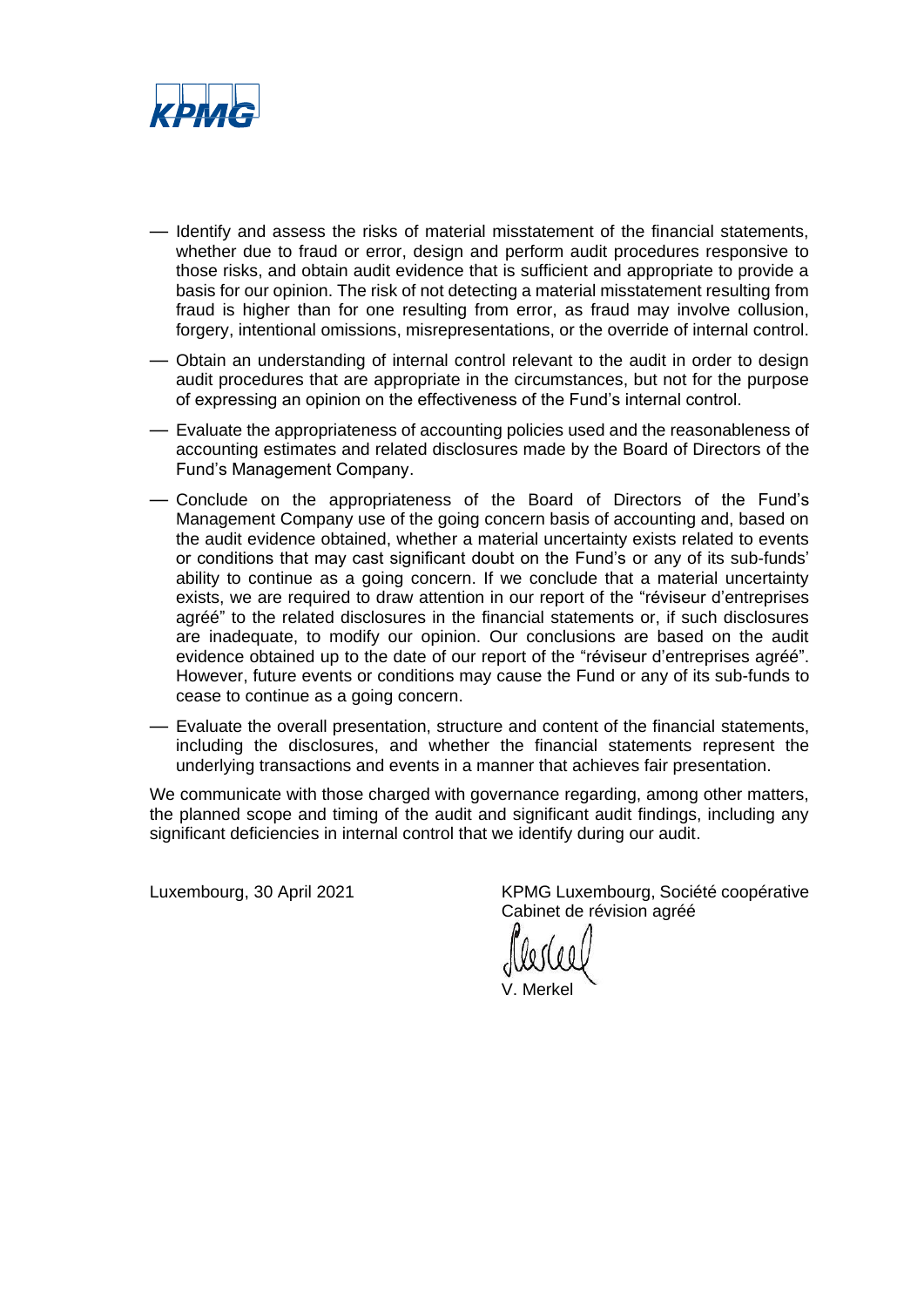### **Statement of Net Assets** as at 31/12/2020

|                                                                | Combined<br><b>Statement</b> |                                 | <b>INCOMETRIC FUND</b><br>- Abando Total<br>Return | <b>INCOMETRIC FUND</b><br>- ACCI DMP -<br><b>Diversified</b> |
|----------------------------------------------------------------|------------------------------|---------------------------------|----------------------------------------------------|--------------------------------------------------------------|
|                                                                | <b>Notes</b>                 | (in EUR)                        | (in EUR)                                           | (in USD)                                                     |
| <b>Assets</b>                                                  |                              |                                 |                                                    |                                                              |
| Investment portfolio at cost<br>Unrealised result on portfolio | 2<br>$\overline{c}$          | 334,452,069.27<br>28,937,884.52 | 7,493,616.04<br>1,093,297.47                       | 19,621,986.10<br>1,635,320.37                                |
| Portfolio at market value                                      | 2                            | 363,389,953.79                  | 8,586,913.51                                       | 21,257,306.47                                                |
| Unrealised result on forward foreign exchange contracts        | 10                           | 4,712.53                        |                                                    |                                                              |
| Market value on options                                        | 16                           | 3,199.76                        |                                                    |                                                              |
| Unrealised result on futures contracts                         | 11                           | 63,159.22                       |                                                    |                                                              |
| Receivable on investments sold                                 |                              | 357,217.60                      |                                                    |                                                              |
| Receivable on subscriptions                                    |                              | 278,846.55                      |                                                    | 101,399.92                                                   |
| Dividends receivable                                           |                              | 20,725.93                       |                                                    |                                                              |
| Cash at banks and liquidities                                  |                              | 18,151,368.04                   | 787,962.81                                         | 167,027.10                                                   |
| Margin accounts                                                |                              | 8,057,686.17                    |                                                    |                                                              |
| Interest receivable                                            |                              | 457,521.42                      | 15,649.32                                          |                                                              |
| Other assets                                                   |                              | 98,242.90                       |                                                    |                                                              |
| Formation expenses                                             |                              | 156,024.44                      |                                                    | 13,622.06                                                    |
| <b>Total Assets</b>                                            |                              | 391,038,658.35                  | 9,390,525.64                                       | 21,539,355.55                                                |
| <b>Liabilities</b>                                             |                              |                                 |                                                    |                                                              |
| <b>Bank overdraft</b>                                          |                              | 483,955.63                      |                                                    |                                                              |
| Margin accounts                                                |                              | 60,326.45                       |                                                    |                                                              |
| Payable on investments purchased                               |                              | 576,726.96                      |                                                    |                                                              |
| Payable on money market purchased                              |                              |                                 |                                                    |                                                              |
| Unrealised result on forward foreign exchange contracts        | 10                           | 23,448.51                       |                                                    |                                                              |
| Unrealised result on futures contracts                         | 11                           | 20,108.33                       |                                                    |                                                              |
| Unrealised result on contracts for differences                 | 17                           | 35,610.74                       |                                                    |                                                              |
| Market value on options                                        | 16                           | 2,712.07                        |                                                    |                                                              |
| Payable on redemptions                                         |                              | 1,701,924.17                    |                                                    |                                                              |
| Payable on management fees                                     | $\overline{7}$               | 742,632.36                      | 10,462.94                                          | 65,750.88                                                    |
| Payable on performance fees                                    | 8                            | 384,434.74                      |                                                    |                                                              |
| Other payables                                                 |                              | 308,897.24                      | 13,316.78                                          | 14,757.75                                                    |
| <b>Total Liabilities</b>                                       |                              | 4,340,777.20                    | 23,779.72                                          | 80,508.63                                                    |
| <b>Total Net Assets</b>                                        |                              | 386,697,881.15                  | 9,366,745.92                                       | 21,458,846.92                                                |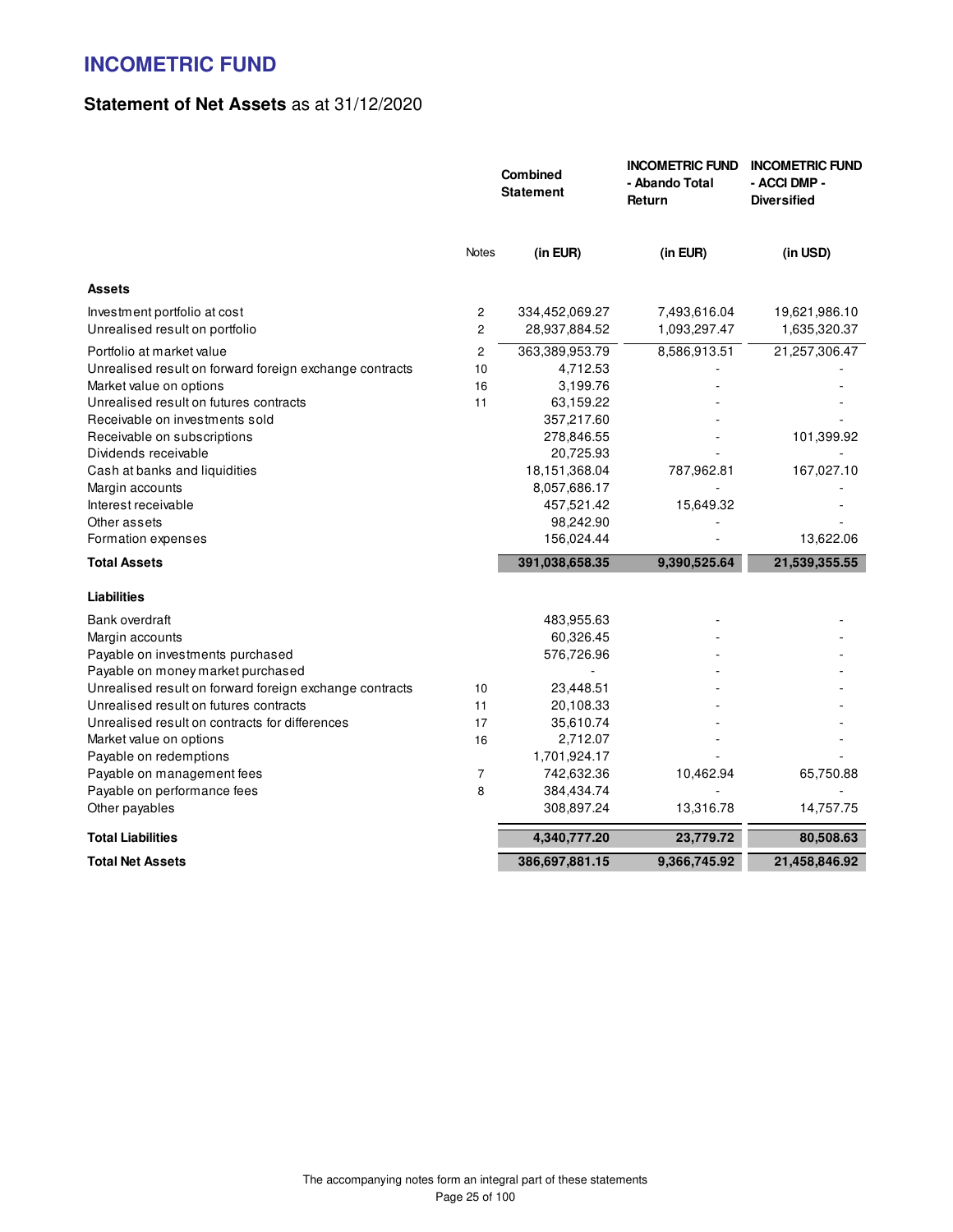| <b>INCOMETRIC FUND</b><br>- ACCI Dynamic -<br><b>Global Fixed</b><br><b>Income</b><br><b>Opportunities</b> | <b>INCOMETRIC FUND</b><br>- ACCI Systematic<br><b>Allocation</b> | <b>INCOMETRIC FUND</b><br>- Albatros<br><b>Acciones</b> | <b>INCOMETRIC FUND</b><br>- Araucaria Fund | <b>INCOMETRIC FUND</b><br>- ATHOS (LF)<br><b>Global Navigator</b> | <b>INCOMETRIC FUND</b><br>- Branosera Global<br><b>Dynamic</b> |
|------------------------------------------------------------------------------------------------------------|------------------------------------------------------------------|---------------------------------------------------------|--------------------------------------------|-------------------------------------------------------------------|----------------------------------------------------------------|
| (in USD)                                                                                                   | (in USD)                                                         | (in EUR)                                                | (in EUR)                                   | (in EUR)                                                          | (in EUR)                                                       |
| 37,143,178.64<br>2,094,373.40                                                                              | 30,717,518.64<br>4,799,383.88                                    | 6,759,215.82<br>552,206.27                              | 7,997,453.16<br>$-117,677.05$              | 3,007,047.04<br>58,563.50                                         | 1,069,500.35<br>366,989.04                                     |
| 39,237,552.04                                                                                              | 35,516,902.52                                                    | 7,311,422.09                                            | 7,879,776.11                               | 3,065,610.54                                                      | 1,436,489.39                                                   |
|                                                                                                            |                                                                  |                                                         |                                            | 3,199.76                                                          |                                                                |
|                                                                                                            |                                                                  |                                                         |                                            |                                                                   |                                                                |
| 226,545.90                                                                                                 |                                                                  |                                                         |                                            |                                                                   |                                                                |
|                                                                                                            |                                                                  | 2,597.82                                                |                                            | 113.86<br>168,840.65                                              |                                                                |
| 97,199.83                                                                                                  | 291,958.16                                                       | 420,709.12                                              | 98,490.19                                  | 593,817.53                                                        | 148,600.44                                                     |
|                                                                                                            |                                                                  |                                                         |                                            | 30,348.27                                                         |                                                                |
|                                                                                                            | 32,357.64                                                        |                                                         |                                            |                                                                   |                                                                |
| 10,980.09                                                                                                  | 12,169.73                                                        | 2,729.50                                                | 2,729.50                                   | 5,809.60                                                          | 3,683.13                                                       |
| 39,572,277.86                                                                                              | 35,853,388.05                                                    | 7,737,458.53                                            | 7,980,995.80                               | 3,867,740.21                                                      | 1,588,772.96                                                   |
|                                                                                                            |                                                                  |                                                         |                                            |                                                                   |                                                                |
|                                                                                                            |                                                                  | 7.78                                                    |                                            |                                                                   | 1.50                                                           |
|                                                                                                            |                                                                  |                                                         |                                            | 30,350.61                                                         |                                                                |
|                                                                                                            |                                                                  |                                                         |                                            |                                                                   |                                                                |
|                                                                                                            |                                                                  |                                                         |                                            |                                                                   |                                                                |
|                                                                                                            |                                                                  |                                                         |                                            | 4,294.30                                                          |                                                                |
|                                                                                                            |                                                                  |                                                         |                                            |                                                                   |                                                                |
|                                                                                                            |                                                                  |                                                         |                                            |                                                                   |                                                                |
|                                                                                                            |                                                                  |                                                         |                                            |                                                                   |                                                                |
| 150,916.63                                                                                                 | 209,026.79                                                       | 7,023.66                                                | 2,164.53                                   | 5,509.08                                                          | 801.17                                                         |
|                                                                                                            | 10,629.07                                                        |                                                         |                                            |                                                                   |                                                                |
| 18,385.64                                                                                                  | 18,665.32                                                        | 10,462.28                                               | 8,890.34                                   | 8,534.00                                                          | 8,164.52                                                       |
| 169,302.27                                                                                                 | 238,321.18                                                       | 17,493.72                                               | 11,054.87                                  | 48,687.99                                                         | 8,967.19                                                       |
| 39,402,975.59                                                                                              | 35,615,066.87                                                    | 7,719,964.81                                            | 7,969,940.93                               | 3,819,052.22                                                      | 1,579,805.77                                                   |
|                                                                                                            |                                                                  |                                                         |                                            |                                                                   |                                                                |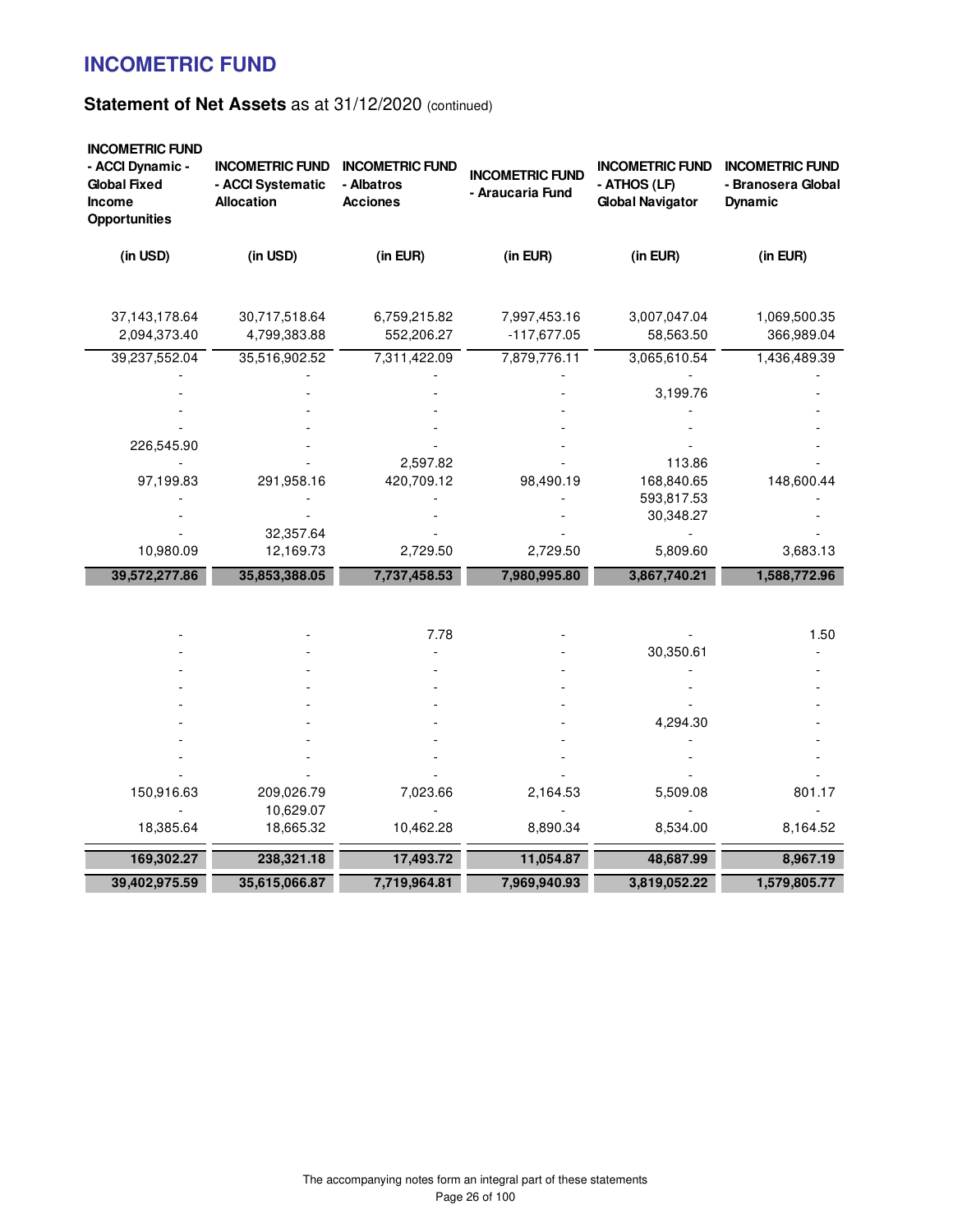|                                                                                                                                                                                                                                                                                                                                                                                                                             |                                  | <b>INCOMETRIC FUND</b><br>- Cartago Global<br><b>Balanced</b> | <b>INCOMETRIC FUND</b><br>- Cartago US<br>Income        | <b>INCOMETRIC FUND</b><br>- Chronos Global<br><b>Equity Fund</b> |
|-----------------------------------------------------------------------------------------------------------------------------------------------------------------------------------------------------------------------------------------------------------------------------------------------------------------------------------------------------------------------------------------------------------------------------|----------------------------------|---------------------------------------------------------------|---------------------------------------------------------|------------------------------------------------------------------|
|                                                                                                                                                                                                                                                                                                                                                                                                                             | <b>Notes</b>                     | (in EUR)                                                      | (in USD)                                                | (in EUR)                                                         |
| <b>Assets</b>                                                                                                                                                                                                                                                                                                                                                                                                               |                                  |                                                               |                                                         |                                                                  |
| Investment portfolio at cost<br>Unrealised result on portfolio                                                                                                                                                                                                                                                                                                                                                              | 2<br>$\overline{2}$              | 21,832,810.99<br>2,232,217.09                                 | 18,883,576.03<br>2,540,372.03                           | 41,438,635.73<br>11,256,379.39                                   |
| Portfolio at market value<br>Unrealised result on forward foreign exchange contracts<br>Market value on options<br>Unrealised result on futures contracts<br>Receivable on investments sold<br>Receivable on subscriptions<br>Dividends receivable<br>Cash at banks and liquidities<br>Margin accounts<br>Interest receivable<br>Other assets<br>Formation expenses                                                         | $\overline{c}$<br>10<br>16<br>11 | 24,065,028.08<br>4,712.53<br>429,094.84<br>5,157.56           | 21,423,948.06<br>2,013,083.55<br>67,070.03<br>14,293.50 | 52,695,015.12<br>9,379.71<br>807,030.74<br>197.27<br>11,735.78   |
| <b>Total Assets</b>                                                                                                                                                                                                                                                                                                                                                                                                         |                                  | 24,503,993.01                                                 | 23,518,395.14                                           | 53,523,358.62                                                    |
| <b>Liabilities</b><br>Bank overdraft<br>Margin accounts<br>Payable on investments purchased<br>Payable on money market purchased<br>Unrealised result on forward foreign exchange contracts<br>Unrealised result on futures contracts<br>Unrealised result on contracts for differences<br>Market value on options<br>Payable on redemptions<br>Payable on management fees<br>Payable on performance fees<br>Other payables | 10<br>11<br>17<br>16<br>7<br>8   | 467,402.40<br>38,891.44<br>13,469.57                          | 28,666.98<br>26,323.27<br>12,713.82                     | 423,448.69<br>36,212.60<br>20,866.88                             |
| <b>Total Liabilities</b>                                                                                                                                                                                                                                                                                                                                                                                                    |                                  | 519,763.41                                                    | 67,704.07                                               | 480,528.17                                                       |
| <b>Total Net Assets</b>                                                                                                                                                                                                                                                                                                                                                                                                     |                                  | 23,984,229.60                                                 | 23,450,691.07                                           | 53,042,830.45                                                    |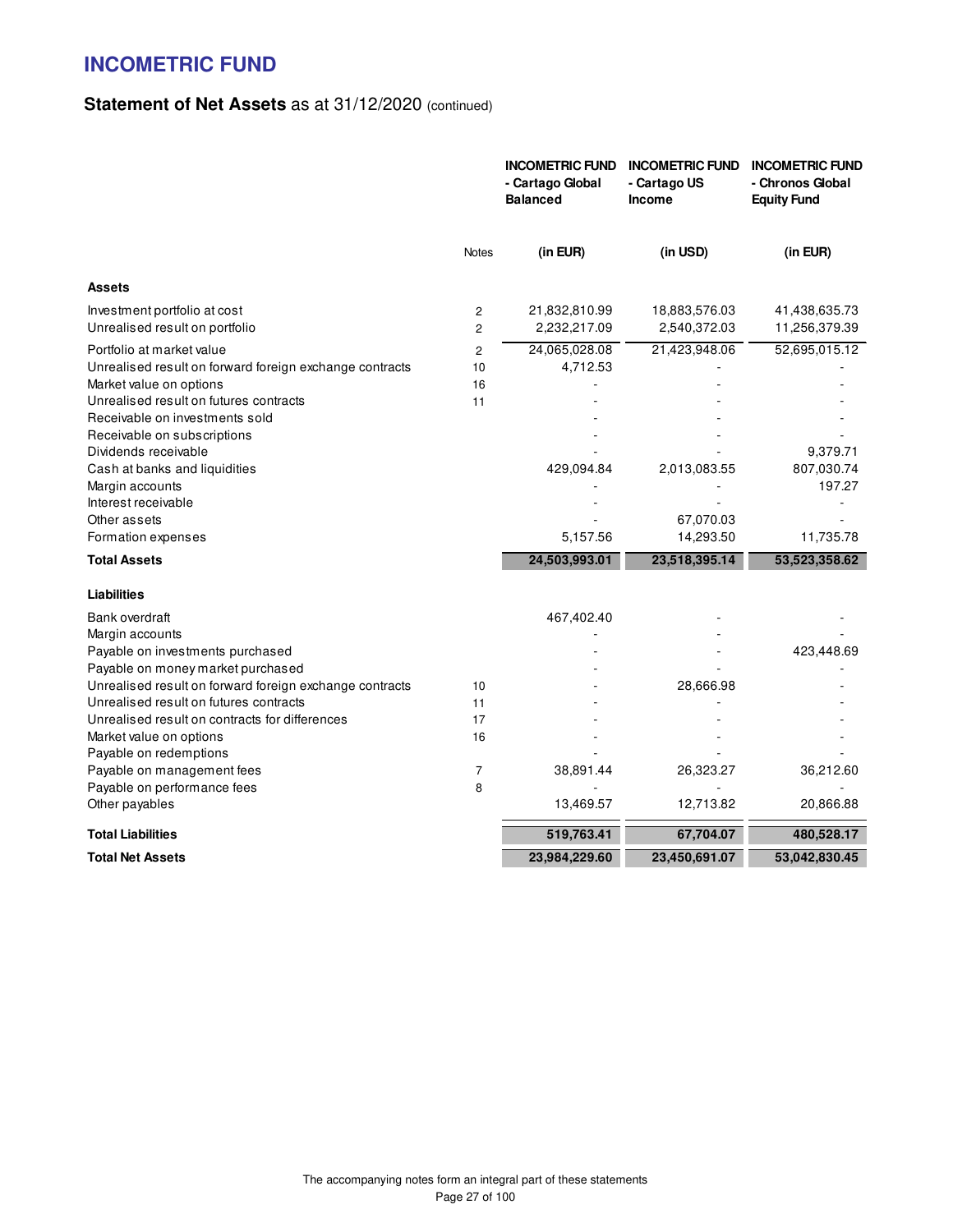| <b>INCOMETRIC FUND</b><br>- Deep Mind<br><b>Strategic Fund</b> | <b>INCOMETRIC FUND</b><br>- Dunas<br>Patrimonio | <b>INCOMETRIC FUND</b><br>- Dux Mixto<br>Moderado | <b>INCOMETRIC FUND</b><br>- Equam Global<br>Value | <b>INCOMETRIC FUND</b><br>- European<br><b>Sectors (EUR)</b> | <b>INCOMETRIC FUND</b><br>- Gesconsult<br><b>Flexible Income</b> |
|----------------------------------------------------------------|-------------------------------------------------|---------------------------------------------------|---------------------------------------------------|--------------------------------------------------------------|------------------------------------------------------------------|
| (in EUR)                                                       | (in EUR)                                        | (in EUR)                                          | (in EUR)                                          | (in EUR)                                                     | (in EUR)                                                         |
| 4,306,539.58<br>$-14,399.18$                                   | 19,810,113.76<br>$-2,072,866.43$                | 9,465,502.91<br>1,084,264.34                      | 43,855,055.05<br>-5,340,688.55                    | 2,145,994.70<br>296,323.52                                   | 10,225,244.11<br>403,170.97                                      |
| 4,292,140.40                                                   | 17,737,247.33                                   | 10,549,767.25                                     | 38,514,366.50                                     | 2,442,318.22                                                 | 10,628,415.08                                                    |
|                                                                |                                                 |                                                   |                                                   |                                                              |                                                                  |
|                                                                | 45,913.47                                       | 477.52                                            |                                                   |                                                              |                                                                  |
|                                                                |                                                 |                                                   | 15,058.87                                         |                                                              |                                                                  |
|                                                                |                                                 |                                                   | 10,499.89                                         |                                                              |                                                                  |
|                                                                | 4,205.81                                        |                                                   |                                                   |                                                              |                                                                  |
| 773,962.25                                                     | 4,478,475.79                                    | 1,138,400.08                                      | 2,266,422.45                                      | 73,556.16                                                    | 50,377.39                                                        |
| 1,203,900.65                                                   | 4,523,968.33                                    | 224,616.23                                        |                                                   | 97,846.26                                                    |                                                                  |
| 13,743.08                                                      | 80,100.11                                       |                                                   |                                                   |                                                              |                                                                  |
| 19,828.50                                                      |                                                 | 837.94                                            |                                                   |                                                              | 1,311.04                                                         |
| 6,303,574.88                                                   | 26,869,910.84                                   | 11,914,099.02                                     | 40,806,347.71                                     | 2,613,720.64                                                 | 10,680,103.51                                                    |
|                                                                |                                                 |                                                   |                                                   |                                                              |                                                                  |
|                                                                |                                                 |                                                   |                                                   |                                                              |                                                                  |
|                                                                | 16,272.61                                       | 18.91                                             | 99.33                                             | 54.44                                                        |                                                                  |
|                                                                | 6,868.40                                        |                                                   | 1,774.54                                          |                                                              |                                                                  |
|                                                                |                                                 |                                                   |                                                   |                                                              |                                                                  |
|                                                                |                                                 |                                                   |                                                   |                                                              |                                                                  |
| 15,814.03                                                      |                                                 |                                                   |                                                   |                                                              |                                                                  |
| 35,610.74                                                      |                                                 |                                                   |                                                   |                                                              |                                                                  |
|                                                                |                                                 | 2,712.07                                          |                                                   |                                                              |                                                                  |
| 111,307.22                                                     | 965,590.24                                      |                                                   | 112,593.08                                        |                                                              |                                                                  |
| 10,706.22                                                      | 22,829.00                                       | 1,746.94                                          | 34,925.52                                         | 2,112.51                                                     | 16,803.66                                                        |
|                                                                | 145,318.68                                      | 87,540.57                                         |                                                   |                                                              |                                                                  |
| 18,680.41                                                      | 13,381.13                                       | 12,603.08                                         | 17,514.73                                         | 7,982.34                                                     | 9,408.69                                                         |
| 192,118.62                                                     | 1,170,260.06                                    | 104,621.57                                        | 166,907.20                                        | 10,149.29                                                    | 26,212.35                                                        |
| 6,111,456.26                                                   | 25,699,650.78                                   | 11,809,477.45                                     | 40,639,440.51                                     | 2,603,571.35                                                 | 10,653,891.16                                                    |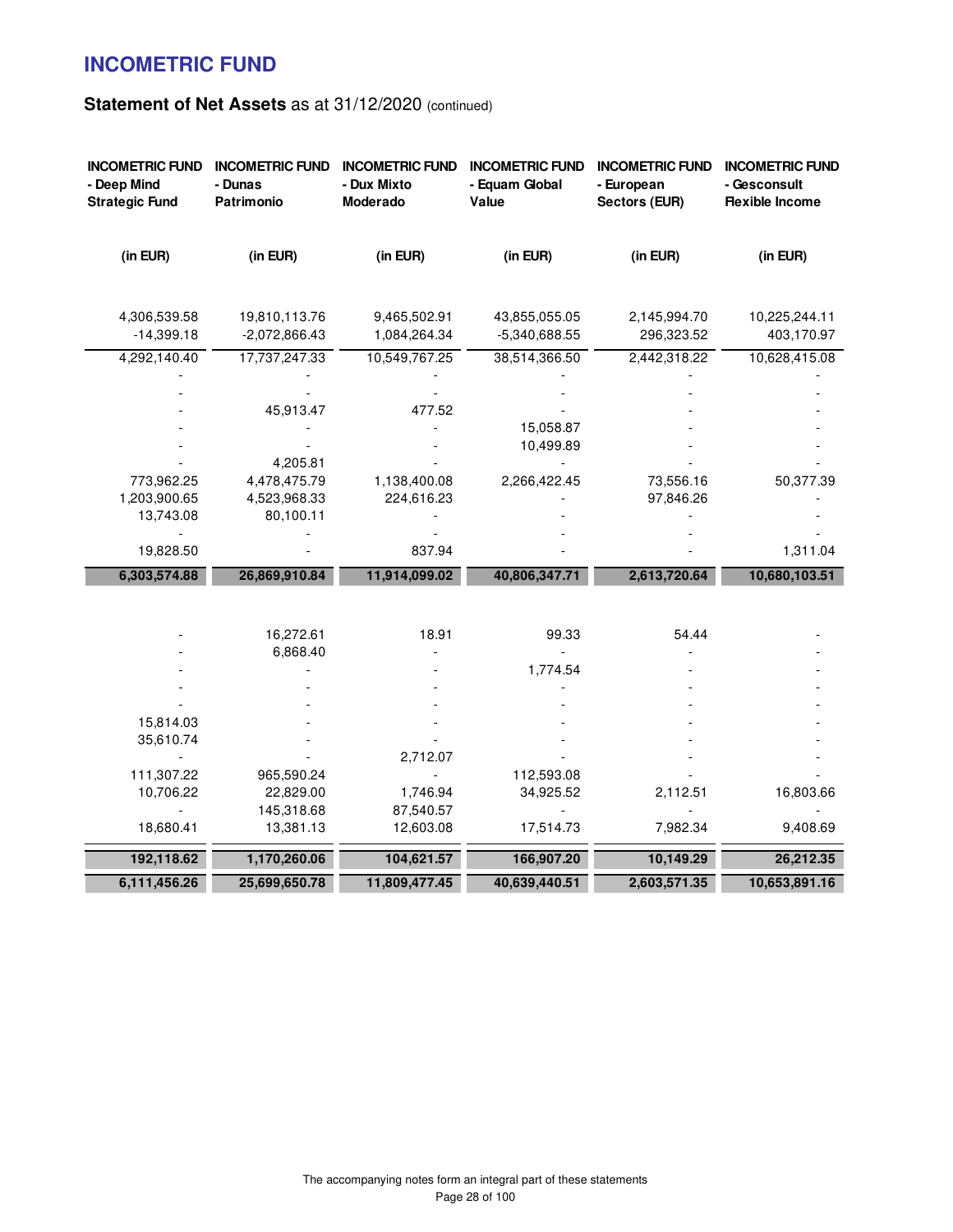|                                                                                                                                                                                                                                                    |                     | <b>INCOMETRIC FUND</b><br>- Gesconsult<br><b>Flexible Equity</b> | <b>INCOMETRIC FUND</b><br>- Gesconsult<br><b>Spanish Equity</b> | <b>INCOMETRIC FUND</b><br>- Global Arrow          |
|----------------------------------------------------------------------------------------------------------------------------------------------------------------------------------------------------------------------------------------------------|---------------------|------------------------------------------------------------------|-----------------------------------------------------------------|---------------------------------------------------|
|                                                                                                                                                                                                                                                    | <b>Notes</b>        | (in EUR)                                                         | (in EUR)                                                        | (in EUR)                                          |
| <b>Assets</b>                                                                                                                                                                                                                                      |                     |                                                                  |                                                                 |                                                   |
| Investment portfolio at cost<br>Unrealised result on portfolio                                                                                                                                                                                     | 2<br>2              | 2,732,214.06<br>25,427.88                                        | 5,295,445.62<br>909,490.53                                      | 7,496,463.55<br>1,180,240.48                      |
| Portfolio at market value<br>Unrealised result on forward foreign exchange contracts<br>Market value on options<br>Unrealised result on futures contracts<br>Receivable on investments sold<br>Receivable on subscriptions<br>Dividends receivable | 2<br>10<br>16<br>11 | 2,757,641.94                                                     | 6,204,936.15<br>99.29                                           | 8,676,704.03<br>14,428.47                         |
| Cash at banks and liquidities<br>Margin accounts<br>Interest receivable<br>Other assets<br>Formation expenses                                                                                                                                      |                     | 100,608.54<br>6,851.95                                           | 228,251.04<br>1,311.04                                          | 557,823.85<br>16,914.80<br>48,415.12              |
| <b>Total Assets</b>                                                                                                                                                                                                                                |                     | 2,865,102.43                                                     | 6,434,597.52                                                    | 9,314,286.27                                      |
| <b>Liabilities</b>                                                                                                                                                                                                                                 |                     |                                                                  |                                                                 |                                                   |
| Bank overdraft<br>Margin accounts<br>Payable on investments purchased<br>Payable on money market purchased<br>Unrealised result on forward foreign exchange contracts<br>Unrealised result on futures contracts                                    | 10<br>11            |                                                                  |                                                                 |                                                   |
| Unrealised result on contracts for differences<br>Market value on options                                                                                                                                                                          | 17<br>16            |                                                                  |                                                                 |                                                   |
| Payable on redemptions<br>Payable on management fees<br>Payable on performance fees<br>Other payables                                                                                                                                              | 7<br>8              | 9,426.74<br>8,494.98                                             | 1,100.07<br>26,578.31<br>9,603.78                               | 439,547.56<br>12,993.05<br>58,495.73<br>12,657.08 |
| <b>Total Liabilities</b>                                                                                                                                                                                                                           |                     | 17,921.72                                                        | 37,282.16                                                       | 523,693.42                                        |
| <b>Total Net Assets</b>                                                                                                                                                                                                                            |                     | 2,847,180.71                                                     | 6,397,315.36                                                    | 8,790,592.85                                      |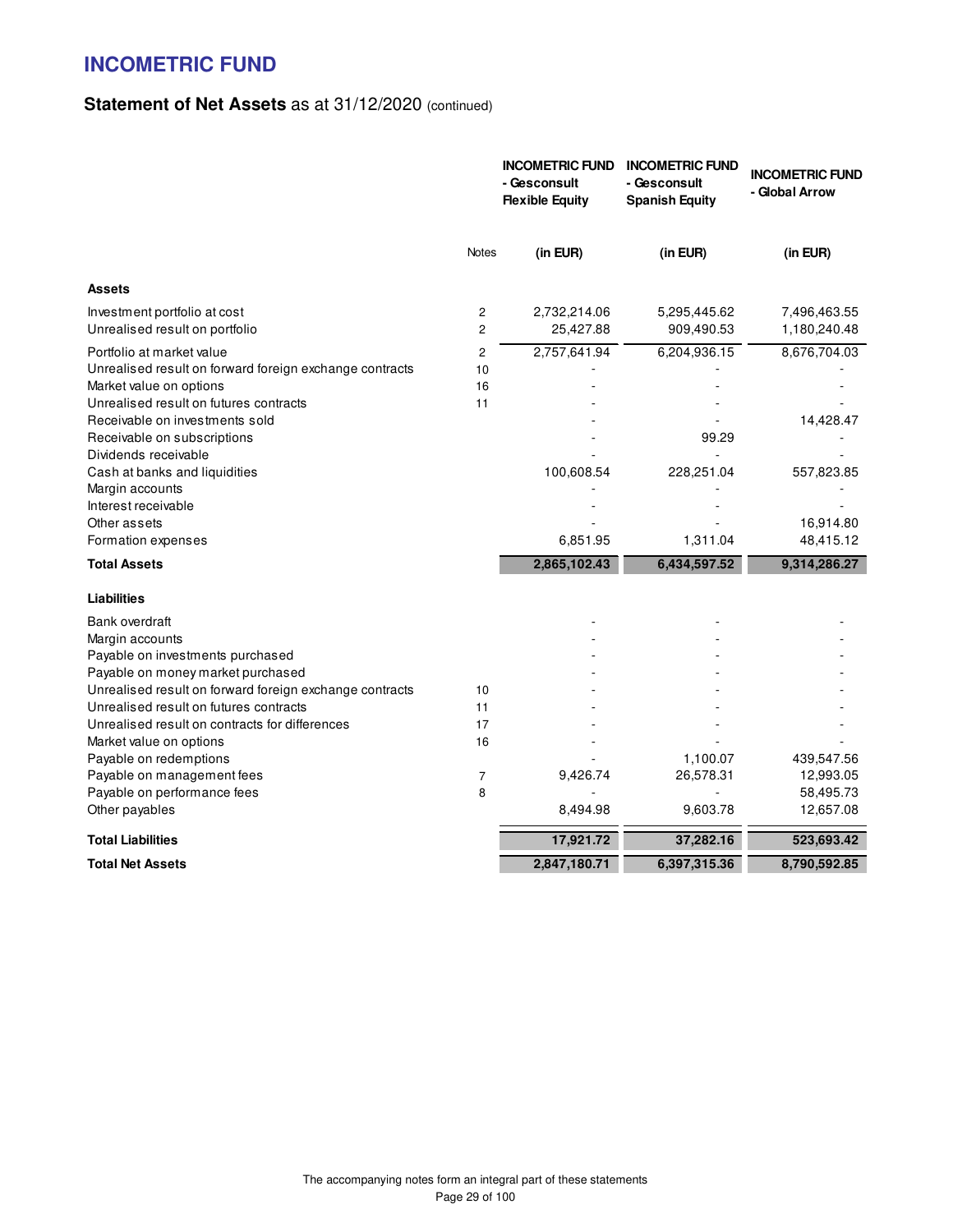| <b>INCOMETRIC FUND</b><br>- Global Strategy<br><b>Fund</b> | <b>INCOMETRIC FUND</b><br>- Global Valor | <b>INCOMETRIC FUND</b><br>- Investore<br><b>Fundamentals</b> | <b>INCOMETRIC FUND</b><br>- Stable Return | <b>INCOMETRIC FUND</b><br>- Triton (LF) Global<br><b>Balanced Fund</b> |
|------------------------------------------------------------|------------------------------------------|--------------------------------------------------------------|-------------------------------------------|------------------------------------------------------------------------|
| (in EUR)                                                   | (in EUR)                                 | (in EUR)                                                     | (in EUR)                                  | (in EUR)                                                               |
| 11,893,992.46<br>2,587,155.05                              | 10,387,889.58<br>4,338,911.17            | 1,623,874.22<br>413,827.13                                   |                                           | 28,611,853.81<br>630,657.66                                            |
| 14,481,147.51                                              | 14,726,800.75                            | 2,037,701.35                                                 | $\overline{\phantom{a}}$                  | 29,242,511.47                                                          |
|                                                            |                                          |                                                              |                                           |                                                                        |
|                                                            |                                          |                                                              |                                           |                                                                        |
|                                                            |                                          |                                                              |                                           | 16,768.23                                                              |
|                                                            | 89,229.90                                |                                                              |                                           | 238,500.36                                                             |
|                                                            | 3,671.62                                 |                                                              |                                           | 757.11                                                                 |
| 179,471.21                                                 | 1,103,921.29                             | 5,879.54                                                     | 19,055.89                                 | 2,212,868.48                                                           |
|                                                            |                                          |                                                              |                                           | 1,413,339.90                                                           |
|                                                            |                                          |                                                              |                                           | 317,680.64                                                             |
|                                                            |                                          |                                                              |                                           |                                                                        |
| 660.89                                                     | 657.46                                   | 657.46                                                       |                                           | 1,878.41                                                               |
| 14,661,279.61                                              | 15,924,281.02                            | 2,044,238.35                                                 | 19,055.89                                 | 33,444,304.60                                                          |
|                                                            |                                          |                                                              |                                           |                                                                        |
|                                                            |                                          |                                                              |                                           |                                                                        |
|                                                            | 83.97                                    | 14.69                                                        |                                           |                                                                        |
|                                                            |                                          |                                                              |                                           | 23,107.44                                                              |
|                                                            | 45,910.33                                |                                                              |                                           | 105,593.40                                                             |
|                                                            |                                          |                                                              |                                           |                                                                        |
|                                                            |                                          |                                                              |                                           |                                                                        |
|                                                            |                                          |                                                              |                                           |                                                                        |
|                                                            |                                          |                                                              |                                           |                                                                        |
|                                                            |                                          |                                                              |                                           |                                                                        |
|                                                            | 71,786.00                                |                                                              |                                           |                                                                        |
| 24,151.91                                                  | 22,641.05<br>41,034.87                   | 2,650.24<br>42,316.29                                        |                                           | 84,268.39<br>1,034.42                                                  |
| 10,753.16                                                  | 13,426.40                                | 3,745.75                                                     | 18,862.44                                 | 15,301.89                                                              |
|                                                            |                                          |                                                              |                                           |                                                                        |
| 34,905.07                                                  | 194,882.62                               | 48,726.97                                                    | 18,862.44                                 | 229,305.54                                                             |
| 14,626,374.54                                              | 15,729,398.40                            | 1,995,511.38                                                 | 193.45                                    | 33,214,999.06                                                          |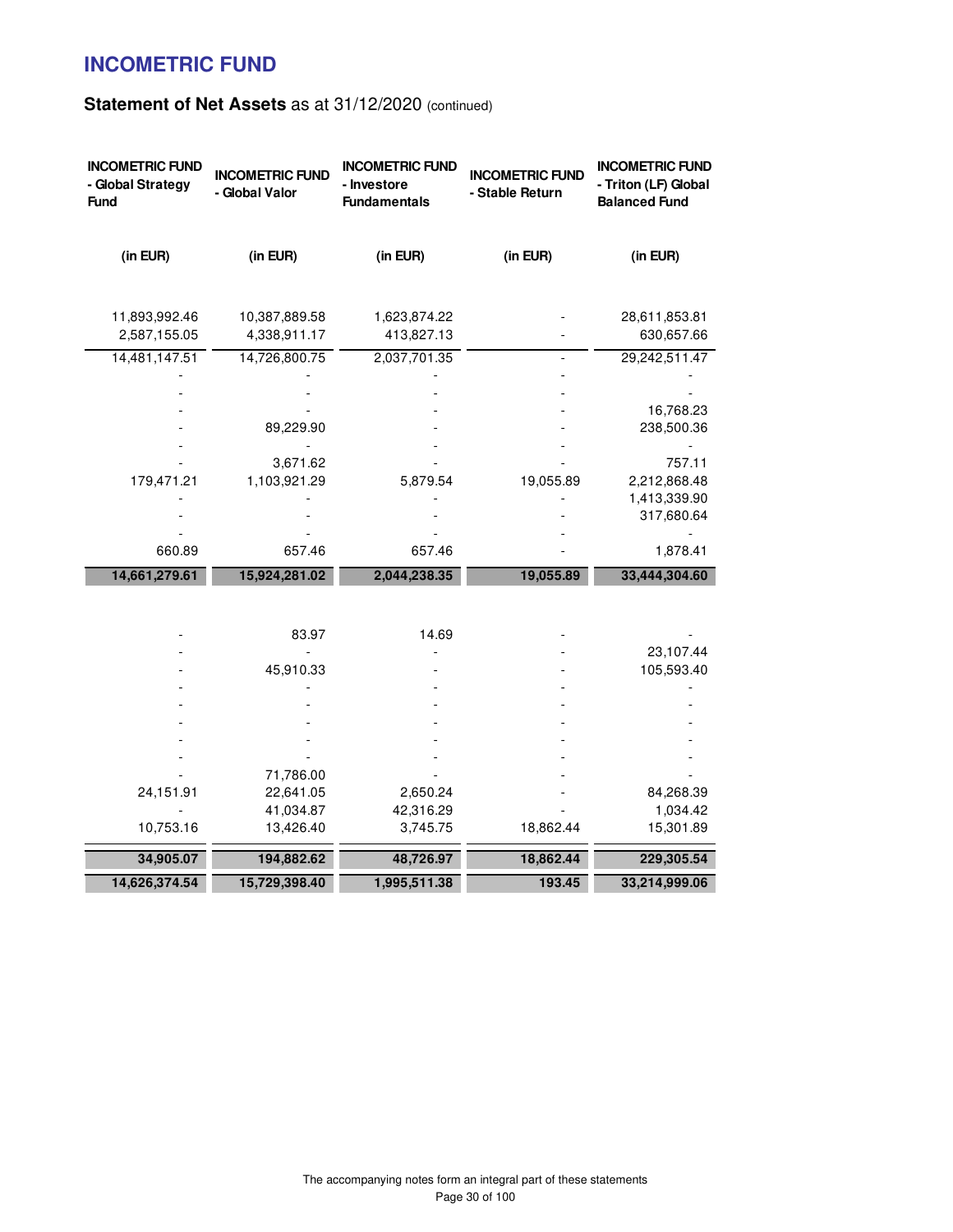# **Statement of Operations** for the year/period ended 31/12/2020

|                                                                      |                | Combined<br><b>Statement</b> | <b>INCOMETRIC FUND</b><br>- Abando Total<br>Return | <b>INCOMETRIC FUND</b><br>- ACCI DMP -<br><b>Diversified</b> |
|----------------------------------------------------------------------|----------------|------------------------------|----------------------------------------------------|--------------------------------------------------------------|
|                                                                      | Notes          | (in EUR)                     | (in EUR)                                           | (in USD)                                                     |
| <b>Income</b>                                                        |                |                              |                                                    |                                                              |
| Dividends, net                                                       |                | 2,383,085.38                 | 114,097.47                                         | 70,290.21                                                    |
| Interest on bonds, net                                               |                | 1,005,460.27                 | 18,003.22                                          |                                                              |
| <b>Bank interest</b>                                                 |                | 4,171.31                     |                                                    |                                                              |
| Commissions                                                          |                | 65,390.87                    |                                                    |                                                              |
| Other income                                                         |                | 10,640.30                    |                                                    |                                                              |
| <b>Total Income</b>                                                  |                | 3,468,748.12                 | 132,100.69                                         | 70,290.21                                                    |
| <b>Expenses</b>                                                      |                |                              |                                                    |                                                              |
| Management fees                                                      | 7              | 1,345,215.62                 | 6,925.02                                           | 11,501.30                                                    |
| Investment management fees                                           | $\overline{7}$ | 2,085,775.27                 | 108,203.53                                         | 220,559.11                                                   |
| Investment advisory fees                                             | $\overline{7}$ | 57,350.83                    |                                                    |                                                              |
| Distribution fees                                                    | $\overline{7}$ | 874,177.53                   |                                                    |                                                              |
| Depositary fees and safekeeping fees                                 | 5              | 202,742.10                   | 5,175.34                                           | 10,001.81                                                    |
| Transfer agent and other related fees                                | 5              | 201,880.63                   | 5,688.38                                           | 12,165.37                                                    |
| Audit fees                                                           |                | 168,017.99                   | 6,766.89                                           | 9,157.45                                                     |
| Taxe d'abonnement                                                    | 6              | 137,663.76                   | 4,175.96                                           | 6,998.23                                                     |
| Performance fees<br>Administration fees                              | 8              | 867,541.64<br>577,360.24     | 15,041.07                                          | 20,331.94                                                    |
| Formation expenses                                                   | 5              | 75,737.02                    |                                                    | 4,205.51                                                     |
| <b>Transaction fees</b>                                              | 12             | 1,021,689.20                 | 3,674.52                                           | 11,927.40                                                    |
| Bank and interest expenses                                           |                | 102,926.58                   | 1,717.83                                           | 726.39                                                       |
| Other fees                                                           | 5              | 583,696.21                   | 13,890.34                                          | 29,971.46                                                    |
| <b>Total Expenses</b>                                                |                | 8,301,774.62                 | 171,258.88                                         | 337,545.97                                                   |
| Net Income (Loss)                                                    |                | -4,833,026.50                | $-39,158.19$                                       | $-267,255.76$                                                |
| Net realised gain (loss) on investments                              |                | 6,464,833.08                 | 407,731.78                                         | 377,854.94                                                   |
| Net realised gain (loss) on foreign exchange                         |                | -1,038,743.62                | 0.03                                               | 125.00                                                       |
| Net realised gain (loss) on forward foreign exchange                 |                |                              |                                                    |                                                              |
| contracts                                                            |                | 402,969.39                   |                                                    |                                                              |
| Net realised gain (loss) on futures contracts                        |                | 2,490,870.19                 |                                                    |                                                              |
| Net realised gain (loss) on options contracts                        |                | $-1,346,972.07$              |                                                    |                                                              |
| Net realised gain (loss) on contracts for differences                |                | 221,746.95                   |                                                    |                                                              |
| <b>Net realised Profit (Loss)</b>                                    |                | 2,361,677.43                 | 368,573.62                                         | 110,724.18                                                   |
| Net change in unrealised gain (loss) on investments                  |                | 15,431,460.35                | -428,612.31                                        | 851,306.96                                                   |
| Net change in unrealised gain (loss) on foreign exchange             |                | -4,890,180.94                | $-130,883.05$                                      | $-2,448.90$                                                  |
| Net change in unrealised gain (loss) on forward foreign              |                |                              |                                                    |                                                              |
| exchange contracts                                                   |                | $-40,579.38$                 |                                                    |                                                              |
| Net change in unrealised gain (loss) on futures contracts            |                | $-77,358.03$                 |                                                    |                                                              |
| Net change in unrealised gain (loss) on options contracts            |                | 92,980.40                    |                                                    |                                                              |
| Net change in unrealised gain (loss) on contracts for<br>differences |                | $-35,610.74$                 |                                                    |                                                              |
| Net increase (decrease) in net asset as a result of operations       |                | 12,842,389.08                | $-190,921.74$                                      | 959,582.24                                                   |
|                                                                      |                |                              |                                                    |                                                              |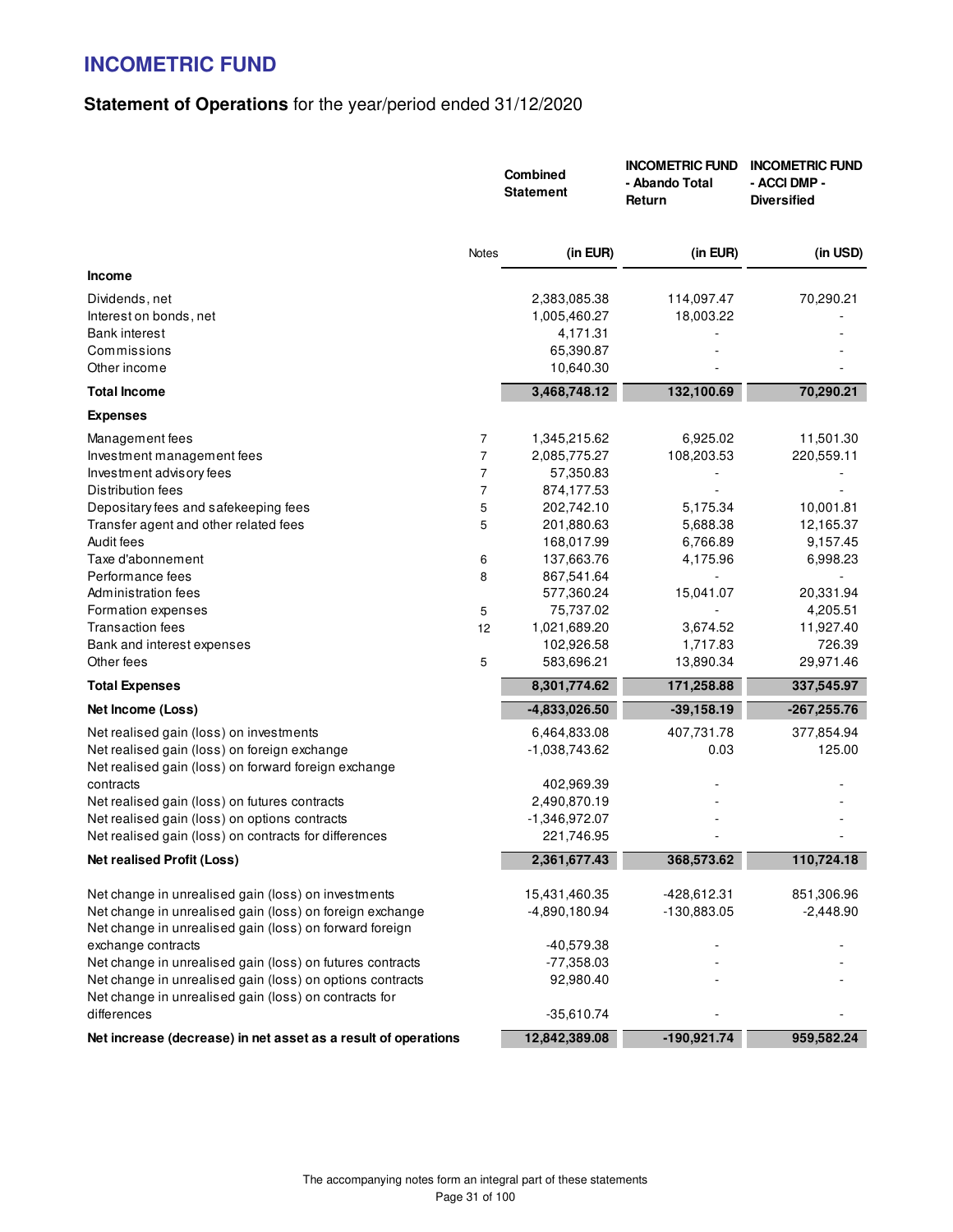| - ACCI Dynamic -<br><b>Global Fixed</b><br>Income<br><b>Opportunities</b> | <b>INCOMETRIC FUND</b><br>- ACCI Systematic<br><b>Allocation</b> | <b>INCOMETRIC FUND</b><br>- Albatros<br><b>Acciones</b> | <b>INCOMETRIC FUND</b><br>- Araucaria Fund          | <b>INCOMETRIC FUND</b><br>- ATHOS (LF)<br><b>Global Navigator</b>  | <b>INCOMETRIC FUND</b><br>- Branosera Global<br><b>Dynamic</b> |
|---------------------------------------------------------------------------|------------------------------------------------------------------|---------------------------------------------------------|-----------------------------------------------------|--------------------------------------------------------------------|----------------------------------------------------------------|
| (in USD)                                                                  | (in USD)                                                         | (in EUR)                                                | (in EUR)                                            | (in EUR)                                                           | (in EUR)                                                       |
| 1,077,868.41                                                              | 69,752.35<br>1,001.18<br>1,493.07                                | 35,068.17                                               | 368.40                                              | 20,311.41<br>43,497.67                                             | 4,214.29                                                       |
|                                                                           | 775.35<br>10,000.00                                              | 466.21                                                  | 139.21<br>2,460.68                                  |                                                                    | 1,338.69                                                       |
| 1,077,868.41                                                              | 83,021.95                                                        | 35,534.38                                               | 2,968.29                                            | 63,809.08                                                          | 5,552.98                                                       |
| 19,650.39<br>375,907.31                                                   | 16,564.72<br>496,001.75                                          | 5,190.72<br>54,148.84                                   | 5,352.78<br>16,727.44                               | 7,520.81<br>50,429.54                                              | 4,010.87<br>4,906.32                                           |
| 21,937.62<br>11,849.10<br>7,782.22<br>13,770.93                           | 17,475.09<br>18,989.93<br>8,817.02<br>10,823.36<br>10,507.93     | 3,177.37<br>5,816.34<br>4,935.48<br>1,952.54            | 3,565.49<br>5,499.02<br>3,137.83<br>1,308.80        | 2,777.48<br>6,475.82<br>10,362.86<br>1,794.58                      | 978.65<br>5,506.22<br>8,490.67<br>446.42                       |
| 27,425.66<br>3,402.50<br>19,888.13<br>986.22<br>43,141.05                 | 24,292.35<br>3,804.24<br>21,006.90<br>2,400.15<br>46,428.33      | 15,662.79<br>1,994.70<br>9,625.69<br>863.63<br>8,663.31 | 16,045.60<br>1,994.70<br>2.50<br>196.95<br>6,511.63 | 19,387.63<br>1,857.95<br>12,289.63<br>6,076.63<br>15,873.74        | 14,458.88<br>1,994.70<br>2,587.95<br>231.81<br>9,414.79        |
| 545,741.13                                                                | 677,111.77                                                       | 112,031.41                                              | 60,342.74                                           | 134,846.67                                                         | 53,027.28                                                      |
| 532,127.28<br>$-1,001,917.94$                                             | $-594,089.82$<br>$-127,956.30$<br>$-3,103.31$                    | $-76,497.03$<br>35,177.21<br>$-136, 186.37$             | $-57,374.45$<br>$-22,047.12$                        | $-71,037.59$<br>53,273.81<br>1,531.54<br>334,485.44<br>-537,369.32 | $-47,474.30$<br>55,542.82<br>129.71                            |
| -469,790.66                                                               | $-725,149.43$                                                    | $-177,506.19$                                           | $-79,421.57$                                        | $-219,116.12$                                                      | 8,198.23                                                       |
| 1,457,130.02<br>201.10                                                    | 3,115,122.31<br>1,848.22                                         | 606,298.49<br>$-274,429.81$                             | 87,750.21                                           | 87,372.21<br>$-41,437.74$                                          | 257,234.23<br>$-21,968.57$                                     |
|                                                                           |                                                                  |                                                         |                                                     | $-8,590.13$<br>16,576.60                                           |                                                                |
| 987,540.46                                                                | 2,391,821.10                                                     | 154,362.49                                              | 8,328.64                                            | $-165, 195.18$                                                     | 243,463.89                                                     |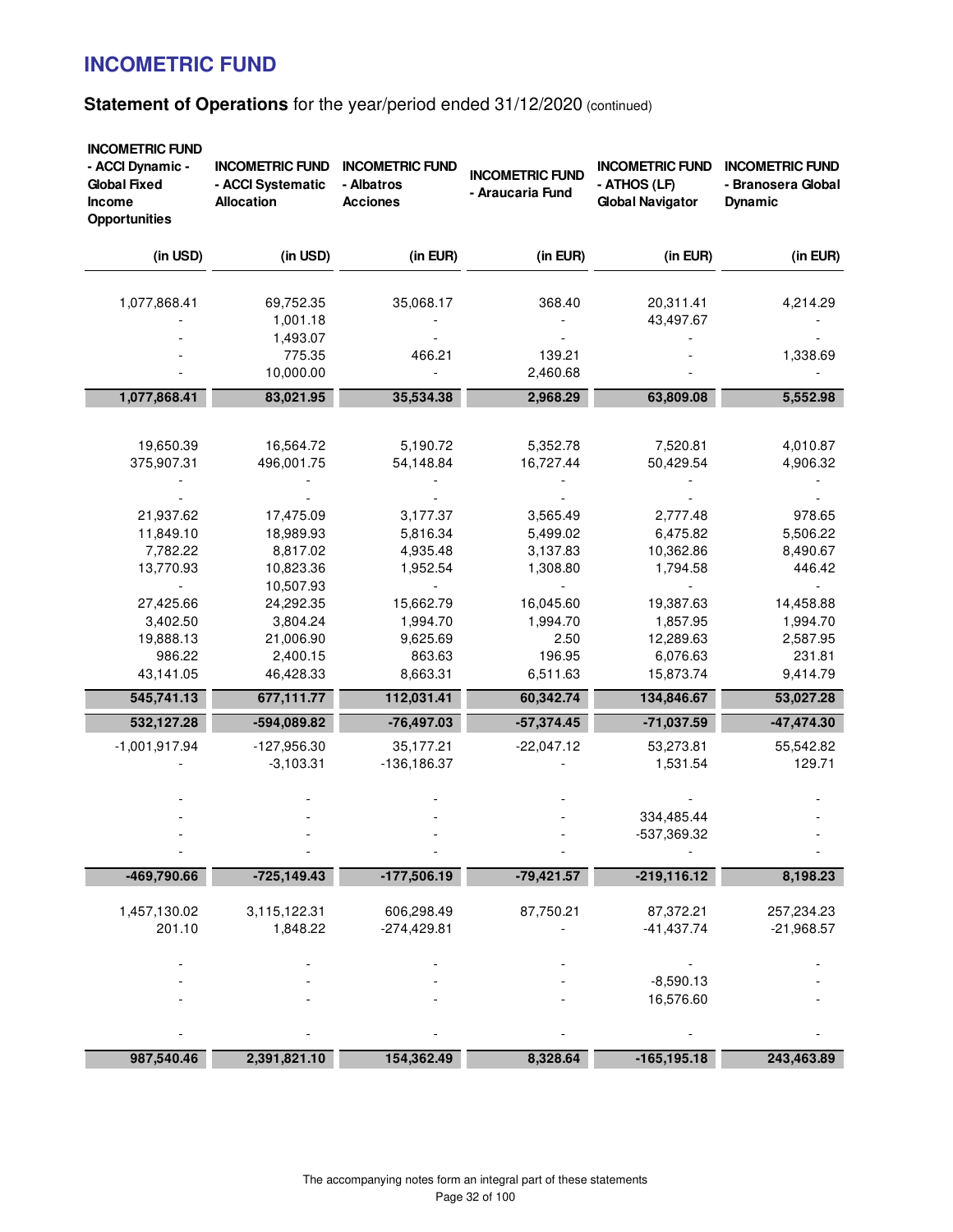|                                                                |                | <b>INCOMETRIC FUND</b><br>- Cartago Global<br><b>Balanced</b> | <b>INCOMETRIC FUND</b><br>- Cartago US<br><b>Income</b> | <b>INCOMETRIC FUND</b><br>- Chronos Global<br><b>Equity Fund</b> |
|----------------------------------------------------------------|----------------|---------------------------------------------------------------|---------------------------------------------------------|------------------------------------------------------------------|
|                                                                | Notes          | (in EUR)                                                      | (in USD)                                                | (in EUR)                                                         |
| <b>Income</b>                                                  |                |                                                               |                                                         |                                                                  |
| Dividends, net                                                 |                | 51,183.53                                                     | 119,242.55                                              | 97,158.64                                                        |
| Interest on bonds, net                                         |                |                                                               |                                                         |                                                                  |
| Bank interest                                                  |                |                                                               |                                                         |                                                                  |
| Commissions                                                    |                | 14,061.92                                                     | 20,274.50                                               |                                                                  |
| Other income                                                   |                |                                                               |                                                         |                                                                  |
| <b>Total Income</b>                                            |                | 65,245.45                                                     | 139,517.05                                              | 97,158.64                                                        |
| <b>Expenses</b>                                                |                |                                                               |                                                         |                                                                  |
| Management fees                                                | 7              | 49,109.85                                                     | 40,524.48                                               | 23,098.79                                                        |
| Investment management fees                                     | 7              |                                                               | $\sim$                                                  | 188,388.17                                                       |
| Investment advisory fees                                       | $\overline{7}$ | 27,341.09                                                     | 22,442.64                                               |                                                                  |
| Distribution fees                                              | $\overline{7}$ | 292,030.95                                                    | 236,302.78                                              |                                                                  |
| Depositary fees and safekeeping fees                           | 5              | 14,382.68                                                     | 12,365.40                                               | 16,612.06                                                        |
| Transfer agent and other related fees                          | 5              | 9,741.56                                                      | 9,826.48                                                | 9,119.48                                                         |
| Audit fees                                                     |                | 4,317.86                                                      | 8,151.35                                                | 7,917.66                                                         |
| Taxe d'abonnement                                              | 6              | 7,143.90                                                      | 8,624.02                                                | 16,145.26                                                        |
| Performance fees                                               | 8              |                                                               |                                                         | ÷,                                                               |
| Administration fees                                            |                | 47,011.89                                                     | 49,975.75                                               | 23,697.21                                                        |
| Formation expenses                                             | 5              | 4,289.52                                                      | 3,073.98                                                | 1,504.26                                                         |
| <b>Transaction fees</b>                                        | 12             | 26,718.53                                                     | 21,179.70                                               | 97,365.74                                                        |
| Bank and interest expenses                                     |                | 7,975.79                                                      | 4,164.22                                                | 2,918.72                                                         |
| Other fees                                                     | 5              | 18,270.38                                                     | 18,691.34                                               | 36,327.89                                                        |
| <b>Total Expenses</b>                                          |                | 508,334.00                                                    | 435,322.14                                              | 423,095.24                                                       |
| Net Income (Loss)                                              |                | $-443,088.55$                                                 | $-295,805.09$                                           | $-325,936.60$                                                    |
| Net realised gain (loss) on investments                        |                | -570,732.27                                                   | $-676,248.11$                                           | 4,528,381.19                                                     |
| Net realised gain (loss) on foreign exchange                   |                | 140,535.84                                                    | 52,722.50                                               | -293,133.52                                                      |
| Net realised gain (loss) on forward foreign exchange           |                |                                                               |                                                         |                                                                  |
| contracts                                                      |                | $-411,764.74$                                                 | 1,211,940.03                                            |                                                                  |
| Net realised gain (loss) on futures contracts                  |                |                                                               |                                                         |                                                                  |
| Net realised gain (loss) on options contracts                  |                |                                                               |                                                         | $-18,541.05$                                                     |
| Net realised gain (loss) on contracts for differences          |                |                                                               |                                                         |                                                                  |
| <b>Net realised Profit (Loss)</b>                              |                | $-1,285,049.72$                                               | 292,609.33                                              | 3,890,770.02                                                     |
| Net change in unrealised gain (loss) on investments            |                | $-223,443.68$                                                 | 138,090.56                                              | 10,736,289.00                                                    |
| Net change in unrealised gain (loss) on foreign exchange       |                | -191,028.02                                                   | 129,349.58                                              | $-1,028,708.76$                                                  |
| Net change in unrealised gain (loss) on forward foreign        |                |                                                               |                                                         |                                                                  |
| exchange contracts                                             |                | 39,913.18                                                     | -260,330.34                                             |                                                                  |
| Net change in unrealised gain (loss) on futures contracts      |                |                                                               |                                                         |                                                                  |
| Net change in unrealised gain (loss) on options contracts      |                |                                                               |                                                         |                                                                  |
| Net change in unrealised gain (loss) on contracts for          |                |                                                               |                                                         |                                                                  |
| differences                                                    |                |                                                               |                                                         |                                                                  |
| Net increase (decrease) in net asset as a result of operations |                | $-1,659,608.24$                                               | 299,719.13                                              | 13,598,350.26                                                    |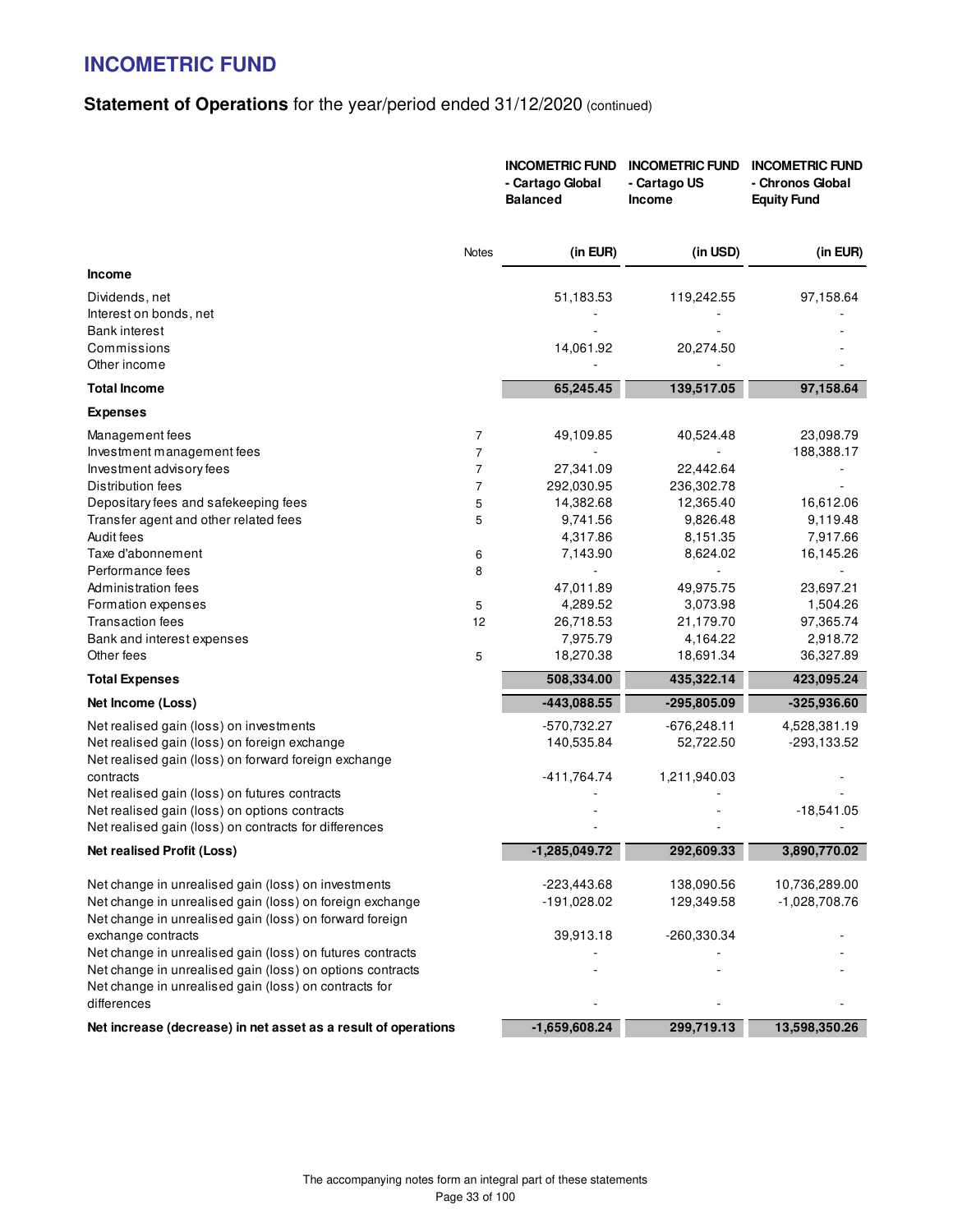| <b>INCOMETRIC FUND</b><br>- Deep Mind<br><b>Strategic Fund</b> | <b>INCOMETRIC FUND</b><br>- Dunas<br>Patrimonio | <b>INCOMETRIC FUND</b><br>- Dux Mixto<br>Moderado | <b>INCOMETRIC FUND</b><br>- Equam Global<br>Value | <b>INCOMETRIC FUND</b><br>- European<br>Sectors (EUR) | <b>INCOMETRIC FUND</b><br>- Gesconsult<br><b>Flexible Income</b> |
|----------------------------------------------------------------|-------------------------------------------------|---------------------------------------------------|---------------------------------------------------|-------------------------------------------------------|------------------------------------------------------------------|
| (in EUR)                                                       | (in EUR)                                        | (in EUR)                                          | (in EUR)                                          | (in EUR)                                              | (in EUR)                                                         |
|                                                                | 176,744.63                                      | 39,095.17                                         | 501,589.12                                        | 10,139.89                                             |                                                                  |
| 12,404.05                                                      | 307,048.56                                      |                                                   |                                                   |                                                       |                                                                  |
| 1,308.13                                                       | 1,388.18                                        |                                                   |                                                   |                                                       | 6.84                                                             |
|                                                                |                                                 |                                                   |                                                   |                                                       |                                                                  |
|                                                                |                                                 |                                                   |                                                   |                                                       |                                                                  |
| 13,712.18                                                      | 485,181.37                                      | 39,095.17                                         | 501,589.12                                        | 10,139.89                                             | 6.84                                                             |
|                                                                |                                                 |                                                   |                                                   |                                                       |                                                                  |
| 11,030.66                                                      | 382,861.04                                      | 8,961.74                                          | 395,704.93                                        | 25,410.10                                             | 8,606.76                                                         |
| 112,181.53                                                     |                                                 | 36,545.58                                         |                                                   |                                                       | 66,114.40                                                        |
| 5,607.19                                                       |                                                 |                                                   |                                                   |                                                       |                                                                  |
|                                                                |                                                 |                                                   |                                                   |                                                       |                                                                  |
| 3,661.06                                                       | 13,765.02                                       | 6,044.48                                          | 22,370.08                                         | 1,652.86                                              | 5,630.03                                                         |
| 8,701.22                                                       | 9,365.21                                        | 6,275.39                                          | 12,397.83                                         | 6,239.99                                              | 7,495.02                                                         |
| 6,130.96                                                       | 7,577.61                                        | 5,426.69                                          | 6,441.26                                          | 6,665.25                                              | 4,231.28                                                         |
| 2,486.37                                                       | 12,692.65                                       | 3,134.09                                          | 17,373.72                                         | 1,202.45                                              | 1,644.38                                                         |
| $-23.26$                                                       | 147,345.70                                      | 29,497.16                                         | 175.03                                            |                                                       |                                                                  |
| 30,255.84                                                      | 35,210.82                                       | 15,000.17                                         | 34,426.43                                         | 4,167.97                                              | 14,039.17                                                        |
| 2,671.50                                                       |                                                 | 2,466.32                                          | 1,639.07                                          |                                                       | 2,934.80                                                         |
| 31,388.67                                                      | 74,075.04                                       | 36,712.84                                         | 102,759.76                                        | 10,774.17                                             | 780.00                                                           |
| 2,463.67                                                       | 28,839.36                                       | 5,736.21                                          | 1,961.11                                          | 723.86                                                | 218.67                                                           |
| 37,489.84                                                      | 26,444.21                                       | 19,450.62                                         | 28,941.23                                         | 8,569.06                                              | 18,667.58                                                        |
| 254,045.25                                                     | 738,176.66                                      | 175,251.29                                        | 624,190.45                                        | 65,405.71                                             | 130,362.09                                                       |
| -240,333.07                                                    | $-252,995.29$                                   | $-136, 156.12$                                    | $-122,601.33$                                     | $-55,265.82$                                          | $-130,355.25$                                                    |
| $-660.55$                                                      | 984,089.52                                      | 504,210.62                                        | $-367,511.36$                                     | $-9,608.20$                                           | 21,191.28                                                        |
| 20,933.27                                                      | 154,463.75                                      | $-43,611.94$                                      | -475,532.67                                       | $-21,106.72$                                          |                                                                  |
|                                                                |                                                 |                                                   |                                                   |                                                       |                                                                  |
|                                                                |                                                 |                                                   | $-120,492.73$                                     |                                                       |                                                                  |
| $-134,137.92$                                                  | 1,135,708.91                                    | 384,474.26                                        |                                                   | $-65,240.00$                                          |                                                                  |
|                                                                |                                                 | -700,878.69                                       |                                                   |                                                       |                                                                  |
| 221,746.95                                                     |                                                 |                                                   |                                                   |                                                       |                                                                  |
| $-132,451.32$                                                  | 2,021,266.89                                    | 8,038.13                                          | $-1,086,138.09$                                   | $-151,220.74$                                         | $-109, 163.97$                                                   |
|                                                                |                                                 |                                                   |                                                   |                                                       |                                                                  |
| $-14,399.18$                                                   | $-357,672.43$                                   | 264,668.53                                        | -4,526,036.59                                     | 222,155.42                                            | $-72,779.83$                                                     |
| $-27,318.78$                                                   | $-1,355,351.32$                                 | $-52,789.40$                                      | $-1,085,816.64$                                   | 1,590.39                                              |                                                                  |
|                                                                |                                                 |                                                   |                                                   |                                                       |                                                                  |
| $-15,814.03$                                                   | $-21,715.17$                                    | $-31,020.14$                                      | 120,397.22                                        |                                                       |                                                                  |
|                                                                |                                                 | 76,403.80                                         |                                                   |                                                       |                                                                  |
|                                                                |                                                 |                                                   |                                                   |                                                       |                                                                  |
| $-35,610.74$                                                   |                                                 |                                                   |                                                   |                                                       |                                                                  |
| $-225,594.05$                                                  | 286,527.97                                      | 265,300.92                                        | $-6,577,594.10$                                   | 72,525.07                                             | -181,943.80                                                      |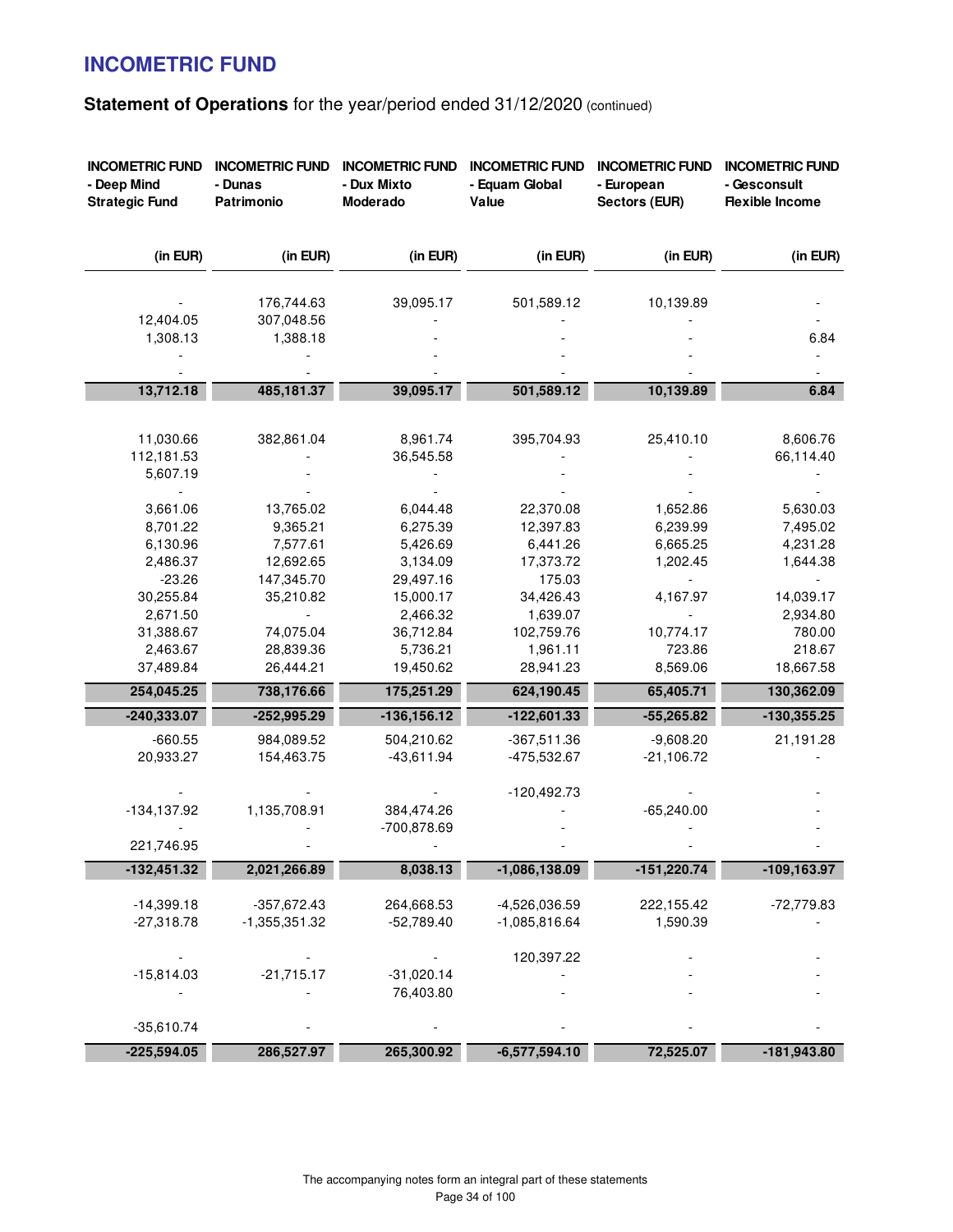|                                                                |                | <b>INCOMETRIC FUND</b><br>- Gesconsult<br><b>Flexible Equity</b> | <b>INCOMETRIC FUND</b><br>- Gesconsult<br><b>Spanish Equity</b> | <b>INCOMETRIC FUND</b><br>- Global Arrow |
|----------------------------------------------------------------|----------------|------------------------------------------------------------------|-----------------------------------------------------------------|------------------------------------------|
|                                                                | Notes          | (in EUR)                                                         | (in EUR)                                                        | (in EUR)                                 |
| <b>Income</b>                                                  |                |                                                                  |                                                                 |                                          |
| Dividends, net                                                 |                |                                                                  |                                                                 | 17,845.27                                |
| Interest on bonds, net                                         |                |                                                                  |                                                                 |                                          |
| <b>Bank interest</b>                                           |                |                                                                  |                                                                 |                                          |
| Commissions                                                    |                |                                                                  |                                                                 | 6,849.09                                 |
| Other income                                                   |                |                                                                  |                                                                 |                                          |
| <b>Total Income</b>                                            |                |                                                                  | ٠                                                               | 24,694.36                                |
| <b>Expenses</b>                                                |                |                                                                  |                                                                 |                                          |
| Management fees                                                | 7              | 7,184.56                                                         | 7,019.39                                                        | 8,766.23                                 |
| Investment management fees                                     | $\overline{7}$ | 61,554.13                                                        | 110,341.99                                                      | 12,402.83                                |
| Investment advisory fees                                       | $\overline{7}$ |                                                                  |                                                                 |                                          |
| Distribution fees                                              | $\overline{7}$ |                                                                  |                                                                 | 113,887.59                               |
| Depositary fees and safekeeping fees                           | 5              | 2,538.42                                                         | 3,209.77                                                        | 4,628.95                                 |
| Transfer agent and other related fees                          | 5              | 6,920.02                                                         | 7,199.69                                                        | 7,765.94                                 |
| Audit fees<br>Taxe d'abonnement                                |                | 6,926.23                                                         | 6,738.70                                                        | 9,945.42<br>2,316.20                     |
| Performance fees                                               | 6<br>8         | 2,100.85<br>L.                                                   | 2,904.52                                                        | 58,495.73                                |
| Administration fees                                            |                | 14,039.17                                                        | 14,039.17                                                       | 25,504.47                                |
| Formation expenses                                             | 5              | 2,228.94                                                         | 2,934.80                                                        | 19,983.05                                |
| Transaction fees                                               | 12             | 930.00                                                           | 1,085.00                                                        | 8,453.52                                 |
| Bank and interest expenses                                     |                | 532.61                                                           | 231.91                                                          | 552.08                                   |
| Other fees                                                     | 5              | 11,892.02                                                        | 15,054.64                                                       | 30,257.46                                |
| <b>Total Expenses</b>                                          |                | 116,846.95                                                       | 170,759.58                                                      | 302,959.47                               |
| Net Income (Loss)                                              |                | $-116,846.95$                                                    | -170,759.58                                                     | $-278,265.11$                            |
| Net realised gain (loss) on investments                        |                | -880,247.59                                                      | 4,888.93                                                        | $-106, 115.69$                           |
| Net realised gain (loss) on foreign exchange                   |                |                                                                  |                                                                 | $-28,221.87$                             |
| Net realised gain (loss) on forward foreign exchange           |                |                                                                  |                                                                 |                                          |
| contracts                                                      |                |                                                                  |                                                                 |                                          |
| Net realised gain (loss) on futures contracts                  |                |                                                                  |                                                                 |                                          |
| Net realised gain (loss) on options contracts                  |                |                                                                  |                                                                 |                                          |
| Net realised gain (loss) on contracts for differences          |                |                                                                  |                                                                 |                                          |
| <b>Net realised Profit (Loss)</b>                              |                | -997,094.54                                                      | -165,870.65                                                     | -412,602.67                              |
| Net change in unrealised gain (loss) on investments            |                | 61,644.53                                                        | -137,206.72                                                     | 1,119,553.97                             |
| Net change in unrealised gain (loss) on foreign exchange       |                |                                                                  |                                                                 | $-114,990.17$                            |
| Net change in unrealised gain (loss) on forward foreign        |                |                                                                  |                                                                 |                                          |
| exchange contracts                                             |                |                                                                  |                                                                 |                                          |
| Net change in unrealised gain (loss) on futures contracts      |                |                                                                  |                                                                 |                                          |
| Net change in unrealised gain (loss) on options contracts      |                |                                                                  |                                                                 |                                          |
| Net change in unrealised gain (loss) on contracts for          |                |                                                                  |                                                                 |                                          |
| differences                                                    |                |                                                                  |                                                                 |                                          |
| Net increase (decrease) in net asset as a result of operations |                | $-935,450.01$                                                    | -303,077.37                                                     | 591,961.13                               |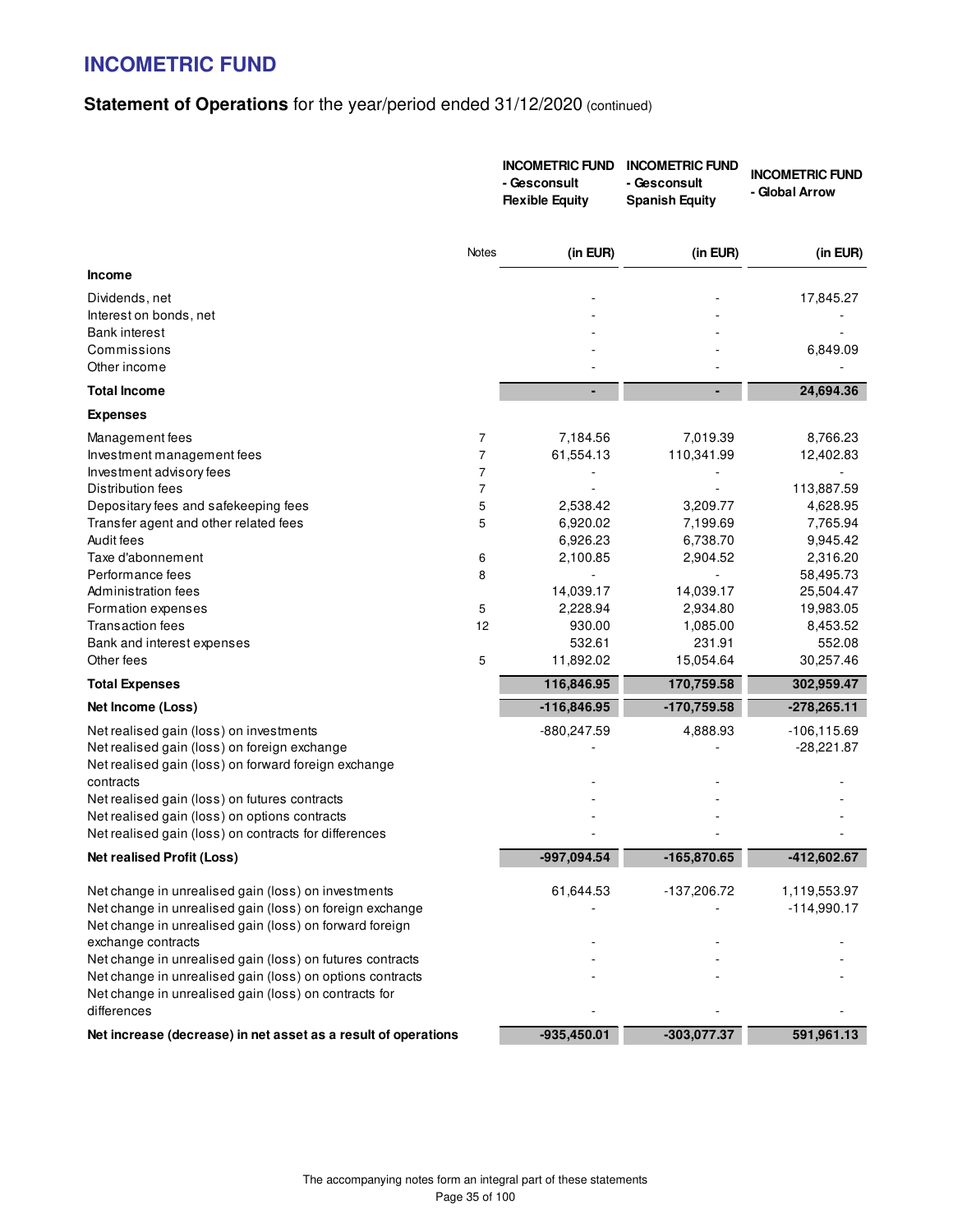| <b>INCOMETRIC FUND</b><br>- Global Dynamic<br>$(*)$ | <b>INCOMETRIC FUND</b><br>- Global Strategy<br><b>Fund</b> | <b>INCOMETRIC FUND</b><br>- Global Valor | <b>INCOMETRIC FUND</b><br>- Investore<br><b>Fundamentals</b> | <b>INCOMETRIC FUND</b><br>- Stable Return | <b>INCOMETRIC FUND</b><br>- Triton (LF) Global<br><b>Balanced Fund</b> |
|-----------------------------------------------------|------------------------------------------------------------|------------------------------------------|--------------------------------------------------------------|-------------------------------------------|------------------------------------------------------------------------|
| (in EUR)                                            | (in EUR)                                                   | (in EUR)                                 | (in EUR)                                                     | (in EUR)                                  | (in EUR)                                                               |
|                                                     |                                                            | 90,410.75                                |                                                              | 17,610.86                                 | 113,506.40                                                             |
|                                                     |                                                            |                                          |                                                              |                                           | 623,687.84                                                             |
|                                                     |                                                            | 2.71                                     |                                                              | 244.17                                    |                                                                        |
|                                                     | 14,726.67                                                  | 4,035.31                                 | 5,973.70                                                     |                                           | 582.08                                                                 |
|                                                     | 14,726.67                                                  | 94,448.77                                | 5,973.70                                                     | 17,855.03                                 | 737,776.32                                                             |
|                                                     |                                                            |                                          |                                                              |                                           |                                                                        |
|                                                     | 15,825.08                                                  | 229,406.60                               | 30,068.55                                                    | 8,707.32                                  | 32,276.08                                                              |
|                                                     | 38,859.52                                                  |                                          |                                                              | 8,613.12                                  | 322,760.38                                                             |
|                                                     |                                                            |                                          |                                                              | 6,045.31                                  |                                                                        |
|                                                     | 184,626.71                                                 |                                          |                                                              | 90,345.48                                 |                                                                        |
| 175.50                                              | 6,958.24                                                   | 7,420.66                                 | 1,506.71                                                     | 8,744.36                                  | 17,233.23                                                              |
|                                                     | 6,495.06                                                   | 8,483.77                                 | 5,478.03                                                     | 8,117.93                                  | 9,885.03                                                               |
|                                                     | 7,356.31                                                   | 6,193.30                                 | 6,975.54                                                     | 9,734.08                                  | 4,010.61                                                               |
|                                                     | 3,263.19                                                   | 2,777.47                                 | 518.68                                                       | 3,709.78                                  | 15,676.33                                                              |
|                                                     |                                                            | 584,577.47                               | 37,037.20                                                    |                                           | 1,841.52                                                               |
|                                                     | 21,929.36                                                  | 42,000.03                                | 18,263.02                                                    | 34,828.36                                 | 22,538.75                                                              |
|                                                     | 2,504.68                                                   | 706.38                                   | 706.38                                                       | 8,775.00                                  | 2,701.08                                                               |
|                                                     | 2,827.26                                                   | 375,745.14                               | 1,040.07                                                     | 24,066.03                                 | 138,256.18                                                             |
|                                                     | 1,102.54                                                   | 3,893.77                                 | 292.36                                                       | 1,677.21                                  | 27,949.60                                                              |
|                                                     | 26,259.06                                                  | 45,201.96                                | 5,952.93                                                     | 36,007.68                                 | 51,487.11                                                              |
| 175.50                                              | 318,007.01                                                 | 1,306,406.55                             | 107,839.47                                                   | 249,371.66                                | 646,615.90                                                             |
| $-175.50$                                           | -303,280.34                                                | $-1,211,957.78$                          | $-101,865.77$                                                | $-231,516.63$                             | 91,160.42                                                              |
|                                                     | 189,575.88                                                 | 4,339,244.72                             | $-3,355.16$                                                  | $-1,352,825.68$                           | $-177,101.94$                                                          |
|                                                     | $-727.03$                                                  | $-132,839.01$                            | $-4,030.38$                                                  | 4.41                                      | $-261,641.54$                                                          |
|                                                     |                                                            | $-56,094.58$                             |                                                              |                                           |                                                                        |
|                                                     |                                                            |                                          |                                                              |                                           | 835,579.50                                                             |
|                                                     |                                                            |                                          |                                                              |                                           | $-90,183.01$                                                           |
|                                                     |                                                            |                                          |                                                              |                                           |                                                                        |
| $-175.50$                                           | $-114,431.49$                                              | 2,938,353.35                             | $-109,251.31$                                                | -1,584,337.90                             | 397,813.43                                                             |
|                                                     | 1,767,417.25                                               | 1,426,828.50                             | 131,386.30                                                   | 69,984.56                                 | -196,192.88                                                            |
|                                                     | $-20,778.27$                                               | $-313,985.36$                            | $-357.66$                                                    | $-236.14$                                 | $-337,167.90$                                                          |
|                                                     |                                                            |                                          |                                                              |                                           |                                                                        |
|                                                     |                                                            | 12,050.66                                |                                                              |                                           |                                                                        |
|                                                     |                                                            |                                          |                                                              |                                           | $-218.56$                                                              |
|                                                     |                                                            |                                          |                                                              |                                           |                                                                        |
|                                                     |                                                            |                                          |                                                              |                                           |                                                                        |
|                                                     |                                                            |                                          |                                                              |                                           |                                                                        |
| $-175.50$                                           | 1,632,207.49                                               | 4,063,247.15                             | 21,777.33                                                    | $-1,514,589.48$                           | $-135,765.91$                                                          |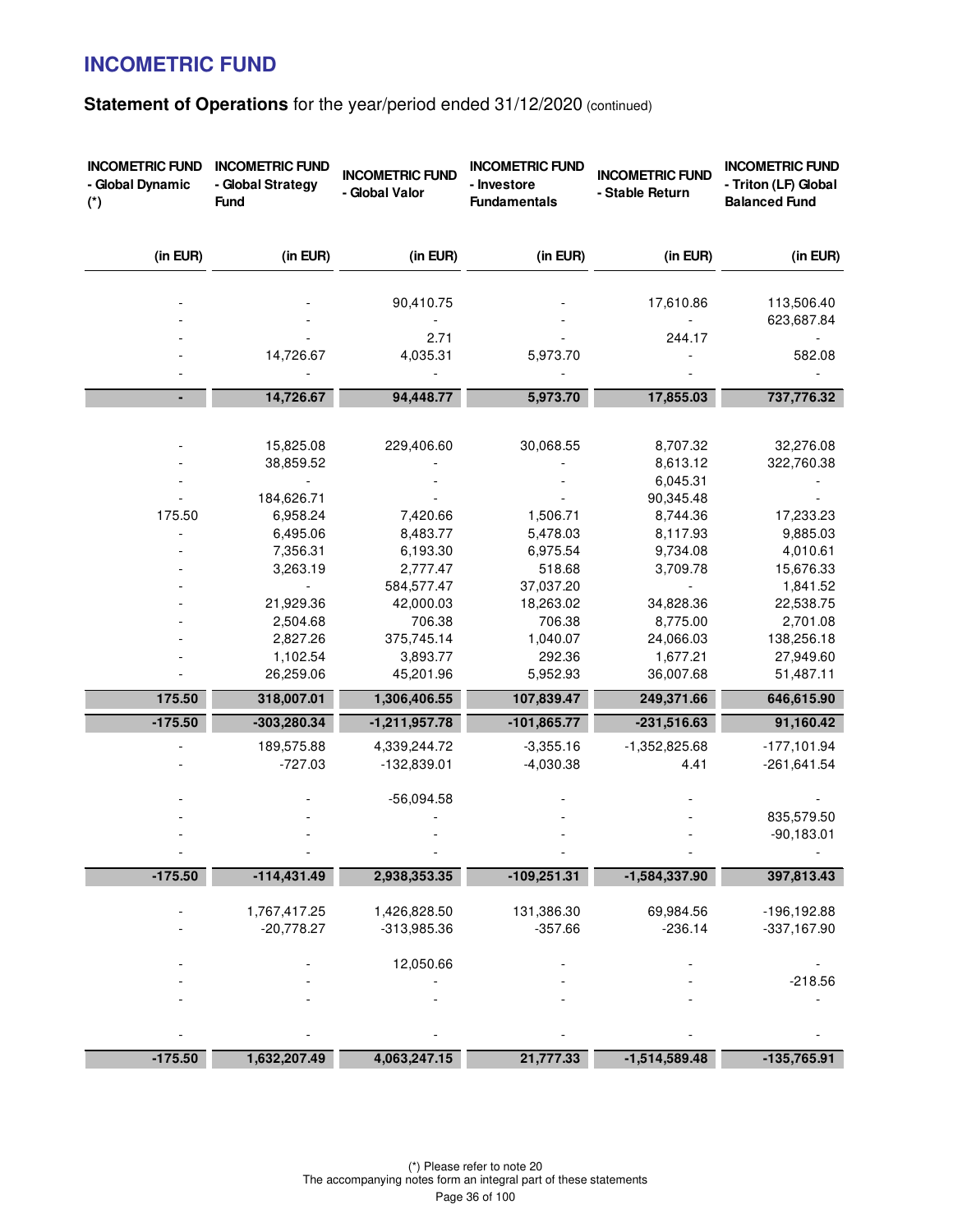## **Statement of Changes in Net Assets** for the year/period ended 31/12/2020

|                                                                                                                             |         | Combined<br><b>Statement</b>                      | <b>INCOMETRIC FUND</b><br>- Abando Total<br>Return | <b>INCOMETRIC FUND</b><br>- ACCI DMP -<br><b>Diversified</b>     |
|-----------------------------------------------------------------------------------------------------------------------------|---------|---------------------------------------------------|----------------------------------------------------|------------------------------------------------------------------|
|                                                                                                                             | Notes   | (in EUR)                                          | (in EUR)                                           | (in USD)                                                         |
| Net assets at the beginning of the period/year<br>Net income<br>Net realised gain (loss) on investments, forward foreign    |         | 368,800,436.67<br>-4,833,026.50                   | 10,013,462.27<br>$-39,158.19$                      | 16,515,821.53<br>$-267,255.76$                                   |
| exchange contracts and foreign exchange                                                                                     |         | 7,194,703.92                                      | 407,731.81                                         | 377,979.94                                                       |
|                                                                                                                             |         | 371,162,114.10                                    | 10,382,035.89                                      | 16,626,545.71                                                    |
| Subscriptions<br>Redemptions                                                                                                |         | 120,346,400.65<br>-108,201,809.71                 | -455,794.58                                        | 9,917,708.20<br>-5,934,265.05                                    |
|                                                                                                                             |         | 12,144,590.95                                     | $-455,794.58$                                      | 3,983,443.15                                                     |
| Changes in net unrealised appreciation<br>Distribution of dividends<br>Currency translation                                 | 18<br>3 | 10,480,711.75<br>$-169,794.80$<br>$-6,921,677.52$ | -559,495.39                                        | 848,858.06                                                       |
| Net assets at the end of the period/year                                                                                    |         | 386,697,881.15                                    | 9,366,745.92                                       | 21,458,846.92                                                    |
| Changes in the number of outstanding units<br>Number of units at the beginning of the period/year<br>Number of units issued |         |                                                   | Class A<br>698,154.709                             |                                                                  |
| Number of units redeemed                                                                                                    |         |                                                   | $-33,204.564$                                      |                                                                  |
| Number of units at the end of the period/year                                                                               |         |                                                   | 664,950.145                                        |                                                                  |
| Number of units at the beginning of the period/year<br>Number of units issued<br>Number of units redeemed                   |         |                                                   |                                                    | Class A1<br>30,351.370<br>43,463.055<br>$-20,355.696$            |
| Number of units at the end of the period/year                                                                               |         |                                                   |                                                    | 53,458.729                                                       |
| Number of units at the beginning of the period/year<br>Number of units issued<br>Number of units redeemed                   |         |                                                   |                                                    | Class A <sub>2</sub><br>128,714.575<br>31,767.866<br>-38,692.544 |
| Number of units at the end of the period/year                                                                               |         |                                                   |                                                    | 121,789.897                                                      |
| Number of units at the beginning of the period/year<br>Number of units issued<br>Number of units redeemed                   |         |                                                   |                                                    |                                                                  |
| Number of units at the end of the period/year                                                                               |         |                                                   |                                                    |                                                                  |
| Number of units at the beginning of the period/year<br>Number of units issued<br>Number of units redeemed                   |         |                                                   |                                                    | Class B <sub>2</sub><br>5,079.675                                |
| Number of units at the end of the period/year                                                                               |         |                                                   |                                                    | 5,079.675                                                        |
|                                                                                                                             |         |                                                   |                                                    | Class C1                                                         |
| Number of units at the beginning of the period/year<br>Number of units issued<br>Number of units redeemed                   |         |                                                   |                                                    | 14,996.310                                                       |
| Number of units at the end of the period/year                                                                               |         |                                                   |                                                    | 14,996.310                                                       |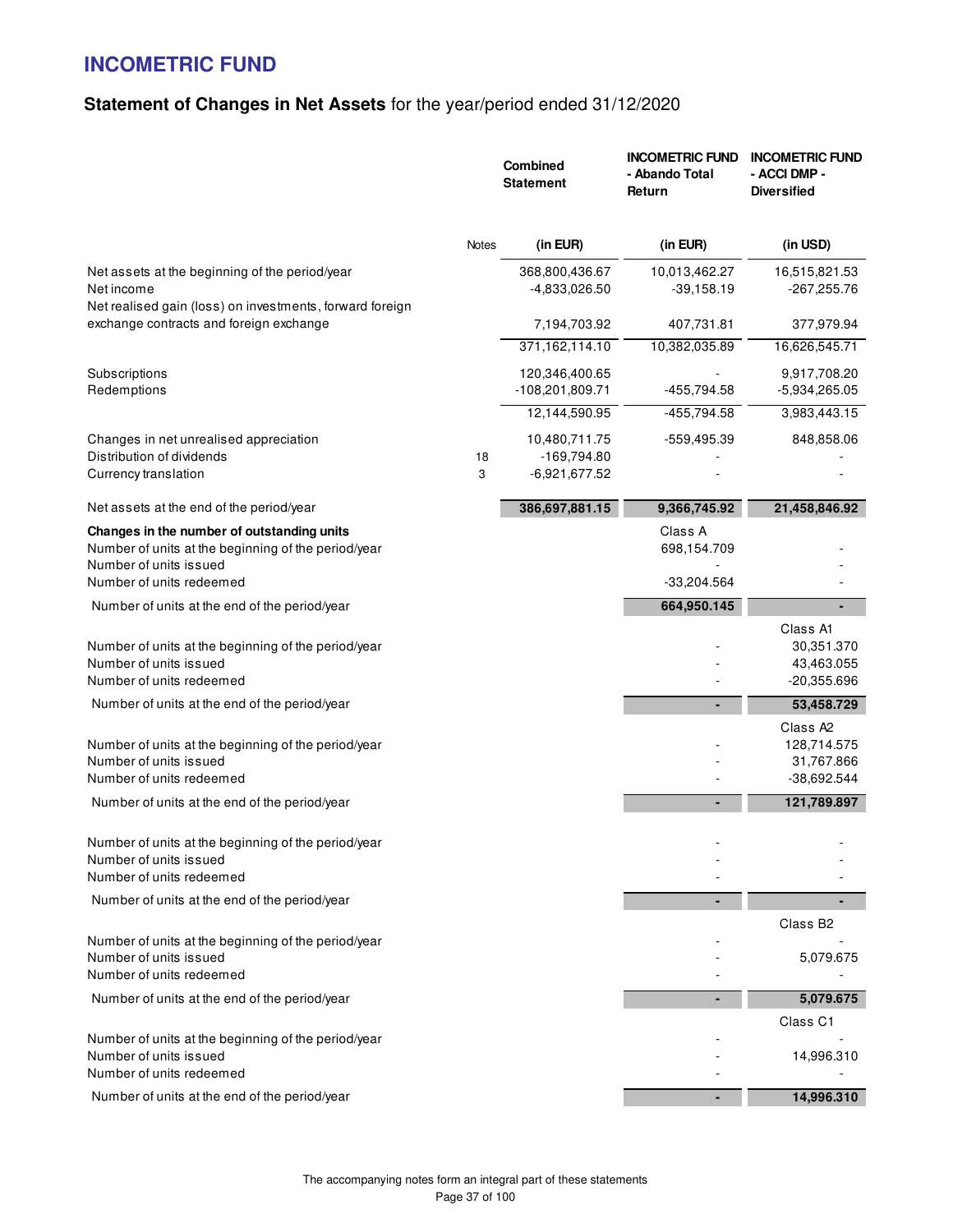| <b>INCOMETRIC FUND</b><br>- ACCI Dynamic -<br><b>Global Fixed</b><br><b>Income</b><br><b>Opportunities</b> | <b>INCOMETRIC FUND</b><br>- ACCI Systematic<br><b>Allocation</b>    | <b>INCOMETRIC FUND</b><br>- Albatros<br><b>Acciones</b> | <b>INCOMETRIC FUND</b><br>- Araucaria Fund | <b>INCOMETRIC FUND</b><br>- ATHOS (LF)<br><b>Global Navigator</b> | <b>INCOMETRIC FUND</b><br>- Branosera Global<br><b>Dynamic</b> |
|------------------------------------------------------------------------------------------------------------|---------------------------------------------------------------------|---------------------------------------------------------|--------------------------------------------|-------------------------------------------------------------------|----------------------------------------------------------------|
| (in USD)                                                                                                   | (in USD)                                                            | (in EUR)                                                | (in EUR)                                   | (in EUR)                                                          | (in EUR)                                                       |
| 29,646,476.04<br>532,127.28                                                                                | 24,683,086.24<br>-594,089.82                                        | 2,312,107.55<br>$-76,497.03$                            | 7,861,612.33<br>$-57,374.45$               | 3,108,667.57<br>$-71,037.59$                                      | 1,336,341.88<br>$-47,474.30$                                   |
| $-1,001,917.94$                                                                                            | $-131,059.61$                                                       | $-101,009.16$                                           | $-22,047.12$                               | $-148,078.53$                                                     | 55,672.53                                                      |
| 29,176,685.38                                                                                              | 23,957,936.81                                                       | 2,134,601.36                                            | 7,782,190.76                               | 2,889,551.45                                                      | 1,344,540.11                                                   |
| 24,386,988.75<br>$-15,410,447.03$                                                                          | 16,293,428.39<br>-7,753,268.86                                      | 5,253,494.78                                            | 99,999.96                                  | 875,579.83                                                        |                                                                |
| 8,976,541.72                                                                                               | 8,540,159.53                                                        | 5,253,494.78                                            | 99,999.96                                  | 875,579.83                                                        |                                                                |
| 1,457,331.12<br>-207,582.63                                                                                | 3,116,970.53                                                        | 331,868.67                                              | 87,750.21                                  | 53,920.94                                                         | 235,265.66                                                     |
|                                                                                                            |                                                                     |                                                         |                                            |                                                                   |                                                                |
| 39,402,975.59                                                                                              | 35,615,066.87                                                       | 7,719,964.81                                            | 7,969,940.93                               | 3,819,052.22                                                      | 1,579,805.77                                                   |
|                                                                                                            |                                                                     | Class A<br>22,056.284<br>54,622.191                     | Class A<br>87,624.901<br>1,267.748         | Class A<br>312,793.543<br>92,781.107                              | Class A<br>15,000.000                                          |
|                                                                                                            |                                                                     | 76,678.475                                              | 88,892.649                                 | 405,574.650                                                       | 15,000.000                                                     |
| Class A1<br>22,401.221<br>29,250.801<br>$-12,805.221$                                                      | Class A1<br>56,562.093<br>9,967.108<br>$-2,550.000$                 |                                                         |                                            |                                                                   |                                                                |
| 38,846.801                                                                                                 | 63,979.201                                                          |                                                         |                                            |                                                                   |                                                                |
| Class A <sub>2</sub><br>263,881.788<br>79,656.458<br>$-127,526.871$                                        | Class A <sub>2</sub><br>178,471.731<br>136,554.723<br>$-76,121.827$ |                                                         |                                            |                                                                   |                                                                |
| 216,011.375                                                                                                | 238,904.627                                                         |                                                         |                                            |                                                                   |                                                                |
| Class B <sub>2</sub>                                                                                       | Class B2                                                            |                                                         |                                            |                                                                   |                                                                |
| 50.000<br>$\blacksquare$                                                                                   | 2,378.368<br>$-1,367.859$                                           |                                                         |                                            |                                                                   |                                                                |
| 50.000                                                                                                     | 1,010.509                                                           |                                                         |                                            |                                                                   |                                                                |
| Class C                                                                                                    | Class C1                                                            |                                                         |                                            |                                                                   |                                                                |
| 22,842.144                                                                                                 | 18,178.128                                                          |                                                         |                                            |                                                                   |                                                                |
| 22,842.144                                                                                                 | 18,178.128                                                          |                                                         |                                            |                                                                   |                                                                |
| Class D2<br>116,181.916                                                                                    |                                                                     |                                                         |                                            |                                                                   |                                                                |
| $-14,341.145$                                                                                              |                                                                     |                                                         |                                            |                                                                   |                                                                |
| 101,840.771                                                                                                |                                                                     |                                                         |                                            |                                                                   |                                                                |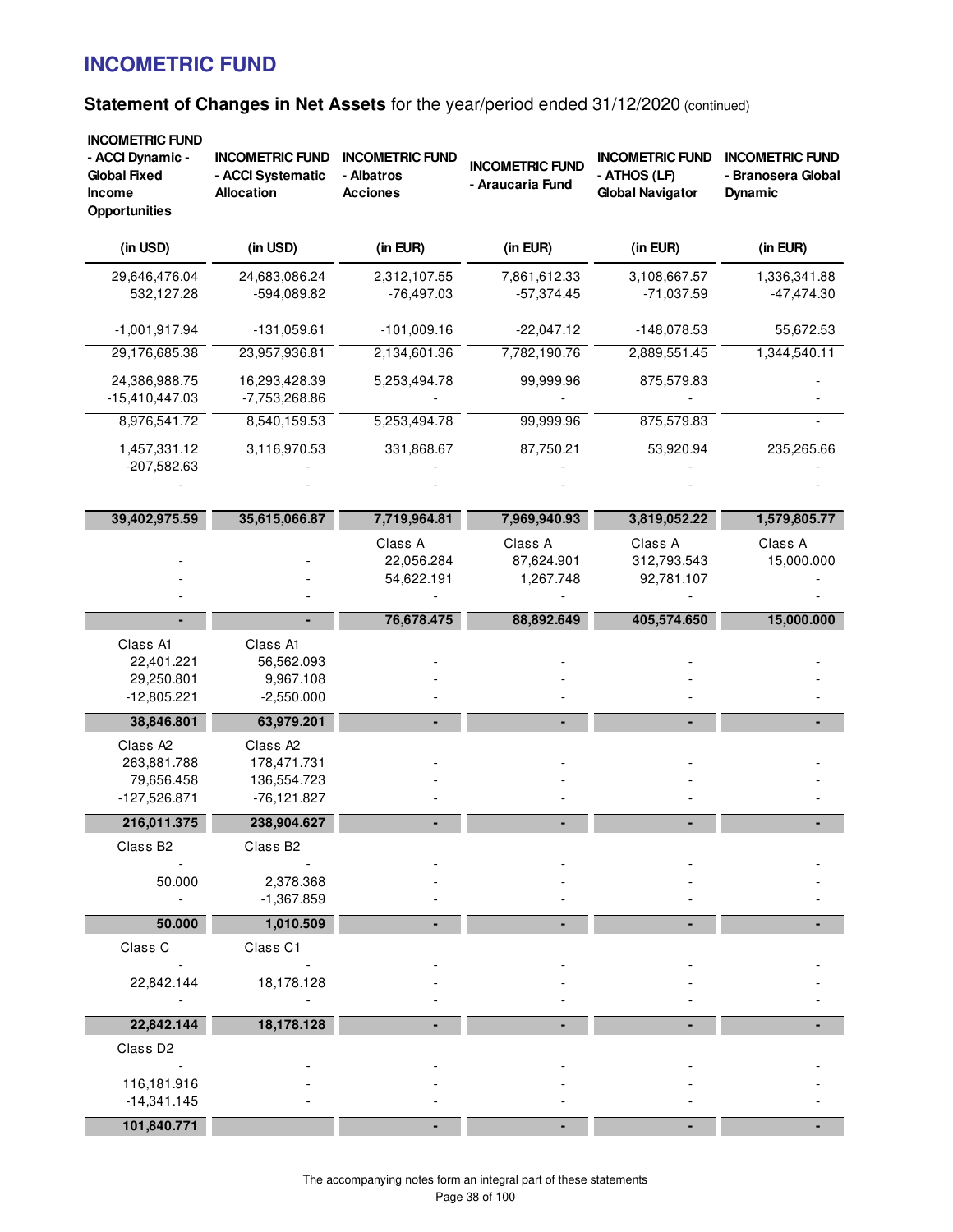|                                                                                                                                                         |              | <b>INCOMETRIC FUND</b><br>- Cartago Global<br><b>Balanced</b> | <b>INCOMETRIC FUND</b><br>- Cartago US<br><b>Income</b> | <b>INCOMETRIC FUND</b><br>- Chronos Global<br><b>Equity Fund</b> |
|---------------------------------------------------------------------------------------------------------------------------------------------------------|--------------|---------------------------------------------------------------|---------------------------------------------------------|------------------------------------------------------------------|
|                                                                                                                                                         | <b>Notes</b> | (in EUR)                                                      | (in USD)                                                | (in EUR)                                                         |
| Net assets at the beginning of the period/year<br>Net income<br>Net realised gain (loss) on investments, forward foreign                                |              | 33,967,549.76<br>-443,088.55                                  | 24, 171, 044. 13<br>$-295,805.09$                       | 15,285,326.56<br>$-325,936.60$                                   |
| exchange contracts and foreign exchange                                                                                                                 |              | $-841,961.17$                                                 | 588,414.42                                              | 4,216,706.62                                                     |
|                                                                                                                                                         |              | 32,682,500.04                                                 | 24,463,653.46                                           | 19,176,096.58                                                    |
| Subscriptions<br>Redemptions                                                                                                                            |              | 224,503.95<br>$-8,548,215.98$                                 | 431,785.08<br>-1,451,857.34                             | 24,831,951.46<br>$-672,797.82$                                   |
|                                                                                                                                                         |              | $-8,323,712.03$                                               | $-1,020,072.26$                                         | 24,159,153.64                                                    |
| Changes in net unrealised appreciation<br>Distribution of dividends                                                                                     | 18           | $-374,558.41$                                                 | 7,109.87                                                | 9,707,580.23                                                     |
| Currency translation                                                                                                                                    | 3            |                                                               |                                                         |                                                                  |
| Net assets at the end of the period/year                                                                                                                |              | 23,984,229.60                                                 | 23,450,691.07                                           | 53,042,830.45                                                    |
| Changes in the number of outstanding units<br>Number of units at the beginning of the period/year<br>Number of units issued<br>Number of units redeemed |              | Class A<br>221,953.362<br>2,349.116<br>-75,355.032            | Class A<br>126,602.869<br>2,058.000<br>$-930.000$       | Class A<br>80,984.798<br>99,992.691<br>$-5,390.317$              |
| Number of units at the end of the period/year                                                                                                           |              | 148,947.446                                                   | 127,730.869                                             | 175,587.172                                                      |
| Number of units at the beginning of the period/year<br>Number of units issued                                                                           |              | Class A1<br>7,048.184                                         | Class A1<br>13,500.000                                  |                                                                  |
| Number of units redeemed                                                                                                                                |              | $-360.000$                                                    | $-3,300.000$                                            |                                                                  |
| Number of units at the end of the period/year                                                                                                           |              | 6,688.184                                                     | 10,200.000                                              |                                                                  |
| Number of units at the beginning of the period/year<br>Number of units issued<br>Number of units redeemed                                               |              |                                                               |                                                         |                                                                  |
| Number of units at the end of the period/year                                                                                                           |              |                                                               |                                                         |                                                                  |
| Number of units at the beginning of the period/year<br>Number of units issued<br>Number of units redeemed                                               |              | Class B<br>45,900.000                                         | Class B<br>23,670.108<br>560.000<br>$-1,457.159$        | Class B<br>50,991.951<br>93,848.415                              |
| Number of units at the end of the period/year                                                                                                           |              | 45,900.000                                                    | 22,772.949                                              | 144,840.366                                                      |
| Number of units at the beginning of the period/year<br>Number of units issued<br>Number of units redeemed                                               |              | Class B1<br>59,615.000<br>$-13,630.000$                       | Class B1<br>44,333.550<br>1,265.000<br>$-7,849.270$     |                                                                  |
| Number of units at the end of the period/year                                                                                                           |              | 45,985.000                                                    | 37,749.280                                              |                                                                  |
| Number of units at the beginning of the period/year<br>Number of units issued<br>Number of units redeemed                                               |              |                                                               |                                                         |                                                                  |
| Number of units at the end of the period/year                                                                                                           |              |                                                               |                                                         |                                                                  |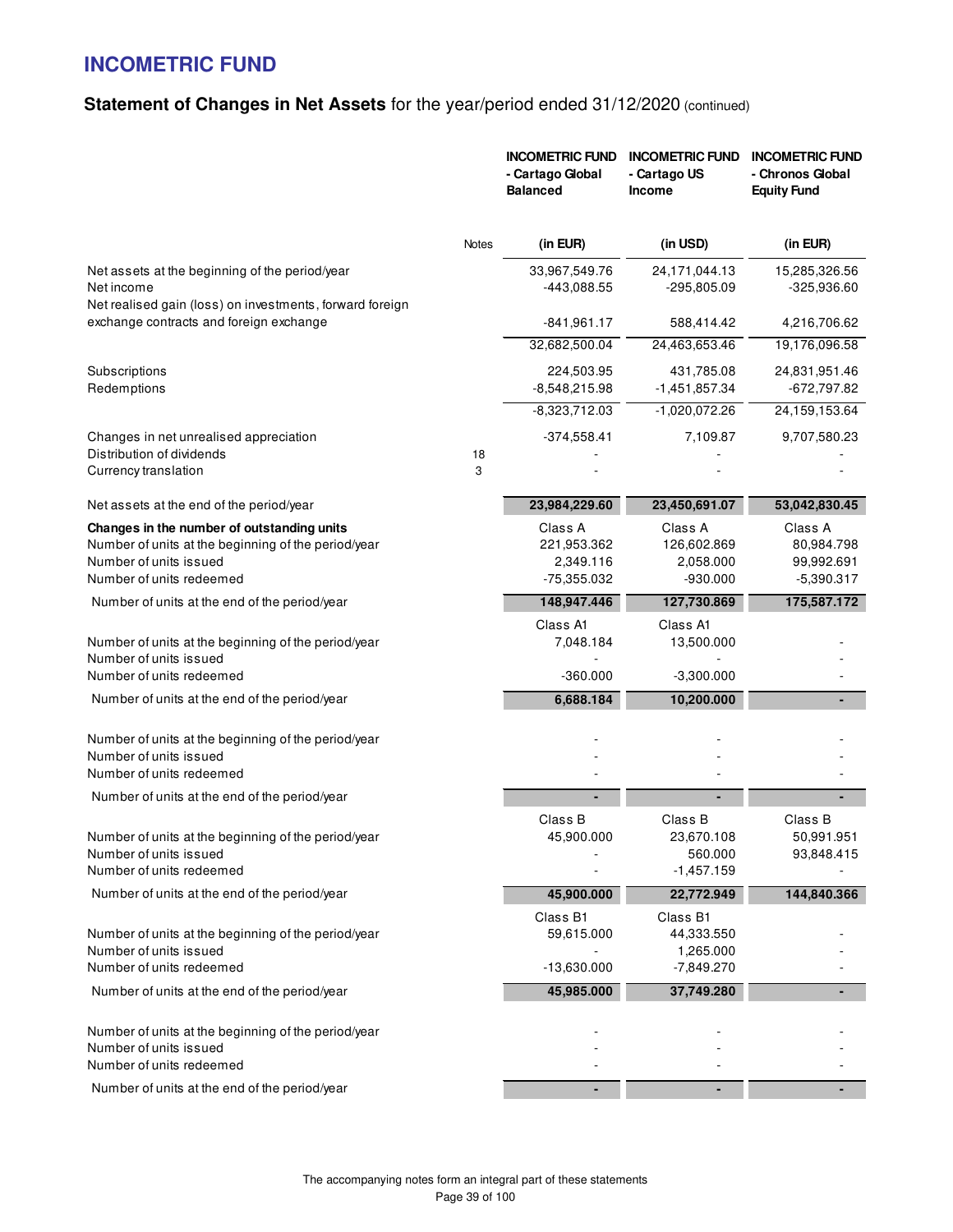| <b>INCOMETRIC FUND</b><br>- Deep Mind<br><b>Strategic Fund</b>     | <b>INCOMETRIC FUND</b><br>- Dunas<br>Patrimonio                | <b>INCOMETRIC FUND</b><br>- Dux Mixto<br>Moderado    | <b>INCOMETRIC FUND</b><br>- Equam Global<br>Value   | <b>INCOMETRIC FUND</b><br>- European<br>Sectors (EUR) | <b>INCOMETRIC FUND</b><br>- Gesconsult<br><b>Flexible Income</b> |
|--------------------------------------------------------------------|----------------------------------------------------------------|------------------------------------------------------|-----------------------------------------------------|-------------------------------------------------------|------------------------------------------------------------------|
| (in EUR)                                                           | (in EUR)                                                       | (in EUR)                                             | (in EUR)                                            | (in EUR)                                              | (in EUR)                                                         |
| 2,500,370.93<br>$-240,333.07$                                      | 31,116,994.01<br>$-252,995.29$                                 | 11,446,052.17<br>$-136, 156.12$                      | 55,137,281.03<br>$-122,601.33$                      | 2,662,630.26<br>$-55,265.82$                          | 11,421,695.69<br>$-130,355.25$                                   |
| 107,881.75                                                         | 2,274,262.18                                                   | 144,194.25                                           | -963,536.76                                         | -95,954.92                                            | 21,191.28                                                        |
| 2,367,919.61                                                       | 33,138,260.90                                                  | 11,454,090.30                                        | 54,051,142.94                                       | 2,511,409.52                                          | 11,312,531.72                                                    |
| 7,682,021.15                                                       | 18,584,933.42                                                  | 520,899.95                                           | 6,287,062.54                                        | 21,260.22                                             |                                                                  |
| $-3,845,341.76$                                                    | -24,288,804.63                                                 | $-422,775.53$                                        | -14,207,308.97                                      | $-152,844.16$                                         | -585,860.73                                                      |
| 3,836,679.39                                                       | $-5,703,871.21$                                                | 98,124.42                                            | $-7,920,246.43$                                     | $-131,583.94$                                         | $-585,860.73$                                                    |
| $-93,142.74$                                                       | $-1,734,738.91$                                                | 257,262.73                                           | $-5,491,456.00$                                     | 223,745.77                                            | $-72,779.83$                                                     |
|                                                                    |                                                                |                                                      |                                                     |                                                       |                                                                  |
| 6,111,456.26                                                       | 25,699,650.78                                                  | 11,809,477.45                                        | 40,639,440.51                                       | 2,603,571.35                                          | 10,653,891.16                                                    |
|                                                                    |                                                                | Class A<br>1,032,599.574<br>$-23,420.000$            | Class A<br>281,996.547<br>47,342.689<br>-97,231.269 | Class A<br>28,316.076<br>230.317<br>$-1,719.528$      |                                                                  |
|                                                                    |                                                                | 1,009,179.574                                        | 232,107.967                                         | 26,826.865                                            |                                                                  |
|                                                                    | Class A1<br>4,545,901.825<br>1,533,528.903<br>$-3,699,002.640$ |                                                      |                                                     |                                                       |                                                                  |
|                                                                    | 2,380,428.088                                                  |                                                      |                                                     |                                                       |                                                                  |
| Class A <sub>2</sub><br>163,478.580<br>667,897.981<br>-390,542.588 |                                                                |                                                      |                                                     |                                                       |                                                                  |
| 440,833.973                                                        |                                                                |                                                      |                                                     |                                                       |                                                                  |
|                                                                    |                                                                | Class B<br>10,000.000<br>54,318.073<br>$-17,300.710$ | Class B<br>1,613.935                                |                                                       |                                                                  |
|                                                                    | ۰                                                              | 47,017.363                                           | 1,613.935                                           |                                                       |                                                                  |
| Class C1<br>100,000.000<br>137,048.016<br>$-7,708.119$             | Class C<br>85,945.096                                          |                                                      | Class C<br>26,141.918<br>$-26,141.918$              |                                                       | Class I<br>90,142.179                                            |
| 229,339.897                                                        | 85,945.096                                                     |                                                      |                                                     |                                                       | 90,142.179                                                       |
| Class C2<br>20,471.204<br>$-10,000.000$                            |                                                                |                                                      | Class D<br>75,216.518<br>1,801.999<br>$-1,741.354$  |                                                       | Class R<br>21,656.827<br>$-5,895.952$                            |
| 10,471.204                                                         |                                                                |                                                      | 75,277.163                                          |                                                       | 15,760.875                                                       |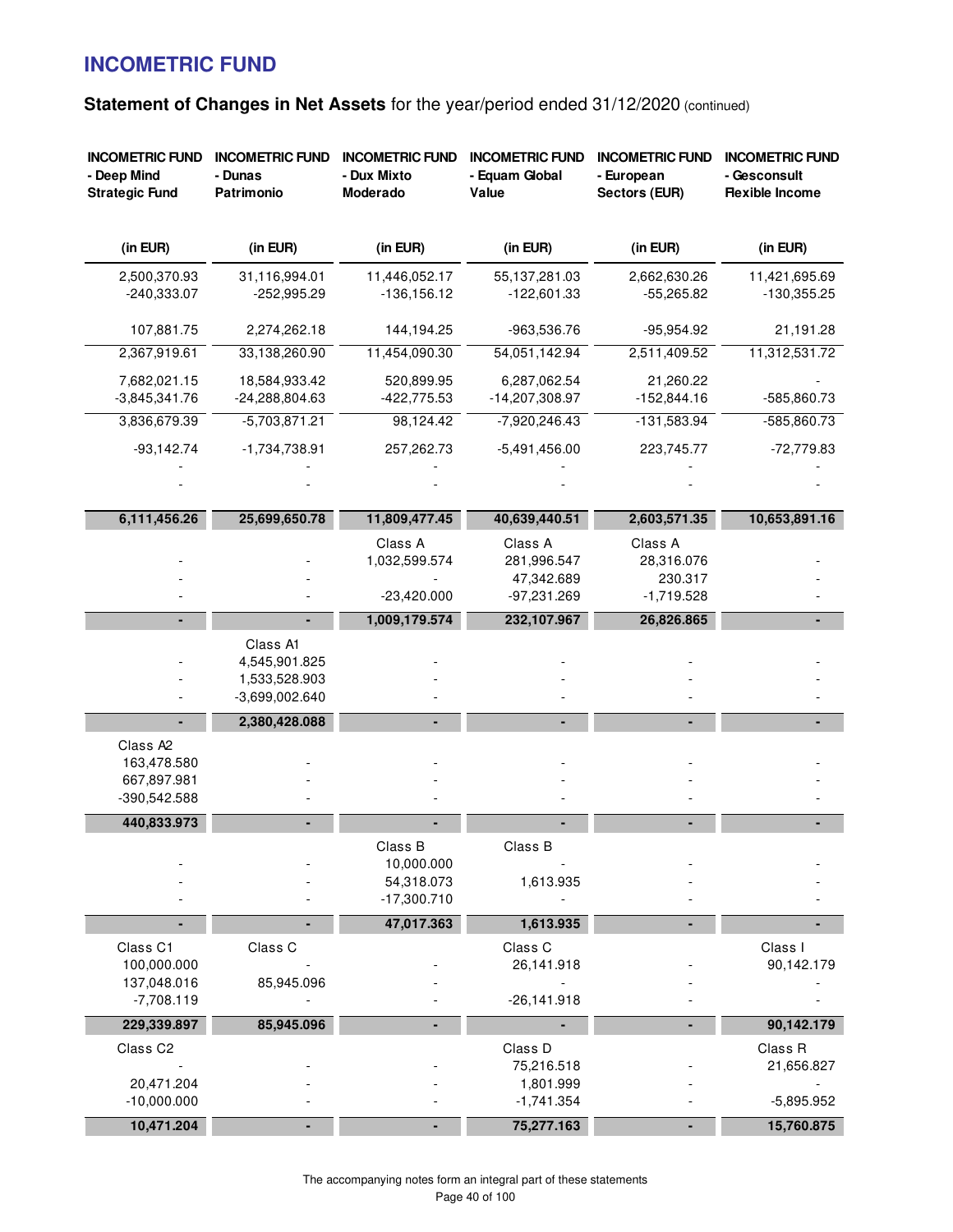|                                                                                                                                                         |         | <b>INCOMETRIC FUND</b><br>- Gesconsult<br><b>Flexible Equity</b> | <b>INCOMETRIC FUND</b><br>- Gesconsult<br><b>Spanish Equity</b> | <b>INCOMETRIC FUND</b><br>- Global Arrow            |
|---------------------------------------------------------------------------------------------------------------------------------------------------------|---------|------------------------------------------------------------------|-----------------------------------------------------------------|-----------------------------------------------------|
|                                                                                                                                                         | Notes   | (in EUR)                                                         | (in EUR)                                                        | (in EUR)                                            |
| Net assets at the beginning of the period/year<br>Net income<br>Net realised gain (loss) on investments, forward foreign                                |         | 10,058,475.48<br>$-116,846.95$                                   | 8,466,491.20<br>$-170,759.58$                                   | 9,258,117.76<br>$-278,265.11$                       |
| exchange contracts and foreign exchange                                                                                                                 |         | -880,247.59                                                      | 4,888.93                                                        | -134,337.56                                         |
|                                                                                                                                                         |         | 9,061,380.94                                                     | 8,300,620.55                                                    | 8,845,515.09                                        |
| Subscriptions<br>Redemptions                                                                                                                            |         | $-6,275,844.76$                                                  | 239,693.42<br>$-2,005,791.89$                                   | 491,345.92<br>-1,550,831.96                         |
|                                                                                                                                                         |         | $-6,275,844.76$                                                  | $-1,766,098.47$                                                 | $-1,059,486.04$                                     |
| Changes in net unrealised appreciation                                                                                                                  |         | 61,644.53                                                        | -137,206.72                                                     | 1,004,563.80                                        |
| Distribution of dividends<br>Currency translation                                                                                                       | 18<br>3 |                                                                  |                                                                 |                                                     |
| Net assets at the end of the period/year                                                                                                                |         | 2,847,180.71                                                     | 6,397,315.36                                                    | 8,790,592.85                                        |
| Changes in the number of outstanding units<br>Number of units at the beginning of the period/year<br>Number of units issued<br>Number of units redeemed |         |                                                                  |                                                                 | Class A<br>91,631.570<br>4,903.750<br>$-15,508.110$ |
| Number of units at the end of the period/year                                                                                                           |         |                                                                  |                                                                 | 81,027.210                                          |
| Number of units at the beginning of the period/year<br>Number of units issued<br>Number of units redeemed                                               |         |                                                                  |                                                                 |                                                     |
| Number of units at the end of the period/year                                                                                                           |         |                                                                  |                                                                 |                                                     |
| Number of units at the beginning of the period/year<br>Number of units issued<br>Number of units redeemed                                               |         |                                                                  |                                                                 |                                                     |
| Number of units at the end of the period/year                                                                                                           |         |                                                                  |                                                                 |                                                     |
| Number of units at the beginning of the period/year<br>Number of units issued<br>Number of units redeemed                                               |         |                                                                  |                                                                 |                                                     |
| Number of units at the end of the period/year                                                                                                           |         |                                                                  |                                                                 |                                                     |
| Number of units at the beginning of the period/year<br>Number of units issued<br>Number of units redeemed                                               |         | Class R<br>5,226.080<br>$-4,859.530$                             |                                                                 |                                                     |
| Number of units at the end of the period/year                                                                                                           |         | 366.550                                                          |                                                                 |                                                     |
| Number of units at the beginning of the period/year<br>Number of units issued<br>Number of units redeemed                                               |         | Class S<br>95,892.773<br>$-67,235.677$                           | Class <sub>R</sub><br>69,827.902<br>2,158.914<br>$-18,982.209$  |                                                     |
| Number of units at the end of the period/year                                                                                                           |         | 28,657.096                                                       | 53,004.607                                                      |                                                     |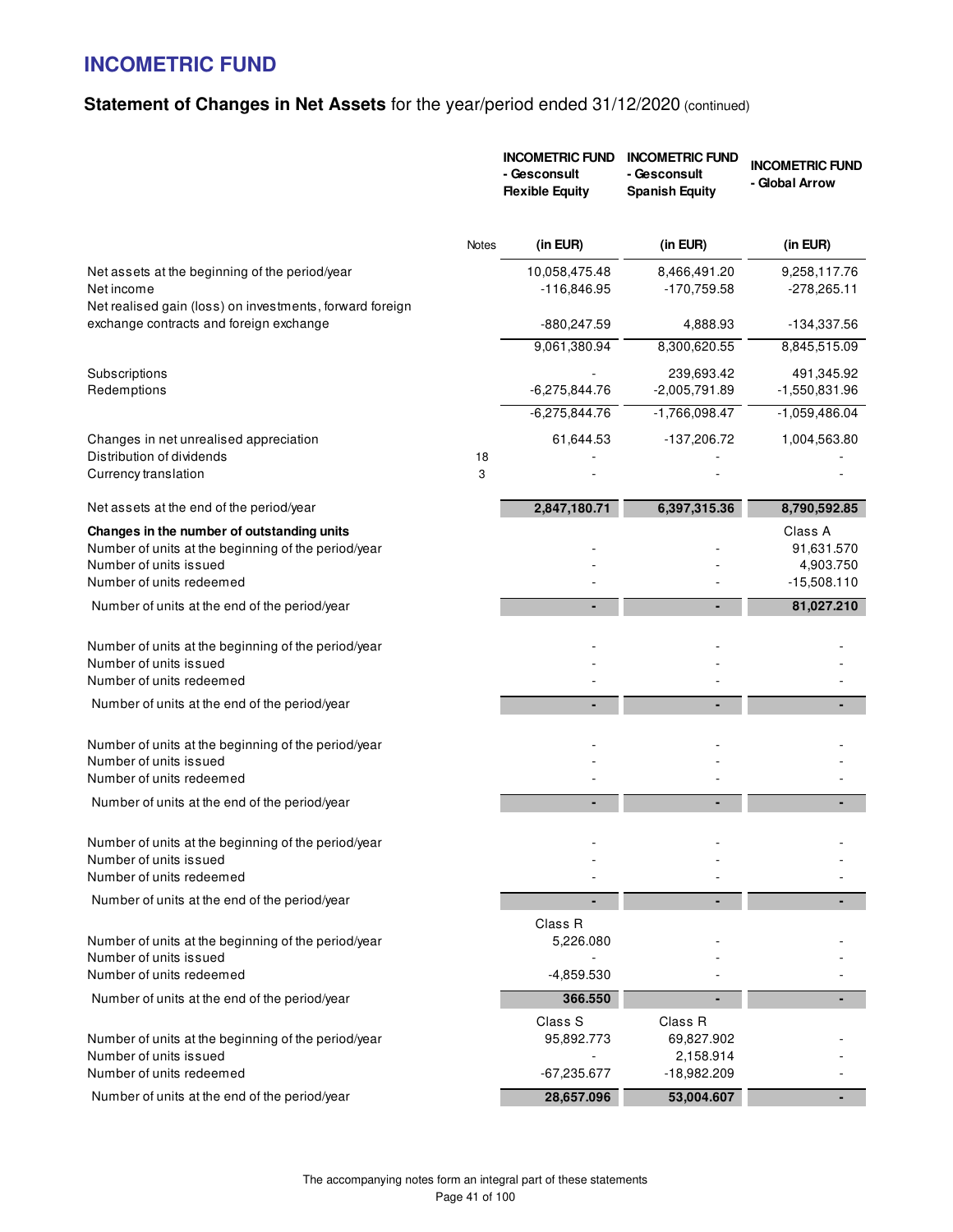| Statement of Changes in Net Assets for the year/period ended 31/12/2020 (continued) |  |
|-------------------------------------------------------------------------------------|--|
|-------------------------------------------------------------------------------------|--|

| <b>INCOMETRIC FUND</b><br>- Global Dynamic<br>$(*)$ | <b>INCOMETRIC FUND</b><br>- Global Strategy<br><b>Fund</b> | <b>INCOMETRIC FUND</b><br>- Global Valor                       | <b>INCOMETRIC FUND</b><br>- Investore<br><b>Fundamentals</b> | <b>INCOMETRIC FUND</b><br>- Stable Return            | <b>INCOMETRIC FUND</b><br>- Triton (LF) Global<br><b>Balanced Fund</b> |
|-----------------------------------------------------|------------------------------------------------------------|----------------------------------------------------------------|--------------------------------------------------------------|------------------------------------------------------|------------------------------------------------------------------------|
| (in EUR)                                            | (in EUR)                                                   | (in EUR)                                                       | (in EUR)                                                     | (in EUR)                                             | (in EUR)                                                               |
| 1,936.67<br>$-175.50$                               | 13,218,461.44<br>-303,280.34                               | 11,091,603.40<br>$-1,211,957.78$                               | 2,017,175.03<br>$-101,865.77$                                | 10,022,673.08<br>$-231,516.63$                       | 31,855,799.04<br>91,160.42                                             |
|                                                     | 188,848.85                                                 | 4,150,311.13                                                   | $-7,385.54$                                                  | $-1,352,821.27$                                      | 306,653.01                                                             |
| 1,761.17                                            | 13,104,029.95                                              | 14,029,956.75                                                  | 1,907,923.72                                                 | 8,438,335.18                                         | 32,253,612.47                                                          |
| $-1,761.17$                                         | 2,192,447.20<br>$-2,416,741.59$                            | 1,810,259.78<br>$-1,235,711.94$                                | $-43,440.98$                                                 | 3,570,590.00<br>$-12,078,480.15$                     | 5,919,806.24<br>$-4,424,840.37$                                        |
| $-1,761.17$                                         | $-224,294.39$                                              | 574,547.84                                                     | $-43,440.98$                                                 | $-8,507,890.15$                                      | 1,494,965.87                                                           |
|                                                     | 1,746,638.98                                               | 1,124,893.81                                                   | 131,028.64                                                   | 69,748.42                                            | -533,579.28                                                            |
|                                                     |                                                            |                                                                |                                                              |                                                      |                                                                        |
|                                                     | 14,626,374.54                                              | 15,729,398.40                                                  | 1,995,511.38                                                 | 193.45                                               | 33,214,999.06                                                          |
| Class A<br>431.034<br>$-431.034$                    | Class A<br>136,565.842<br>22,014.773<br>$-23,270.153$      | Class A<br>2,710.480<br>$-251.106$                             |                                                              |                                                      | Class A<br>3,012,319.072<br>553,527.678<br>-440,379.949                |
|                                                     | 135,310.462                                                | 2,459.374                                                      |                                                              |                                                      | 3,125,466.801                                                          |
|                                                     |                                                            |                                                                |                                                              |                                                      |                                                                        |
|                                                     |                                                            |                                                                |                                                              |                                                      |                                                                        |
|                                                     |                                                            |                                                                |                                                              |                                                      |                                                                        |
|                                                     |                                                            |                                                                |                                                              |                                                      |                                                                        |
|                                                     |                                                            |                                                                |                                                              |                                                      |                                                                        |
|                                                     |                                                            | Class B<br>24,651.271<br>362.745<br>$-3,140.000$               | Class B<br>24,232.677<br>$-549.468$                          | Class B<br>101,032.190<br>35,306.584<br>-136,338.774 | Class B<br>1,008.089<br>8,620.414<br>$-342.828$                        |
|                                                     | ٠                                                          | 21,874.016                                                     | 23,683.209                                                   | ٠                                                    | 9,285.675                                                              |
|                                                     |                                                            |                                                                |                                                              |                                                      |                                                                        |
|                                                     | ٠                                                          |                                                                |                                                              |                                                      |                                                                        |
|                                                     |                                                            | Class I<br>13,705.544<br>5,500.000<br>$-500.000$<br>18,705.544 |                                                              |                                                      |                                                                        |

(\*) Please refer to note 20 The accompanying notes form an integral part of these statements Page 42 of 100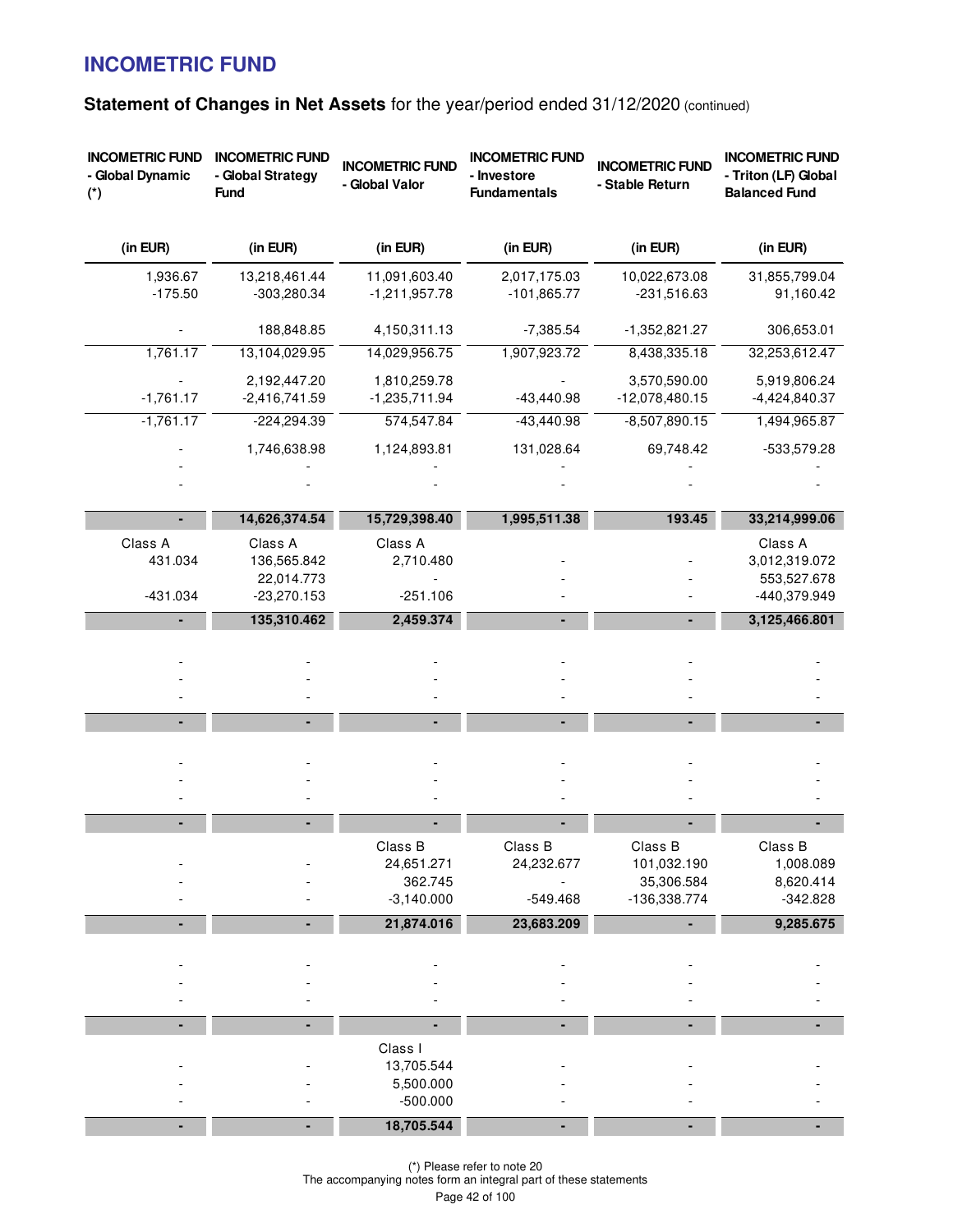# **Statistical Information**

|                                                                   | <b>INCOMETRIC</b><br><b>FUND - Abando</b><br><b>Total Return</b> | <b>INCOMETRIC</b><br><b>FUND - ACCI</b><br>DMP-<br><b>Diversified</b> | <b>INCOMETRIC</b><br><b>FUND - ACCI</b><br>Dynamic -<br><b>Global Fixed</b><br><b>Income</b> | <b>INCOMETRIC</b><br><b>FUND - ACCI</b><br><b>Systematic</b><br><b>Allocation</b> | <b>INCOMETRIC</b><br><b>FUND - Albatros</b><br><b>Acciones</b> |
|-------------------------------------------------------------------|------------------------------------------------------------------|-----------------------------------------------------------------------|----------------------------------------------------------------------------------------------|-----------------------------------------------------------------------------------|----------------------------------------------------------------|
|                                                                   | (in EUR)<br>Notes                                                | (in USD)                                                              | (in USD)                                                                                     | (in USD)                                                                          | (in EUR)                                                       |
| <b>Statistical information</b>                                    |                                                                  |                                                                       |                                                                                              |                                                                                   |                                                                |
| Net Assets as of 31/12/2020<br>Net Asset Value per unit - Class A | 9,366,745.92<br>14.0860                                          | 21,458,846.92                                                         | 39,402,975.59                                                                                | 35,615,066.87                                                                     | 7,719,964.81<br>100.6800                                       |
| Net Asset Value per unit - Class A1                               | $\blacksquare$                                                   | 110.97                                                                | 106.42                                                                                       | 112.74                                                                            |                                                                |
| Net Asset Value per unit - Class A2                               |                                                                  | 109.39                                                                | 106.07                                                                                       | 110.14                                                                            |                                                                |
| Net Asset Value per unit - Class B                                |                                                                  | $\blacksquare$                                                        | $\blacksquare$                                                                               |                                                                                   |                                                                |
| Net Asset Value per unit - Class B1                               |                                                                  |                                                                       |                                                                                              |                                                                                   |                                                                |
| Net Asset Value per unit - Class B2                               | $\overline{a}$                                                   | 100.22 (EUR)                                                          | 99.63 (EUR)                                                                                  | 89.58 (EUR)                                                                       |                                                                |
| Net Asset Value per unit - Class C                                |                                                                  |                                                                       | 104.14                                                                                       |                                                                                   |                                                                |
| Net Asset Value per unit - Class C1                               |                                                                  | 105.46                                                                |                                                                                              | 108.89                                                                            |                                                                |
| Net Asset Value per unit - Class C2                               |                                                                  |                                                                       |                                                                                              |                                                                                   |                                                                |
| Net Asset Value per unit - Class D                                |                                                                  |                                                                       | $\sim$                                                                                       |                                                                                   |                                                                |
| Net Asset Value per unit - Class D2                               |                                                                  |                                                                       | 97.91                                                                                        |                                                                                   |                                                                |
| Net Asset Value per unit - Class I                                |                                                                  |                                                                       |                                                                                              |                                                                                   |                                                                |
| Net Asset Value per unit - Class R                                |                                                                  |                                                                       |                                                                                              |                                                                                   |                                                                |
| Net Asset Value per unit - Class S                                |                                                                  |                                                                       |                                                                                              |                                                                                   |                                                                |
| Net Assets as of 31/12/2019                                       | 10,013,462.27                                                    | 16,515,821.53                                                         | 29,646,476.04                                                                                | 24,683,086.24                                                                     | 2,312,107.55                                                   |
| Net Asset Value per unit - Class A                                | 14.3430                                                          |                                                                       |                                                                                              |                                                                                   | 104.8300                                                       |
| Net Asset Value per unit - Class A1                               |                                                                  | 104.37                                                                | 103.27                                                                                       | 106.00                                                                            |                                                                |
| Net Asset Value per unit - Class A2                               |                                                                  | 103.70                                                                | 103.58                                                                                       | 104.71                                                                            |                                                                |
| Net Asset Value per unit - Class B                                |                                                                  | L.                                                                    | L.                                                                                           | L.                                                                                |                                                                |
| Net Asset Value per unit - Class B1                               |                                                                  |                                                                       |                                                                                              |                                                                                   |                                                                |
| Net Asset Value per unit - Class B2                               |                                                                  |                                                                       |                                                                                              |                                                                                   |                                                                |
| Net Asset Value per unit - Class C                                |                                                                  |                                                                       |                                                                                              |                                                                                   |                                                                |
| Net Asset Value per unit - Class C1                               |                                                                  |                                                                       |                                                                                              |                                                                                   |                                                                |
| Net Asset Value per unit - Class D                                |                                                                  |                                                                       |                                                                                              |                                                                                   |                                                                |
| Net Asset Value per unit - Class I                                |                                                                  |                                                                       |                                                                                              |                                                                                   |                                                                |
| Net Asset Value per unit - Class R                                |                                                                  |                                                                       |                                                                                              |                                                                                   |                                                                |
| Net Asset Value per unit - Class S                                |                                                                  |                                                                       |                                                                                              |                                                                                   |                                                                |
| Net Assets as of 31/12/2018                                       | 8,570,082.36                                                     |                                                                       |                                                                                              |                                                                                   | 2,117,128.81                                                   |
| Net Asset Value per unit - Class A                                | 11.8290                                                          |                                                                       |                                                                                              |                                                                                   | 96.0700                                                        |
| Net Asset Value per unit - Class A1                               | ÷.                                                               |                                                                       |                                                                                              |                                                                                   |                                                                |
| Net Asset Value per unit - Class B                                |                                                                  |                                                                       |                                                                                              |                                                                                   |                                                                |
| Net Asset Value per unit - Class B1                               |                                                                  |                                                                       |                                                                                              |                                                                                   |                                                                |
| Net Asset Value per unit - Class C                                |                                                                  |                                                                       |                                                                                              |                                                                                   |                                                                |
| Net Asset Value per unit - Class D                                |                                                                  |                                                                       |                                                                                              |                                                                                   |                                                                |
| Net Asset Value per unit - Class I                                |                                                                  |                                                                       |                                                                                              |                                                                                   |                                                                |
| Net Asset Value per unit - Class R                                |                                                                  |                                                                       |                                                                                              |                                                                                   |                                                                |
| Net Asset Value per unit - Class S                                |                                                                  |                                                                       |                                                                                              |                                                                                   |                                                                |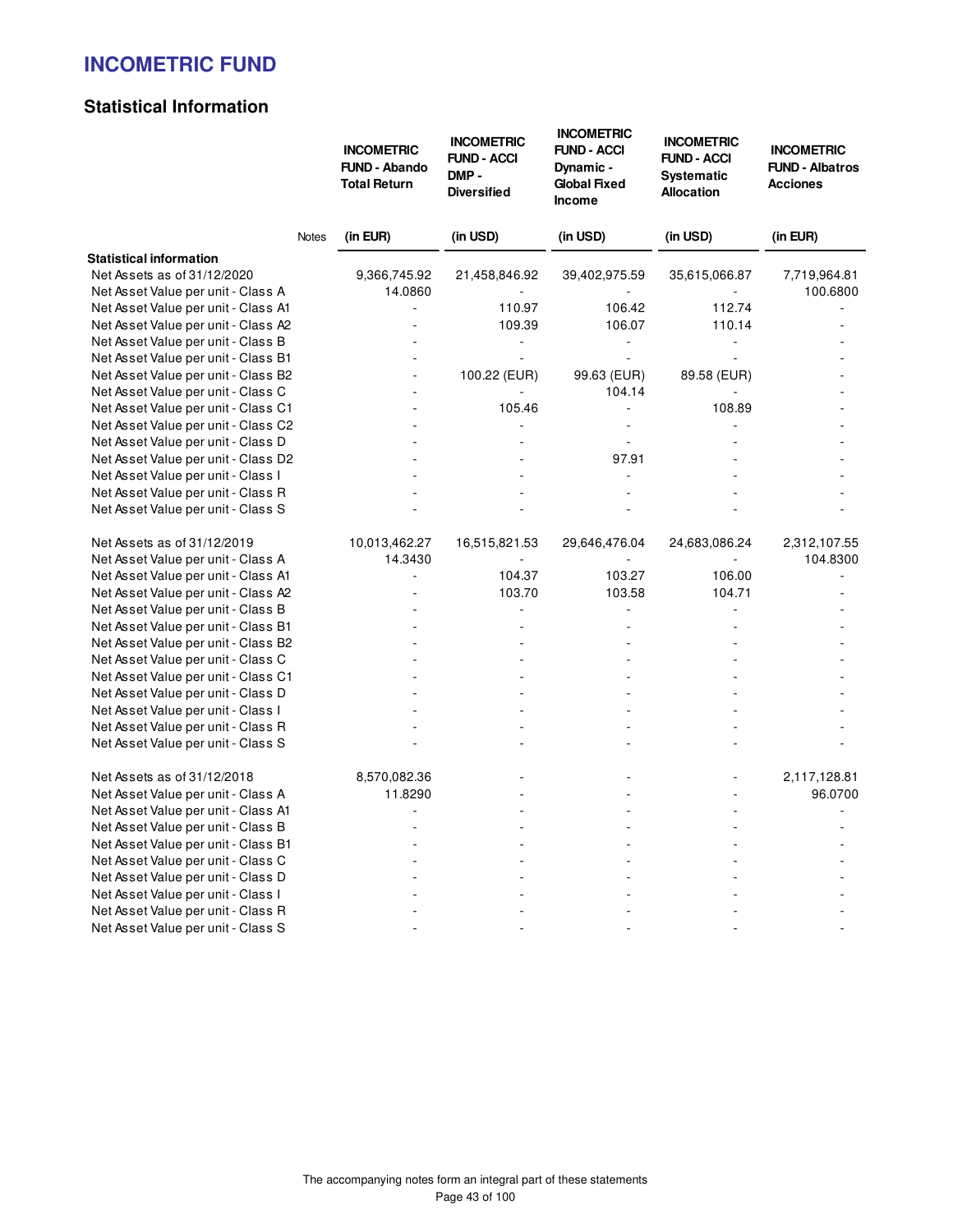# **Statistical Information (continued)**

| <b>INCOMETRIC</b><br>FUND-<br>Araucaria Fund | <b>INCOMETRIC</b><br><b>FUND - ATHOS</b><br>(LF) Global<br>Navigator | <b>INCOMETRIC</b><br>FUND-<br><b>Branosera</b><br><b>Global Dynamic</b> | <b>INCOMETRIC</b><br><b>FUND - Cartago</b><br><b>Global Balanced</b> | <b>INCOMETRIC</b><br><b>FUND - Cartago</b><br><b>US Income</b> | <b>INCOMETRIC</b><br><b>FUND - Chronos</b><br><b>Global Equity</b><br><b>Fund</b> |
|----------------------------------------------|----------------------------------------------------------------------|-------------------------------------------------------------------------|----------------------------------------------------------------------|----------------------------------------------------------------|-----------------------------------------------------------------------------------|
| (in EUR)                                     | (in EUR)                                                             | (in EUR)                                                                | (in EUR)                                                             | (in USD)                                                       | (in EUR)                                                                          |
| 7,969,940.93<br>89.6600                      | 3,819,052.22<br>9.4164                                               | 1,579,805.77<br>105.3204                                                | 23,984,229.60<br>99.86<br>109.71 (USD)                               | 23,450,691.07<br>100.18 (EUR)<br>104.47                        | 53,042,830.45<br>171.24                                                           |
|                                              |                                                                      |                                                                         | 97.71<br>107.02 (USD)                                                | 99.15 (EUR)<br>105.47                                          | 158.62                                                                            |
|                                              |                                                                      |                                                                         |                                                                      |                                                                |                                                                                   |
|                                              |                                                                      |                                                                         |                                                                      |                                                                |                                                                                   |
|                                              |                                                                      |                                                                         |                                                                      |                                                                |                                                                                   |
| 7,861,612.33<br>89.7200                      | 3,108,667.57<br>9.9384                                               | 1,336,341.88<br>89.0895                                                 | 33,967,549.76<br>102.89<br>110.97 (USD)                              | 24,171,044.13<br>105.95 (EUR)<br>107.99                        | 15,285,326.56<br>119.59                                                           |
|                                              |                                                                      |                                                                         | 101.19<br>109 (USD)                                                  | 105.28 (EUR)<br>109.57                                         | 109.82                                                                            |
|                                              |                                                                      |                                                                         |                                                                      |                                                                |                                                                                   |
|                                              |                                                                      |                                                                         |                                                                      |                                                                |                                                                                   |
| 5,281,610.62<br>78.1200                      |                                                                      | 1,272,423.17<br>84.8282                                                 | 37,082,384.02<br>92.06                                               | 12,657,591.76<br>94.51 (EUR)                                   | 3,776,647.49<br>90.37                                                             |
|                                              |                                                                      |                                                                         | 96.12 (USD)<br>90.99<br>95.28 (USD)                                  | 94.15 (EUR)<br>95.35                                           |                                                                                   |
|                                              |                                                                      |                                                                         |                                                                      |                                                                |                                                                                   |
|                                              |                                                                      |                                                                         |                                                                      |                                                                |                                                                                   |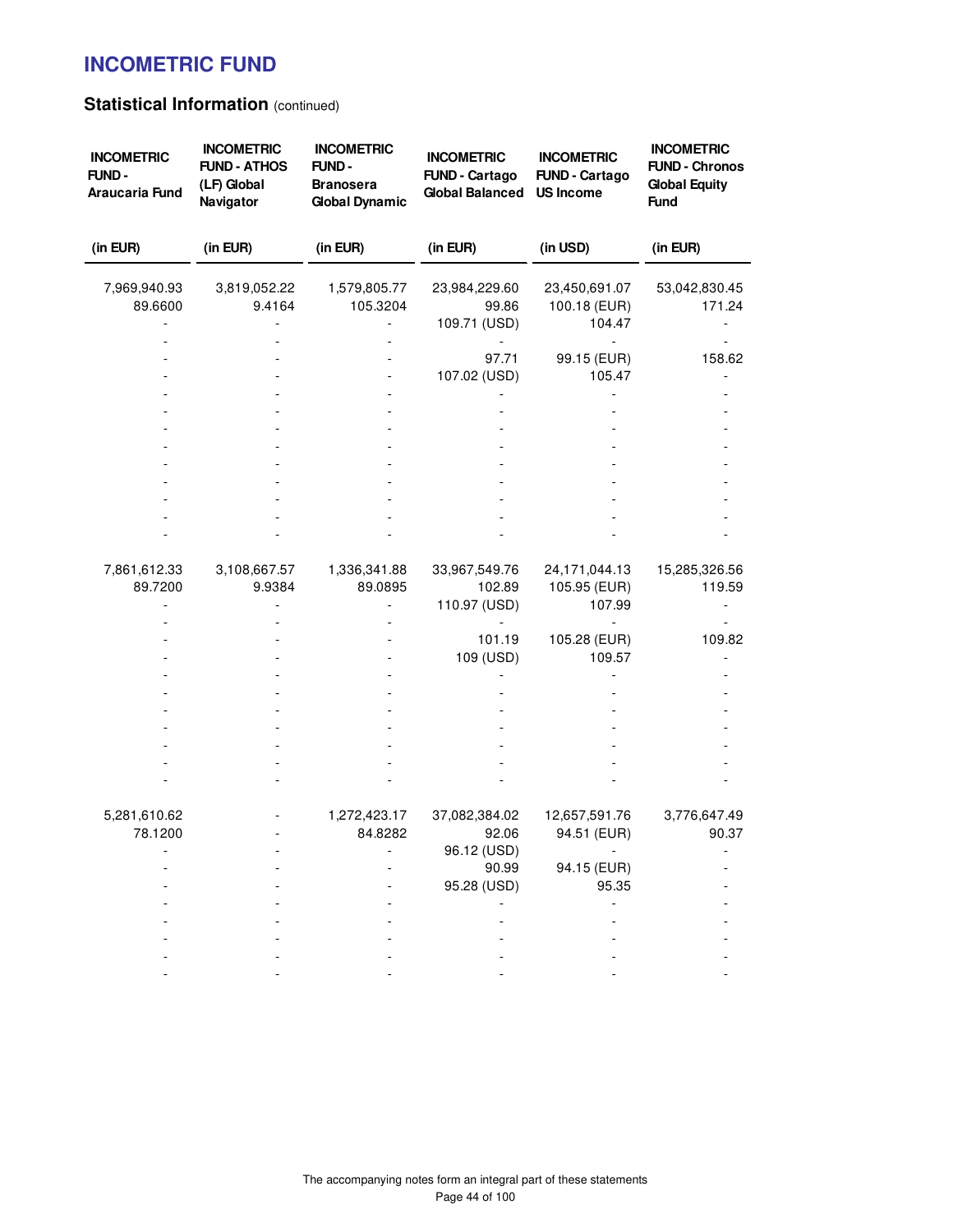# **Statistical Information (continued)**

|                                                                           |              | <b>INCOMETRIC</b><br><b>FUND - Deep</b><br><b>Mind Strategic</b><br><b>Fund</b> | <b>INCOMETRIC</b><br><b>FUND - Dunas</b><br><b>Patrimonio</b> | <b>INCOMETRIC</b><br><b>FUND - Dux</b><br><b>Mixto Moderado</b> | <b>INCOMETRIC</b><br><b>FUND - Equam</b><br><b>Global Value</b> | <b>INCOMETRIC</b><br>FUND -<br>European<br>Sectors (EUR) |
|---------------------------------------------------------------------------|--------------|---------------------------------------------------------------------------------|---------------------------------------------------------------|-----------------------------------------------------------------|-----------------------------------------------------------------|----------------------------------------------------------|
|                                                                           | <b>Notes</b> | (in EUR)                                                                        | (in EUR)                                                      | (in EUR)                                                        | (in EUR)                                                        | (in EUR)                                                 |
| <b>Statistical information</b>                                            |              |                                                                                 |                                                               |                                                                 |                                                                 |                                                          |
| Net Assets as of 31/12/2020                                               |              | 6,111,456.26                                                                    | 25,699,650.78                                                 | 11,809,477.45                                                   | 40,639,440.51                                                   | 2,603,571.35                                             |
| Net Asset Value per unit - Class A                                        |              |                                                                                 |                                                               | 11.2267                                                         | 130.32                                                          | 97.05                                                    |
| Net Asset Value per unit - Class A1                                       |              |                                                                                 | 7.10                                                          | ÷.                                                              | $\blacksquare$                                                  |                                                          |
| Net Asset Value per unit - Class A2                                       |              | 9.557                                                                           |                                                               |                                                                 |                                                                 |                                                          |
| Net Asset Value per unit - Class B                                        |              |                                                                                 |                                                               | 10.2032                                                         | 139.19                                                          |                                                          |
| Net Asset Value per unit - Class B1                                       |              |                                                                                 |                                                               |                                                                 |                                                                 |                                                          |
| Net Asset Value per unit - Class B2                                       |              | ٠                                                                               | $\overline{a}$                                                |                                                                 |                                                                 |                                                          |
| Net Asset Value per unit - Class C                                        |              |                                                                                 | 102.37                                                        |                                                                 |                                                                 |                                                          |
| Net Asset Value per unit - Class C1                                       |              | 9.577 (USD)                                                                     |                                                               |                                                                 |                                                                 |                                                          |
| Net Asset Value per unit - Class C2                                       |              | 9.626<br>÷,                                                                     |                                                               |                                                                 | 135.06                                                          |                                                          |
| Net Asset Value per unit - Class D<br>Net Asset Value per unit - Class D2 |              |                                                                                 |                                                               |                                                                 |                                                                 |                                                          |
| Net Asset Value per unit - Class I                                        |              |                                                                                 |                                                               |                                                                 |                                                                 |                                                          |
| Net Asset Value per unit - Class R                                        |              |                                                                                 |                                                               |                                                                 |                                                                 |                                                          |
| Net Asset Value per unit - Class S                                        |              |                                                                                 |                                                               |                                                                 |                                                                 |                                                          |
| Net Assets as of 31/12/2019                                               |              | 2,500,370.93                                                                    | 31,116,994.01                                                 | 11,446,052.17                                                   | 55,137,281.03                                                   | 2,662,630.26                                             |
| Net Asset Value per unit - Class A                                        |              |                                                                                 |                                                               | 10.9876                                                         | 145.47                                                          | 94.03                                                    |
| Net Asset Value per unit - Class A1                                       |              | $\overline{\phantom{a}}$                                                        | 6.85                                                          | ÷,                                                              |                                                                 |                                                          |
| Net Asset Value per unit - Class A2                                       |              | 9.84                                                                            |                                                               | ÷,                                                              |                                                                 |                                                          |
| Net Asset Value per unit - Class B                                        |              | $\overline{\phantom{a}}$                                                        |                                                               | 10.0302                                                         |                                                                 |                                                          |
| Net Asset Value per unit - Class B1                                       |              |                                                                                 |                                                               |                                                                 |                                                                 |                                                          |
| Net Asset Value per unit - Class B2                                       |              | $\overline{\phantom{a}}$                                                        |                                                               |                                                                 |                                                                 |                                                          |
| Net Asset Value per unit - Class C                                        |              |                                                                                 |                                                               |                                                                 | 105.04                                                          |                                                          |
| Net Asset Value per unit - Class C1                                       |              | 10 (USD)                                                                        |                                                               |                                                                 | ÷,                                                              |                                                          |
| Net Asset Value per unit - Class D                                        |              | ä,                                                                              |                                                               |                                                                 | 151.15                                                          |                                                          |
| Net Asset Value per unit - Class I                                        |              |                                                                                 |                                                               |                                                                 |                                                                 |                                                          |
| Net Asset Value per unit - Class R                                        |              |                                                                                 |                                                               |                                                                 |                                                                 |                                                          |
| Net Asset Value per unit - Class S                                        |              |                                                                                 |                                                               |                                                                 |                                                                 |                                                          |
| Net Assets as of 31/12/2018                                               |              |                                                                                 | 28,254,132.08                                                 | 10,858,689.57                                                   | 50,873,162.94                                                   | 2,647,498.86                                             |
| Net Asset Value per unit - Class A                                        |              | ÷                                                                               |                                                               | 9.8934                                                          | 114.34                                                          | 92.06                                                    |
| Net Asset Value per unit - Class A1                                       |              |                                                                                 | 6.16                                                          |                                                                 |                                                                 |                                                          |
| Net Asset Value per unit - Class B                                        |              |                                                                                 | ÷.                                                            |                                                                 | $\sim$                                                          |                                                          |
| Net Asset Value per unit - Class B1                                       |              |                                                                                 |                                                               |                                                                 | ÷,                                                              |                                                          |
| Net Asset Value per unit - Class C                                        |              |                                                                                 |                                                               |                                                                 | 82.38                                                           |                                                          |
| Net Asset Value per unit - Class D                                        |              |                                                                                 |                                                               |                                                                 | 118.85                                                          |                                                          |
| Net Asset Value per unit - Class I                                        |              |                                                                                 |                                                               |                                                                 |                                                                 |                                                          |
| Net Asset Value per unit - Class R                                        |              |                                                                                 |                                                               |                                                                 | L.                                                              |                                                          |
| Net Asset Value per unit - Class S                                        |              |                                                                                 |                                                               |                                                                 |                                                                 |                                                          |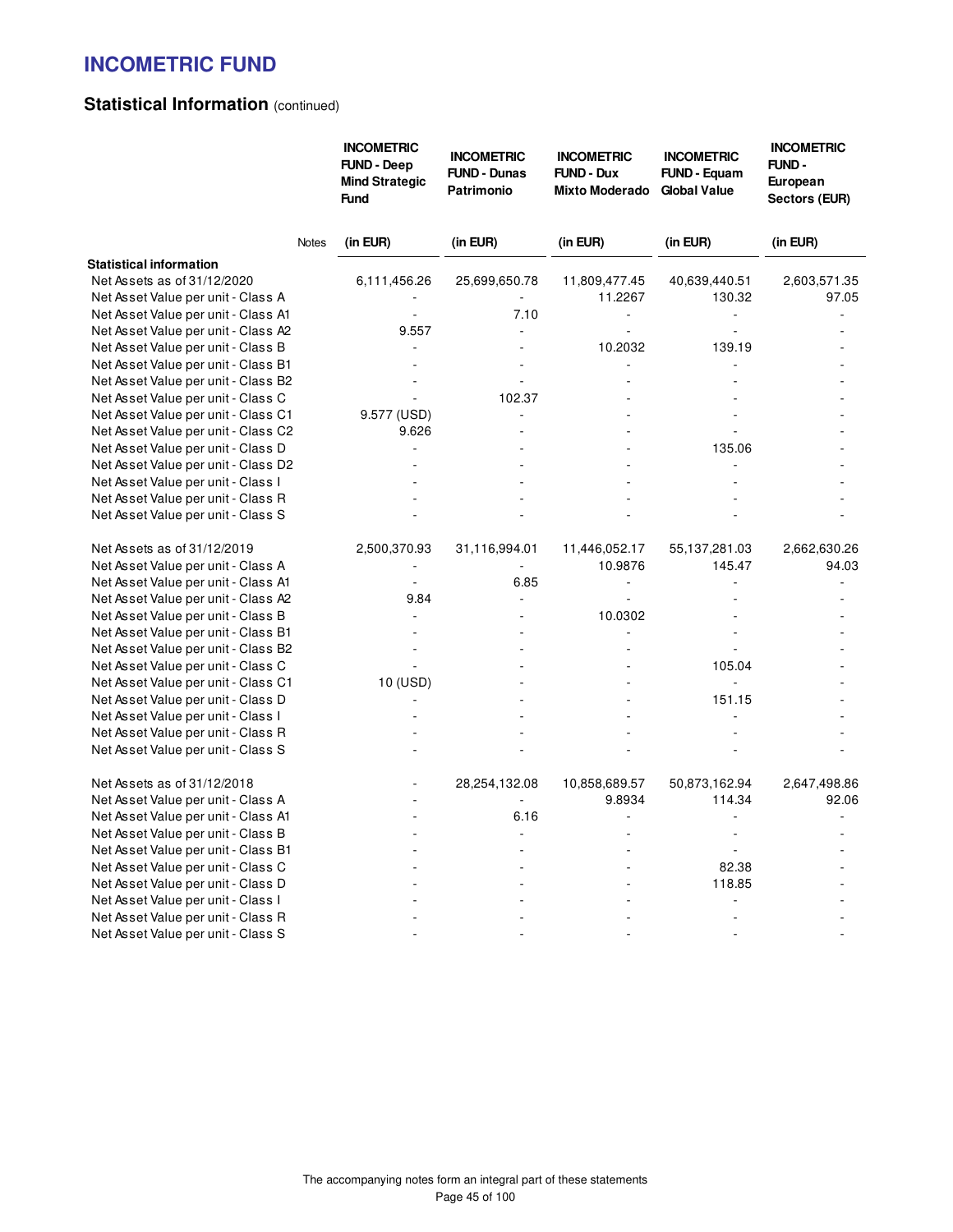### **Statistical Information (continued)**

| <b>INCOMETRIC</b><br>FUND-<br>Gesconsult<br><b>Flexible Income</b> | <b>INCOMETRIC</b><br>FUND-<br>Gesconsult<br><b>Flexible Equity</b> | <b>INCOMETRIC</b><br>FUND-<br>Gesconsult<br><b>Spanish Equity</b> | <b>INCOMETRIC</b><br><b>FUND - Global</b><br><b>Arrow</b> | <b>INCOMETRIC</b><br><b>FUND - Global</b><br>Dynamic (*) | <b>INCOMETRIC</b><br><b>FUND - Global</b><br><b>Strategy Fund</b> |
|--------------------------------------------------------------------|--------------------------------------------------------------------|-------------------------------------------------------------------|-----------------------------------------------------------|----------------------------------------------------------|-------------------------------------------------------------------|
| (in EUR)                                                           | (in EUR)                                                           | (in EUR)                                                          | (in EUR)                                                  | (in EUR)                                                 | (in EUR)                                                          |
| 10,653,891.16                                                      | 2,847,180.71                                                       | 6,397,315.36                                                      | 8,790,592.85                                              | $1,761.17$ $(**)$                                        | 14,626,374.54                                                     |
|                                                                    |                                                                    |                                                                   | 108.49                                                    | 4.09 $(**)$                                              | 108.09                                                            |
|                                                                    |                                                                    |                                                                   |                                                           |                                                          |                                                                   |
|                                                                    |                                                                    |                                                                   |                                                           |                                                          |                                                                   |
|                                                                    |                                                                    |                                                                   |                                                           |                                                          |                                                                   |
|                                                                    |                                                                    |                                                                   |                                                           |                                                          |                                                                   |
|                                                                    |                                                                    |                                                                   |                                                           |                                                          |                                                                   |
|                                                                    |                                                                    |                                                                   |                                                           |                                                          |                                                                   |
|                                                                    |                                                                    |                                                                   |                                                           |                                                          |                                                                   |
|                                                                    |                                                                    |                                                                   |                                                           |                                                          |                                                                   |
| 100.82                                                             |                                                                    |                                                                   |                                                           |                                                          |                                                                   |
| 99.33                                                              | 93.98                                                              | 120.69                                                            |                                                           |                                                          |                                                                   |
|                                                                    | 98.15                                                              |                                                                   |                                                           |                                                          |                                                                   |
| 11,421,695.69                                                      | 10,058,475.48                                                      | 8,466,491.20                                                      | 9,258,117.76                                              | 1,936.67                                                 | 13,218,461.44                                                     |
|                                                                    |                                                                    |                                                                   | 101.04                                                    | 4.49                                                     | 96.79                                                             |
|                                                                    |                                                                    |                                                                   |                                                           |                                                          |                                                                   |
|                                                                    |                                                                    |                                                                   |                                                           |                                                          |                                                                   |
|                                                                    |                                                                    |                                                                   |                                                           |                                                          |                                                                   |
|                                                                    |                                                                    |                                                                   |                                                           |                                                          |                                                                   |
|                                                                    |                                                                    |                                                                   |                                                           |                                                          |                                                                   |
|                                                                    |                                                                    |                                                                   |                                                           |                                                          |                                                                   |
|                                                                    |                                                                    |                                                                   |                                                           |                                                          |                                                                   |
| 102.31<br>101.55                                                   | 95.98                                                              | 121.25                                                            |                                                           |                                                          |                                                                   |
|                                                                    | 99.66                                                              |                                                                   |                                                           |                                                          |                                                                   |
|                                                                    |                                                                    |                                                                   |                                                           |                                                          |                                                                   |
| 14,573,358.46                                                      | 4,474,423.10                                                       | 9,977,140.71                                                      | 6,768,021.85<br>98.50                                     | 2,225.04<br>5.16                                         | 12,249,058.17<br>90.50                                            |
|                                                                    |                                                                    |                                                                   |                                                           |                                                          |                                                                   |
|                                                                    |                                                                    |                                                                   |                                                           |                                                          |                                                                   |
|                                                                    |                                                                    |                                                                   |                                                           |                                                          |                                                                   |
|                                                                    |                                                                    |                                                                   |                                                           |                                                          |                                                                   |
|                                                                    |                                                                    |                                                                   |                                                           |                                                          |                                                                   |
| 101.60<br>101.59                                                   |                                                                    | 113.34                                                            |                                                           |                                                          |                                                                   |
| $\blacksquare$                                                     | 99.97                                                              |                                                                   |                                                           |                                                          |                                                                   |
|                                                                    |                                                                    |                                                                   |                                                           |                                                          |                                                                   |

(\*) Please refer to note 20 (\*\*) As of liquidation date 29 January 2020 The accompanying notes form an integral part of these statements Page 46 of 100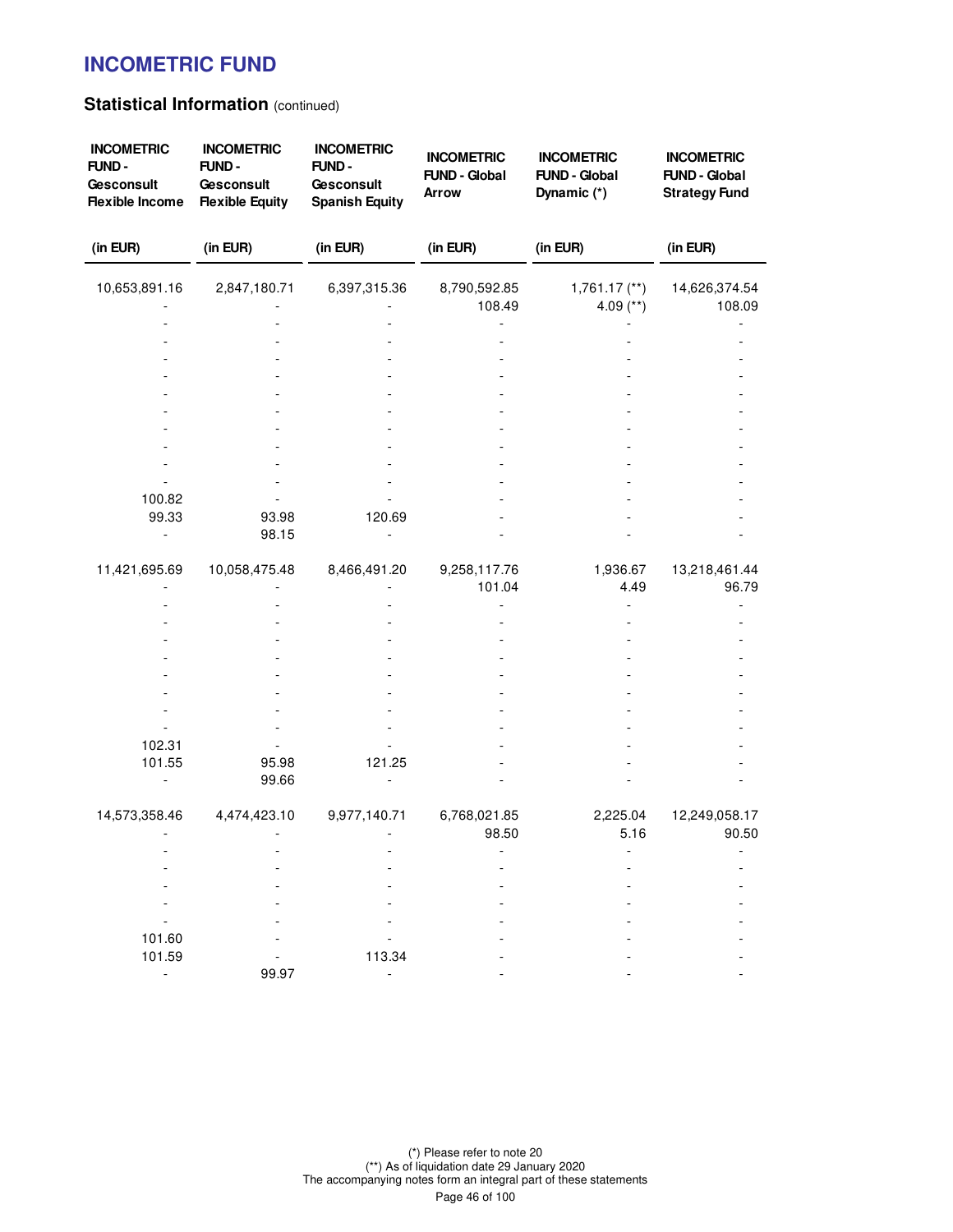# **Statistical Information (continued)**

|                                                                          | <b>INCOMETRIC</b><br><b>FUND - Global</b><br>Valor | <b>INCOMETRIC</b><br>FUND-<br>Investore<br><b>Fundamentals</b> | <b>INCOMETRIC</b><br><b>FUND - Stable</b><br>Return | <b>INCOMETRIC</b><br><b>FUND - Triton</b><br>(LF) Global<br><b>Balanced Fund</b> |
|--------------------------------------------------------------------------|----------------------------------------------------|----------------------------------------------------------------|-----------------------------------------------------|----------------------------------------------------------------------------------|
| Notes                                                                    | (in EUR)                                           | (in EUR)                                                       | (in EUR)                                            | (in EUR)                                                                         |
| <b>Statistical information</b>                                           |                                                    |                                                                |                                                     |                                                                                  |
| Net Assets as of 31/12/2020                                              | 15,729,398.40                                      | 1,995,511.38                                                   |                                                     | 33,214,999.06                                                                    |
| Net Asset Value per unit - Class A                                       | 363.59                                             |                                                                |                                                     | 10.596                                                                           |
| Net Asset Value per unit - Class A1                                      |                                                    |                                                                |                                                     |                                                                                  |
| Net Asset Value per unit - Class A2                                      |                                                    |                                                                |                                                     |                                                                                  |
| Net Asset Value per unit - Class B                                       | 362.07                                             | 84.26                                                          |                                                     | 12.641 (USD)                                                                     |
| Net Asset Value per unit - Class B1                                      |                                                    |                                                                |                                                     |                                                                                  |
| Net Asset Value per unit - Class B2                                      |                                                    |                                                                |                                                     |                                                                                  |
| Net Asset Value per unit - Class C                                       |                                                    |                                                                |                                                     |                                                                                  |
| Net Asset Value per unit - Class C1                                      |                                                    |                                                                |                                                     |                                                                                  |
| Net Asset Value per unit - Class C2                                      |                                                    |                                                                |                                                     |                                                                                  |
| Net Asset Value per unit - Class D                                       |                                                    |                                                                |                                                     |                                                                                  |
| Net Asset Value per unit - Class D2                                      |                                                    |                                                                |                                                     |                                                                                  |
| Net Asset Value per unit - Class I<br>Net Asset Value per unit - Class R | 369.69                                             |                                                                |                                                     |                                                                                  |
| Net Asset Value per unit - Class S                                       |                                                    |                                                                |                                                     |                                                                                  |
|                                                                          |                                                    |                                                                |                                                     |                                                                                  |
| Net Assets as of 31/12/2019                                              | 11,091,603.40                                      | 2,017,175.03                                                   | 10,022,673.08                                       | 31,855,799.04                                                                    |
| Net Asset Value per unit - Class A                                       | 269.53                                             |                                                                |                                                     | 10.572                                                                           |
| Net Asset Value per unit - Class A1                                      |                                                    |                                                                |                                                     |                                                                                  |
| Net Asset Value per unit - Class A2                                      |                                                    |                                                                |                                                     |                                                                                  |
| Net Asset Value per unit - Class B                                       | 268.40                                             | 83.24                                                          | 99.2023                                             | 11.747 (USD)                                                                     |
| Net Asset Value per unit - Class B1                                      |                                                    |                                                                |                                                     |                                                                                  |
| Net Asset Value per unit - Class B2                                      |                                                    |                                                                |                                                     |                                                                                  |
| Net Asset Value per unit - Class C                                       |                                                    |                                                                |                                                     |                                                                                  |
| Net Asset Value per unit - Class C1                                      |                                                    |                                                                |                                                     |                                                                                  |
| Net Asset Value per unit - Class D                                       |                                                    |                                                                |                                                     |                                                                                  |
| Net Asset Value per unit - Class I                                       | 273.23                                             |                                                                |                                                     |                                                                                  |
| Net Asset Value per unit - Class R                                       |                                                    |                                                                |                                                     |                                                                                  |
| Net Asset Value per unit - Class S                                       |                                                    |                                                                |                                                     |                                                                                  |
| Net Assets as of 31/12/2018                                              | 9,128,506.11                                       | 1,553,281.50                                                   |                                                     | 33,133,275.90                                                                    |
| Net Asset Value per unit - Class A                                       | 207.11                                             |                                                                |                                                     | 9.740                                                                            |
| Net Asset Value per unit - Class A1                                      |                                                    |                                                                |                                                     |                                                                                  |
| Net Asset Value per unit - Class B                                       | 206.26                                             | 76.99                                                          |                                                     | 10.996                                                                           |
| Net Asset Value per unit - Class B1                                      |                                                    |                                                                |                                                     |                                                                                  |
| Net Asset Value per unit - Class C                                       |                                                    |                                                                |                                                     |                                                                                  |
| Net Asset Value per unit - Class D                                       |                                                    |                                                                |                                                     |                                                                                  |
| Net Asset Value per unit - Class I                                       | 209.35                                             |                                                                |                                                     |                                                                                  |
| Net Asset Value per unit - Class R                                       |                                                    |                                                                |                                                     |                                                                                  |
| Net Asset Value per unit - Class S                                       |                                                    |                                                                |                                                     |                                                                                  |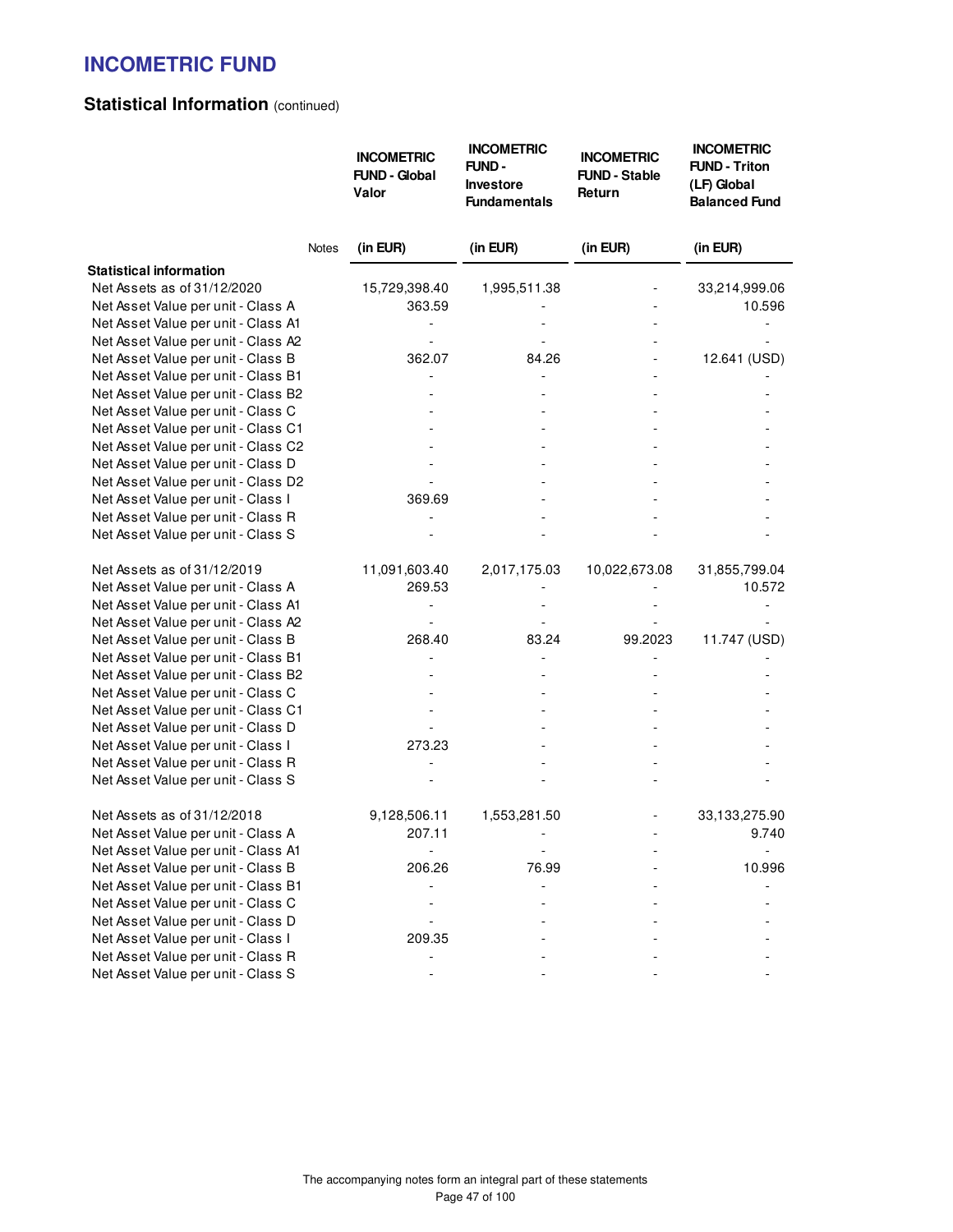#### **Statement of Investment in Securities** as at 31/12/2020 (expressed in EUR)

### **INCOMETRIC FUND - Abando Total Return**

| TRANSFERABLE SECURITIES ADMITTED TO AN OFFICIAL STOCK EXCHANGE LISTING<br><b>EQUITY</b><br><b>EUR</b><br>ES0132105018<br>30,000.00<br>Acerinox SA<br>271,020.00<br>2.89<br><b>EUR</b><br>6,706.00<br>ACS Actividades de Construccio<br>1.95<br>ES0167050915<br>182,067.90<br><b>EUR</b><br>27,000.00<br>77,760.00<br>0.83<br>ES0109427734<br>Atresmedia Corp de Medios de C<br><b>EUR</b><br>11,818.00<br>2.24<br>IT0003261697<br>Azimut Holding SpA<br>210,005.86<br>108,522.00<br><b>Banco Santander SA</b><br>2.94<br>EUR<br>ES0113900J37<br>275,428.84<br><b>EUR</b><br>7,000.00<br><b>BNP Paribas SA</b><br>301,735.00<br>3.22<br>FR0000131104<br><b>EUR</b><br>84,000.00<br>CaixaBank SA<br>1.89<br>ES0140609019<br>176,484.00<br><b>EUR</b><br>Cellnex Telecom SA<br>722,064.00<br>7.71<br>ES0105066007<br>14,700.00<br><b>USD</b><br>Chemours Co/The<br>0.26<br>US1638511089<br>1,200.00<br>24,332.75<br><b>USD</b><br>7,000.00<br>Coca-Cola Co/The<br>3.35<br>US1912161007<br>313,999.43<br>1.26<br>EUR<br>ES0121975009<br>3,000.00<br>Construcciones y Aux de Ferrocarriles SA<br>117,750.00<br><b>USD</b><br>2,564.00<br>0.87<br>US22052L1044<br>Corteva Inc<br>81,205.74<br>USD<br>US2605571031<br>2,564.00<br>Dow Inc<br>116,397.69<br>1.24<br><b>USD</b><br>2,564.00<br>1.59<br>US26614N1028<br>DuPont de Nemours Inc<br>149,135.86<br><b>EUR</b><br>20,000.00<br>Elecnor SA<br>2.35<br>ES0129743318<br>220,000.00<br>Ence Energia y Celulosa SA<br>1.81<br>EUR<br>ES0130625512<br>50,000.00<br>169,750.00<br><b>GBP</b><br>10,000.00<br>Frasers Group PLC<br>0.54<br>GB00B1QH8P22<br>50,404.78<br>CHF<br>650.00<br>Georg Fischer AG<br>7.31<br>CH0001752309<br>684,792.25<br>30,000.00<br>Gestamp Automocion SA<br>1.26<br>EUR<br>ES0105223004<br>118,380.00<br><b>USD</b><br>6.45<br>US38141G1040<br>2,800.00<br>Goldman Sachs Group Inc/The<br>603,973.66<br><b>EUR</b><br>4.81<br>NL0011821202<br>59,000.00<br><b>ING Groep NV</b><br>450,819.00<br><b>EUR</b><br>25,000.00<br>Inmobiliaria Colonial SA<br>2.14<br>ES0139140174<br>200,625.00<br><b>EUR</b><br>49,750.00<br>0.95<br>ES0177542018<br>International Consolidated Air<br>89,102.25<br>1.73<br>EUR<br>NL0000009082<br>65,000.00<br>Koninklijke KPN NV<br>161,655.00<br><b>CHF</b><br>5,000.00<br>5.14<br>CH0038863350<br>Nestle SA<br>481,757.36<br><b>JPY</b><br>4,000.00<br>SoftBank Group Corp<br>2.73<br>JP3436100006<br>255,242.32<br><b>EUR</b><br>169,012.58<br>1.80<br>ES0178430E18<br>52,084.00<br>Telefonica SA<br><b>EUR</b><br>52,092.00<br>Telefonica SA - Rts 11/12/2020<br>0.10<br>ES06784309D9<br>9,485.95<br><b>JPY</b><br>JP3634600005<br>5,000.00<br>Toyota Industries Corp<br>324,279.38<br>3.46<br><b>EUR</b><br>41,667.00<br>0.32<br>ES0180907000<br>Unicaja Banco SA<br>29,791.91<br><b>EUR</b><br>16,000.00<br>Vivendi SA<br>4.51<br>FR0000127771<br>422,080.00<br>2.92<br>EUR<br>AT0000831706<br>10,500.00<br>Wienerberger AG<br>273,840.00<br><b>EUR</b><br>36,000.00<br>2.20<br>ES0184933812<br>Zardoya Otis SA<br>206,280.00<br><b>TOTAL EQUITY</b><br>7,940,658.51<br>84.77<br><b>BONDS</b><br><b>EUR</b><br>ES0000106510<br>350,000.00<br>Basque Govt 6.375% 20/04/2021<br>356,933.50<br>3.81<br>3.81<br>TOTAL BONDS<br>356,933.50<br>88.58<br>TOTAL TRANSFERABLE SECURITIES ADMITTED TO AN OFFICIAL STOCK EXCHANGE LISTING<br>8,297,592.01<br><b>INVESTMENT FUNDS</b><br><b>FUNDS</b><br><b>USD</b><br>GB00B00FHZ82<br>2.000.00<br><b>GOLD Bullion Securities</b><br>289,321.50<br>3.09<br>TOTAL FUNDS<br>289,321.50<br>3.09<br>TOTAL INVESTMENT FUNDS<br>3.09<br>289,321.50<br>TOTAL INVESTMENT IN SECURITIES<br>8,586,913.51<br>91.67<br>OTHER NET ASSETS<br>779,832.41<br>8.33<br>TOTAL NET ASSETS<br>9,366,745.92<br>100.00 | Ccy | <b>ISIN</b> | Quantity / Nominal | <b>Description</b> | <b>Market Value</b> | % of Net<br><b>Assets</b> |
|----------------------------------------------------------------------------------------------------------------------------------------------------------------------------------------------------------------------------------------------------------------------------------------------------------------------------------------------------------------------------------------------------------------------------------------------------------------------------------------------------------------------------------------------------------------------------------------------------------------------------------------------------------------------------------------------------------------------------------------------------------------------------------------------------------------------------------------------------------------------------------------------------------------------------------------------------------------------------------------------------------------------------------------------------------------------------------------------------------------------------------------------------------------------------------------------------------------------------------------------------------------------------------------------------------------------------------------------------------------------------------------------------------------------------------------------------------------------------------------------------------------------------------------------------------------------------------------------------------------------------------------------------------------------------------------------------------------------------------------------------------------------------------------------------------------------------------------------------------------------------------------------------------------------------------------------------------------------------------------------------------------------------------------------------------------------------------------------------------------------------------------------------------------------------------------------------------------------------------------------------------------------------------------------------------------------------------------------------------------------------------------------------------------------------------------------------------------------------------------------------------------------------------------------------------------------------------------------------------------------------------------------------------------------------------------------------------------------------------------------------------------------------------------------------------------------------------------------------------------------------------------------------------------------------------------------------------------------------------------------------------------------------------------------------------------------------------------------------------------------------------------------------------------------------------------------------------------------------------------------------------------------------------------------------------------------------------------------------------------------------------------------------------------------------------------------------------------------------------------------------------------------------------------------------------------------------------------------------------------------------------------------------------------------------------------------------------------------------------------------|-----|-------------|--------------------|--------------------|---------------------|---------------------------|
|                                                                                                                                                                                                                                                                                                                                                                                                                                                                                                                                                                                                                                                                                                                                                                                                                                                                                                                                                                                                                                                                                                                                                                                                                                                                                                                                                                                                                                                                                                                                                                                                                                                                                                                                                                                                                                                                                                                                                                                                                                                                                                                                                                                                                                                                                                                                                                                                                                                                                                                                                                                                                                                                                                                                                                                                                                                                                                                                                                                                                                                                                                                                                                                                                                                                                                                                                                                                                                                                                                                                                                                                                                                                                                                                              |     |             |                    |                    |                     |                           |
|                                                                                                                                                                                                                                                                                                                                                                                                                                                                                                                                                                                                                                                                                                                                                                                                                                                                                                                                                                                                                                                                                                                                                                                                                                                                                                                                                                                                                                                                                                                                                                                                                                                                                                                                                                                                                                                                                                                                                                                                                                                                                                                                                                                                                                                                                                                                                                                                                                                                                                                                                                                                                                                                                                                                                                                                                                                                                                                                                                                                                                                                                                                                                                                                                                                                                                                                                                                                                                                                                                                                                                                                                                                                                                                                              |     |             |                    |                    |                     |                           |
|                                                                                                                                                                                                                                                                                                                                                                                                                                                                                                                                                                                                                                                                                                                                                                                                                                                                                                                                                                                                                                                                                                                                                                                                                                                                                                                                                                                                                                                                                                                                                                                                                                                                                                                                                                                                                                                                                                                                                                                                                                                                                                                                                                                                                                                                                                                                                                                                                                                                                                                                                                                                                                                                                                                                                                                                                                                                                                                                                                                                                                                                                                                                                                                                                                                                                                                                                                                                                                                                                                                                                                                                                                                                                                                                              |     |             |                    |                    |                     |                           |
|                                                                                                                                                                                                                                                                                                                                                                                                                                                                                                                                                                                                                                                                                                                                                                                                                                                                                                                                                                                                                                                                                                                                                                                                                                                                                                                                                                                                                                                                                                                                                                                                                                                                                                                                                                                                                                                                                                                                                                                                                                                                                                                                                                                                                                                                                                                                                                                                                                                                                                                                                                                                                                                                                                                                                                                                                                                                                                                                                                                                                                                                                                                                                                                                                                                                                                                                                                                                                                                                                                                                                                                                                                                                                                                                              |     |             |                    |                    |                     |                           |
|                                                                                                                                                                                                                                                                                                                                                                                                                                                                                                                                                                                                                                                                                                                                                                                                                                                                                                                                                                                                                                                                                                                                                                                                                                                                                                                                                                                                                                                                                                                                                                                                                                                                                                                                                                                                                                                                                                                                                                                                                                                                                                                                                                                                                                                                                                                                                                                                                                                                                                                                                                                                                                                                                                                                                                                                                                                                                                                                                                                                                                                                                                                                                                                                                                                                                                                                                                                                                                                                                                                                                                                                                                                                                                                                              |     |             |                    |                    |                     |                           |
|                                                                                                                                                                                                                                                                                                                                                                                                                                                                                                                                                                                                                                                                                                                                                                                                                                                                                                                                                                                                                                                                                                                                                                                                                                                                                                                                                                                                                                                                                                                                                                                                                                                                                                                                                                                                                                                                                                                                                                                                                                                                                                                                                                                                                                                                                                                                                                                                                                                                                                                                                                                                                                                                                                                                                                                                                                                                                                                                                                                                                                                                                                                                                                                                                                                                                                                                                                                                                                                                                                                                                                                                                                                                                                                                              |     |             |                    |                    |                     |                           |
|                                                                                                                                                                                                                                                                                                                                                                                                                                                                                                                                                                                                                                                                                                                                                                                                                                                                                                                                                                                                                                                                                                                                                                                                                                                                                                                                                                                                                                                                                                                                                                                                                                                                                                                                                                                                                                                                                                                                                                                                                                                                                                                                                                                                                                                                                                                                                                                                                                                                                                                                                                                                                                                                                                                                                                                                                                                                                                                                                                                                                                                                                                                                                                                                                                                                                                                                                                                                                                                                                                                                                                                                                                                                                                                                              |     |             |                    |                    |                     |                           |
|                                                                                                                                                                                                                                                                                                                                                                                                                                                                                                                                                                                                                                                                                                                                                                                                                                                                                                                                                                                                                                                                                                                                                                                                                                                                                                                                                                                                                                                                                                                                                                                                                                                                                                                                                                                                                                                                                                                                                                                                                                                                                                                                                                                                                                                                                                                                                                                                                                                                                                                                                                                                                                                                                                                                                                                                                                                                                                                                                                                                                                                                                                                                                                                                                                                                                                                                                                                                                                                                                                                                                                                                                                                                                                                                              |     |             |                    |                    |                     |                           |
|                                                                                                                                                                                                                                                                                                                                                                                                                                                                                                                                                                                                                                                                                                                                                                                                                                                                                                                                                                                                                                                                                                                                                                                                                                                                                                                                                                                                                                                                                                                                                                                                                                                                                                                                                                                                                                                                                                                                                                                                                                                                                                                                                                                                                                                                                                                                                                                                                                                                                                                                                                                                                                                                                                                                                                                                                                                                                                                                                                                                                                                                                                                                                                                                                                                                                                                                                                                                                                                                                                                                                                                                                                                                                                                                              |     |             |                    |                    |                     |                           |
|                                                                                                                                                                                                                                                                                                                                                                                                                                                                                                                                                                                                                                                                                                                                                                                                                                                                                                                                                                                                                                                                                                                                                                                                                                                                                                                                                                                                                                                                                                                                                                                                                                                                                                                                                                                                                                                                                                                                                                                                                                                                                                                                                                                                                                                                                                                                                                                                                                                                                                                                                                                                                                                                                                                                                                                                                                                                                                                                                                                                                                                                                                                                                                                                                                                                                                                                                                                                                                                                                                                                                                                                                                                                                                                                              |     |             |                    |                    |                     |                           |
|                                                                                                                                                                                                                                                                                                                                                                                                                                                                                                                                                                                                                                                                                                                                                                                                                                                                                                                                                                                                                                                                                                                                                                                                                                                                                                                                                                                                                                                                                                                                                                                                                                                                                                                                                                                                                                                                                                                                                                                                                                                                                                                                                                                                                                                                                                                                                                                                                                                                                                                                                                                                                                                                                                                                                                                                                                                                                                                                                                                                                                                                                                                                                                                                                                                                                                                                                                                                                                                                                                                                                                                                                                                                                                                                              |     |             |                    |                    |                     |                           |
|                                                                                                                                                                                                                                                                                                                                                                                                                                                                                                                                                                                                                                                                                                                                                                                                                                                                                                                                                                                                                                                                                                                                                                                                                                                                                                                                                                                                                                                                                                                                                                                                                                                                                                                                                                                                                                                                                                                                                                                                                                                                                                                                                                                                                                                                                                                                                                                                                                                                                                                                                                                                                                                                                                                                                                                                                                                                                                                                                                                                                                                                                                                                                                                                                                                                                                                                                                                                                                                                                                                                                                                                                                                                                                                                              |     |             |                    |                    |                     |                           |
|                                                                                                                                                                                                                                                                                                                                                                                                                                                                                                                                                                                                                                                                                                                                                                                                                                                                                                                                                                                                                                                                                                                                                                                                                                                                                                                                                                                                                                                                                                                                                                                                                                                                                                                                                                                                                                                                                                                                                                                                                                                                                                                                                                                                                                                                                                                                                                                                                                                                                                                                                                                                                                                                                                                                                                                                                                                                                                                                                                                                                                                                                                                                                                                                                                                                                                                                                                                                                                                                                                                                                                                                                                                                                                                                              |     |             |                    |                    |                     |                           |
|                                                                                                                                                                                                                                                                                                                                                                                                                                                                                                                                                                                                                                                                                                                                                                                                                                                                                                                                                                                                                                                                                                                                                                                                                                                                                                                                                                                                                                                                                                                                                                                                                                                                                                                                                                                                                                                                                                                                                                                                                                                                                                                                                                                                                                                                                                                                                                                                                                                                                                                                                                                                                                                                                                                                                                                                                                                                                                                                                                                                                                                                                                                                                                                                                                                                                                                                                                                                                                                                                                                                                                                                                                                                                                                                              |     |             |                    |                    |                     |                           |
|                                                                                                                                                                                                                                                                                                                                                                                                                                                                                                                                                                                                                                                                                                                                                                                                                                                                                                                                                                                                                                                                                                                                                                                                                                                                                                                                                                                                                                                                                                                                                                                                                                                                                                                                                                                                                                                                                                                                                                                                                                                                                                                                                                                                                                                                                                                                                                                                                                                                                                                                                                                                                                                                                                                                                                                                                                                                                                                                                                                                                                                                                                                                                                                                                                                                                                                                                                                                                                                                                                                                                                                                                                                                                                                                              |     |             |                    |                    |                     |                           |
|                                                                                                                                                                                                                                                                                                                                                                                                                                                                                                                                                                                                                                                                                                                                                                                                                                                                                                                                                                                                                                                                                                                                                                                                                                                                                                                                                                                                                                                                                                                                                                                                                                                                                                                                                                                                                                                                                                                                                                                                                                                                                                                                                                                                                                                                                                                                                                                                                                                                                                                                                                                                                                                                                                                                                                                                                                                                                                                                                                                                                                                                                                                                                                                                                                                                                                                                                                                                                                                                                                                                                                                                                                                                                                                                              |     |             |                    |                    |                     |                           |
|                                                                                                                                                                                                                                                                                                                                                                                                                                                                                                                                                                                                                                                                                                                                                                                                                                                                                                                                                                                                                                                                                                                                                                                                                                                                                                                                                                                                                                                                                                                                                                                                                                                                                                                                                                                                                                                                                                                                                                                                                                                                                                                                                                                                                                                                                                                                                                                                                                                                                                                                                                                                                                                                                                                                                                                                                                                                                                                                                                                                                                                                                                                                                                                                                                                                                                                                                                                                                                                                                                                                                                                                                                                                                                                                              |     |             |                    |                    |                     |                           |
|                                                                                                                                                                                                                                                                                                                                                                                                                                                                                                                                                                                                                                                                                                                                                                                                                                                                                                                                                                                                                                                                                                                                                                                                                                                                                                                                                                                                                                                                                                                                                                                                                                                                                                                                                                                                                                                                                                                                                                                                                                                                                                                                                                                                                                                                                                                                                                                                                                                                                                                                                                                                                                                                                                                                                                                                                                                                                                                                                                                                                                                                                                                                                                                                                                                                                                                                                                                                                                                                                                                                                                                                                                                                                                                                              |     |             |                    |                    |                     |                           |
|                                                                                                                                                                                                                                                                                                                                                                                                                                                                                                                                                                                                                                                                                                                                                                                                                                                                                                                                                                                                                                                                                                                                                                                                                                                                                                                                                                                                                                                                                                                                                                                                                                                                                                                                                                                                                                                                                                                                                                                                                                                                                                                                                                                                                                                                                                                                                                                                                                                                                                                                                                                                                                                                                                                                                                                                                                                                                                                                                                                                                                                                                                                                                                                                                                                                                                                                                                                                                                                                                                                                                                                                                                                                                                                                              |     |             |                    |                    |                     |                           |
|                                                                                                                                                                                                                                                                                                                                                                                                                                                                                                                                                                                                                                                                                                                                                                                                                                                                                                                                                                                                                                                                                                                                                                                                                                                                                                                                                                                                                                                                                                                                                                                                                                                                                                                                                                                                                                                                                                                                                                                                                                                                                                                                                                                                                                                                                                                                                                                                                                                                                                                                                                                                                                                                                                                                                                                                                                                                                                                                                                                                                                                                                                                                                                                                                                                                                                                                                                                                                                                                                                                                                                                                                                                                                                                                              |     |             |                    |                    |                     |                           |
|                                                                                                                                                                                                                                                                                                                                                                                                                                                                                                                                                                                                                                                                                                                                                                                                                                                                                                                                                                                                                                                                                                                                                                                                                                                                                                                                                                                                                                                                                                                                                                                                                                                                                                                                                                                                                                                                                                                                                                                                                                                                                                                                                                                                                                                                                                                                                                                                                                                                                                                                                                                                                                                                                                                                                                                                                                                                                                                                                                                                                                                                                                                                                                                                                                                                                                                                                                                                                                                                                                                                                                                                                                                                                                                                              |     |             |                    |                    |                     |                           |
|                                                                                                                                                                                                                                                                                                                                                                                                                                                                                                                                                                                                                                                                                                                                                                                                                                                                                                                                                                                                                                                                                                                                                                                                                                                                                                                                                                                                                                                                                                                                                                                                                                                                                                                                                                                                                                                                                                                                                                                                                                                                                                                                                                                                                                                                                                                                                                                                                                                                                                                                                                                                                                                                                                                                                                                                                                                                                                                                                                                                                                                                                                                                                                                                                                                                                                                                                                                                                                                                                                                                                                                                                                                                                                                                              |     |             |                    |                    |                     |                           |
|                                                                                                                                                                                                                                                                                                                                                                                                                                                                                                                                                                                                                                                                                                                                                                                                                                                                                                                                                                                                                                                                                                                                                                                                                                                                                                                                                                                                                                                                                                                                                                                                                                                                                                                                                                                                                                                                                                                                                                                                                                                                                                                                                                                                                                                                                                                                                                                                                                                                                                                                                                                                                                                                                                                                                                                                                                                                                                                                                                                                                                                                                                                                                                                                                                                                                                                                                                                                                                                                                                                                                                                                                                                                                                                                              |     |             |                    |                    |                     |                           |
|                                                                                                                                                                                                                                                                                                                                                                                                                                                                                                                                                                                                                                                                                                                                                                                                                                                                                                                                                                                                                                                                                                                                                                                                                                                                                                                                                                                                                                                                                                                                                                                                                                                                                                                                                                                                                                                                                                                                                                                                                                                                                                                                                                                                                                                                                                                                                                                                                                                                                                                                                                                                                                                                                                                                                                                                                                                                                                                                                                                                                                                                                                                                                                                                                                                                                                                                                                                                                                                                                                                                                                                                                                                                                                                                              |     |             |                    |                    |                     |                           |
|                                                                                                                                                                                                                                                                                                                                                                                                                                                                                                                                                                                                                                                                                                                                                                                                                                                                                                                                                                                                                                                                                                                                                                                                                                                                                                                                                                                                                                                                                                                                                                                                                                                                                                                                                                                                                                                                                                                                                                                                                                                                                                                                                                                                                                                                                                                                                                                                                                                                                                                                                                                                                                                                                                                                                                                                                                                                                                                                                                                                                                                                                                                                                                                                                                                                                                                                                                                                                                                                                                                                                                                                                                                                                                                                              |     |             |                    |                    |                     |                           |
|                                                                                                                                                                                                                                                                                                                                                                                                                                                                                                                                                                                                                                                                                                                                                                                                                                                                                                                                                                                                                                                                                                                                                                                                                                                                                                                                                                                                                                                                                                                                                                                                                                                                                                                                                                                                                                                                                                                                                                                                                                                                                                                                                                                                                                                                                                                                                                                                                                                                                                                                                                                                                                                                                                                                                                                                                                                                                                                                                                                                                                                                                                                                                                                                                                                                                                                                                                                                                                                                                                                                                                                                                                                                                                                                              |     |             |                    |                    |                     |                           |
|                                                                                                                                                                                                                                                                                                                                                                                                                                                                                                                                                                                                                                                                                                                                                                                                                                                                                                                                                                                                                                                                                                                                                                                                                                                                                                                                                                                                                                                                                                                                                                                                                                                                                                                                                                                                                                                                                                                                                                                                                                                                                                                                                                                                                                                                                                                                                                                                                                                                                                                                                                                                                                                                                                                                                                                                                                                                                                                                                                                                                                                                                                                                                                                                                                                                                                                                                                                                                                                                                                                                                                                                                                                                                                                                              |     |             |                    |                    |                     |                           |
|                                                                                                                                                                                                                                                                                                                                                                                                                                                                                                                                                                                                                                                                                                                                                                                                                                                                                                                                                                                                                                                                                                                                                                                                                                                                                                                                                                                                                                                                                                                                                                                                                                                                                                                                                                                                                                                                                                                                                                                                                                                                                                                                                                                                                                                                                                                                                                                                                                                                                                                                                                                                                                                                                                                                                                                                                                                                                                                                                                                                                                                                                                                                                                                                                                                                                                                                                                                                                                                                                                                                                                                                                                                                                                                                              |     |             |                    |                    |                     |                           |
|                                                                                                                                                                                                                                                                                                                                                                                                                                                                                                                                                                                                                                                                                                                                                                                                                                                                                                                                                                                                                                                                                                                                                                                                                                                                                                                                                                                                                                                                                                                                                                                                                                                                                                                                                                                                                                                                                                                                                                                                                                                                                                                                                                                                                                                                                                                                                                                                                                                                                                                                                                                                                                                                                                                                                                                                                                                                                                                                                                                                                                                                                                                                                                                                                                                                                                                                                                                                                                                                                                                                                                                                                                                                                                                                              |     |             |                    |                    |                     |                           |
|                                                                                                                                                                                                                                                                                                                                                                                                                                                                                                                                                                                                                                                                                                                                                                                                                                                                                                                                                                                                                                                                                                                                                                                                                                                                                                                                                                                                                                                                                                                                                                                                                                                                                                                                                                                                                                                                                                                                                                                                                                                                                                                                                                                                                                                                                                                                                                                                                                                                                                                                                                                                                                                                                                                                                                                                                                                                                                                                                                                                                                                                                                                                                                                                                                                                                                                                                                                                                                                                                                                                                                                                                                                                                                                                              |     |             |                    |                    |                     |                           |
|                                                                                                                                                                                                                                                                                                                                                                                                                                                                                                                                                                                                                                                                                                                                                                                                                                                                                                                                                                                                                                                                                                                                                                                                                                                                                                                                                                                                                                                                                                                                                                                                                                                                                                                                                                                                                                                                                                                                                                                                                                                                                                                                                                                                                                                                                                                                                                                                                                                                                                                                                                                                                                                                                                                                                                                                                                                                                                                                                                                                                                                                                                                                                                                                                                                                                                                                                                                                                                                                                                                                                                                                                                                                                                                                              |     |             |                    |                    |                     |                           |
|                                                                                                                                                                                                                                                                                                                                                                                                                                                                                                                                                                                                                                                                                                                                                                                                                                                                                                                                                                                                                                                                                                                                                                                                                                                                                                                                                                                                                                                                                                                                                                                                                                                                                                                                                                                                                                                                                                                                                                                                                                                                                                                                                                                                                                                                                                                                                                                                                                                                                                                                                                                                                                                                                                                                                                                                                                                                                                                                                                                                                                                                                                                                                                                                                                                                                                                                                                                                                                                                                                                                                                                                                                                                                                                                              |     |             |                    |                    |                     |                           |
|                                                                                                                                                                                                                                                                                                                                                                                                                                                                                                                                                                                                                                                                                                                                                                                                                                                                                                                                                                                                                                                                                                                                                                                                                                                                                                                                                                                                                                                                                                                                                                                                                                                                                                                                                                                                                                                                                                                                                                                                                                                                                                                                                                                                                                                                                                                                                                                                                                                                                                                                                                                                                                                                                                                                                                                                                                                                                                                                                                                                                                                                                                                                                                                                                                                                                                                                                                                                                                                                                                                                                                                                                                                                                                                                              |     |             |                    |                    |                     |                           |
|                                                                                                                                                                                                                                                                                                                                                                                                                                                                                                                                                                                                                                                                                                                                                                                                                                                                                                                                                                                                                                                                                                                                                                                                                                                                                                                                                                                                                                                                                                                                                                                                                                                                                                                                                                                                                                                                                                                                                                                                                                                                                                                                                                                                                                                                                                                                                                                                                                                                                                                                                                                                                                                                                                                                                                                                                                                                                                                                                                                                                                                                                                                                                                                                                                                                                                                                                                                                                                                                                                                                                                                                                                                                                                                                              |     |             |                    |                    |                     |                           |
|                                                                                                                                                                                                                                                                                                                                                                                                                                                                                                                                                                                                                                                                                                                                                                                                                                                                                                                                                                                                                                                                                                                                                                                                                                                                                                                                                                                                                                                                                                                                                                                                                                                                                                                                                                                                                                                                                                                                                                                                                                                                                                                                                                                                                                                                                                                                                                                                                                                                                                                                                                                                                                                                                                                                                                                                                                                                                                                                                                                                                                                                                                                                                                                                                                                                                                                                                                                                                                                                                                                                                                                                                                                                                                                                              |     |             |                    |                    |                     |                           |
|                                                                                                                                                                                                                                                                                                                                                                                                                                                                                                                                                                                                                                                                                                                                                                                                                                                                                                                                                                                                                                                                                                                                                                                                                                                                                                                                                                                                                                                                                                                                                                                                                                                                                                                                                                                                                                                                                                                                                                                                                                                                                                                                                                                                                                                                                                                                                                                                                                                                                                                                                                                                                                                                                                                                                                                                                                                                                                                                                                                                                                                                                                                                                                                                                                                                                                                                                                                                                                                                                                                                                                                                                                                                                                                                              |     |             |                    |                    |                     |                           |
|                                                                                                                                                                                                                                                                                                                                                                                                                                                                                                                                                                                                                                                                                                                                                                                                                                                                                                                                                                                                                                                                                                                                                                                                                                                                                                                                                                                                                                                                                                                                                                                                                                                                                                                                                                                                                                                                                                                                                                                                                                                                                                                                                                                                                                                                                                                                                                                                                                                                                                                                                                                                                                                                                                                                                                                                                                                                                                                                                                                                                                                                                                                                                                                                                                                                                                                                                                                                                                                                                                                                                                                                                                                                                                                                              |     |             |                    |                    |                     |                           |
|                                                                                                                                                                                                                                                                                                                                                                                                                                                                                                                                                                                                                                                                                                                                                                                                                                                                                                                                                                                                                                                                                                                                                                                                                                                                                                                                                                                                                                                                                                                                                                                                                                                                                                                                                                                                                                                                                                                                                                                                                                                                                                                                                                                                                                                                                                                                                                                                                                                                                                                                                                                                                                                                                                                                                                                                                                                                                                                                                                                                                                                                                                                                                                                                                                                                                                                                                                                                                                                                                                                                                                                                                                                                                                                                              |     |             |                    |                    |                     |                           |
|                                                                                                                                                                                                                                                                                                                                                                                                                                                                                                                                                                                                                                                                                                                                                                                                                                                                                                                                                                                                                                                                                                                                                                                                                                                                                                                                                                                                                                                                                                                                                                                                                                                                                                                                                                                                                                                                                                                                                                                                                                                                                                                                                                                                                                                                                                                                                                                                                                                                                                                                                                                                                                                                                                                                                                                                                                                                                                                                                                                                                                                                                                                                                                                                                                                                                                                                                                                                                                                                                                                                                                                                                                                                                                                                              |     |             |                    |                    |                     |                           |
|                                                                                                                                                                                                                                                                                                                                                                                                                                                                                                                                                                                                                                                                                                                                                                                                                                                                                                                                                                                                                                                                                                                                                                                                                                                                                                                                                                                                                                                                                                                                                                                                                                                                                                                                                                                                                                                                                                                                                                                                                                                                                                                                                                                                                                                                                                                                                                                                                                                                                                                                                                                                                                                                                                                                                                                                                                                                                                                                                                                                                                                                                                                                                                                                                                                                                                                                                                                                                                                                                                                                                                                                                                                                                                                                              |     |             |                    |                    |                     |                           |
|                                                                                                                                                                                                                                                                                                                                                                                                                                                                                                                                                                                                                                                                                                                                                                                                                                                                                                                                                                                                                                                                                                                                                                                                                                                                                                                                                                                                                                                                                                                                                                                                                                                                                                                                                                                                                                                                                                                                                                                                                                                                                                                                                                                                                                                                                                                                                                                                                                                                                                                                                                                                                                                                                                                                                                                                                                                                                                                                                                                                                                                                                                                                                                                                                                                                                                                                                                                                                                                                                                                                                                                                                                                                                                                                              |     |             |                    |                    |                     |                           |
|                                                                                                                                                                                                                                                                                                                                                                                                                                                                                                                                                                                                                                                                                                                                                                                                                                                                                                                                                                                                                                                                                                                                                                                                                                                                                                                                                                                                                                                                                                                                                                                                                                                                                                                                                                                                                                                                                                                                                                                                                                                                                                                                                                                                                                                                                                                                                                                                                                                                                                                                                                                                                                                                                                                                                                                                                                                                                                                                                                                                                                                                                                                                                                                                                                                                                                                                                                                                                                                                                                                                                                                                                                                                                                                                              |     |             |                    |                    |                     |                           |
|                                                                                                                                                                                                                                                                                                                                                                                                                                                                                                                                                                                                                                                                                                                                                                                                                                                                                                                                                                                                                                                                                                                                                                                                                                                                                                                                                                                                                                                                                                                                                                                                                                                                                                                                                                                                                                                                                                                                                                                                                                                                                                                                                                                                                                                                                                                                                                                                                                                                                                                                                                                                                                                                                                                                                                                                                                                                                                                                                                                                                                                                                                                                                                                                                                                                                                                                                                                                                                                                                                                                                                                                                                                                                                                                              |     |             |                    |                    |                     |                           |
|                                                                                                                                                                                                                                                                                                                                                                                                                                                                                                                                                                                                                                                                                                                                                                                                                                                                                                                                                                                                                                                                                                                                                                                                                                                                                                                                                                                                                                                                                                                                                                                                                                                                                                                                                                                                                                                                                                                                                                                                                                                                                                                                                                                                                                                                                                                                                                                                                                                                                                                                                                                                                                                                                                                                                                                                                                                                                                                                                                                                                                                                                                                                                                                                                                                                                                                                                                                                                                                                                                                                                                                                                                                                                                                                              |     |             |                    |                    |                     |                           |
|                                                                                                                                                                                                                                                                                                                                                                                                                                                                                                                                                                                                                                                                                                                                                                                                                                                                                                                                                                                                                                                                                                                                                                                                                                                                                                                                                                                                                                                                                                                                                                                                                                                                                                                                                                                                                                                                                                                                                                                                                                                                                                                                                                                                                                                                                                                                                                                                                                                                                                                                                                                                                                                                                                                                                                                                                                                                                                                                                                                                                                                                                                                                                                                                                                                                                                                                                                                                                                                                                                                                                                                                                                                                                                                                              |     |             |                    |                    |                     |                           |
|                                                                                                                                                                                                                                                                                                                                                                                                                                                                                                                                                                                                                                                                                                                                                                                                                                                                                                                                                                                                                                                                                                                                                                                                                                                                                                                                                                                                                                                                                                                                                                                                                                                                                                                                                                                                                                                                                                                                                                                                                                                                                                                                                                                                                                                                                                                                                                                                                                                                                                                                                                                                                                                                                                                                                                                                                                                                                                                                                                                                                                                                                                                                                                                                                                                                                                                                                                                                                                                                                                                                                                                                                                                                                                                                              |     |             |                    |                    |                     |                           |
|                                                                                                                                                                                                                                                                                                                                                                                                                                                                                                                                                                                                                                                                                                                                                                                                                                                                                                                                                                                                                                                                                                                                                                                                                                                                                                                                                                                                                                                                                                                                                                                                                                                                                                                                                                                                                                                                                                                                                                                                                                                                                                                                                                                                                                                                                                                                                                                                                                                                                                                                                                                                                                                                                                                                                                                                                                                                                                                                                                                                                                                                                                                                                                                                                                                                                                                                                                                                                                                                                                                                                                                                                                                                                                                                              |     |             |                    |                    |                     |                           |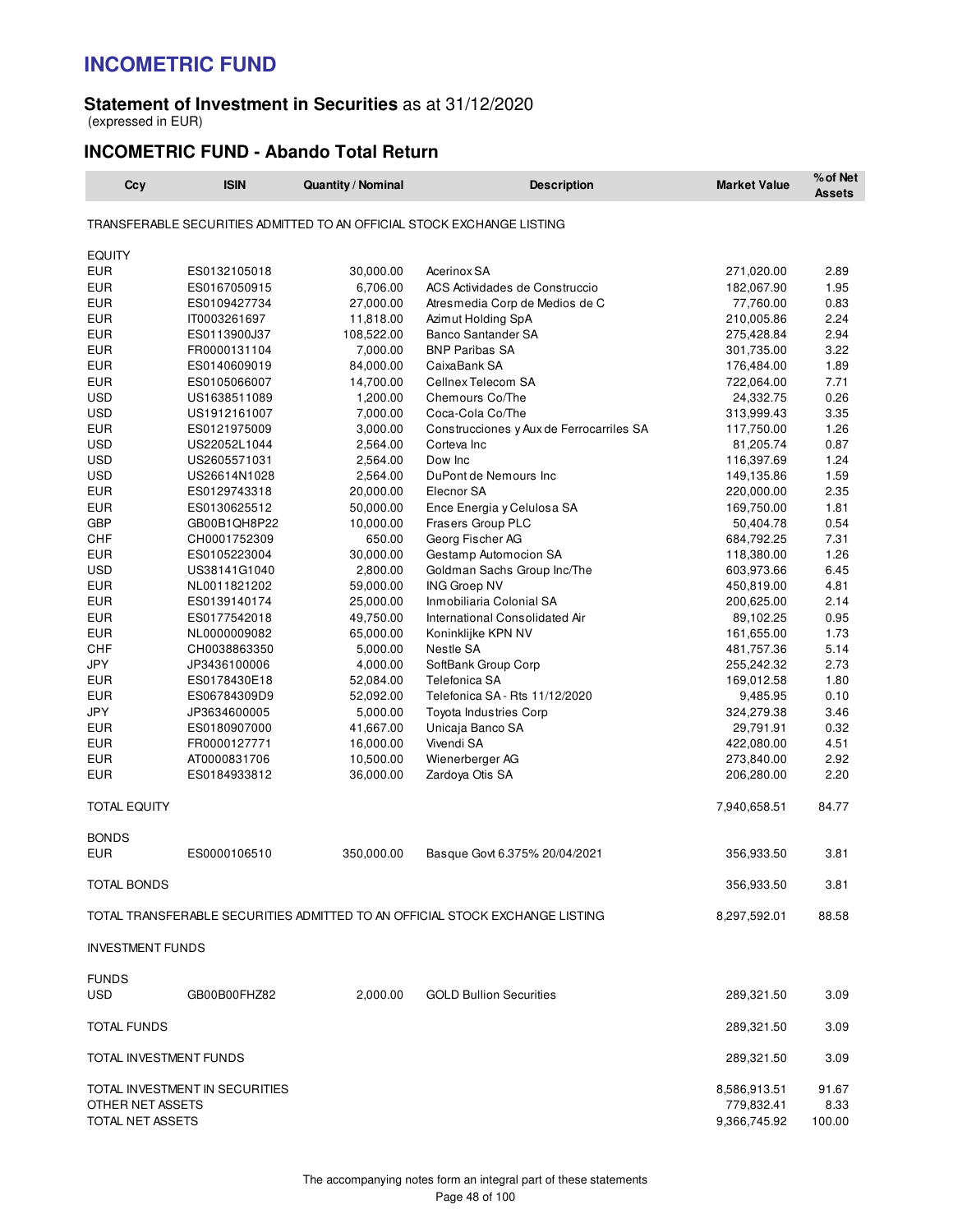#### **Statement of Investment in Securities** as at 31/12/2020 (continued) (expressed in USD)

### **INCOMETRIC FUND - ACCI DMP – Diversified**

| Ccy                     | <b>ISIN</b>                    | <b>Quantity / Nominal</b> | <b>Description</b>                              | <b>Market Value</b> | % of Net<br><b>Assets</b> |
|-------------------------|--------------------------------|---------------------------|-------------------------------------------------|---------------------|---------------------------|
| <b>INVESTMENT FUNDS</b> |                                |                           |                                                 |                     |                           |
| <b>FUNDS</b>            |                                |                           |                                                 |                     |                           |
| <b>USD</b>              | IE00BKM4GZ66                   | 30,312.00                 | <b>iShares Core MSCI EM IMI UCITS ETF USD A</b> | 1,087,897.68        | 5.07                      |
| <b>USD</b>              | IE00B5BMR087                   | 10,185.00                 | iShares Core S&P 500 UCITS ETF USD Acc          | 3,837,198.75        | 17.89                     |
| <b>USD</b>              | IE00BF3NC260                   | 182,274.00                | iShares EUR High Yield Corp Bond UCITS E        | 1,051,629.84        | 4.90                      |
| <b>USD</b>              | IE00B53SZB19                   | 3,273.00                  | iShares NASDAQ 100 UCITS ETF USD ACC            | 2,371,877.64        | 11.05                     |
| <b>USD</b>              | IE00BYXYYL56                   | 352,121.00                | iShares USD High Yield Corp Bond UCITS E        | 2,121,529.03        | 9.89                      |
| <b>USD</b>              | IE00BCRY6003                   | 11,343.00                 | iShares USD Short Duration High Yield Co.       | 1,036,523.34        | 4.83                      |
| <b>USD</b>              | IE00B3WWN393                   | 17,786.00                 | iShares USD Treasury Bond 3-7yr UCITS ET        | 2,521,699.08        | 11.75                     |
| <b>USD</b>              | LU0496786657                   | 55,972.00                 | Lyxor S&P 500 UCITS ETF DIST USD                | 2,132,883.03        | 9.94                      |
| <b>USD</b>              | IE00B3XXRP09                   | 42,053.00                 | Vanguard S&P 500 UCITS ETF                      | 2,975,144.62        | 13.86                     |
| <b>USD</b>              | IE00BDR5HM97                   | 137,624.00                | Xtrackers USD High Yield Corporate Bond         | 2,120,923.46        | 9.88                      |
| <b>TOTAL FUNDS</b>      |                                |                           |                                                 | 21,257,306.47       | 99.06                     |
| TOTAL INVESTMENT FUNDS  |                                |                           |                                                 | 21,257,306.47       | 99.06                     |
|                         | TOTAL INVESTMENT IN SECURITIES |                           |                                                 | 21,257,306.47       | 99.06                     |
| OTHER NET ASSETS        |                                |                           |                                                 | 201,540.45          | 0.94                      |
| TOTAL NET ASSETS        |                                |                           |                                                 | 21,458,846.92       | 100.00                    |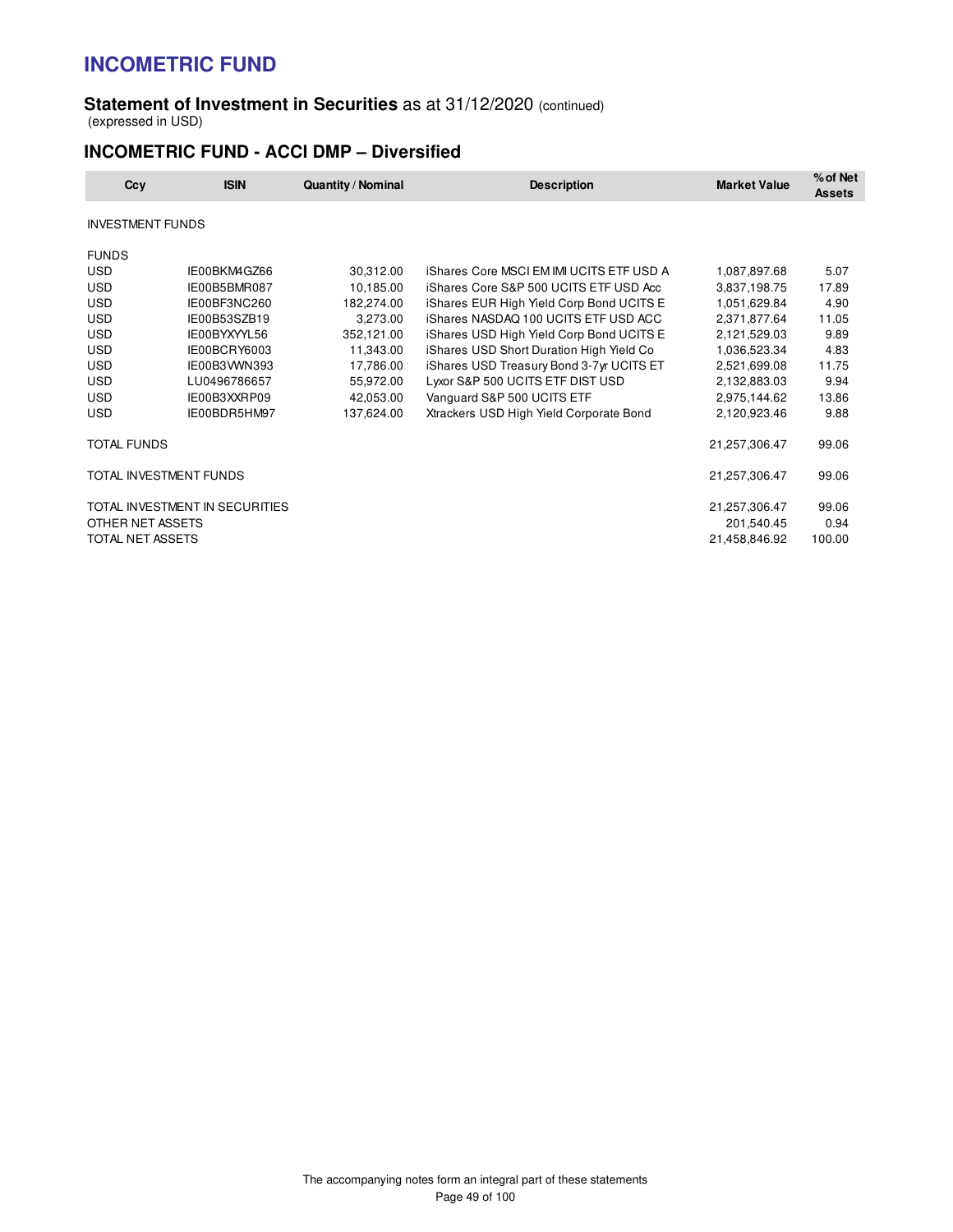#### **Statement of Investment in Securities** as at 31/12/2020 (continued) (expressed in USD)

### **INCOMETRIC FUND - ACCI Dynamic - Global Fixed Income Opportunities**

| Ccy                     | <b>ISIN</b>                    | <b>Quantity / Nominal</b> | <b>Description</b>                       | <b>Market Value</b> | % of Net<br><b>Assets</b> |
|-------------------------|--------------------------------|---------------------------|------------------------------------------|---------------------|---------------------------|
| <b>INVESTMENT FUNDS</b> |                                |                           |                                          |                     |                           |
| <b>FUNDS</b>            |                                |                           |                                          |                     |                           |
| <b>USD</b>              | IE00BF3NC260                   | 1,014,152.00              | iShares EUR High Yield Corp Bond UCITS E | 5,851,149.96        | 14.85                     |
| <b>USD</b>              | IE00BYXYYK40                   | 321,134.00                | iShares J.P. Morgan USD EM Bond UCITS ET | 1,962,128.74        | 4.98                      |
| <b>USD</b>              | IE00BFM6TD65                   | 319,105.00                | iShares JP Morgan USD EM Corp Bond UCITS | 1,960,262.02        | 4.98                      |
| <b>USD</b>              | IE00BYXYYL56                   | 1,239,601.00              | iShares USD High Yield Corp Bond UCITS E | 7,468,596.03        | 18.95                     |
| <b>USD</b>              | LU1435356149                   | 70,043.00                 | Lyxor BofAML USD High Yield Bond UCITS E | 7,477,090.25        | 18.98                     |
| <b>USD</b>              | IE00B7N3YW49                   | 31,503.00                 | PIMCO Short-Term High Yield Corporate Bo | 3,129,035.48        | 7.94                      |
| <b>USD</b>              | IE00B99FL386                   | 84,817.00                 | SPDR Bloomberg Barclays 0-5 Year U.S. Hi | 3,929,995.70        | 9.97                      |
| <b>USD</b>              | IE00BDR5HM97                   | 484,024.00                | Xtrackers USD High Yield Corporate Bond  | 7,459,293.86        | 18.93                     |
| <b>TOTAL FUNDS</b>      |                                |                           |                                          | 39,237,552.04       | 99.58                     |
| TOTAL INVESTMENT FUNDS  |                                |                           |                                          | 39,237,552.04       | 99.58                     |
|                         | TOTAL INVESTMENT IN SECURITIES |                           |                                          | 39,237,552.04       | 99.58                     |
| OTHER NET ASSETS        |                                |                           |                                          | 165,423.55          | 0.42                      |
| TOTAL NET ASSETS        |                                |                           |                                          | 39,402,975.59       | 100.00                    |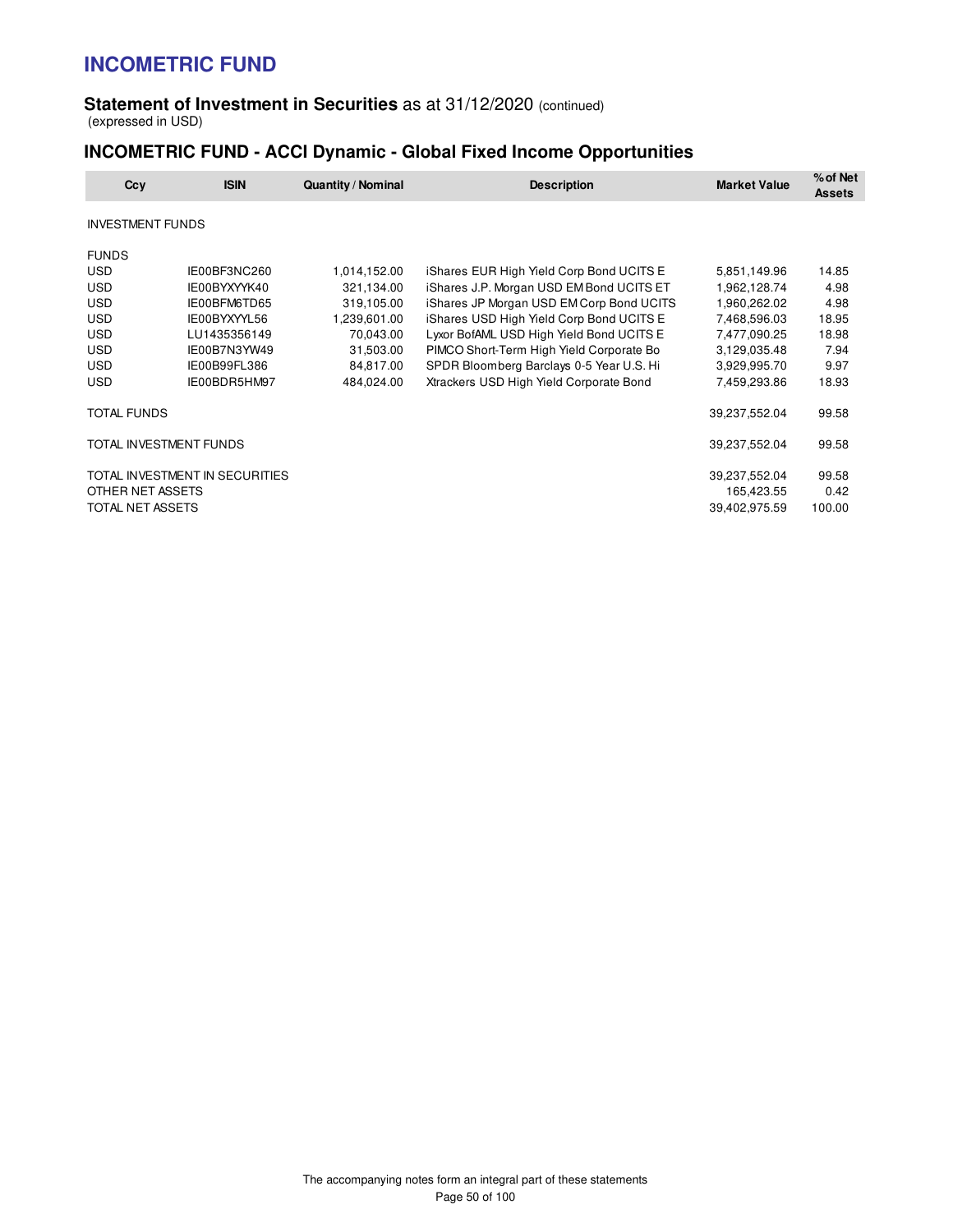#### **Statement of Investment in Securities** as at 31/12/2020 (continued) (expressed in USD)

## **INCOMETRIC FUND - ACCI Systematic Allocation**

| Ccy                     | <b>ISIN</b>                    | <b>Quantity / Nominal</b> | <b>Description</b>                              | <b>Market Value</b> | % of Net<br><b>Assets</b> |
|-------------------------|--------------------------------|---------------------------|-------------------------------------------------|---------------------|---------------------------|
| <b>INVESTMENT FUNDS</b> |                                |                           |                                                 |                     |                           |
| <b>FUNDS</b>            |                                |                           |                                                 |                     |                           |
| <b>USD</b>              | IE00B60SX170                   | 50,838.00                 | Invesco MSCI USA UCITS ETF                      | 5,321,213.46        | 14.94                     |
| <b>USD</b>              | IE00B3YCGJ38                   | 5,595.00                  | Invesco S&P 500 UCITS ETF A                     | 3,884,664.45        | 10.91                     |
| <b>USD</b>              | IE00BKM4GZ66                   | 50,265.00                 | <b>iShares Core MSCI EM IMI UCITS ETF USD A</b> | 1,804,010.85        | 5.06                      |
| <b>USD</b>              | IE00B4L5Y983                   | 43,673.00                 | iShares Core MSCI World UCITS ETF USD AC        | 3,194,679.95        | 8.97                      |
| <b>USD</b>              | IE00B5BMR087                   | 16,887.00                 | iShares Core S&P 500 UCITS ETF USD Acc          | 6,362,177.25        | 17.86                     |
| <b>USD</b>              | IE00B53SZB19                   | 4,442.00                  | iShares NASDAQ 100 UCITS ETF USD ACC            | 3,219,028.56        | 9.04                      |
| <b>USD</b>              | LU0496786657                   | 73,700.00                 | Lyxor S&P 500 UCITS ETF DIST USD                | 2,808,430.63        | 7.89                      |
| <b>USD</b>              | IE00BJ38QD84                   | 47,168.00                 | SPDR Russell 2000 U.S. Small Cap UCITS E        | 2,581,032.96        | 7.25                      |
| USD                     | IE00B3XXRP09                   | 89,638.00                 | Vanguard S&P 500 UCITS ETF                      | 6,341,664.41        | 17.80                     |
| <b>TOTAL FUNDS</b>      |                                |                           |                                                 | 35,516,902.52       | 99.72                     |
|                         | TOTAL INVESTMENT FUNDS         |                           |                                                 | 35,516,902.52       | 99.72                     |
|                         | TOTAL INVESTMENT IN SECURITIES |                           |                                                 | 35,516,902.52       | 99.72                     |
| OTHER NET ASSETS        |                                |                           |                                                 | 98,164.35           | 0.28                      |
| TOTAL NET ASSETS        |                                |                           |                                                 | 35,615,066.87       | 100.00                    |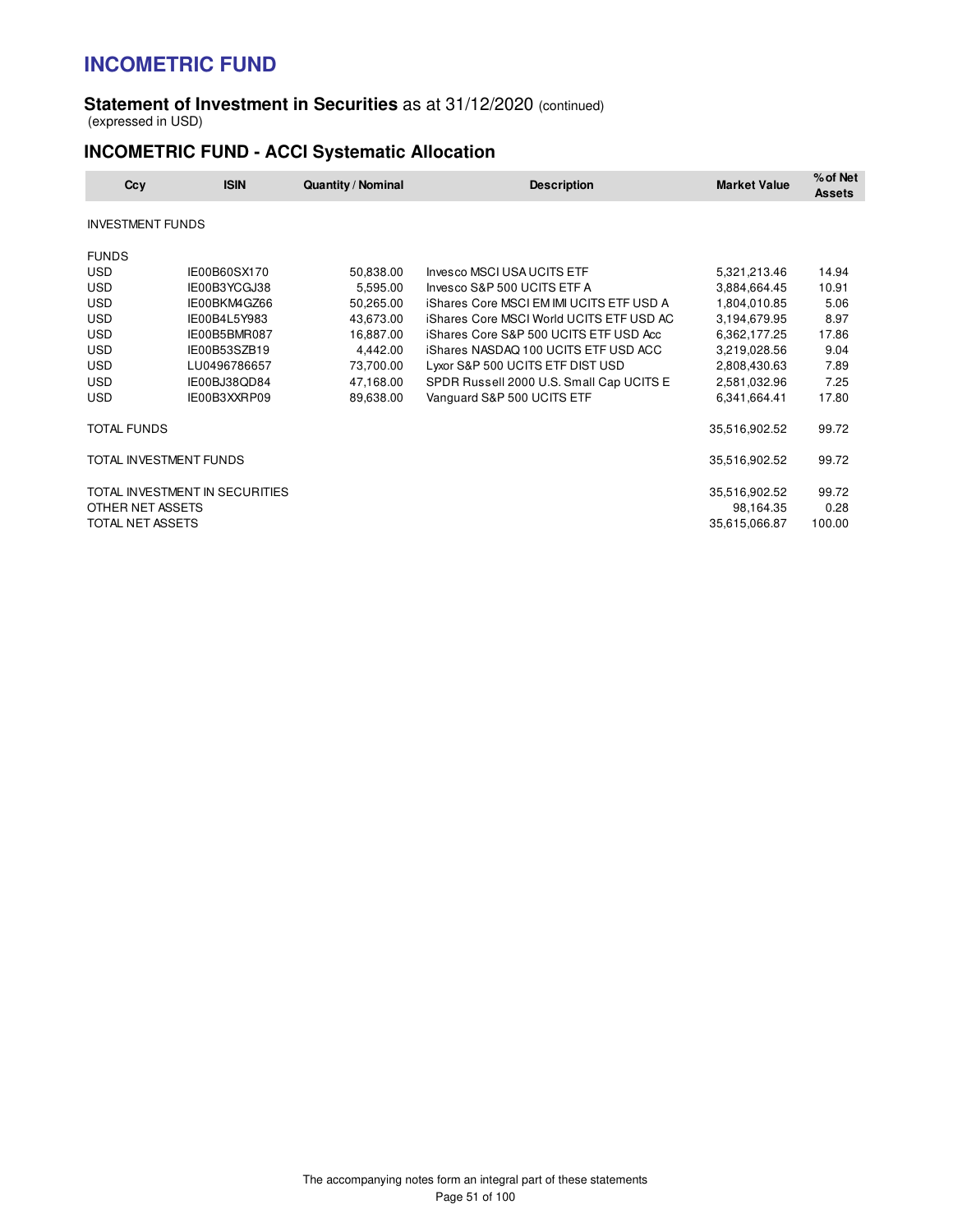#### **Statement of Investment in Securities** as at 31/12/2020 (continued) (expressed in EUR)

### **INCOMETRIC FUND - Albatros Acciones**

| Ccy                     | <b>ISIN</b>                    | <b>Quantity / Nominal</b> | <b>Description</b>                                                           | <b>Market Value</b> | % of Net<br><b>Assets</b> |
|-------------------------|--------------------------------|---------------------------|------------------------------------------------------------------------------|---------------------|---------------------------|
|                         |                                |                           | TRANSFERABLE SECURITIES ADMITTED TO AN OFFICIAL STOCK EXCHANGE LISTING       |                     |                           |
| <b>EQUITY</b>           |                                |                           |                                                                              |                     |                           |
| <b>GBP</b>              | GB00B02J6398                   | 6,650.00                  | <b>Admiral Group PLC</b>                                                     | 215,788.06          | 2.80                      |
| USD                     | US01877R1086                   | 57,630.00                 | Alliance Resource Partners LP                                                | 211,183.51          | 2.74                      |
| <b>USD</b>              | US0378331005                   | 2,260.00                  | Apple Inc                                                                    | 245,290.09          | 3.18                      |
| <b>USD</b>              | US0846707026                   | 2,205.00                  | Berkshire Hathaway Inc                                                       | 418,202.40          | 5.42                      |
| <b>USD</b>              | IL0010824113                   | 3,305.00                  | Check Point Software Technologies Ltd                                        | 359,304.36          | 4.65                      |
| <b>USD</b>              | US30231G1022                   | 8,025.00                  | Exxon Mobil Corp                                                             | 270,574.21          | 3.50                      |
| <b>USD</b>              | US3156161024                   | 2,611.00                  | F5 Networks Inc                                                              | 375,755.05          | 4.87                      |
| <b>SEK</b>              | SE0007074281                   | 28,000.00                 | Hexpol AB                                                                    | 245,263.21          | 3.18                      |
| <b>USD</b>              | US48205B1070                   | 21,200.00                 | Jupai Holdings Ltd - ADR                                                     | 31,705.93           | 0.41                      |
| <b>EUR</b>              | FI0009013403                   | 2,625.00                  | Kone OYJ                                                                     | 174,457.50          | 2.26                      |
| <b>USD</b>              | US58155Q1031                   | 1,780.00                  | McKesson Corp                                                                | 253,222.85          | 3.28                      |
| <b>AUD</b>              | AU000000NHF0                   | 94,608.00                 | nib holdings Ltd/Australia                                                   | 355,485.61          | 4.60                      |
| <b>USD</b>              | US6819191064                   | 6,530.00                  | Omnicom Group Inc                                                            | 333,136.56          | 4.31                      |
| <b>USD</b>              | US68389X1054                   | 8,520.00                  | Oracle Corp                                                                  | 450,827.21          | 5.84                      |
| <b>USD</b>              | US7433151039                   | 1,070.00                  | Progressive Corp/The                                                         | 86,541.74           | 1.12                      |
| <b>CHF</b>              | CH0012032048                   | 1,307.00                  | Roche Holding AG                                                             | 373,228.41          | 4.83                      |
| <b>EUR</b>              | IE00BYTBXV33                   | 4,550.00                  | Ryanair Holdings PLC                                                         | 73,960.25           | 0.96                      |
| <b>USD</b>              | US8447411088                   | 1,270.00                  | Southwest Airlines Co.                                                       | 48,419.04           | 0.63                      |
| <b>TOTAL EQUITY</b>     |                                |                           |                                                                              | 4,522,345.99        | 58.58                     |
|                         |                                |                           | TOTAL TRANSFERABLE SECURITIES ADMITTED TO AN OFFICIAL STOCK EXCHANGE LISTING | 4,522,345.99        | 58.58                     |
| <b>INVESTMENT FUNDS</b> |                                |                           |                                                                              |                     |                           |
| <b>FUNDS</b>            |                                |                           |                                                                              |                     |                           |
| <b>USD</b>              | LU0568621618                   | 4,218.12                  | Amundi Funds - Cash USD AC Acc                                               | 377,044.82          | 4.88                      |
| <b>EUR</b>              | LU0167237543                   | 4,715.29                  | BNP Paribas InstiCash EUR 1D SHORT TERM                                      | 537,744.95          | 6.97                      |
| <b>USD</b>              | LU0167238863                   | 0.00                      | BNP Paribas Insticash USD 1D SHORT TERM                                      | 0.33                | $\blacksquare$            |
| EUR                     | IE0003323494                   | 39.84                     | Fidelity Institutional Liquidity Fund PL                                     | 548,194.02          | 7.10                      |
| <b>EUR</b>              | FR0012599645                   | 10.15                     | Groupama Asset Management - Cash Equival                                     | 101,557.00          | 1.32                      |
| <b>EUR</b>              | LU0070177232                   | 54.23                     | Jpm Lig-euro Lig VNAV-a                                                      | 687,501.78          | 8.91                      |
| <b>USD</b>              | LU0011815304                   | 47.03                     | JPMorgan Liquidity Funds - US Dollar Liq                                     | 537,033.20          | 6.95                      |
| <b>TOTAL FUNDS</b>      |                                |                           |                                                                              | 2,789,076.10        | 36.13                     |
| TOTAL INVESTMENT FUNDS  |                                |                           |                                                                              | 2,789,076.10        | 36.13                     |
|                         | TOTAL INVESTMENT IN SECURITIES |                           |                                                                              | 7,311,422.09        | 94.71                     |
| OTHER NET ASSETS        |                                |                           |                                                                              | 408,542.72          | 5.29                      |
| <b>TOTAL NET ASSETS</b> |                                |                           |                                                                              | 7,719,964.81        | 100.00                    |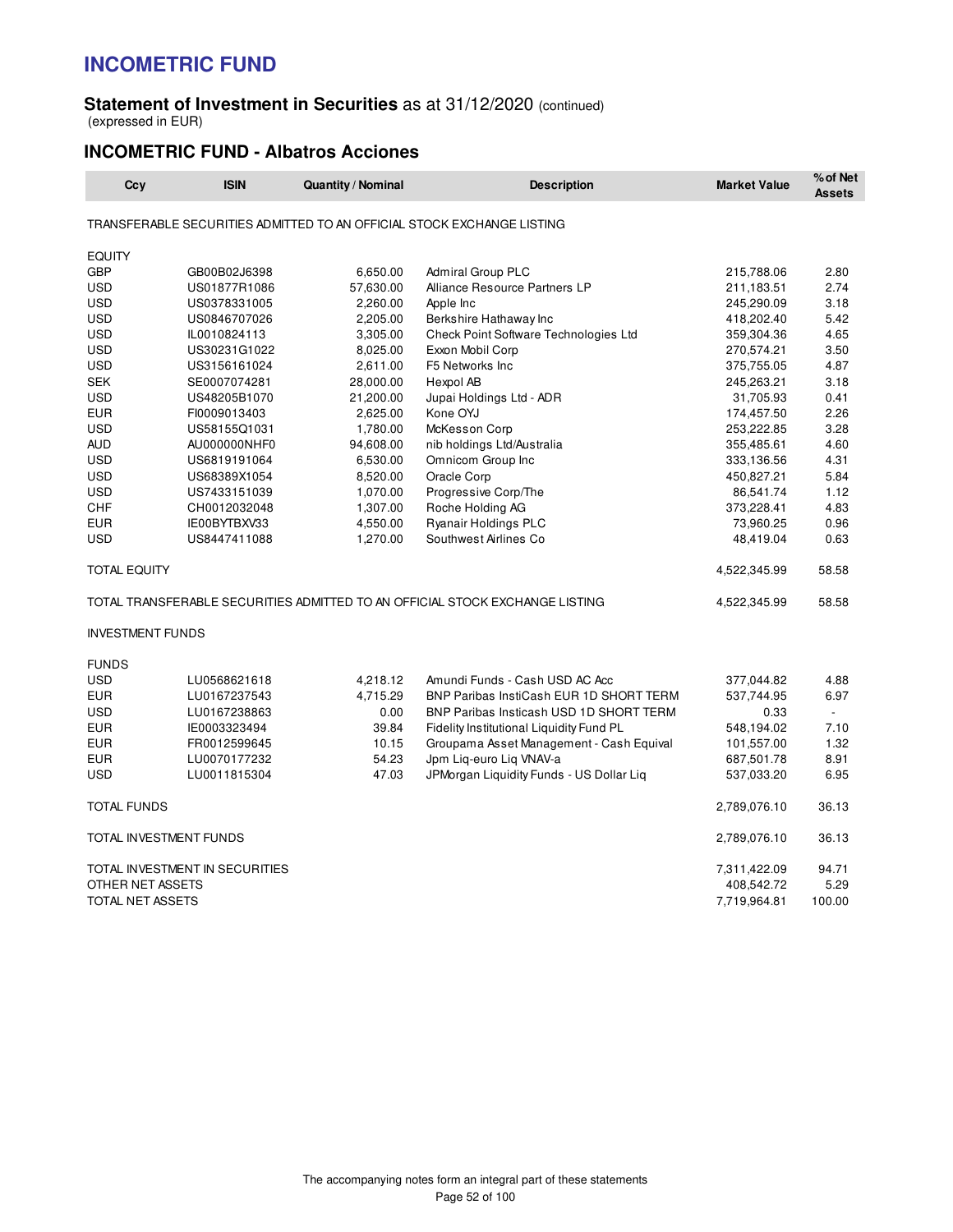#### **Statement of Investment in Securities** as at 31/12/2020 (continued) (expressed in EUR)

### **INCOMETRIC FUND - Araucaria Fund**

| Ccy                     | <b>ISIN</b>                    | <b>Quantity / Nominal</b> | <b>Description</b>                       | <b>Market Value</b> | % of Net<br><b>Assets</b> |
|-------------------------|--------------------------------|---------------------------|------------------------------------------|---------------------|---------------------------|
| <b>INVESTMENT FUNDS</b> |                                |                           |                                          |                     |                           |
| <b>FUNDS</b>            |                                |                           |                                          |                     |                           |
| <b>EUR</b>              | FR0013306420                   | 3,885.34                  | Amiral Gestion Sextant Autour du Monde N | 890,868.92          | 11.18                     |
| <b>EUR</b>              | FR0013306370                   | 1.066.04                  | Amiral Gestion Sextant PME N Acc         | 278,908.39          | 3.50                      |
| <b>EUR</b>              | LU1598719752                   | 9,488.17                  | Cobas LUX SICAV-Cobas International Fund | 564.925.73          | 7.09                      |
| <b>EUR</b>              | LU1372006947                   | 46.63                     | Cobas LUX SICAV-Cobas Selection Fund P E | 597,379.81          | 7.49                      |
| <b>EUR</b>              | LU0207947044                   | 1,842.00                  | FPM Stockpicker Germany Small/Mi-cap-Dis | 707,788.50          | 8.88                      |
| <b>EUR</b>              | LU0690375182                   | 9.591.06                  | Fundsmith Equity Fund Feeder T ACC Acc   | 448,377.26          | 5.63                      |
| <b>EUR</b>              | ES0182769002                   | 55,666.39                 | Gesiuris - Valentum Fl                   | 1,173,391.90        | 14.72                     |
| <b>EUR</b>              | ES0146309002                   | 5.885.75                  | Horos Value Internacional FI Acc         | 515.660.79          | 6.47                      |
| <b>EUR</b>              | LU0104337620                   | 1.379.00                  | Independance et Expansion Sicav - Small  | 760,311.65          | 9.54                      |
| <b>EUR</b>              | LU1330191385                   | 10,276.14                 | Magallanes Value Investors UCITS - Europ | 1,308,581.16        | 16.42                     |
| <b>EUR</b>              | LU1333146287                   | 385.72                    | Mimosa Capital Sicav SA - Azvalor Intern | 379,997.76          | 4.77                      |
| <b>EUR</b>              | ES0180792006                   | 12,761.27                 | True Value FI                            | 253,584.24          | 3.18                      |
| <b>TOTAL FUNDS</b>      |                                |                           |                                          | 7,879,776.11        | 98.87                     |
| TOTAL INVESTMENT FUNDS  |                                |                           |                                          | 7,879,776.11        | 98.87                     |
|                         | TOTAL INVESTMENT IN SECURITIES |                           |                                          | 7,879,776.11        | 98.87                     |
| OTHER NET ASSETS        |                                |                           |                                          | 90,164.82           | 1.13                      |
| TOTAL NET ASSETS        |                                |                           |                                          | 7,969,940.93        | 100.00                    |
|                         |                                |                           |                                          |                     |                           |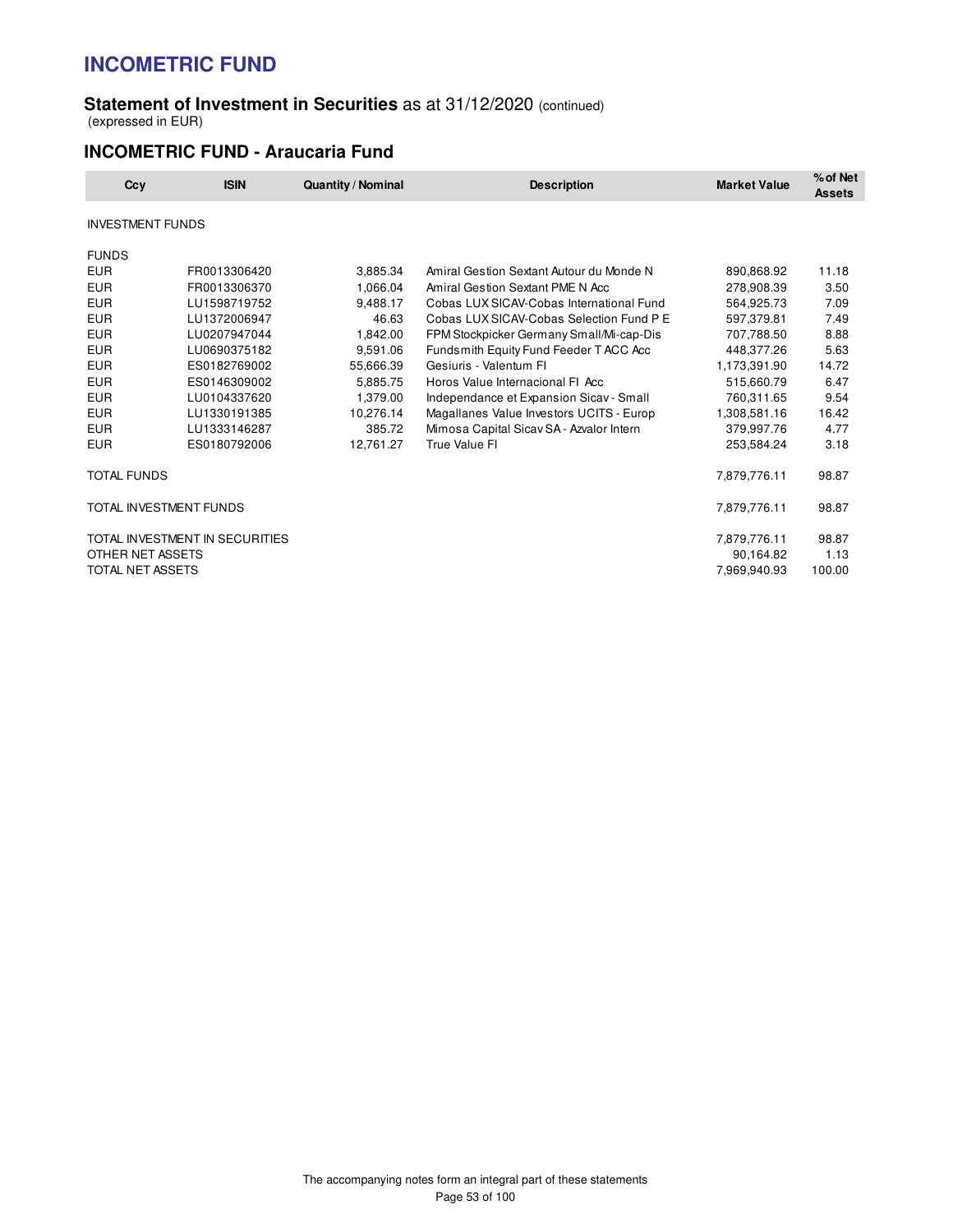#### **Statement of Investment in Securities** as at 31/12/2020 (continued) (expressed in EUR)

## **INCOMETRIC FUND - ATHOS (LF) Global Navigator**

| Ccy                 | <b>ISIN</b>  | <b>Quantity / Nominal</b> | <b>Description</b>                                                           | <b>Market Value</b> | % of Net<br><b>Assets</b> |
|---------------------|--------------|---------------------------|------------------------------------------------------------------------------|---------------------|---------------------------|
|                     |              |                           | TRANSFERABLE SECURITIES ADMITTED TO AN OFFICIAL STOCK EXCHANGE LISTING       |                     |                           |
| <b>EQUITY</b>       |              |                           |                                                                              |                     |                           |
| <b>EUR</b>          | NL0013267909 | 300.00                    | Akzo Nobel NV                                                                | 26,358.00           | 0.69                      |
| <b>USD</b>          | US02079K3059 | 30.00                     | Alphabet Inc - A                                                             | 43,007.81           | 1.13                      |
| EUR                 | LU1598757687 | 2,000.00                  | ArcelorMittal                                                                | 37,760.00           | 0.99                      |
| USD                 | US06684L1035 | 500.00                    | Baozun Inc - ADR                                                             | 14,048.51           | 0.37                      |
| <b>USD</b>          | CA0679011084 | 2,500.00                  | <b>Barrick Gold Corp</b>                                                     | 46,582.96           | 1.22                      |
| <b>EUR</b>          | DE000BAY0017 | 400.00                    | Bayer AG                                                                     | 19,262.00           | 0.50                      |
| <b>EUR</b>          | DE0005190037 | 500.00                    | Bayerische Motoren Werke AG - Pref                                           | 27,600.00           | 0.72                      |
| <b>EUR</b>          | FR0000131104 | 2,000.00                  | <b>BNP Paribas SA</b>                                                        | 86,210.00           | 2.26                      |
| <b>EUR</b>          | CH0198251305 | 1,000.00                  | Coca-Cola HBC AG                                                             | 26,420.00           | 0.69                      |
| <b>EUR</b>          | DE0005552004 | 1,000.00                  | Deutsche Post AG                                                             | 40,500.00           | 1.06                      |
| <b>EUR</b>          | DE0005557508 | 2,500.00                  | Deutsche Telekom AG                                                          | 37,387.50           | 0.98                      |
| EUR                 | IT0003128367 | 6,500.00                  | Enel SpA                                                                     | 53,794.00           | 1.41                      |
| <b>EUR</b>          | FR0010208488 | 3,000.00                  | Engie SA                                                                     | 37,560.00           | 0.98                      |
| <b>EUR</b>          | FR0000121667 | 300.00                    | Essilor International SA                                                     | 38,265.00           | 1.00                      |
| <b>EUR</b>          | DE0005785604 | 1,400.00                  | Fresenius SE & Co KGaA                                                       | 52,976.00           | 1.39                      |
| <b>EUR</b>          | GRS298343005 | 3,000.00                  | <b>Hellenic Petroleum SA</b>                                                 | 16,200.00           | 0.42                      |
| <b>EUR</b>          | FR0000120859 | 1,000.00                  | Imerys SA                                                                    | 38,660.00           | 1.01                      |
| <b>USD</b>          |              |                           |                                                                              | 28,744.84           |                           |
|                     | IE00BTN1Y115 | 300.00                    | Medtronic PLC                                                                |                     | 0.75                      |
| <b>USD</b>          | US5949181045 | 200.00                    | Microsoft Corp                                                               | 36,386.24           | 0.95                      |
| <b>USD</b>          | US64110L1061 | 50.00                     | Netflix Inc                                                                  | 22,114.84           | 0.58                      |
| <b>EUR</b>          | NL0010773842 | 600.00                    | NN Group NV                                                                  | 21,318.00           | 0.56                      |
| <b>EUR</b>          | NL0013654783 | 400.00                    | Prosus NV                                                                    | 35,344.00           | 0.93                      |
| EUR                 | GB00B03MLX29 | 3,000.00                  | Royal Dutch Shell PLC                                                        | 43,842.00           | 1.15                      |
| <b>EUR</b>          | DE0007037129 | 1,000.00                  | RWE AG                                                                       | 34,570.00           | 0.91                      |
| <b>EUR</b>          | FR0000120578 | 300.00                    | Sanofi                                                                       | 23,610.00           | 0.62                      |
| <b>EUR</b>          | DE0007164600 | 400.00                    | SAP SE                                                                       | 42,888.00           | 1.12                      |
| <b>EUR</b>          | DE000ENER6Y0 | 1,000.00                  | Siemens Energy AG                                                            | 30,000.00           | 0.79                      |
| <b>EUR</b>          | FR0000121329 | 500.00                    | <b>Thales SA</b>                                                             | 37,450.00           | 0.98                      |
| <b>EUR</b>          | FR0000120271 | 2,034.00                  | <b>TOTAL SE</b>                                                              | 71,800.20           | 1.88                      |
| <b>GBP</b>          | GB00B10RZP78 | 500.00                    | Unilever PLC                                                                 | 24,521.24           | 0.64                      |
| EUR                 | FR0000127771 | 1,000.00                  | Vivendi SA                                                                   | 26,380.00           | 0.69                      |
| <b>TOTAL EQUITY</b> |              |                           |                                                                              | 1,121,561.14        | 29.37                     |
| <b>BONDS</b>        |              |                           |                                                                              |                     |                           |
| EUR                 | XS2111230285 | 200,000.00                | Alpha Bank Ae 4,25% 13/02/2030                                               | 188,739.00          | 4.94                      |
| <b>EUR</b>          | XS2082324018 | 100,000.00                | Arcelormittal 1,75% 19/11/2025                                               | 103,065.50          | 2.70                      |
| <b>EUR</b>          | DE0001102465 | 100,000.00                | Deutschland Rep 0,25% 15/02/2029                                             | 107,572.00          | 2.82                      |
| <b>EUR</b>          | XS2231792586 | 100,000.00                | Fca Bank le 0,5% 18/09/2023                                                  | 101,009.00          | 2.65                      |
| EUR                 | XS1713466495 | 100,000.00                | Holcim Finance L 3% Perpetual                                                | 104,533.00          | 2.74                      |
| <b>EUR</b>          | XS2081018629 | 100,000.00                | Intesa Sanpaolo 1% 19/11/2026                                                | 103,903.50          | 2.72                      |
| <b>EUR</b>          | XS2028846363 | 200,000.00                | Natl Bk Greece 8,25% 18/07/2029                                              | 217,690.00          | 5.70                      |
| <b>EUR</b>          | XS2228676735 | 100,000.00                | Nissan Motor Co 1,94% 15/09/2023                                             | 104,312.00          | 2.73                      |
| <b>EUR</b>          | XS2121408996 | 200,000.00                | Piraeus Bank Sa 5,5% 19/02/2030                                              | 149,863.00          | 3.92                      |
| <b>EUR</b>          | XS1211040917 | 100,000.00                | Teva Pharm Fnc 1,25% 31/03/2023                                              | 96,926.00           | 2.54                      |
| EUR                 | FR0013479748 | 100,000.00                | Thales Sa 0,25% 29/01/2027                                                   | 100,945.50          | 2.64                      |
| USD                 | US9128282D10 | 50,000.00                 | Us Treasury N/b 1,375% 31/08/2023                                            | 42,233.70           | 1.11                      |
| <b>USD</b>          | US912828YM69 | 100,000.00                | Us Treasury N/b 1,5% 31/10/2024                                              | 85,735.89           | 2.24                      |
| USD                 | US912828YQ73 | 100,000.00                | Us Treasury N/b 1,625% 31/10/2026                                            | 87,212.05           | 2.28                      |
|                     |              |                           |                                                                              |                     |                           |
| TOTAL BONDS         |              |                           |                                                                              | 1,593,740.14        | 41.73                     |
|                     |              |                           | TOTAL TRANSFERABLE SECURITIES ADMITTED TO AN OFFICIAL STOCK EXCHANGE LISTING | 2,715,301.28        | 71.10                     |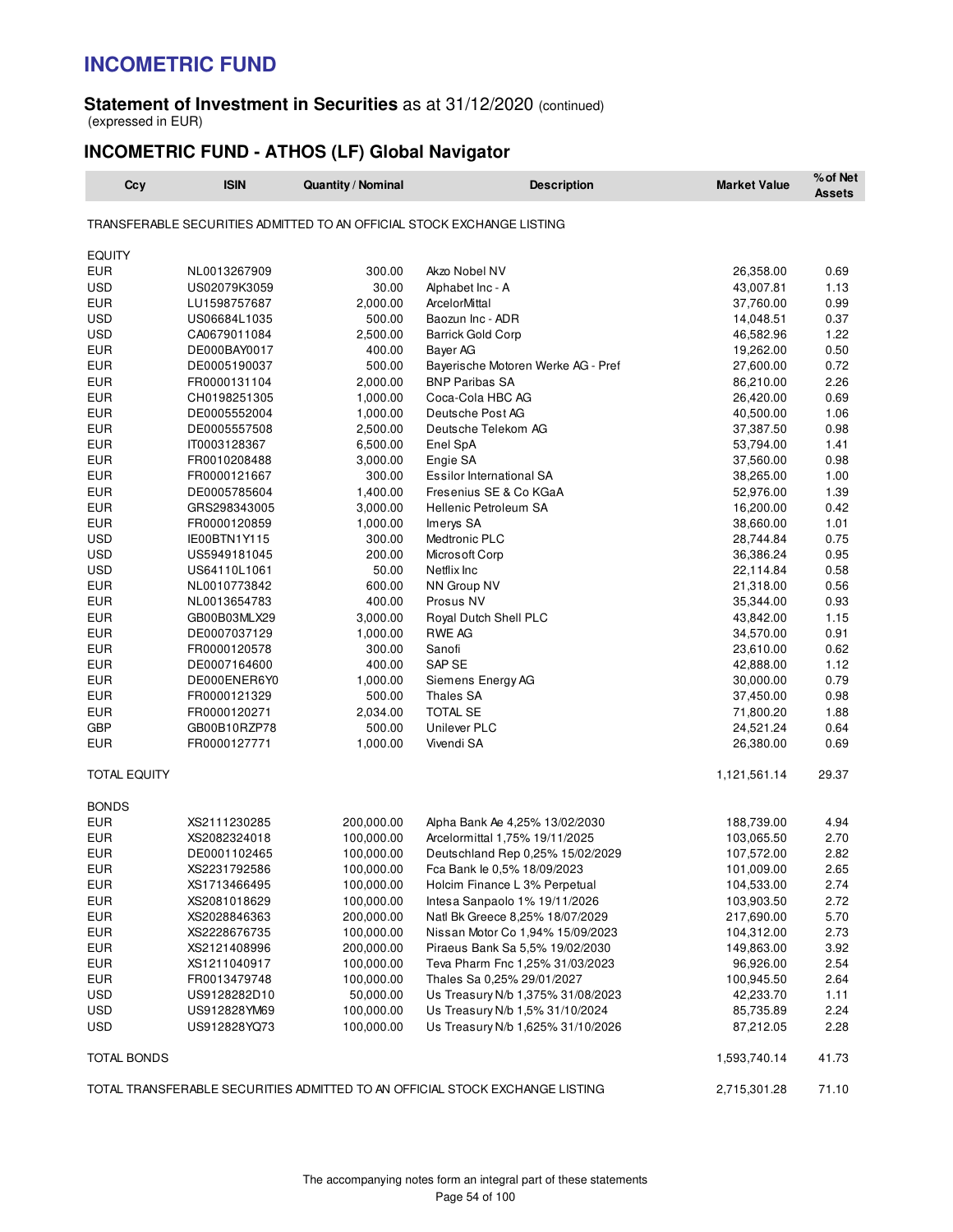#### **Statement of Investment in Securities** as at 31/12/2020 (continued) (expressed in EUR)

## **INCOMETRIC FUND - ATHOS (LF) Global Navigator** (continued)

| <b>ISIN</b><br>Ccy             | <b>Quantity / Nominal</b>                                        | <b>Description</b>                       | <b>Market Value</b> | % of Net<br><b>Assets</b> |
|--------------------------------|------------------------------------------------------------------|------------------------------------------|---------------------|---------------------------|
|                                | TRANSFERABLE SECURITIES TRADED ON ANOTHER REGULATED MARKET       |                                          |                     |                           |
| <b>BONDS</b>                   |                                                                  |                                          |                     |                           |
| <b>EUR</b><br>XS2115091717     | 100,000.00                                                       | Ibm Corp 0,3% 11/02/2028                 | 101,760.50          | 2.66                      |
| <b>USD</b><br>US961214EM13     | 100,000.00                                                       | Westpac Banking 2,894% 04/02/2030        | 85,799.76           | 2.25                      |
| <b>TOTAL BONDS</b>             |                                                                  |                                          | 187,560.26          | 4.91                      |
|                                | TOTAL TRANSFERABLE SECURITIES TRADED ON ANOTHER REGULATED MARKET |                                          | 187,560.26          | 4.91                      |
| <b>INVESTMENT FUNDS</b>        |                                                                  |                                          |                     |                           |
| <b>FUNDS</b>                   |                                                                  |                                          |                     |                           |
| <b>EUR</b><br>FR0013412012     | 1.500.00                                                         | Amundi PEA MSCI Emerging Asia UCITS ETF  | 36.909.00           | 0.97                      |
| <b>EUR</b><br>DE000A0D8QZ7     | 1.000.00                                                         | iShares STOXX Europe Small 200 UCITS ETF | 32.130.00           | 0.84                      |
| <b>EUR</b><br>LU1094612022     | 5,000.00                                                         | Xtrackers II Harvest China Government Bo | 93,710.00           | 2.45                      |
| <b>TOTAL FUNDS</b>             |                                                                  |                                          | 162,749.00          | 4.26                      |
| <b>TOTAL INVESTMENT FUNDS</b>  |                                                                  |                                          | 162,749.00          | 4.26                      |
| TOTAL INVESTMENT IN SECURITIES |                                                                  |                                          | 3,065,610.54        | 80.27                     |
| OTHER NET ASSETS               |                                                                  |                                          | 753,441.68          | 19.73                     |
| TOTAL NET ASSETS               |                                                                  |                                          | 3,819,052.22        | 100.00                    |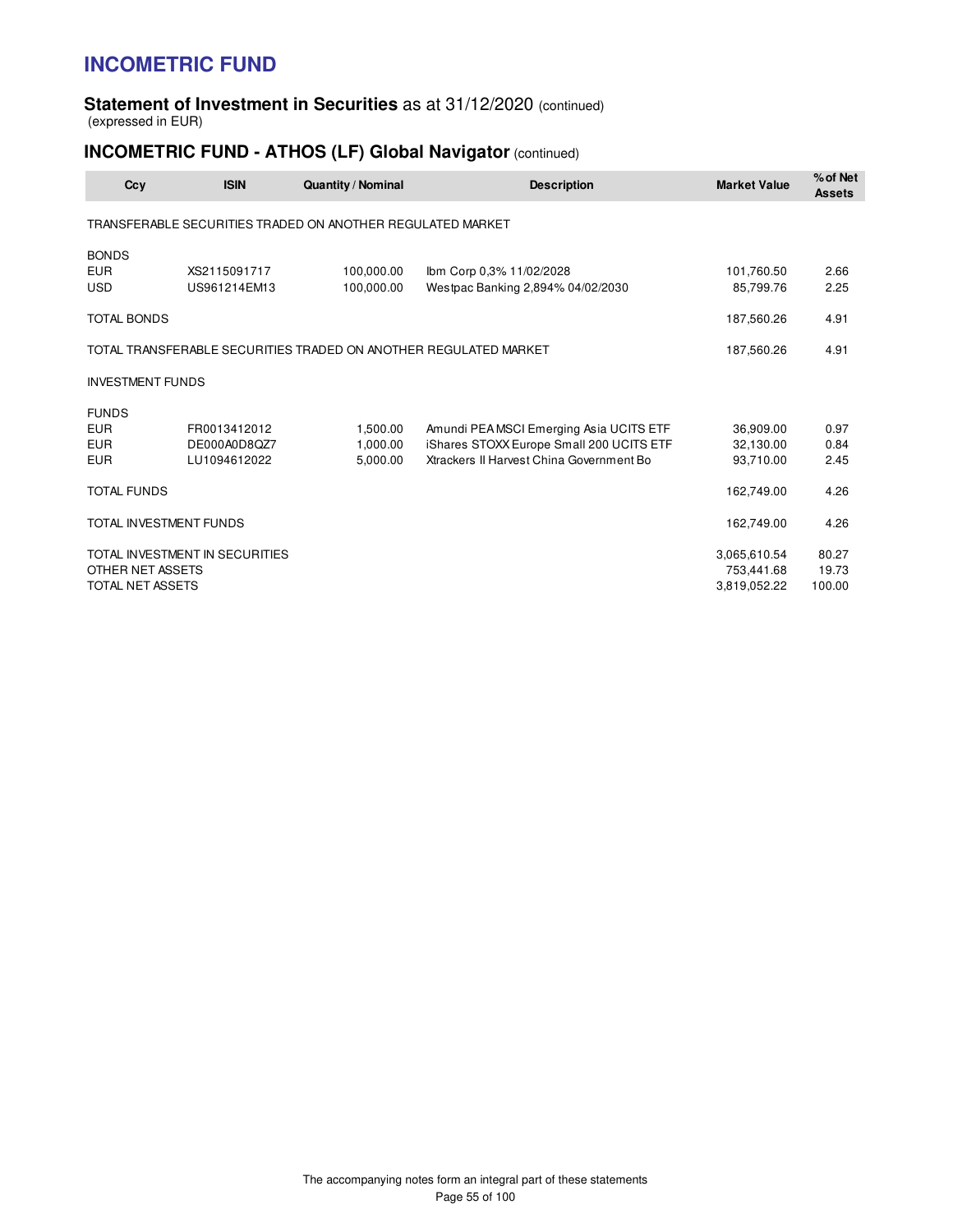#### **Statement of Investment in Securities** as at 31/12/2020 (continued) (expressed in EUR)

### **INCOMETRIC FUND - Branosera Global Dynamic**

| Ccy                     | <b>ISIN</b>                    | Quantity / Nominal | <b>Description</b>                                                           | <b>Market Value</b> | % of Net<br><b>Assets</b> |
|-------------------------|--------------------------------|--------------------|------------------------------------------------------------------------------|---------------------|---------------------------|
|                         |                                |                    | TRANSFERABLE SECURITIES ADMITTED TO AN OFFICIAL STOCK EXCHANGE LISTING       |                     |                           |
| <b>EQUITY</b>           |                                |                    |                                                                              |                     |                           |
| <b>EUR</b>              | DE0008404005                   | 120.00             | Allianz SE                                                                   | 24,084.00           | 1.52                      |
| <b>CHF</b>              | CH0024590272                   | 200.00             | ALSO Holding AG                                                              | 46,761.79           | 2.96                      |
| <b>USD</b>              | US0231351067                   | 44.00              | Amazon.com Inc                                                               | 117,218.04          | 7.42                      |
| <b>EUR</b>              | NL0010273215                   | 65.00              | <b>ASML Holding NV</b>                                                       | 25,840.75           | 1.64                      |
| <b>USD</b>              | US08862E1091                   | 280.00             | Beyond Meat Inc                                                              | 28,628.69           | 1.81                      |
| CAD                     | CA13321L1085                   | 4,000.00           | Cameco Corp                                                                  | 43,693.72           | 2.76                      |
| <b>USD</b>              | US67066G1040                   | 61.00              | NVIDIA Corp                                                                  | 26,055.54           | 1.65                      |
| <b>EUR</b>              | FR0000184798                   | 424.00             | Orpea                                                                        | 45,601.20           | 2.89                      |
| <b>EUR</b>              | DE0007164600                   | 503.00             | SAP SE                                                                       | 53,931.66           | 3.41                      |
| <b>USD</b>              | LU1778762911                   | 211.00             | Spotify Technology SA                                                        | 54,307.19           | 3.44                      |
| <b>GBP</b>              | GB00B10RZP78                   | 675.00             | Unilever PLC                                                                 | 33,103.68           | 2.10                      |
| <b>USD</b>              | US2546871060                   | 320.00             | Walt Disney Co/The                                                           | 47,423.50           | 3.00                      |
| TOTAL EQUITY            |                                |                    |                                                                              | 546,649.76          | 34.60                     |
|                         |                                |                    | TOTAL TRANSFERABLE SECURITIES ADMITTED TO AN OFFICIAL STOCK EXCHANGE LISTING | 546,649.76          | 34.60                     |
| <b>INVESTMENT FUNDS</b> |                                |                    |                                                                              |                     |                           |
| <b>FUNDS</b>            |                                |                    |                                                                              |                     |                           |
| EUR                     | LU0837965457                   | 4,821.00           | Aberdeen St-Asia Pacific Eqty-XAEur                                          | 88,375.68           | 5.60                      |
| <b>EUR</b>              | LU1997245417                   | 131.48             | Allianz China A-Shares RT H2-EUR Acc                                         | 24,859.11           | 1.57                      |
| <b>EUR</b>              | LU1548497772                   | 611.00             | Allianz Global Artificial Intelligence A                                     | 160,961.84          | 10.19                     |
| <b>EUR</b>              | IE00BDZQR684                   | 663.00             | Comgest Growth Europe Smaller Companies                                      | 30,802.98           | 1.95                      |
| <b>EUR</b>              | LU0675296932                   | 37.06              | G Fund - Avenir Europe - IC                                                  | 98,889.50           | 6.26                      |
| <b>EUR</b>              | FR0012599645                   | 19.00              | Groupama Asset Management - Cash Equival                                     | 190,181.64          | 12.04                     |
| <b>EUR</b>              | LU1761538229                   | 1,883.12           | MFS Meridian Funds - Global Equity Fund                                      | 74,872.93           | 4.74                      |
| EUR                     | LU0266117927                   | 906.00             | Morgan St-US Advantage-AHUSD                                                 | 102,405.18          | 6.48                      |
| <b>EUR</b>              | IE00BF5H5052                   | 370.00             | Seilern International Funds PLC - Stryx                                      | 59,595.90           | 3.78                      |
| <b>EUR</b>              | LU1127970256                   | 1,293.00           | T Rowe Price Funds SICAV - Japanese Equi                                     | 32,557.74           | 2.06                      |
| <b>EUR</b>              | IE00BDVPNG13                   | 545.00             | Wisdom Tree Artificial Intelligence UCITS                                    | 26,337.13           | 1.67                      |
| <b>TOTAL FUNDS</b>      |                                |                    |                                                                              | 889,839.63          | 56.33                     |
| TOTAL INVESTMENT FUNDS  |                                |                    |                                                                              | 889,839.63          | 56.33                     |
|                         | TOTAL INVESTMENT IN SECURITIES |                    |                                                                              | 1,436,489.39        | 90.93                     |
| OTHER NET ASSETS        |                                |                    |                                                                              | 143,316.38          | 9.07                      |
| TOTAL NET ASSETS        |                                |                    |                                                                              | 1,579,805.77        | 100.00                    |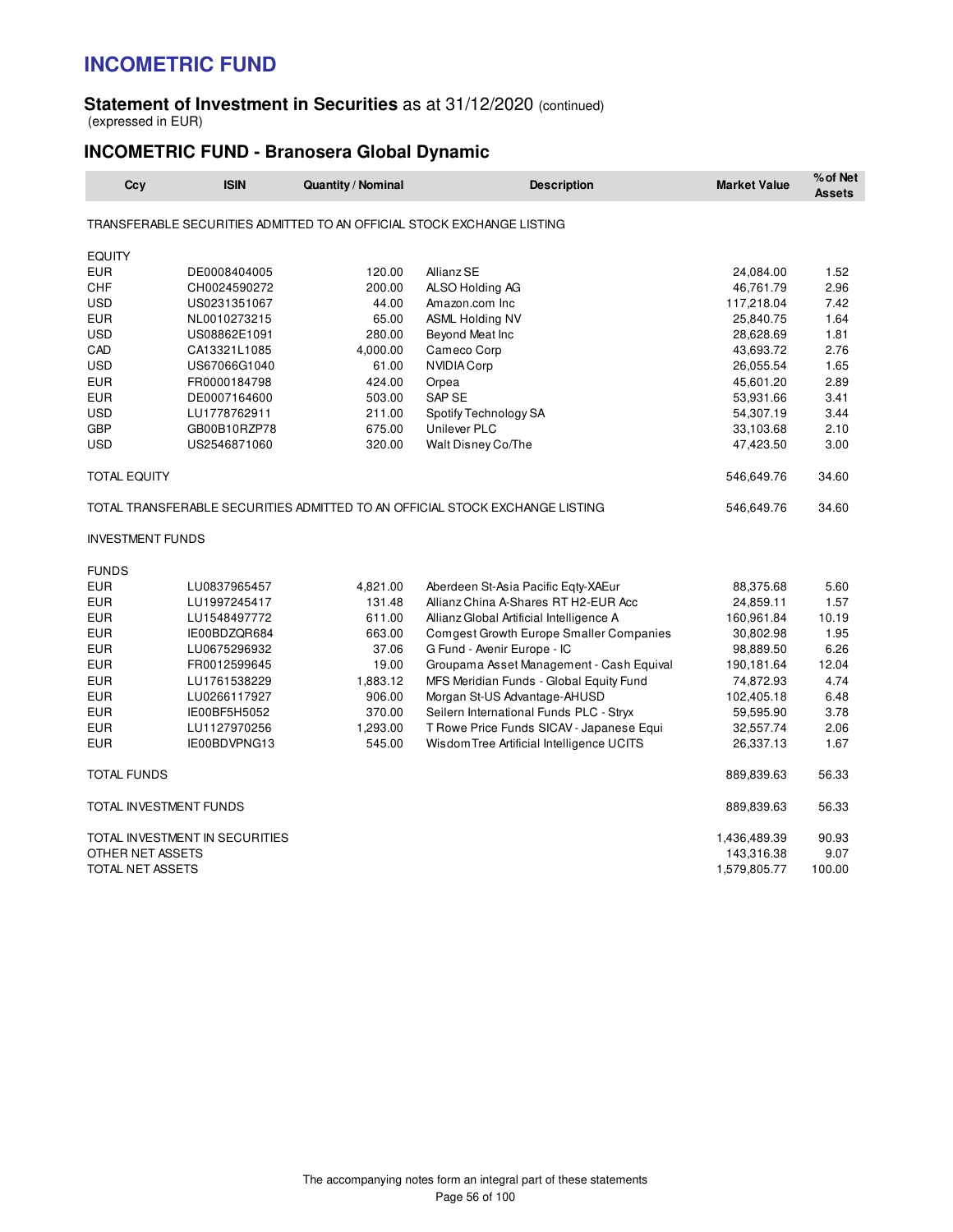#### **Statement of Investment in Securities** as at 31/12/2020 (continued) (expressed in EUR)

## **INCOMETRIC FUND - Cartago Global Balanced**

| Ccy                     | <b>ISIN</b>                    | <b>Quantity / Nominal</b> | <b>Description</b>                                                           | <b>Market Value</b> | % of Net<br><b>Assets</b> |
|-------------------------|--------------------------------|---------------------------|------------------------------------------------------------------------------|---------------------|---------------------------|
|                         |                                |                           | TRANSFERABLE SECURITIES ADMITTED TO AN OFFICIAL STOCK EXCHANGE LISTING       |                     |                           |
| <b>BONDS</b>            |                                |                           |                                                                              |                     |                           |
| <b>USD</b>              | IE00B4ND3602                   | 45,000.00                 | iShares Physical Gold ETC                                                    | 1,360,711.22        | 5.67                      |
| <b>TOTAL BONDS</b>      |                                |                           |                                                                              | 1,360,711.22        | 5.67                      |
|                         |                                |                           | TOTAL TRANSFERABLE SECURITIES ADMITTED TO AN OFFICIAL STOCK EXCHANGE LISTING | 1,360,711.22        | 5.67                      |
| <b>INVESTMENT FUNDS</b> |                                |                           |                                                                              |                     |                           |
| <b>FUNDS</b>            |                                |                           |                                                                              |                     |                           |
| <b>EUR</b>              | DE0009797571                   | 411.25                    | Allianz Strategiefonds Balance - P2                                          | 602,436.01          | 2.51                      |
| <b>EUR</b>              | LU1681038672                   | 7,975.00                  | Amundi Russell 2000 UCITS ETF EUR C                                          | 1,833,841.68        | 7.65                      |
| <b>EUR</b>              | LU0225310266                   | 3,293.10                  | BlueBay Inv Grade Bond-I-Eur                                                 | 642,187.43          | 2.68                      |
| <b>EUR</b>              | LU0992627611                   | 13,078.00                 | Carmignac Port-Patrimoine-F Eur Acc                                          | 1,724,203.52        | 7.19                      |
| <b>EUR</b>              | IT0004735186                   | 143,811.59                | Etica Bilanciato - I                                                         | 2,063,264.92        | 8.60                      |
| <b>EUR</b>              | IE00B2B36V48                   | 38,100.00                 | Janus Henderson Balanced Fund/Ireland I                                      | 881,634.00          | 3.68                      |
| <b>EUR</b>              | LU0079555370                   | 754.02                    | JPMIF-GI Balanced-C Acc Eur Cap                                              | 1,358,291.63        | 5.66                      |
| <b>EUR</b>              | DK0016262058                   | 11,540.00                 | Jyske Invest Stable Strategy                                                 | 2,214,872.20        | 9.24                      |
| <b>EUR</b>              | AT0000A1A5N5                   | 4,058.45                  | Kepler - Kepler Vorsorge Mixfonds - IT T                                     | 614,976.93          | 2.56                      |
| <b>EUR</b>              | LU0496786574                   | 78,290.00                 | Lyxor S&P 500 UCITS ETF DIST EUR                                             | 2,430,356.47        | 10.14                     |
| <b>EUR</b>              | LU1670724704                   | 242,601.96                | M&G Lux Investment Funds 1 - M&G Lux Opt                                     | 2,612,046.83        | 10.89                     |
| <b>EUR</b>              | LU0351545230                   | 113,661.08                | Nordea1-Stable Return-BI-Eur                                                 | 2,136,828.30        | 8.91                      |
| <b>EUR</b>              | IE0032876397                   | 30,557.14                 | PIMCO GIS-Glob Inv Grade Cr-I Eur H Acc                                      | 635,894.08          | 2.65                      |
| <b>USD</b>              | IE00B7KFL990                   | 83,286.00                 | PIMCO GIS-Income Fund-E Acc                                                  | 1,055,934.73        | 4.40                      |
| <b>EUR</b>              | DE0006352719                   | 10,903.00                 | Unilnst Glob Corp Bonds-Eur H                                                | 628,776.01          | 2.62                      |
| <b>EUR</b>              | DE0008491044                   | 9,198.00                  | UniRak - Dist                                                                | 1,268,772.12        | 5.29                      |
| <b>TOTAL FUNDS</b>      |                                |                           |                                                                              | 22,704,316.86       | 94.67                     |
| TOTAL INVESTMENT FUNDS  |                                |                           |                                                                              | 22,704,316.86       | 94.67                     |
|                         | TOTAL INVESTMENT IN SECURITIES |                           |                                                                              | 24,065,028.08       | 100.34                    |
| OTHER NET ASSETS        |                                |                           |                                                                              | 80,798.48           | $-0.34$                   |
| TOTAL NET ASSETS        |                                |                           |                                                                              | 23,984,229.60       | 100.00                    |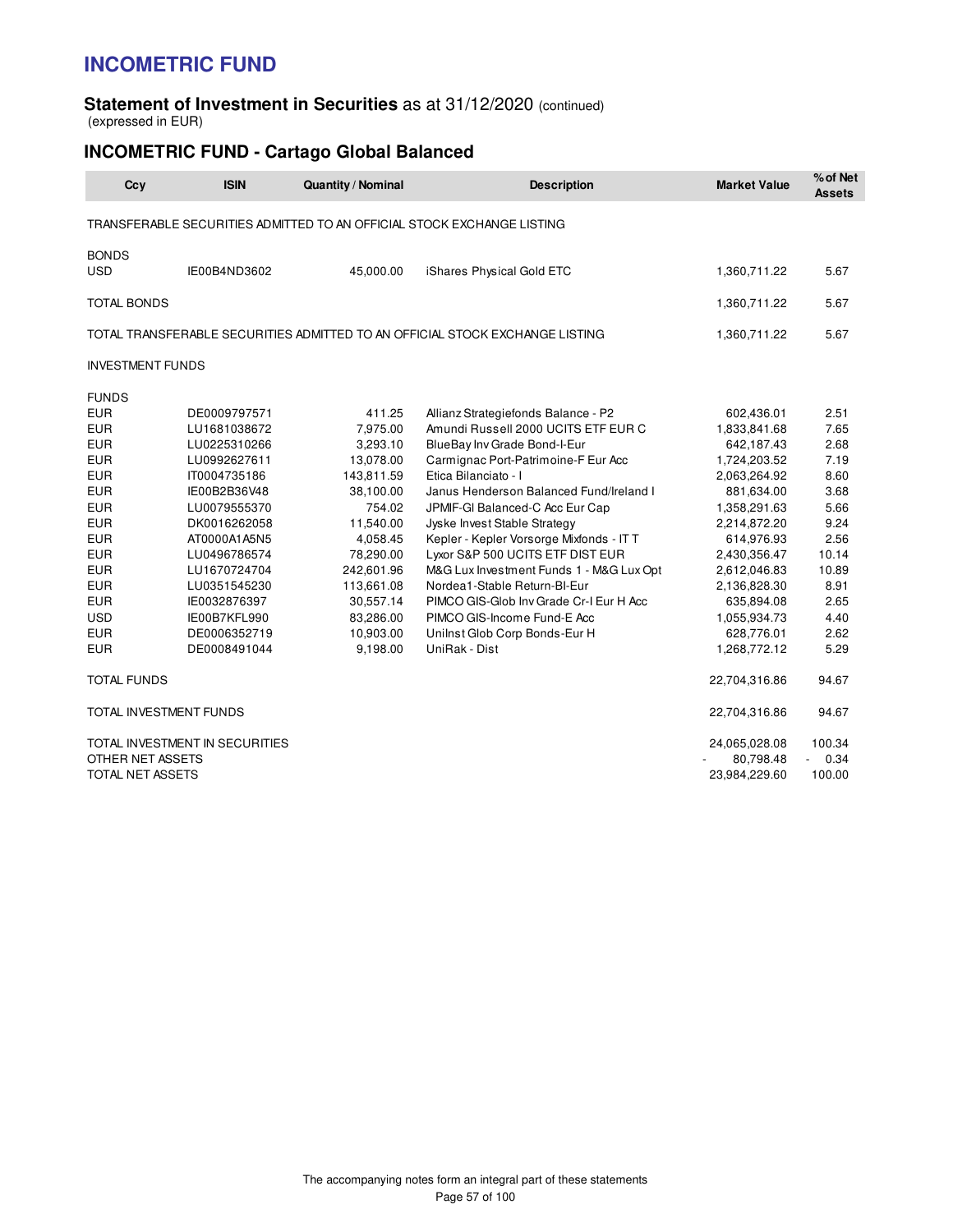#### **Statement of Investment in Securities** as at 31/12/2020 (continued) (expressed in USD)

## **INCOMETRIC FUND - Cartago US Income**

| Ccy                     | <b>ISIN</b>                    | <b>Quantity / Nominal</b> | <b>Description</b>                       | <b>Market Value</b> | % of Net<br><b>Assets</b> |
|-------------------------|--------------------------------|---------------------------|------------------------------------------|---------------------|---------------------------|
|                         |                                |                           |                                          |                     |                           |
| <b>INVESTMENT FUNDS</b> |                                |                           |                                          |                     |                           |
| <b>FUNDS</b>            |                                |                           |                                          |                     |                           |
| <b>EUR</b>              | FR0010693051                   | 926.08                    | Groupama Asset Management Groupama Entre | 1,174,801.84        | 5.01                      |
| <b>USD</b>              | LU0432616224                   | 139,695.59                | Invesco Funds SICAV - Invesco Global Inv | 1,949,144.57        | 8.31                      |
| <b>USD</b>              | IE00BYXYYJ35                   | 282,072.00                | iSh USD Corp Bond UCITS ETF-Acc          | 1,852,225.79        | 7.90                      |
| <b>USD</b>              | IE00B53SZB19                   | 2,600.00                  | iShares NASDAQ 100 UCITS ETF USD ACC     | 1,884,168.00        | 8.04                      |
| <b>USD</b>              | IE00B4ND3602                   | 33,000.00                 | iShares Physical Gold ETC                | 1,219,927.50        | 5.20                      |
| <b>USD</b>              | IE0002420739                   | 61,000.00                 | PIMCO GIS Global High Yield Bond Fund IN | 1,702,510.00        | 7.26                      |
| <b>USD</b>              | IE00B7KFL990                   | 174,472.86                | PIMCO GIS-Income Fund-E Acc              | 2,704,329.33        | 11.53                     |
| <b>USD</b>              | IE00BDBSSJ81                   | 322,086.71                | Pimco GIS-US Inv Gr Corp Bnd-I USD Acc   | 4,151,697.69        | 17.70                     |
| <b>USD</b>              | IE00B3XXRP09                   | 39,550.00                 | Vanguard S&P 500 UCITS ETF               | 2,798,063.63        | 11.93                     |
| <b>USD</b>              | IE00BZ163K21                   | 33,814.00                 | Vanguard USD Corporate Bond UCITS ETF    | 1,987,079.71        | 8.48                      |
| <b>TOTAL FUNDS</b>      |                                |                           |                                          | 21,423,948.06       | 91.36                     |
| TOTAL INVESTMENT FUNDS  |                                |                           |                                          | 21,423,948.06       | 91.36                     |
|                         | TOTAL INVESTMENT IN SECURITIES |                           |                                          | 21,423,948.06       | 91.36                     |
| OTHER NET ASSETS        |                                |                           |                                          | 2,026,743.01        | 8.64                      |
| TOTAL NET ASSETS        |                                |                           |                                          | 23,450,691.07       | 100.00                    |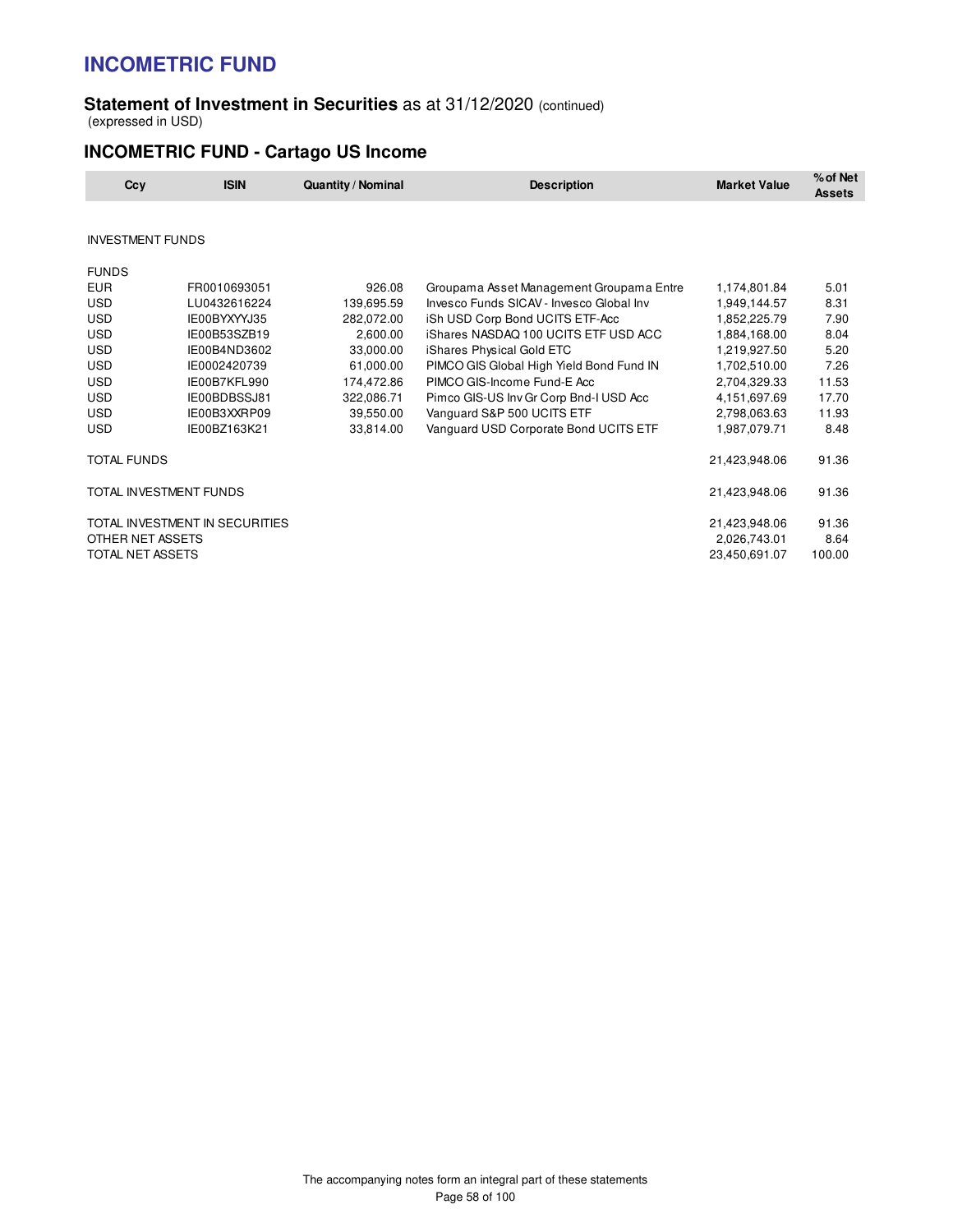#### **Statement of Investment in Securities** as at 31/12/2020 (continued) (expressed in EUR)

## **INCOMETRIC FUND - Chronos Global Equity Fund**

| Ccy                 | <b>ISIN</b>                    | <b>Quantity / Nominal</b> | <b>Description</b>                                                           | <b>Market Value</b> | % of Net<br><b>Assets</b> |
|---------------------|--------------------------------|---------------------------|------------------------------------------------------------------------------|---------------------|---------------------------|
|                     |                                |                           | TRANSFERABLE SECURITIES ADMITTED TO AN OFFICIAL STOCK EXCHANGE LISTING       |                     |                           |
| <b>EQUITY</b>       |                                |                           |                                                                              |                     |                           |
| <b>PLN</b>          | PLBNFTS00018                   | 22,191.00                 | Benefit Systems SA                                                           | 4,051,642.24        | 7.64                      |
| <b>USD</b>          | US22160N1090                   | 2,080.00                  | CoStar Group Inc                                                             | 1,572,534.78        | 2.96                      |
| <b>USD</b>          | US29786A1060                   | 15,650.00                 | Etsy Inc                                                                     | 2,277,445.91        | 4.29                      |
| <b>SEK</b>          | SE0012673267                   | 66,700.00                 | Evolution Gaming Group AB                                                    | 5,542,426.85        | 10.45                     |
| <b>USD</b>          | US30303M1027                   | 2,350.00                  | Facebook Inc                                                                 | 525,071.37          | 0.99                      |
| <b>GBP</b>          | GB00BRJ9BJ26                   | 58,264.00                 | Fevertree Drinks PLC                                                         | 1,644,052.57        | 3.10                      |
| <b>GBP</b>          | GB0003718474                   | 14,000.00                 | Games Workshop Group PLC                                                     | 1,750,879.35        | 3.30                      |
| <b>USD</b>          | US42207L1061                   | 52,223.00                 | HeadHunter Group PLC - ADR                                                   | 1,292,172.71        | 2.44                      |
| <b>EUR</b>          | DE000A161408                   | 40,600.00                 | <b>HelloFresh SE</b>                                                         | 2,565,920.00        | 4.84                      |
| <b>AUD</b>          | AU000000IEL5                   | 124,585.00                | <b>IDP</b> Education Ltd                                                     | 1,556,489.17        | 2.93                      |
| <b>INR</b>          | INE069I01010                   | 1,300,000.00              | Indiabulls Real Estate Ltd                                                   | 1,195,764.80        | 2.26                      |
| <b>SEK</b>          | MT0000780107                   | 65,303.00                 | Kambi Group PLC                                                              | 2,522,066.62        | 4.76                      |
| <b>JPY</b>          | JP3921290007                   | 48,200.00                 | Mercari Inc                                                                  | 1,746,238.52        | 3.29                      |
| <b>USD</b>          | US5949181045                   | 6,630.00                  | Microsoft Corp                                                               | 1,206,203.92        | 2.27                      |
| <b>EUR</b>          | IT0004965148                   | 34,700.00                 | Moncler SpA                                                                  | 1,739,858.00        | 3.28                      |
| <b>USD</b>          | US68373J1043                   | 74,400.00                 | Open Lending Corp                                                            | 2,127,539.98        | 4.01                      |
| <b>USD</b>          | LU1778762911                   | 17,260.00                 | Spotify Technology SA                                                        | 4,442,379.94        | 8.38                      |
| <b>USD</b>          | US8522341036                   | 10,500.00                 | Square Inc                                                                   | 1,869,224.16        | 3.52                      |
| <b>INR</b>          | INE192A01025                   | 218,000.00                | <b>Tata Consumer Products Ltd</b>                                            | 1,439,015.55        | 2.71                      |
| <b>USD</b>          | US8926721064                   | 44,243.00                 | <b>Tradeweb Markets Inc</b>                                                  | 2,260,010.10        | 4.26                      |
| <b>GBP</b>          | GB00BKDTK925                   | 668,747.00                | <b>Trainline PLC</b>                                                         | 3,464,894.29        | 6.53                      |
| <b>USD</b>          | US8936411003                   | 2,530.00                  | TransDigm Group Inc                                                          | 1,280,676.05        | 2.41                      |
| <b>INR</b>          | INE849A01020                   | 162,350.00                | <b>Trent Ltd</b>                                                             | 1,249,161.98        | 2.36                      |
| <b>USD</b>          | KYG982391099                   | 65,900.00                 | XP Inc                                                                       | 2,138,360.80        | 4.03                      |
| <b>USD</b>          | US98379L1008                   | 29,283.00                 | <b>XPEL Inc</b>                                                              | 1,234,985.46        | 2.33                      |
| <b>TOTAL EQUITY</b> |                                |                           |                                                                              | 52,695,015.12       | 99.34                     |
|                     |                                |                           | TOTAL TRANSFERABLE SECURITIES ADMITTED TO AN OFFICIAL STOCK EXCHANGE LISTING | 52,695,015.12       | 99.34                     |
|                     | TOTAL INVESTMENT IN SECURITIES |                           |                                                                              | 52,695,015.12       | 99.34                     |
| OTHER NET ASSETS    |                                |                           |                                                                              | 347,815.33          | 0.66                      |
| TOTAL NET ASSETS    |                                |                           |                                                                              | 53,042,830.45       | 100.00                    |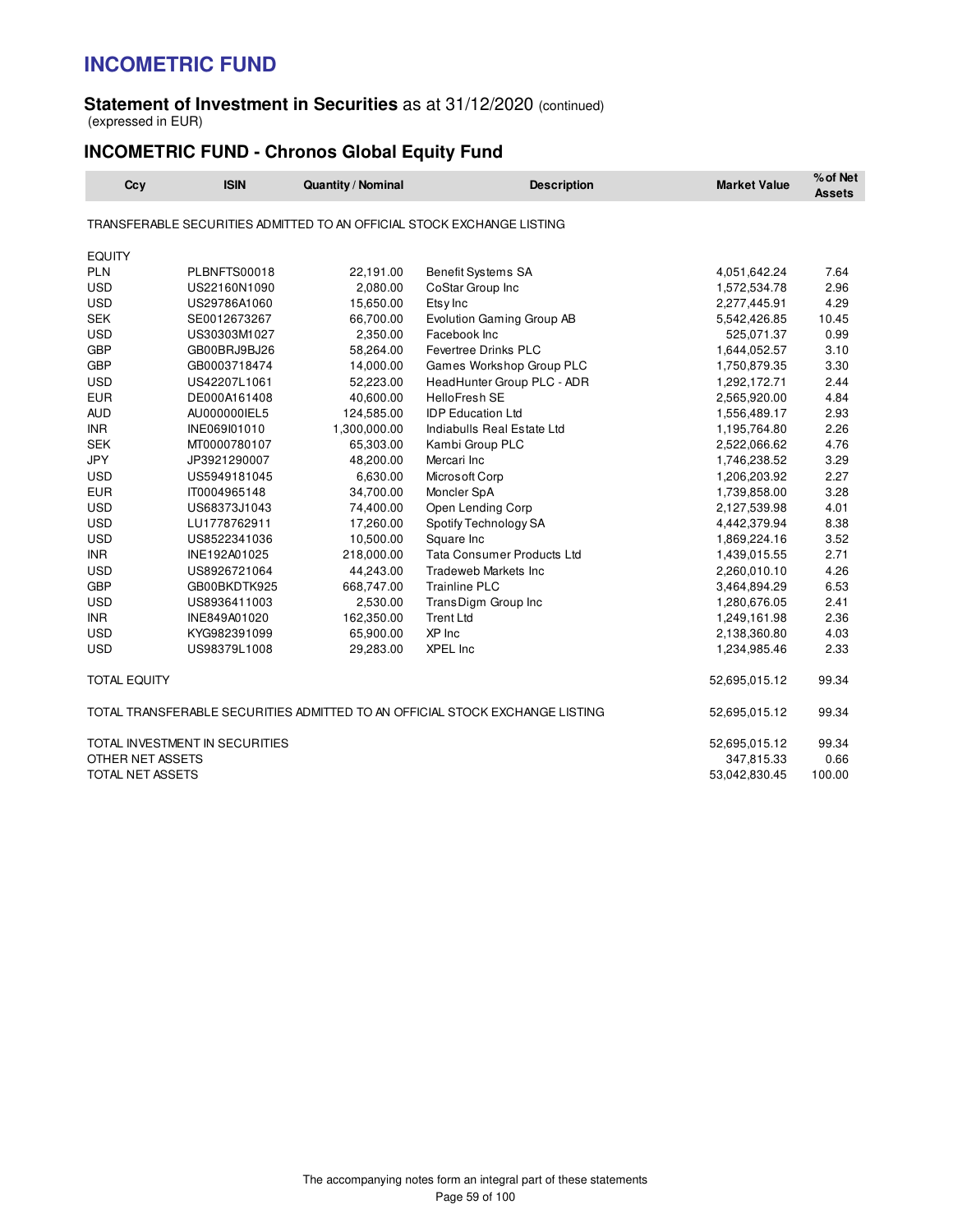#### **Statement of Investment in Securities** as at 31/12/2020 (continued) (expressed in EUR)

## **INCOMETRIC FUND - Deep Mind Strategic Fund**

| Ccy                     | <b>ISIN</b>                    | <b>Quantity / Nominal</b>                                  | <b>Description</b>                                                           | <b>Market Value</b> | % of Net<br><b>Assets</b> |
|-------------------------|--------------------------------|------------------------------------------------------------|------------------------------------------------------------------------------|---------------------|---------------------------|
|                         |                                |                                                            | TRANSFERABLE SECURITIES ADMITTED TO AN OFFICIAL STOCK EXCHANGE LISTING       |                     |                           |
| <b>BONDS</b>            |                                |                                                            |                                                                              |                     |                           |
| <b>EUR</b>              | IT0005403586                   | 400,000.00                                                 | Bots 0% 12/03/2021                                                           | 400,524.00          | 6.55                      |
| <b>EUR</b>              | IT0005423147                   | 200,000.00                                                 | Bots 0% 14/10/2021                                                           | 200,793.00          | 3.29                      |
| <b>EUR</b>              | IT0005175598                   | 300,000.00                                                 | Btps 0,45% 01/06/2021                                                        | 301,189.50          | 4.93                      |
| <b>EUR</b>              | ES0L02104161                   | 400,000.00                                                 | Letras 0% 16/04/2021                                                         | 400,788.00          | 6.55                      |
| <b>EUR</b>              | PTPBTHGE0034                   | 400,000.00                                                 | Portugal T-bill 0% 15/01/2021                                                | 400,096.00          | 6.54                      |
| <b>EUR</b>              | PTPBTAGE0056                   | 200,000.00                                                 | Portugal T-bill 0% 17/09/2021                                                | 200,897.00          | 3.29                      |
| <b>EUR</b>              | PTOTEYOE0007                   | 400,000.00                                                 | Portuguese Ot's 3,85% 15/04/2021                                             | 405,108.00          | 6.63                      |
| <b>EUR</b>              | ES0000012C46                   | 400,000.00                                                 | Spanish Gov't 0,05% 31/10/2021                                               | 402,156.00          | 6.58                      |
| <b>TOTAL BONDS</b>      |                                |                                                            |                                                                              | 2,711,551.50        | 44.36                     |
|                         |                                |                                                            | TOTAL TRANSFERABLE SECURITIES ADMITTED TO AN OFFICIAL STOCK EXCHANGE LISTING | 2,711,551.50        | 44.36                     |
|                         |                                | TRANSFERABLE SECURITIES TRADED ON ANOTHER REGULATED MARKET |                                                                              |                     |                           |
| <b>BONDS</b>            |                                |                                                            |                                                                              |                     |                           |
| <b>EUR</b>              | ES00000128B8                   | 400,000.00                                                 | Spanish Govt 0.75% 30/07/2021                                                | 403,100.00          | 6.60                      |
| <b>TOTAL BONDS</b>      |                                |                                                            |                                                                              | 403,100.00          | 6.60                      |
|                         |                                |                                                            | TOTAL TRANSFERABLE SECURITIES TRADED ON ANOTHER REGULATED MARKET             | 403,100.00          | 6.60                      |
| <b>INVESTMENT FUNDS</b> |                                |                                                            |                                                                              |                     |                           |
| <b>FUNDS</b>            |                                |                                                            |                                                                              |                     |                           |
| <b>EUR</b>              | LU1190417599                   | 1,197.00                                                   | Lyxor Smart Cash UCITS ETF C-EUR                                             | 1,177,488.90        | 19.27                     |
| <b>TOTAL FUNDS</b>      |                                |                                                            |                                                                              | 1,177,488.90        | 19.27                     |
|                         | TOTAL INVESTMENT FUNDS         |                                                            |                                                                              | 1,177,488.90        | 19.27                     |
|                         | TOTAL INVESTMENT IN SECURITIES |                                                            |                                                                              | 4,292,140.40        | 70.23                     |
| OTHER NET ASSETS        |                                |                                                            |                                                                              | 1,819,315.86        | 29.77                     |
| <b>TOTAL NET ASSETS</b> |                                |                                                            |                                                                              | 6,111,456.26        | 100.00                    |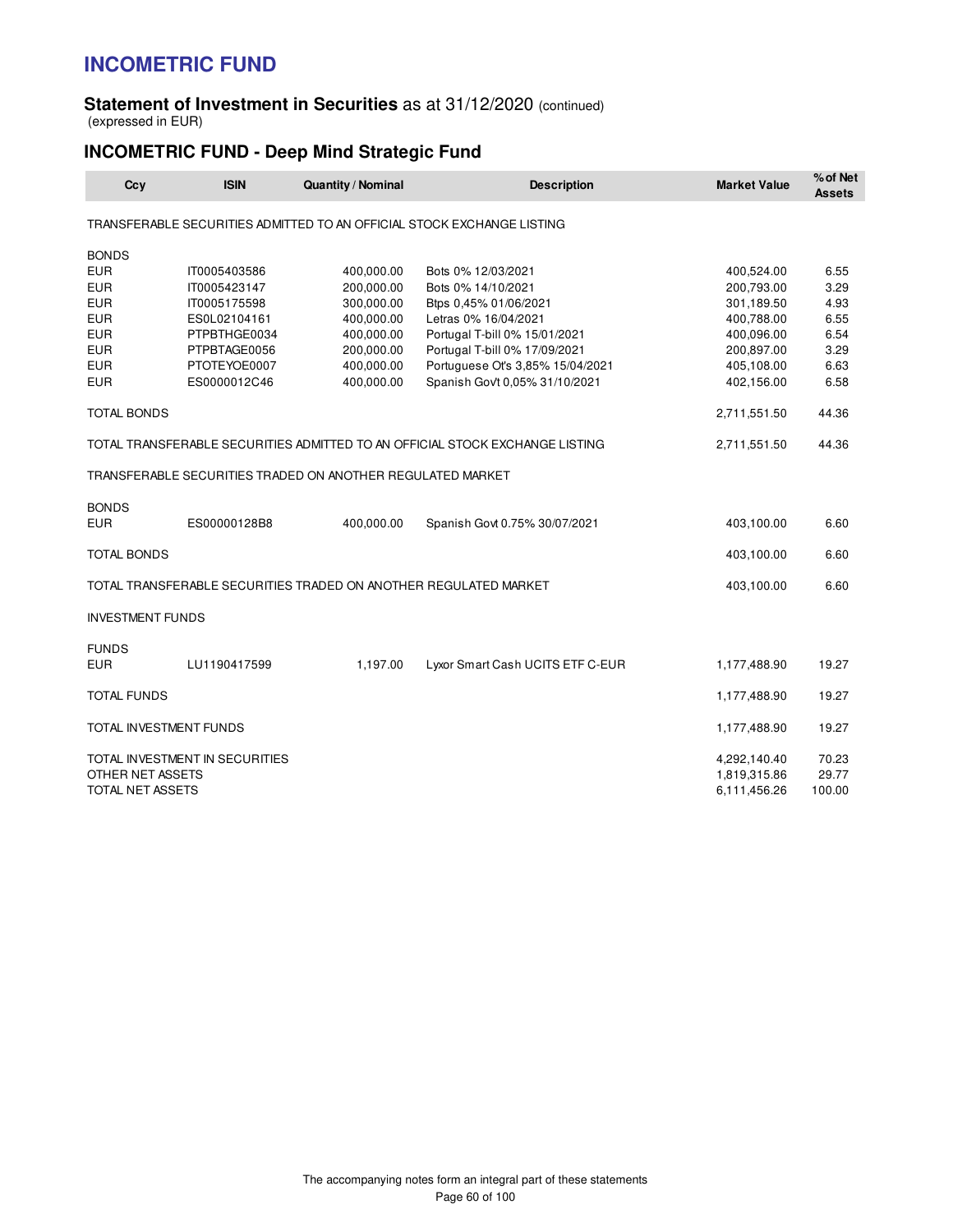#### **Statement of Investment in Securities** as at 31/12/2020 (continued) (expressed in EUR)

### **INCOMETRIC FUND - Dunas Patrimonio**

| Ccy           | <b>ISIN</b>  | Quantity / Nominal | <b>Description</b>                                                     | <b>Market Value</b> | % of Net<br><b>Assets</b> |
|---------------|--------------|--------------------|------------------------------------------------------------------------|---------------------|---------------------------|
|               |              |                    | TRANSFERABLE SECURITIES ADMITTED TO AN OFFICIAL STOCK EXCHANGE LISTING |                     |                           |
|               |              |                    |                                                                        |                     |                           |
| <b>EQUITY</b> |              |                    |                                                                        |                     |                           |
| <b>EUR</b>    | NL0011540547 | 11,000.00          | ABN AMRO Group NV - Dutch Cert                                         | 88,220.00           | 0.34                      |
| <b>EUR</b>    | NL0000235190 | 500.00             | Airbus SE                                                              | 44,890.00           | 0.18                      |
| <b>USD</b>    | US02319V1035 | 31,000.00          | Ambev SA - ADR                                                         | 77,591.92           | 0.30                      |
| <b>EUR</b>    | BE0974293251 | 500.00             | Anheuser-Busch InBev SA/NV                                             | 28,505.00           | 0.11                      |
| CHF           | CH0043238366 | 55,000.00          | Aryzta AG                                                              | 34,664.72           | 0.14                      |
| <b>EUR</b>    | FR0000051732 | 500.00             | Atos SE                                                                | 37,390.00           | 0.15                      |
| <b>USD</b>    | US0567521085 | 1,600.00           | Baidu Inc - ADR                                                        | 283,001.92          | 1.10                      |
| <b>EUR</b>    | ES0113211835 | 26,000.00          | Banco Bilbao Vizcaya Argentari                                         | 104,910.00          | 0.41                      |
| <b>EUR</b>    | IT0005218380 | 30,000.00          | Banco BPM SpA                                                          | 54,240.00           | 0.21                      |
| <b>USD</b>    | US0594603039 | 17,600.00          | Banco Bradesco SA - ADR                                                | 75,723.69           | 0.30                      |
| <b>EUR</b>    | PTBCP0AM0015 | 1,850,000.00       | Banco Comercial Portugues SA                                           | 227,920.00          | 0.89                      |
| <b>EUR</b>    | ES0113900J37 | 33,286.00          | <b>Banco Santander SA</b>                                              | 84,479.87           | 0.33                      |
| <b>GBP</b>    | GB0031348658 | 135,000.00         | <b>Barclays PLC</b>                                                    | 221,113.28          | 0.86                      |
| <b>EUR</b>    | DE000BASF111 | 2,000.00           | <b>BASF SE</b>                                                         | 129,440.00          | 0.50                      |
| <b>USD</b>    | CA0717341071 | 9,000.00           | Bausch Health Cos Inc                                                  | 153,122.57          | 0.60                      |
| EUR           | DE000BAY0017 | 4,700.00           | Bayer AG                                                               | 226,328.50          | 0.88                      |
| <b>EUR</b>    | DE0005190003 | 4,000.00           | Bayerische Motoren Werke AG                                            | 288,920.00          | 1.12                      |
| <b>GBP</b>    | GB0030913577 | 55,000.00          | <b>BT Group PLC</b>                                                    | 81,221.04           | 0.32                      |
| EUR           | FR0000120172 | 15,000.00          | Carrefour SA                                                           | 210,450.00          | 0.82                      |
| <b>USD</b>    | US1512908898 | 25,000.00          | Cemex SAB de CV-ADR                                                    | 105,721.65          | 0.41                      |
| <b>GBP</b>    | GB00B033F229 | 150,000.00         | Centrica PLC                                                           | 78,052.59           | 0.30                      |
| <b>USD</b>    | US16945R1041 | 24,000.00          | China Unicom Hong Kong Ltd-ADR                                         | 111,504.64          | 0.43                      |
| <b>EUR</b>    | DE000CBK1001 | 38,000.00          | Commerzbank AG                                                         | 200,108.00          | 0.78                      |
| EUR           | PTCTT0AM0001 | 65,000.00          | CTT-Correios de Portugal SA                                            | 152,750.00          | 0.59                      |
| <b>USD</b>    | US1266501006 | 1,300.00           | CVS Health Corp                                                        | 72,626.89           | 0.28                      |
| <b>EUR</b>    | DE0007100000 | 4,600.00           | Daimler AG                                                             | 265,834.00          | 1.03                      |
| <b>EUR</b>    | FR0000121725 | 100.00             | Dassault Aviation SA                                                   | 89,700.00           | 0.35                      |
| <b>EUR</b>    | DE0005140008 | 34,500.00          | Deutsche Bank AG                                                       | 308,740.50          | 1.20                      |
| USD           | US25470F1049 | 3,000.00           | Discovery Inc - A                                                      | 73,837.47           | 0.29                      |
| <b>DKK</b>    | DK0061135753 | 800.00             | Drilling Co of 1972 A/S/The                                            | 20,716.25           | 0.08                      |
| <b>USD</b>    | US26210C1045 | 3,000.00           | Dropbox Inc                                                            | 54,451.76           | 0.21                      |
| USD           | US23355L1061 | 8,800.00           | DXC Technology Co                                                      | 185,350.29          | 0.72                      |
| <b>EUR</b>    | FR0010208488 | 6,000.00           | Engie SA                                                               | 75,120.00           | 0.29                      |
| <b>USD</b>    | US3453708600 | 7,000.00           | Ford Motor Co                                                          | 50,329.23           | 0.20                      |
| <b>EUR</b>    | DE0005785604 | 4,000.00           | Fresenius SE & Co KGaA                                                 | 151,360.00          | 0.59                      |
| CHF           | CH0102659627 | 20,000.00          | GAM Holding AG                                                         | 39,997.04           | 0.16                      |
| <b>USD</b>    | US3696041033 | 28,000.00          | General Electric Co                                                    | 247,351.85          | 0.96                      |
| <b>USD</b>    | US3755581036 | 1,100.00           | Gilead Sciences Inc                                                    | 52,419.94           | 0.20                      |
| <b>GBP</b>    | GB0009252882 | 4,000.00           | GlaxoSmithKline PLC                                                    | 59,940.82           | 0.23                      |
| USD           | US38268T1034 | 10,000.00          | GoPro Inc                                                              | 67,727.29           | 0.26                      |
| <b>EUR</b>    | DE0006047004 | 3,100.00           | HeidelbergCement AG                                                    | 189,782.00          | 0.74                      |
| USD           | US4581401001 | 3,100.00           | Intel Corp                                                             | 126,327.76          | 0.49                      |
| <b>GBP</b>    | ES0177542018 | 25,000.00          | International Consolidated Air                                         | 44,609.46           | 0.17                      |
| <b>USD</b>    | BMG491BT1088 | 9,000.00           | Invesco Ltd                                                            | 128,313.77          | 0.50                      |
| USD           | US46267X1081 | 3,500.00           | iQIYI Inc - ADR                                                        | 50,042.94           | 0.20                      |
| USD           | US4655621062 | 18,500.00          | Itau Unibanco Holding SA - ADR                                         | 92,155.74           | 0.36                      |
| USD           | US48203R1041 | 3,000.00           | Juniper Networks Inc                                                   | 55,237.00           | 0.22                      |
| <b>EUR</b>    | IT0003856405 | 38,000.00          | Leonardo SpA                                                           | 224,580.00          | 0.87                      |
| <b>EUR</b>    | ES0105025003 | 15,000.00          | Merlin Properties Socimi SA                                            | 116,700.00          | 0.45                      |
| <b>EUR</b>    | FR0000120685 | 35,000.00          | Natixis SA                                                             | 97,615.00           | 0.38                      |
| <b>EUR</b>    | FI0009000681 | 85,000.00          | Nokia OYJ                                                              | 267,835.00          | 1.04                      |
| <b>EUR</b>    | PTZON0AM0006 | 120,000.00         | NOS SGPS SA                                                            | 342,960.00          | 1.34                      |
| USD           | US71654V4086 | 4,000.00           | Petroleo Brasileiro SA-ADR                                             | 36,742.87           | 0.14                      |
| <b>EUR</b>    | FR0000130577 | 5,900.00           | Publicis Groupe SA                                                     | 240,484.00          | 0.94                      |
| <b>EUR</b>    | FR0000131906 | 2,000.00           | Renault SA                                                             | 71,520.00           | 0.28                      |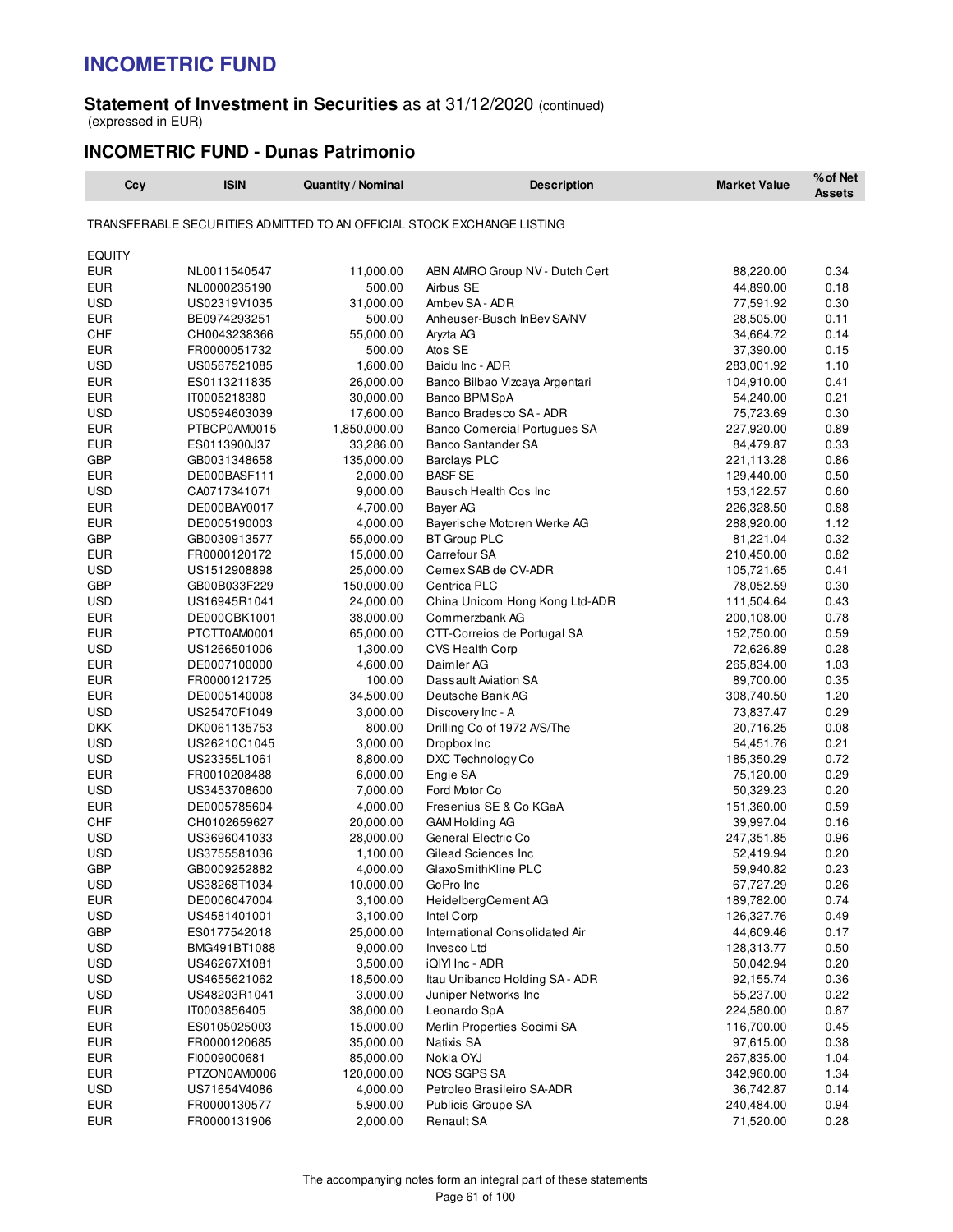#### **Statement of Investment in Securities** as at 31/12/2020 (continued) (expressed in EUR)

### **INCOMETRIC FUND - Dunas Patrimonio** (continued)

| Ccy                 | <b>ISIN</b>  | <b>Quantity / Nominal</b> | <b>Description</b>                                                           | <b>Market Value</b> | % of Net<br><b>Assets</b> |
|---------------------|--------------|---------------------------|------------------------------------------------------------------------------|---------------------|---------------------------|
|                     |              |                           | TRANSFERABLE SECURITIES ADMITTED TO AN OFFICIAL STOCK EXCHANGE LISTING       |                     |                           |
| <b>EQUITY</b>       |              |                           |                                                                              |                     |                           |
| <b>EUR</b>          | DE0007030009 | 2,000.00                  | <b>Rheinmetall AG</b>                                                        | 173,160.00          | 0.67                      |
| <b>EUR</b>          | FR0000120578 | 2,000.00                  | Sanofi                                                                       | 157,400.00          | 0.61                      |
| EUR                 | DE0007164600 | 500.00                    | SAP SE                                                                       | 53,610.00           | 0.21                      |
| <b>EUR</b>          | DE000SHA0159 | 7,000.00                  | Schaeffler AG - Pref                                                         | 47,845.00           | 0.19                      |
| <b>EUR</b>          | FR0000130809 | 17,500.00                 | Societe Generale SA                                                          | 297,885.00          | 1.16                      |
| <b>EUR</b>          | PTSON0AM0001 | 290,000.00                | Sonae SGPS SA                                                                | 191,835.00          | 0.75                      |
| <b>EUR</b>          | IT0005162406 | 14,000.00                 | Technogym SpA                                                                | 129,360.00          | 0.50                      |
| <b>EUR</b>          | IT0003497168 | 150,000.00                | Telecom Italia SpA/Milano                                                    | 56,610.00           | 0.22                      |
| <b>EUR</b>          | ES0178430E18 | 27,583.00                 | Telefonica SA                                                                | 89,506.84           | 0.35                      |
| <b>GBP</b>          | GB0008847096 | 20,000.00                 | <b>Tesco PLC</b>                                                             | 51,677.74           | 0.20                      |
| <b>USD</b>          | US8816242098 | 21,100.00                 | Teva Pharmaceutical Industries-ADR                                           | 166,549.43          | 0.65                      |
| <b>EUR</b>          | DE000TRAT0N7 | 3,000.00                  | <b>Traton SE</b>                                                             | 67,815.00           | 0.26                      |
| <b>USD</b>          | US8969452015 | 5,000.00                  | TripAdvisor Inc                                                              | 117,704.80          | 0.46                      |
| <b>GBP</b>          | DE000TUAG000 | 20,000.00                 | <b>TUI AG</b>                                                                | 102,372.84          | 0.40                      |
| EUR                 | IT0005239360 | 17,000.00                 | UniCredit SpA                                                                | 130,016.00          | 0.51                      |
| <b>EUR</b>          | FR0013506730 | 375.00                    | <b>Vallourec SA</b>                                                          | 10,029.38           | 0.04                      |
| <b>USD</b>          | US92556H2067 | 3,800.00                  | ViacomCBS Inc                                                                | 115,813.67          | 0.45                      |
| <b>USD</b>          | US92556V1061 | 12,000.00                 | Viatris Inc                                                                  | 183,943.40          | 0.72                      |
| <b>EUR</b>          | DE0007664039 | 1,500.00                  | Volkswagen AG - Pref                                                         | 228,630.00          | 0.89                      |
| <b>USD</b>          | US9297401088 | 150.00                    | <b>Wabtec Corp</b>                                                           | 8,981.23            | 0.03                      |
| <b>USD</b>          | US9314271084 | 4,500.00                  | Walgreens Boots Alliance Inc                                                 | 146,791.54          | 0.57                      |
| <b>USD</b>          | US9485961018 | 4,000.00                  | Weibo Corp - ADR                                                             | 134,113.12          | 0.52                      |
| USD                 | US9581021055 | 5,000.00                  | Western Digital Corp                                                         | 226,534.70          | 0.88                      |
| <b>GBP</b>          | JE00B8KF9B49 | 10,000.00                 | WPP PLC                                                                      | 89,330.58           | 0.35                      |
| <b>TOTAL EQUITY</b> |              |                           |                                                                              | 9,978,193.53        | 38.83                     |
| <b>BONDS</b>        |              |                           |                                                                              |                     |                           |
| <b>EUR</b>          | XS1984319316 | 200,000.00                | Banco Bpm Spa 8,75% Perpetual                                                | 217,445.00          | 0.85                      |
| <b>EUR</b>          | PTBCPFOM0043 | 200,000.00                | Banco Com Portug 9,25% Perpetual                                             | 205,954.00          | 0.80                      |
| EUR                 | PTBENJOM0015 | 300,000.00                | BancoEspirito 4.75% 15/01/2018 Defaulted                                     | 75,600.00           | 0.29                      |
| <b>BRL</b>          | US105756BN96 | 2,250,000.00              | Brazil Rep Of 10,25% 10/01/2028                                              | 418,697.11          | 1.63                      |
| <b>EUR</b>          | IT0005321325 | 400,000.00                | Btps 2,95% 01/09/2038                                                        | 522,562.00          | 2.03                      |
| EUR                 | IT0005240350 | 1,600,000.00              | BTPs 2.45% 01/09/2033                                                        | 1,928,344.00        | 7.50                      |
| <b>EUR</b>          | IT0005377152 | 200,000.00                | Btps 3,1% 01/03/2040                                                         | 267,416.00          | 1.04                      |
| <b>EUR</b>          | XS2189784288 | 200,000.00                | Commerzbank Ag 6,125% Perpetual                                              | 214,148.00          | 0.83                      |
| <b>EUR</b>          | DE000DB7XHP3 | 200,000.00                | Deutsche Bank Ag 6% Perp                                                     | 200,355.00          | 0.78                      |
| <b>USD</b>          | US298785HM16 | 300,000.00                | European Invt Bk 2,375% 24/05/2027                                           | 271,495.64          | 1.06                      |
| <b>BRL</b>          | XS1097534751 | 600,000.00                | European Invt Bk 27/08/2021                                                  | 93,388.34           | 0.36                      |
| TRY                 | XS1075219763 | 2,750,000.00              | European Invt Bk 8.75% 18/09/2021                                            | 292,879.84          | 1.14                      |
| <b>TRY</b>          | XS1115184753 | 500,000.00                | European Invt Bk 9.25% 03/10/2024                                            | 55,106.76           | 0.21                      |
| EUR                 | XS2124980256 | 250,000.00                | Intesa Sanpaolo 4,125% Perpetual                                             | 237,683.75          | 0.93                      |
| <b>EUR</b>          | PTJLLBOE0000 | 100,000.00                | Jose Mello Saude Float 17/05/2021                                            | 100,000.00          | 0.39                      |
| <b>MXN</b>          | MX0MGO0000D8 | 50,000.00                 | Mexican Bonos 7.5% 03/06/2027                                                | 233,500.10          | 0.91                      |
| EUR                 | FR0013451416 | 100,000.00                | Renault 1,125% 04/10/2027                                                    | 94,230.00           | 0.37                      |
| USD                 | US465410BZ07 | 1,300,000.00              | Rep Of Italy 4% 17/10/2049                                                   | 1,181,734.08        | 4.60                      |
| <b>USD</b>          | US912828H458 | 100,000.00                | Tsy Infl Ix N/B 0.25% 15/01/2025                                             | 97,056.81           | 0.38                      |
| USD                 | US9128283R96 | 800,000.00                | Tsy Infl Ix N/B 0.5% 15/01/2028                                              | 783,102.02          | 3.05                      |
| <b>TOTAL BONDS</b>  |              |                           |                                                                              | 7,490,698.45        | 29.15                     |
|                     |              |                           | TOTAL TRANSFERABLE SECURITIES ADMITTED TO AN OFFICIAL STOCK EXCHANGE LISTING | 17,468,891.98       | 67.98                     |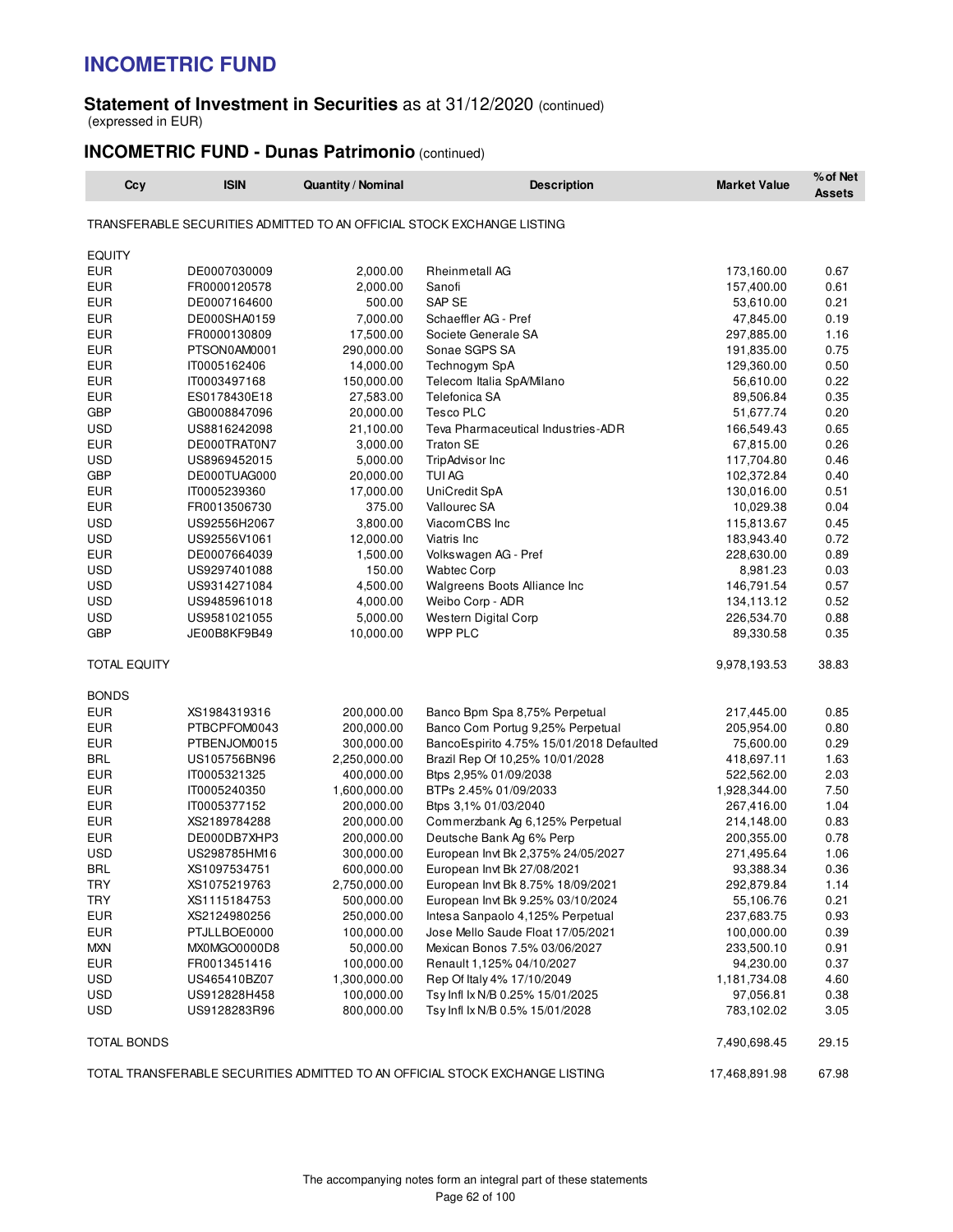#### **Statement of Investment in Securities** as at 31/12/2020 (continued) (expressed in EUR)

### **INCOMETRIC FUND - Dunas Patrimonio** (continued)

| Ccy                                       | <b>ISIN</b>                         | <b>Quantity / Nominal</b>                                  | <b>Description</b>                                               | <b>Market Value</b>                            | % of Net<br><b>Assets</b> |
|-------------------------------------------|-------------------------------------|------------------------------------------------------------|------------------------------------------------------------------|------------------------------------------------|---------------------------|
|                                           |                                     | TRANSFERABLE SECURITIES TRADED ON ANOTHER REGULATED MARKET |                                                                  |                                                |                           |
| <b>EQUITY</b><br><b>EUR</b><br><b>USD</b> | PTBES0AM0007<br>US6742151169        | 105,000.00<br>30.00                                        | Banco Espirito Santo SA(*)<br>Oasis Petroleum Warrant 31/12/2025 | 105.00<br>909.41                               |                           |
| <b>TOTAL EQUITY</b>                       |                                     |                                                            |                                                                  | 1,014.41                                       |                           |
|                                           | OTHER TRANSFERABLE SECURITIES       |                                                            |                                                                  |                                                |                           |
| <b>BONDS</b><br><b>USD</b>                | XS2035087605                        | 144.00                                                     | ARBARS Structured 2019-30/06/2022                                | 10,353.44                                      | 0.04                      |
| <b>TOTAL BONDS</b>                        |                                     |                                                            |                                                                  | 10,353.44                                      | 0.04                      |
|                                           | TOTAL OTHER TRANSFERABLE SECURITIES |                                                            |                                                                  | 11,367.85                                      | 0.04                      |
| <b>INVESTMENT FUNDS</b>                   |                                     |                                                            |                                                                  |                                                |                           |
| <b>FUNDS</b><br><b>EUR</b>                | IE00B66F4759                        | 2,500.00                                                   | iShares EUR High Yield Corp Bond UCITS E                         | 256,987.50                                     | 1.00                      |
| <b>TOTAL FUNDS</b>                        |                                     |                                                            |                                                                  | 256,987.50                                     | 1.00                      |
| TOTAL INVESTMENT FUNDS                    |                                     |                                                            |                                                                  | 256,987.50                                     | 1.00                      |
| OTHER NET ASSETS<br>TOTAL NET ASSETS      | TOTAL INVESTMENT IN SECURITIES      |                                                            |                                                                  | 17,737,247.33<br>7,962,403.45<br>25,699,650.78 | 69.02<br>30.98<br>100.00  |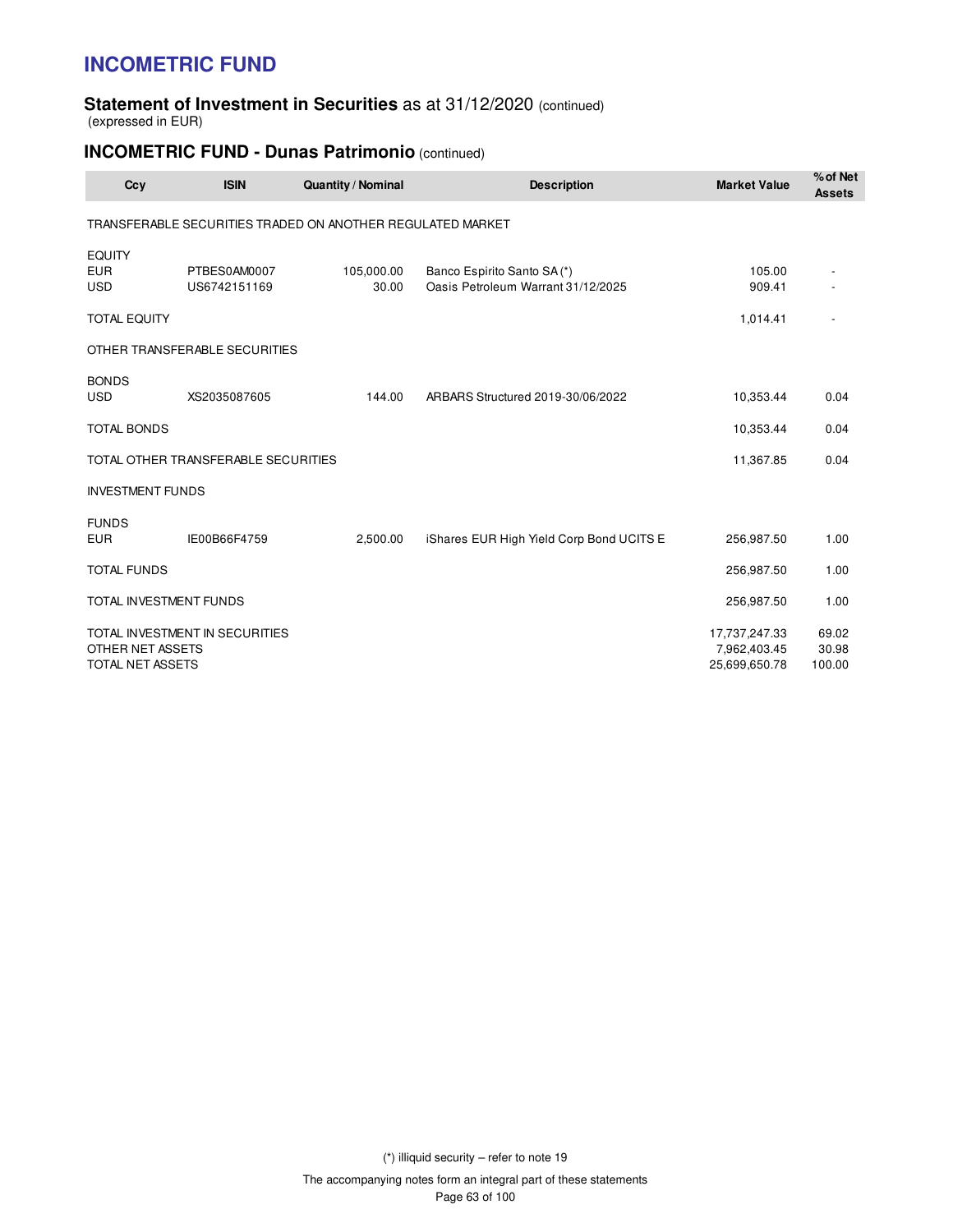#### **Statement of Investment in Securities** as at 31/12/2020 (continued) (expressed in EUR)

### **INCOMETRIC FUND - Dux Mixto Moderado**

| Ccy                 | <b>ISIN</b>  | <b>Quantity / Nominal</b> | <b>Description</b>                                                           | <b>Market Value</b> | % of Net<br><b>Assets</b> |
|---------------------|--------------|---------------------------|------------------------------------------------------------------------------|---------------------|---------------------------|
|                     |              |                           | TRANSFERABLE SECURITIES ADMITTED TO AN OFFICIAL STOCK EXCHANGE LISTING       |                     |                           |
| <b>EQUITY</b>       |              |                           |                                                                              |                     |                           |
| <b>USD</b>          | US05545E2090 | 600.00                    | BHP Group PLC-ADR                                                            | 26,025.93           | 0.22                      |
| <b>EUR</b>          | ES0105066007 | 1,800.00                  | Cellnex Telecom SA                                                           | 88,416.00           | 0.75                      |
| <b>USD</b>          | US22160N1090 | 40.00                     | CoStar Group Inc                                                             | 30,241.05           | 0.26                      |
| <b>SEK</b>          | SE0011166933 | 4,200.00                  | Epiroc AB - A                                                                | 62,563.02           | 0.53                      |
| <b>USD</b>          | US29786A1060 | 400.00                    | Etsy Inc                                                                     | 58,209.48           | 0.49                      |
| <b>SEK</b>          | SE0012673267 | 1,100.00                  | <b>Evolution Gaming Group AB</b>                                             | 91,404.34           | 0.77                      |
| <b>USD</b>          | US30303M1027 | 375.00                    | Facebook Inc                                                                 | 83,787.98           | 0.71                      |
| <b>USD</b>          | US35671D8570 | 3,600.00                  | Freeport-McMoRan Inc                                                         | 76,620.18           | 0.65                      |
| <b>EUR</b>          | DE000A161408 | 600.00                    | <b>HelloFresh SE</b>                                                         | 37,920.00           | 0.32                      |
| <b>EUR</b>          | NL0012015705 | 1,400.00                  | Just Eat Takeaway.com NV                                                     | 129,360.00          | 1.10                      |
| <b>USD</b>          | US50187T1060 | 400.00                    | <b>LGI Homes Inc.</b>                                                        | 34,632.53           | 0.29                      |
| <b>USD</b>          | US5949181045 | 320.00                    | Microsoft Corp                                                               | 58,217.99           | 0.49                      |
| <b>EUR</b>          | IT0004965148 | 1,800.00                  | Moncler SpA                                                                  | 90,252.00           | 0.77                      |
| <b>USD</b>          | US68373J1043 | 1,400.00                  | Open Lending Corp                                                            | 40,034.35           | 0.34                      |
| <b>EUR</b>          | NL0013654783 | 1,100.00                  | Prosus NV                                                                    | 97,196.00           | 0.82                      |
| <b>USD</b>          | US7672041008 | 750.00                    | Rio Tinto PLC - ADR                                                          | 46,145.35           | 0.39                      |
| <b>USD</b>          | US81141R1005 | 280.00                    | Sea Ltd - ADR                                                                | 45,588.32           | 0.39                      |
| <b>USD</b>          | US84265V1052 | 700.00                    | Southern Copper Corp                                                         | 37,286.00           | 0.32                      |
| <b>USD</b>          | LU1778762911 | 300.00                    | Spotify Technology SA                                                        | 77,214.02           | 0.65                      |
| <b>USD</b>          | US8522341036 | 300.00                    | Square Inc                                                                   | 53,406.40           | 0.45                      |
| <b>USD</b>          | US8926721064 | 900.00                    | <b>Tradeweb Markets Inc</b>                                                  | 45,973.58           | 0.39                      |
| <b>GBP</b>          | GB00BKDTK925 | 2,800.00                  | <b>Trainline PLC</b>                                                         | 14,507.29           | 0.12                      |
| <b>TOTAL EQUITY</b> |              |                           |                                                                              | 1,325,001.81        | 11.22                     |
| <b>BONDS</b>        |              |                           |                                                                              |                     |                           |
| <b>EUR</b>          | FR0013416716 | 2,100.00                  | Amundi Physical Gold ETC -FP                                                 | 129,313.80          | 1.09                      |
| <b>USD</b>          | IE00B579F325 | 2,000.00                  | Invesco Physical Gold ETC                                                    | 300,110.42          | 2.54                      |
| <b>EUR</b>          | IE00B579F325 | 1,290.00                  | <b>Invesco Physical Gold ETC</b>                                             | 191,823.00          | 1.62                      |
| <b>EUR</b>          | IE00B4ND3602 | 12,200.00                 | iShares Physical Gold ETC                                                    | 367,952.00          | 3.12                      |
| <b>USD</b>          | IE00B4ND3602 | 16,000.00                 | iShares Physical Gold ETC                                                    | 483,808.43          | 4.10                      |
| <b>EUR</b>          | DE000A1E0HR8 | 1,080.00                  | Xtrackers Physical Gold ETC                                                  | 160,520.40          | 1.36                      |
| <b>TOTAL BONDS</b>  |              |                           |                                                                              | 1,633,528.05        | 13.83                     |
|                     |              |                           | TOTAL TRANSFERABLE SECURITIES ADMITTED TO AN OFFICIAL STOCK EXCHANGE LISTING | 2,958,529.86        | 25.05                     |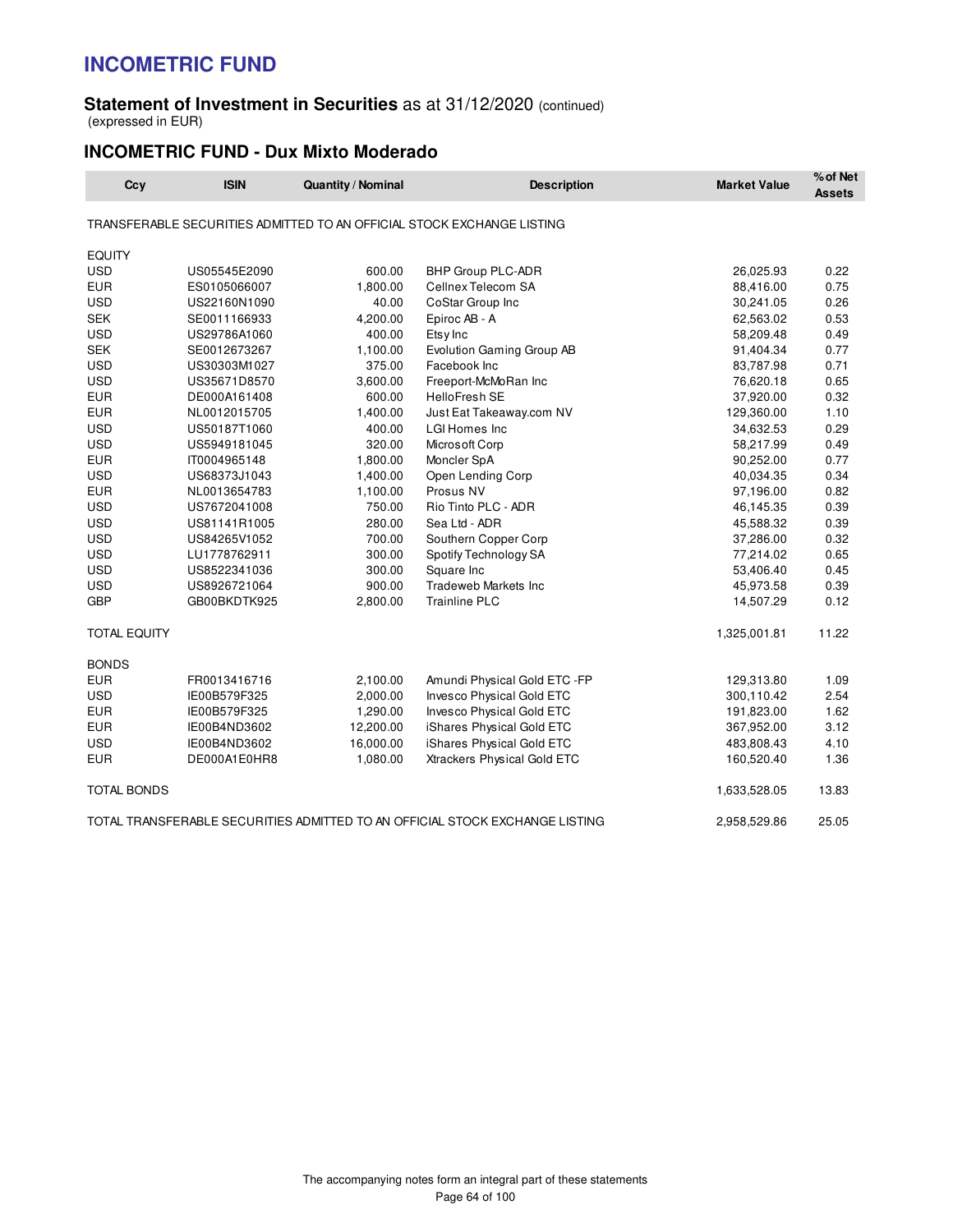#### **Statement of Investment in Securities** as at 31/12/2020 (continued) (expressed in EUR)

### **INCOMETRIC FUND - Dux Mixto Moderado** (continued)

| Ccy                     | <b>ISIN</b>                    | <b>Quantity / Nominal</b> | <b>Description</b>                              | <b>Market Value</b> | % of Net<br><b>Assets</b> |
|-------------------------|--------------------------------|---------------------------|-------------------------------------------------|---------------------|---------------------------|
| <b>INVESTMENT FUNDS</b> |                                |                           |                                                 |                     |                           |
| <b>FUNDS</b>            |                                |                           |                                                 |                     |                           |
| <b>EUR</b>              | IE00B4Z6MP99                   | 457,212.66                | BNY Mellon Global Funds PLC - Global Rea        | 700,266.91          | 5.93                      |
| <b>EUR</b>              | LU1966822873                   | 8,964.65                  | Cartesio Funds Income I EUR CAP Acc             | 867,777.83          | 7.35                      |
| <b>EUR</b>              | LU0284394151                   | 4,598.47                  | DNCA Invest - Eurose - I                        | 788,499.65          | 6.68                      |
| <b>EUR</b>              | LU0841179863                   | 1,349.39                  | Ethna-Aktiv - SIA-T                             | 850,855.34          | 7.20                      |
| <b>EUR</b>              | LU0563745826                   | 56,800.00                 | Fidentiis Tord-Iberia-I Eur                     | 989,115.20          | 8.38                      |
| <b>EUR</b>              | LU1038809049                   | 2,303.44                  | Flossbach von Storch - Multiple Opportun        | 376,727.45          | 3.19                      |
| <b>EUR</b>              | DE0005933956                   | 33,000.00                 | iSh Core EURO Stoxx50 UCITS ETF DE              | 1,183,380.00        | 10.02                     |
| <b>EUR</b>              | DE0005933931                   | 4,100.00                  | <b>iShares Core DAX UCITS ETF DE</b>            | 479,290.00          | 4.06                      |
| <b>EUR</b>              | IE00BKM4GZ66                   | 3,700.00                  | <b>iShares Core MSCI EM IMI UCITS ETF USD A</b> | 107,744.00          | 0.91                      |
| <b>EUR</b>              | LU1582988488                   | 61,983.60                 | M&G Lx Dynamic Alloc-c Eur A                    | 622,650.06          | 5.27                      |
| <b>EUR</b>              | LU0351545230                   | 33,241.01                 | Nordea1-Stable Return-BI-Eur                    | 624,930.95          | 5.29                      |
| <b>TOTAL FUNDS</b>      |                                |                           |                                                 | 7,591,237.39        | 64.28                     |
|                         | TOTAL INVESTMENT FUNDS         |                           |                                                 | 7,591,237.39        | 64.28                     |
|                         | TOTAL INVESTMENT IN SECURITIES |                           |                                                 | 10,549,767.25       | 89.33                     |
| OTHER NET ASSETS        |                                |                           |                                                 | 1,259,710.20        | 10.67                     |
| TOTAL NET ASSETS        |                                |                           |                                                 | 11,809,477.45       | 100.00                    |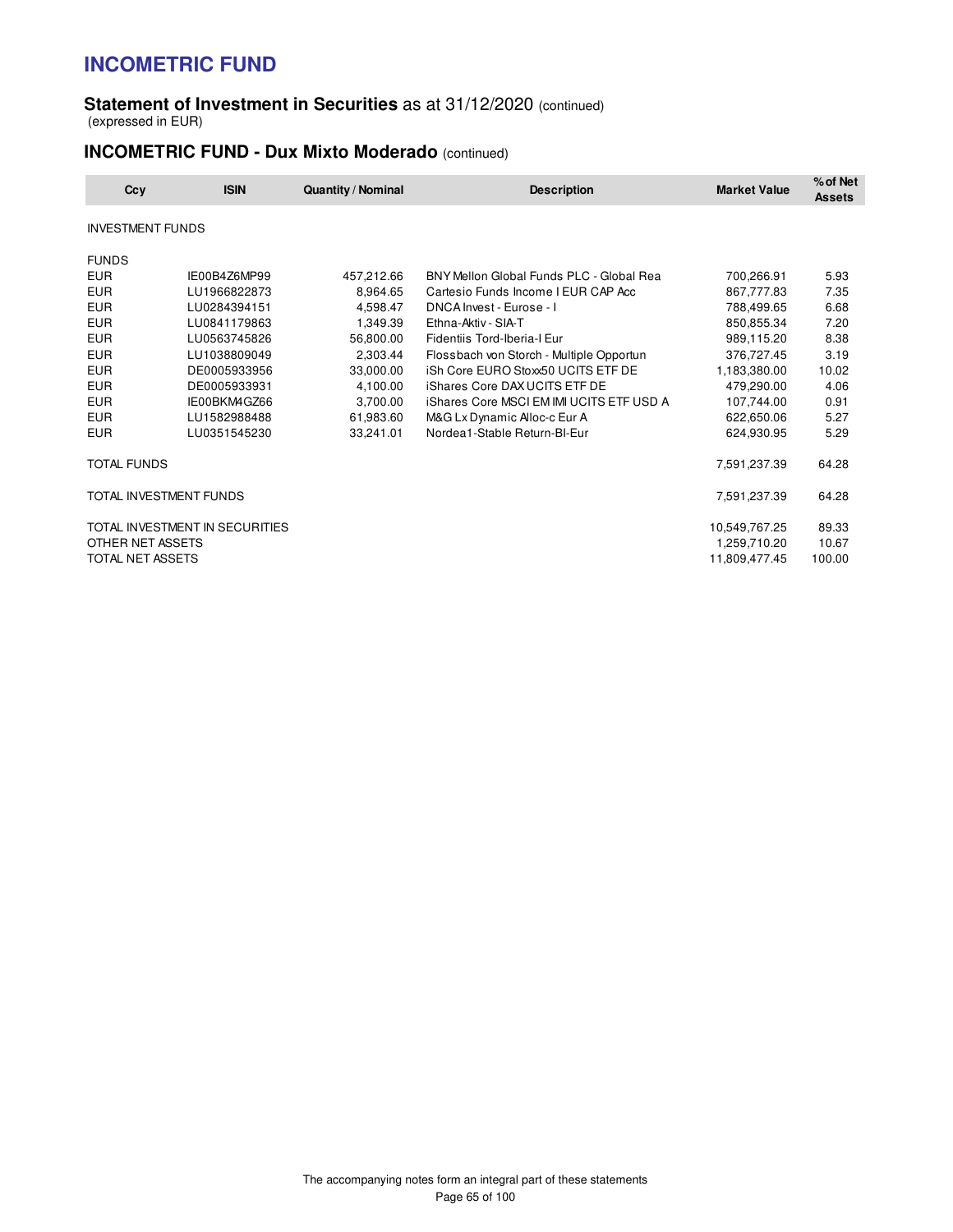#### **Statement of Investment in Securities** as at 31/12/2020 (continued) (expressed in EUR)

### **INCOMETRIC FUND - Equam Global Value**

| Ccy                         | <b>ISIN</b>                    | <b>Quantity / Nominal</b> | <b>Description</b>                                                           | <b>Market Value</b> | % of Net<br><b>Assets</b> |
|-----------------------------|--------------------------------|---------------------------|------------------------------------------------------------------------------|---------------------|---------------------------|
|                             |                                |                           | TRANSFERABLE SECURITIES ADMITTED TO AN OFFICIAL STOCK EXCHANGE LISTING       |                     |                           |
|                             |                                |                           |                                                                              |                     |                           |
| <b>EQUITY</b><br><b>GBP</b> |                                |                           |                                                                              |                     |                           |
| <b>NOK</b>                  | GB00B02J6398                   | 11,250.00                 | <b>Admiral Group PLC</b>                                                     | 365,054.99          | 0.90                      |
| <b>EUR</b>                  | NO0010776875                   | 178,414.00                | Arcus ASA                                                                    | 730,863.59          | 1.80                      |
| <b>EUR</b>                  | IT0001469383                   | 1,493,540.00              | Arnoldo Mondadori Editore SpA<br><b>Bollore SA</b>                           | 2,255,245.40        | 5.55<br>1.95              |
| <b>DKK</b>                  | FR0000039299                   | 233,848.00                | Brodrene Hartmann A/S                                                        | 790,873.94          | 1.32                      |
| <b>EUR</b>                  | DK0010256197                   | 7,954.00<br>89,761.00     |                                                                              | 536,573.00          | 1.61                      |
| <b>EUR</b>                  | NL0010776944<br>FR0000053506   | 47,743.00                 | <b>Brunel International NV</b><br>Cegedim SA                                 | 655,255.30          | 3.00                      |
| <b>EUR</b>                  |                                |                           | Cementir Holding NV                                                          | 1,217,446.50        | 1.63                      |
|                             | NL0013995087                   | 99,724.00                 |                                                                              | 663,164.60          |                           |
| <b>GBP</b>                  | GB00BTC0LB89                   | 418,789.00                | <b>DFS Furniture PLC</b>                                                     | 1,028,793.26        | 2.53                      |
| <b>EUR</b>                  | ES0129743318                   | 61,825.00                 | Elecnor SA                                                                   | 680,075.00          | 1.67                      |
| <b>EUR</b>                  | BE0003816338                   | 78,140.00                 | Euronav <sub>NV</sub>                                                        | 515,724.00          | 1.27                      |
| <b>USD</b>                  | NL0010556684                   | 661,696.00                | Frank's International NV                                                     | 1,483,004.41        | 3.65                      |
| <b>GBP</b>                  | GB0004170089                   | 173,810.00                | Headlam Group PLC                                                            | 698,694.66          | 1.72                      |
| <b>EUR</b>                  | DE0006084403                   | 8,475.00                  | Hornbach Baumarkt AG                                                         | 303,405.00          | 0.75                      |
| <b>EUR</b>                  | ANN4327C1220                   | 12,345.00                 | Hunter Douglas NV                                                            | 792,549.00          | 1.95                      |
| <b>GBP</b>                  | GB0004544929                   | 1.00                      | Imperial Brands PLC                                                          | 17.15               | $\overline{\phantom{a}}$  |
| <b>EUR</b>                  | NL0010937058                   | 66,976.00                 | Intertrust NV                                                                | 929,626.88          | 2.29                      |
| <b>USD</b>                  | US48253L2051                   | 53,204.00                 | <b>KLX Energy Services Holdings Inc</b>                                      | 281,131.93          | 0.69                      |
| <b>SEK</b>                  | SE0002110064                   | 96,384.00                 | Mekonomen AB                                                                 | 874,007.22          | 2.15                      |
| <b>GBP</b>                  | GB0004657408                   | 3,517,972.00              | Mitie Group PLC                                                              | 1,610,595.19        | 3.96                      |
| <b>EUR</b>                  | PTPTI0AM0006                   | 514,740.00                | Navigator Co SA/The                                                          | 1,285,820.52        | 3.16                      |
| <b>EUR</b>                  | FR0004050250                   | 43,290.00                 | Neurones                                                                     | 1,012,986.00        | 2.49                      |
| <b>EUR</b>                  | IE00B1WV4493                   | 260,387.00                | Origin Enterprises PLC                                                       | 807,199.70          | 1.99                      |
| <b>EUR</b>                  | IT0005138703                   | 152,801.00                | Orsero SpA                                                                   | 956,534.26          | 2.35                      |
| <b>EUR</b>                  | IT0003073266                   | 164,556.00                | Piaggio & C SpA                                                              | 443,642.98          | 1.09                      |
| <b>EUR</b>                  | ES0105229001                   | 2,365,338.00              | Prosegur Cash SA                                                             | 1,892,270.40        | 4.66                      |
| <b>GBP</b>                  | GB00B5NR1S72                   | 137,447.00                | <b>Restore PLC</b>                                                           | 633,863.11          | 1.56                      |
| <b>GBP</b>                  | NL0012650360                   | 47,693.00                 | Rhi Magnesita NV                                                             | 1,867,139.28        | 4.59                      |
| <b>CHF</b>                  | CH0003671440                   | 12,279.00                 | Rieter Holding AG                                                            | 1,097,311.94        | 2.70                      |
| <b>EUR</b>                  | GRS204003008                   | 72,892.00                 | Sarantis SA                                                                  | 681,540.20          | 1.68                      |
| <b>EUR</b>                  | IT0004729759                   | 5,798.00                  | Sesa SpA                                                                     | 597,194.00          | 1.47                      |
| <b>GBP</b>                  | GB00B4X1RC86                   | 186,494.00                | Smart Metering Systems PLC                                                   | 1,480,623.46        | 3.64                      |
| <b>EUR</b>                  | IT0001206769                   | 84,051.00                 | SOL SpA                                                                      | 1,176,714.00        | 2.90                      |
| <b>EUR</b>                  | FR0000064271                   | 12,266.00                 | Stef SA                                                                      | 892,964.80          | 2.20                      |
| <b>EUR</b>                  | DE0007446007                   | 131,168.00                | Takkt AG                                                                     | 1,398,250.88        | 3.44                      |
| EUR                         | ES0178165017                   | 81,214.00                 | <b>Tecnicas Reunidas SA</b>                                                  | 878,735.48          | 2.16                      |
| <b>NOK</b>                  | NO0003078800                   | 161,528.00                | TGS NOPEC Geophysical Co ASA                                                 | 2,042,009.13        | 5.02                      |
| <b>GBP</b>                  | GB00BYQB9V88                   | 583,188.00                | TI Fluid Systems PLC                                                         | 1,596,758.39        | 3.93                      |
| <b>NOK</b>                  | NO0010571698                   | 84,516.00                 | Wilh Wilhelmsen Holding ASA                                                  | 1,360,706.88        | 3.35                      |
| TOTAL EQUITY                |                                |                           |                                                                              | 38,514,366.43       | 94.77                     |
|                             |                                |                           | TOTAL TRANSFERABLE SECURITIES ADMITTED TO AN OFFICIAL STOCK EXCHANGE LISTING | 38,514,366.43       | 94.77                     |
|                             | TOTAL INVESTMENT IN SECURITIES |                           |                                                                              | 38,514,366.43       | 94.77                     |
| OTHER NET ASSETS            |                                |                           |                                                                              | 2,125,074.08        | 5.23                      |
| TOTAL NET ASSETS            |                                |                           |                                                                              | 40,639,440.51       | 100.00                    |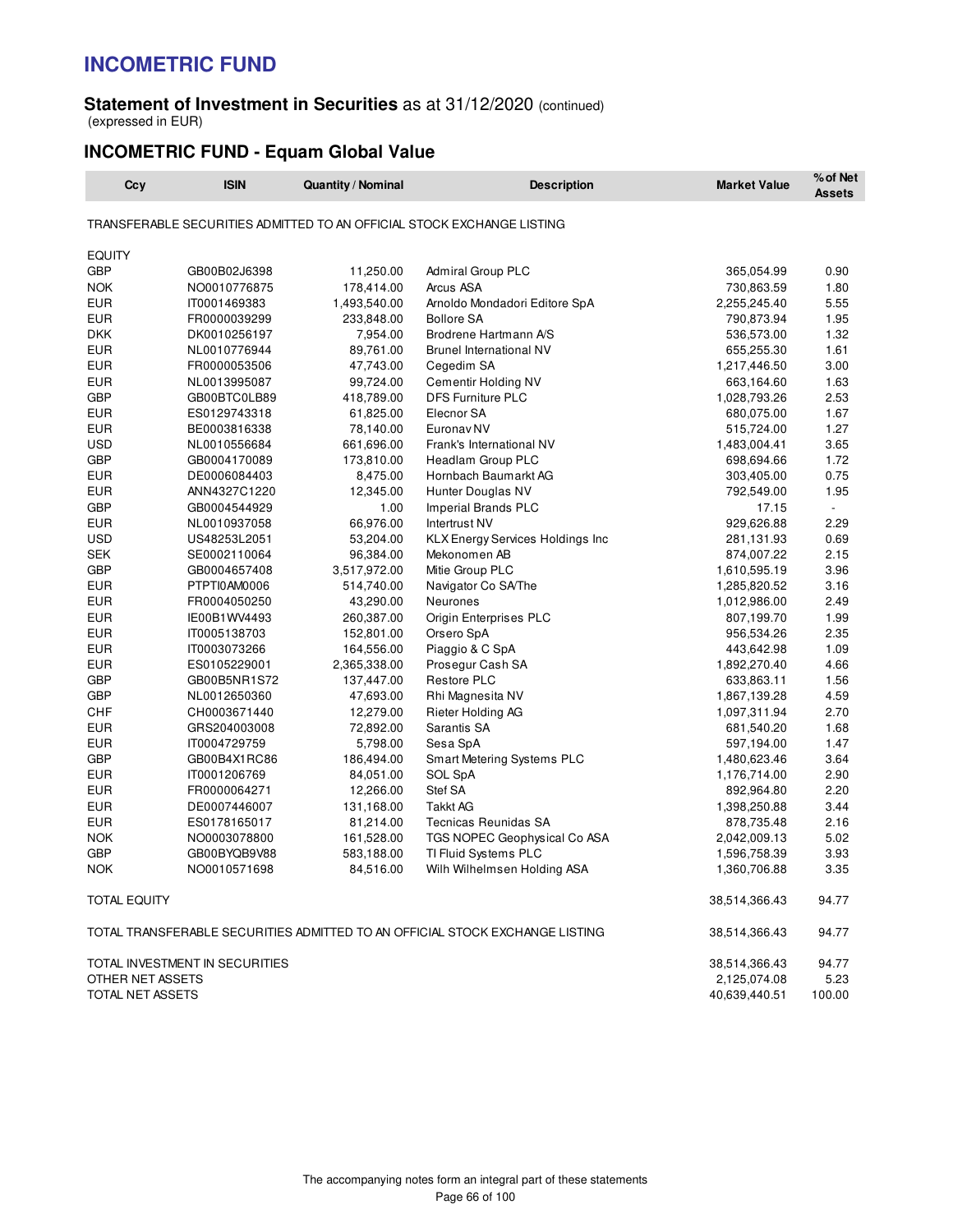#### **Statement of Investment in Securities** as at 31/12/2020 (continued) (expressed in EUR)

## **INCOMETRIC FUND - European Sectors (EUR)**

| Ccy                 | <b>ISIN</b>                    | <b>Quantity / Nominal</b> | <b>Description</b>                                                           | <b>Market Value</b> | % of Net<br><b>Assets</b> |
|---------------------|--------------------------------|---------------------------|------------------------------------------------------------------------------|---------------------|---------------------------|
|                     |                                |                           | TRANSFERABLE SECURITIES ADMITTED TO AN OFFICIAL STOCK EXCHANGE LISTING       |                     |                           |
| <b>EQUITY</b>       |                                |                           |                                                                              |                     |                           |
| <b>GBP</b>          | GB00B4Y7R145                   | 2,700.00                  | Dixons Carphone PLC                                                          | 3,491.26            | 0.13                      |
| <b>EUR</b>          | PTEDP0AM0009                   | 6,410.00                  | EDP - Energias de Portugal SA                                                | 33,049.96           | 1.27                      |
| CHF                 | CH0016440353                   | 35.00                     | <b>EMS-Chemie Holding AG</b>                                                 | 27,590.38           | 1.06                      |
| CHF                 | CH0010645932                   | 25.00                     | Givaudan SA                                                                  | 86,176.62           | 3.31                      |
| <b>EUR</b>          | DE000A161408                   | 2,110.00                  | <b>HelloFresh SE</b>                                                         | 133,352.00          | 5.12                      |
| <b>EUR</b>          | ES0144580Y14                   | 7,505.00                  | Iberdrola SA                                                                 | 87,808.50           | 3.37                      |
| <b>SEK</b>          | SE0000107419                   | 475.00                    | Investor AB                                                                  | 28,330.69           | 1.09                      |
| <b>EUR</b>          | FI0009013403                   | 785.00                    | Kone OYJ                                                                     | 52,171.10           | 2.00                      |
| <b>CHF</b>          | CH0013841017                   | 290.00                    | Lonza Group AG                                                               | 152,439.75          | 5.86                      |
| <b>EUR</b>          | NL0010998878                   | 350.00                    | Lucas Bols NV                                                                | 3,486.00            | 0.13                      |
| <b>NOK</b>          | NO0010081235                   | 87,165.00                 | <b>NEL ASA</b>                                                               | 240,480.37          | 9.24                      |
| <b>EUR</b>          | FR0010397232                   | 8,530.00                  | Novacyt SA                                                                   | 83,594.00           | 3.21                      |
| <b>DKK</b>          | DK0060094928                   | 1,135.00                  | Orsted A/S                                                                   | 189,662.37          | 7.28                      |
| <b>CHF</b>          | CH0024608827                   | 20.00                     | Partners Group Holding AG                                                    | 19,222.24           | 0.74                      |
| <b>EUR</b>          | DE0007165631                   | 80.00                     | Sartorius AG - Preference Shs                                                | 27,488.00           | 1.06                      |
| <b>EUR</b>          | NL0012044747                   | 135.00                    | Shop Apotheke Europe NV                                                      | 20,007.00           | 0.77                      |
| CHF                 | CH0418792922                   | 345.00                    | Sika AG                                                                      | 77,093.19           | 2.96                      |
| <b>SEK</b>          | SE0000112724                   | 4,070.00                  | Svenska Cellulosa AB SCA                                                     | 58,054.02           | 2.23                      |
| <b>EUR</b>          | FR0000051807                   | 195.00                    | Teleperformance                                                              | 52,903.50           | 2.03                      |
| <b>EUR</b>          | US88160R1014                   | 310.00                    | Tesla Inc - EUR Xetra                                                        | 169,787.00          | 6.52                      |
| <b>DKK</b>          | DK0010268606                   | 640.00                    | Vestas Wind Systems A/S                                                      | 123,803.00          | 4.76                      |
| <b>EUR</b>          | DE000ZAL1111                   | 335.00                    | Zalando SE                                                                   | 30,505.10           | 1.17                      |
| <b>CHF</b>          | CH0042615283                   | 155.00                    | Zur Rose Group AG                                                            | 40,537.67           | 1.56                      |
| <b>TOTAL EQUITY</b> |                                |                           |                                                                              | 1,741,033.72        | 66.87                     |
| <b>BONDS</b>        |                                |                           |                                                                              |                     |                           |
| <b>EUR</b>          | ES0L02104161                   | 200,000.00                | Letras 0% 16/04/2021                                                         | 200,394.00          | 7.70                      |
| <b>EUR</b>          | PTPBTIGE0033                   | 300,000.00                | Portugal T-bill 0% 19/03/2021                                                | 300,391.50          | 11.54                     |
| <b>EUR</b>          | PTPBTDGE0046                   | 200,000.00                | Portugal T-bill 0% 21/05/2021                                                | 200,499.00          | 7.70                      |
| <b>TOTAL BONDS</b>  |                                |                           |                                                                              | 701,284.50          | 26.94                     |
|                     |                                |                           | TOTAL TRANSFERABLE SECURITIES ADMITTED TO AN OFFICIAL STOCK EXCHANGE LISTING | 2,442,318.22        | 93.81                     |
|                     | TOTAL INVESTMENT IN SECURITIES |                           |                                                                              | 2,442,318.22        | 93.81                     |
| OTHER NET ASSETS    |                                |                           |                                                                              | 161,253.13          | 6.19                      |
| TOTAL NET ASSETS    |                                |                           |                                                                              | 2,603,571.35        | 100.00                    |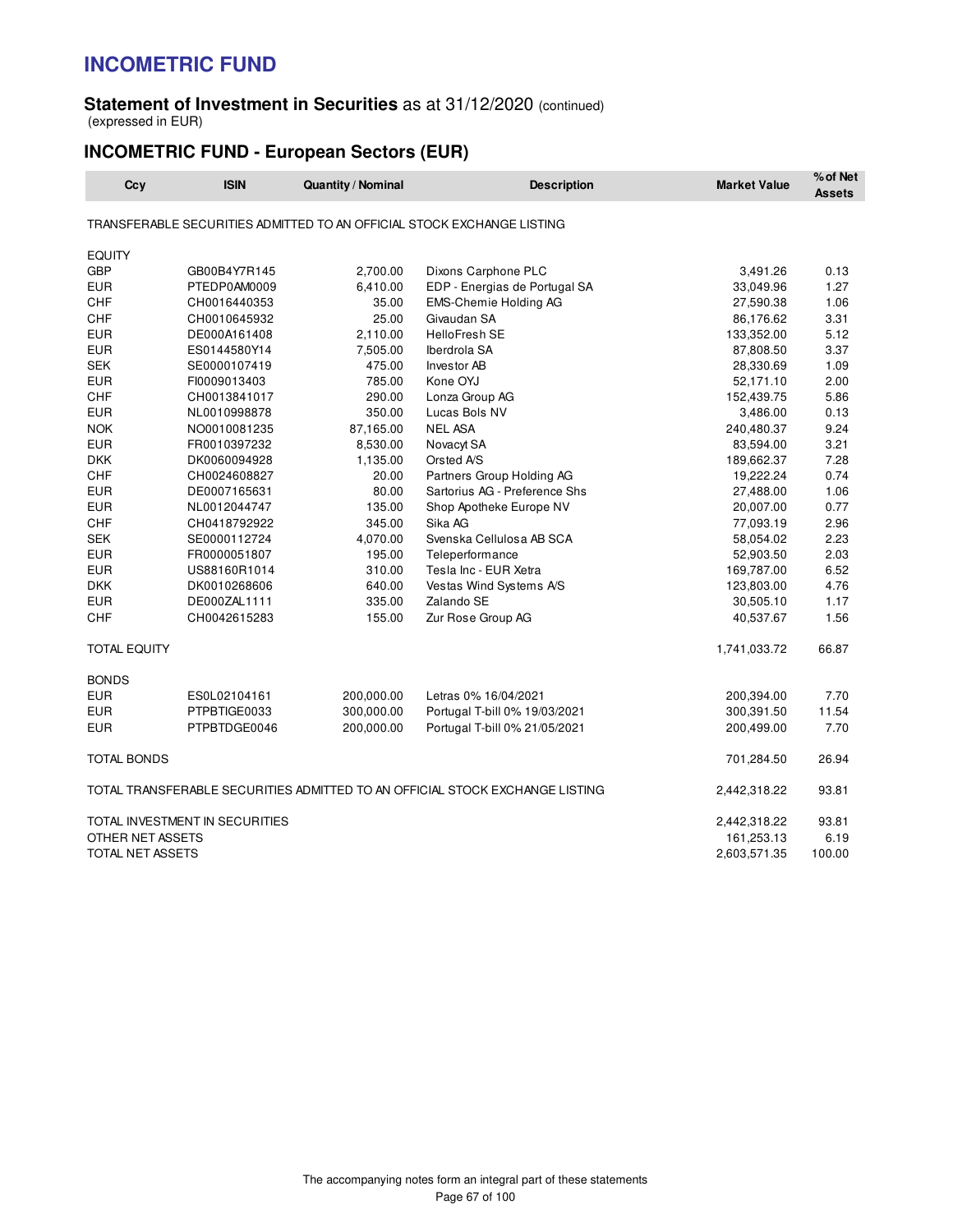#### **Statement of Investment in Securities** as at 31/12/2020 (continued) (expressed in EUR)

## **INCOMETRIC FUND - Gesconsult Flexible Equity**

| Ccy                                  | <b>ISIN</b>                    | Quantity / Nominal | <b>Description</b>               | <b>Market Value</b>                       | % of Net<br><b>Assets</b> |
|--------------------------------------|--------------------------------|--------------------|----------------------------------|-------------------------------------------|---------------------------|
| <b>INVESTMENT FUNDS</b>              |                                |                    |                                  |                                           |                           |
| <b>FUNDS</b><br><b>EUR</b>           | ES0175604018                   | 93,423.51          | Gesconsult Leon Valor M Flex - C | 2,757,641.94                              | 96.86                     |
| <b>TOTAL FUNDS</b>                   |                                |                    |                                  | 2,757,641.94                              | 96.86                     |
| TOTAL INVESTMENT FUNDS               |                                |                    |                                  | 2,757,641.94                              | 96.86                     |
| OTHER NET ASSETS<br>TOTAL NET ASSETS | TOTAL INVESTMENT IN SECURITIES |                    |                                  | 2,757,641.94<br>89,538.77<br>2,847,180.71 | 96.86<br>3.14<br>100.00   |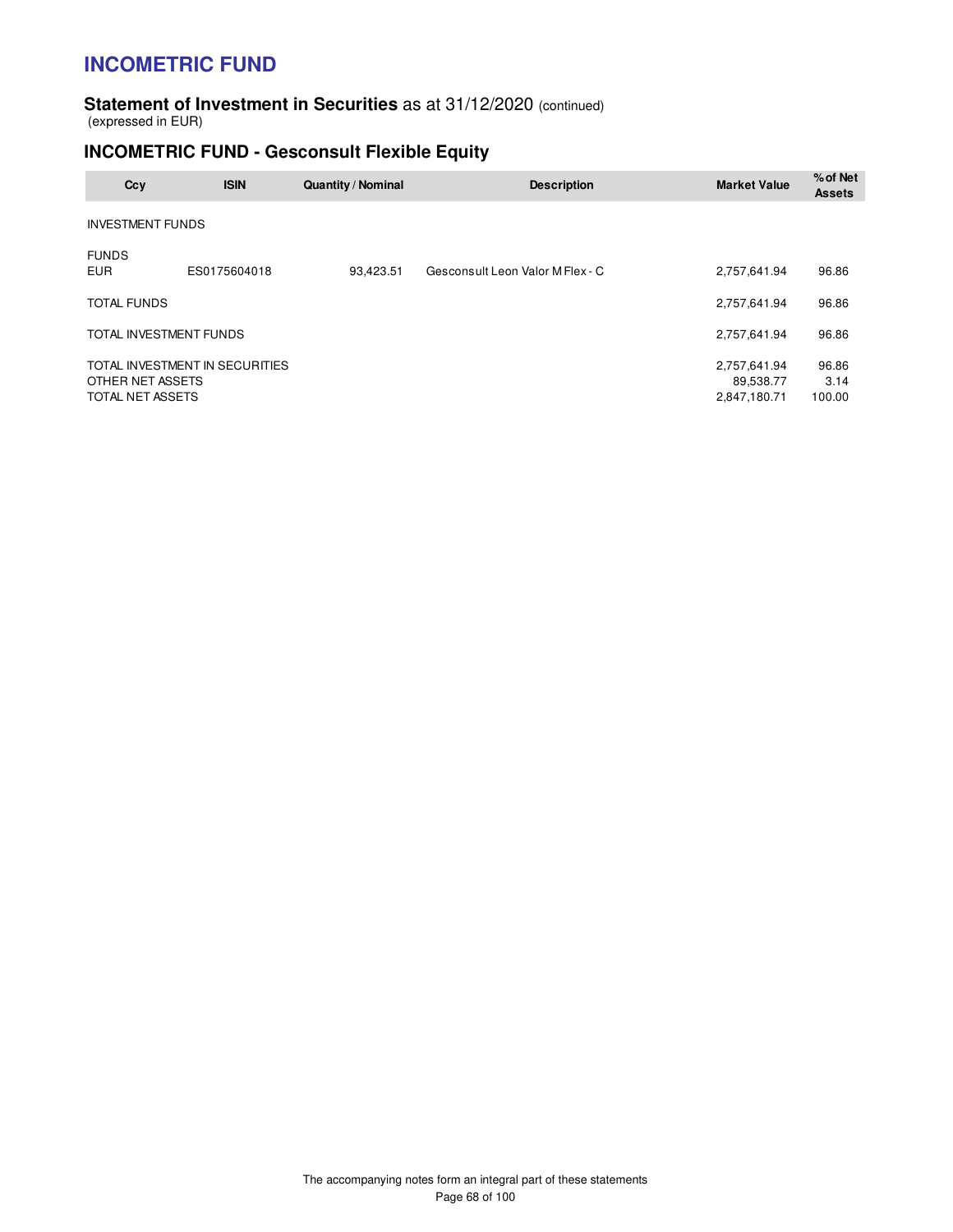#### **Statement of Investment in Securities** as at 31/12/2020 (continued) (expressed in EUR)

### **INCOMETRIC FUND - Gesconsult Flexible Income**

| Ccy                                  | <b>ISIN</b>                    | Quantity / Nominal | <b>Description</b>                | <b>Market Value</b>                         | % of Net<br><b>Assets</b> |
|--------------------------------------|--------------------------------|--------------------|-----------------------------------|---------------------------------------------|---------------------------|
| <b>INVESTMENT FUNDS</b>              |                                |                    |                                   |                                             |                           |
| <b>FUNDS</b><br><b>EUR</b>           | ES0138217007                   | 368.442.69         | Gesconsult Renta Fija Flex FI - B | 10.628.415.08                               | 99.76                     |
| <b>TOTAL FUNDS</b>                   |                                |                    |                                   | 10,628,415.08                               | 99.76                     |
| TOTAL INVESTMENT FUNDS               |                                |                    |                                   | 10,628,415.08                               | 99.76                     |
| OTHER NET ASSETS<br>TOTAL NET ASSETS | TOTAL INVESTMENT IN SECURITIES |                    |                                   | 10,628,415.08<br>25,476.08<br>10,653,891.16 | 99.76<br>0.24<br>100.00   |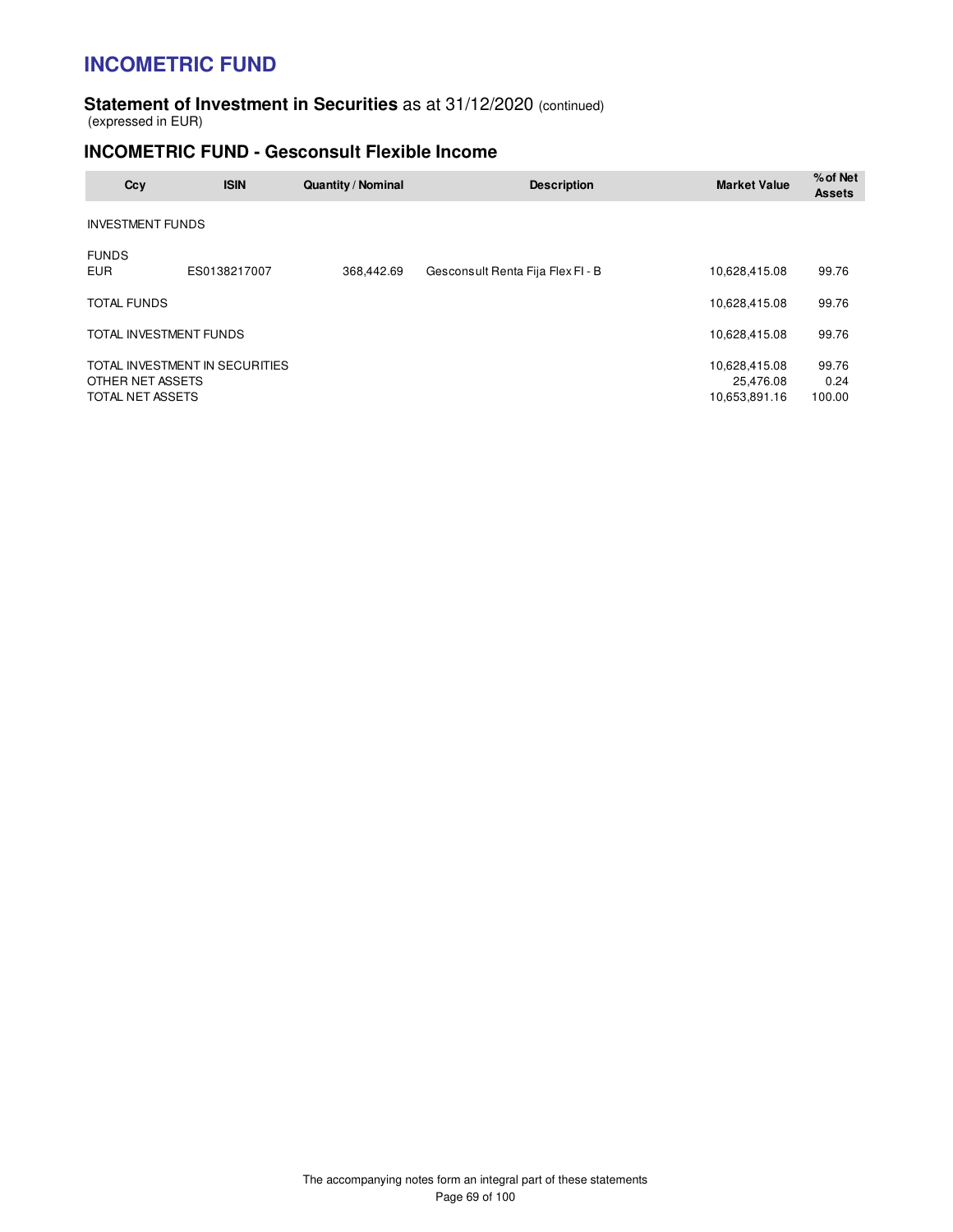#### **Statement of Investment in Securities** as at 31/12/2020 (continued) (expressed in EUR)

## **INCOMETRIC FUND - Gesconsult Spanish Equity**

| Ccy                                  | <b>ISIN</b>                    | <b>Quantity / Nominal</b> | <b>Description</b>               | <b>Market Value</b>                        | % of Net<br><b>Assets</b> |
|--------------------------------------|--------------------------------|---------------------------|----------------------------------|--------------------------------------------|---------------------------|
| <b>INVESTMENT FUNDS</b>              |                                |                           |                                  |                                            |                           |
| <b>FUNDS</b><br><b>EUR</b>           | ES0137381002                   | 119,750.16                | Gesconsult Renta Variable FI - B | 6,204,936.15                               | 96.99                     |
| <b>TOTAL FUNDS</b>                   |                                |                           |                                  | 6,204,936.15                               | 96.99                     |
| TOTAL INVESTMENT FUNDS               |                                |                           |                                  | 6,204,936.15                               | 96.99                     |
| OTHER NET ASSETS<br>TOTAL NET ASSETS | TOTAL INVESTMENT IN SECURITIES |                           |                                  | 6,204,936.15<br>192,379.21<br>6,397,315.36 | 96.99<br>3.01<br>100.00   |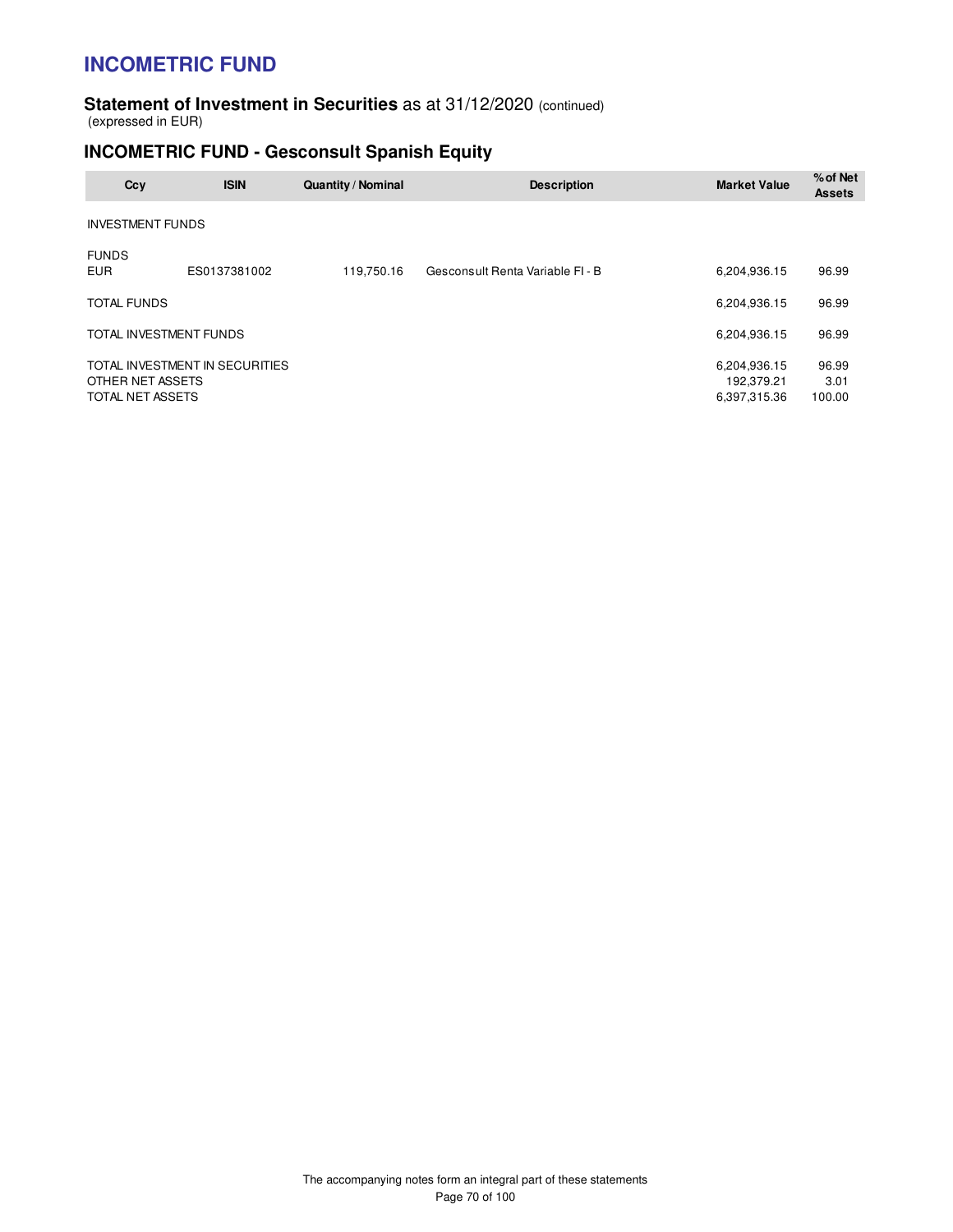### **Statement of Investment in Securities** as at 31/12/2020 (continued) (expressed in EUR)

### **INCOMETRIC FUND - Global Arrow**

| Ccy                           | <b>ISIN</b>                    | <b>Quantity / Nominal</b> | <b>Description</b>                             | <b>Market Value</b> | % of Net<br><b>Assets</b> |
|-------------------------------|--------------------------------|---------------------------|------------------------------------------------|---------------------|---------------------------|
| <b>INVESTMENT FUNDS</b>       |                                |                           |                                                |                     |                           |
| <b>FUNDS</b>                  |                                |                           |                                                |                     |                           |
| <b>EUR</b>                    | FR0000172041                   | 724.47                    | AXA AXA Aedificandi AC Acc                     | 422,576.28          | 4.81                      |
| <b>EUR</b>                    | LU1002648381                   | 1,712.06                  | AXA World Funds - Global Inflation Bonds       | 219,263.40          | 2.49                      |
| <b>EUR</b>                    | LU0842209222                   | 1,754.37                  | BlueBay Investment Grade Euro Aggregate        | 221,751.99          | 2.52                      |
| <b>EUR</b>                    | IE00BZ0X9T58                   | 9,788.99                  | Comgest Growth PLC - Europe Opportunitie       | 500,217.54          | 5.69                      |
| <b>EUR</b>                    | LU0263139296                   | 2.701.92                  | Deka-Commodities I-T Acc                       | 156,549.48          | 1.78                      |
| <b>EUR</b>                    | FI0008800511                   | 7,182.30                  | Evli Short Corporate Bond                      | 214,319.94          | 2.44                      |
| <b>USD</b>                    | LU1102506141                   | 34,052.86                 | <b>Fidelity Funds - Emerging Markets Focus</b> | 535,631.67          | 6.09                      |
| <b>EUR</b>                    | LU1481583711                   | 2,077.97                  | Flossbach von Storch Bond Opportunities        | 254,862.41          | 2.90                      |
| <b>EUR</b>                    | LU0690375182                   | 17,347.25                 | Fundsmith Equity Fund Feeder T ACC Acc         | 810,975.26          | 9.23                      |
| <b>EUR</b>                    | IE00B1TXHL60                   | 27,350.00                 | iShares Listed Private Equity UCITS ETF        | 535,513.00          | 6.09                      |
| <b>EUR</b>                    | LU0260085492                   | 6,131.90                  | Jupiter JGF - European Growth L EUR Acc        | 256,006.83          | 2.91                      |
| <b>EUR</b>                    | IE00BF2VFW20                   | 554,644.39                | Lindsell Train Global Equity Fund E EUR        | 800,074.53          | 9.10                      |
| <b>EUR</b>                    | LU0860708980                   | 7,049.85                  | Lumyna - York Asian Event Driven UCITS F       | 787,186.03          | 8.95                      |
| <b>EUR</b>                    | IE00B96G6Y08                   | 1,837.47                  | Muzinich Funds - Europeyield Fund Hdgd E       | 254,764.80          | 2.90                      |
| <b>USD</b>                    | LU0242142734                   | 109.12                    | NN L Health Care IC Acc                        | 281,236.53          | 3.20                      |
| <b>EUR</b>                    | IE00BTL1GS46                   | 2,015.85                  | Nomura Funds Ireland plc - Global Dynami       | 270,488.46          | 3.08                      |
| <b>EUR</b>                    | LU0104884605                   | 1,225.39                  | Pictet - Water                                 | 547,699.60          | 6.23                      |
| <b>USD</b>                    | IE0030772275                   | 6,125.00                  | Polar Capital Funds plc - Global Technol       | 473,597.19          | 5.39                      |
| <b>EUR</b>                    | IE00BF5H5052                   | 7,077.70                  | Seilern International Funds PLC - Stryx        | 1,133,989.09        | 12.90                     |
| <b>TOTAL FUNDS</b>            |                                |                           |                                                | 8,676,704.03        | 98.70                     |
| <b>TOTAL INVESTMENT FUNDS</b> |                                |                           |                                                | 8,676,704.03        | 98.70                     |
|                               | TOTAL INVESTMENT IN SECURITIES |                           |                                                | 8,676,704.03        | 98.70                     |
| OTHER NET ASSETS              |                                |                           |                                                | 113,888.82          | 1.30                      |
| <b>TOTAL NET ASSETS</b>       |                                |                           |                                                | 8,790,592.85        | 100.00                    |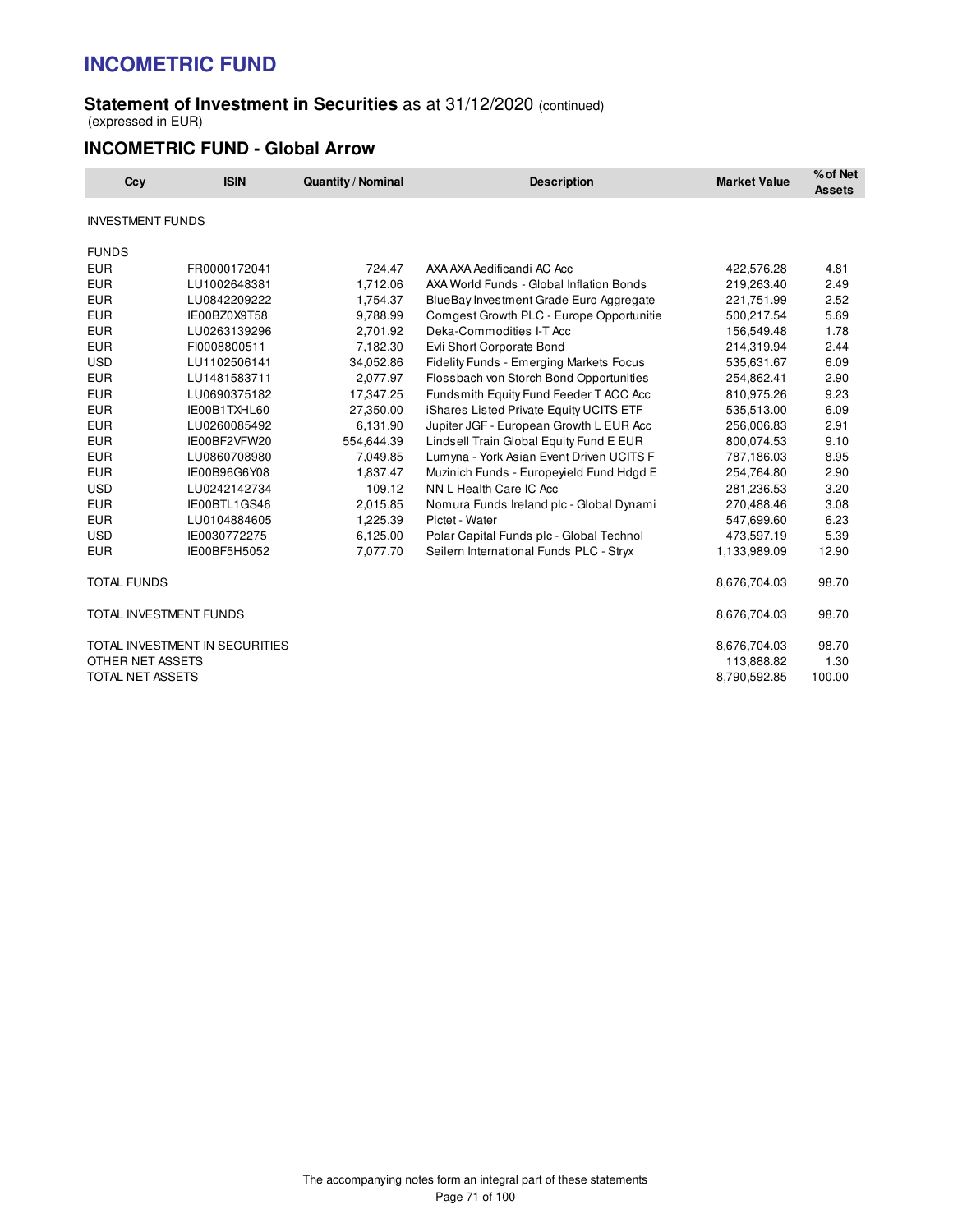#### **Statement of Investment in Securities** as at 31/12/2020 (continued) (expressed in EUR)

## **INCOMETRIC FUND - Global Strategy Fund**

| Ccy                                                                          | <b>ISIN</b>  | <b>Quantity / Nominal</b> | <b>Description</b>                                                     | <b>Market Value</b> | % of Net<br><b>Assets</b> |
|------------------------------------------------------------------------------|--------------|---------------------------|------------------------------------------------------------------------|---------------------|---------------------------|
|                                                                              |              |                           | TRANSFERABLE SECURITIES ADMITTED TO AN OFFICIAL STOCK EXCHANGE LISTING |                     |                           |
| <b>EQUITY</b>                                                                |              |                           |                                                                        |                     |                           |
| <b>EUR</b>                                                                   | ES0113900J37 | 518,983.00                | <b>Banco Santander SA</b>                                              | 1,317,178.85        | 9.01                      |
| <b>USD</b>                                                                   | US09857L1089 | 35.00                     | Booking Holdings Inc                                                   | 63,763.81           | 0.44                      |
| <b>USD</b>                                                                   | PA1436583006 | 7,800.00                  | <b>Carnival Corp</b>                                                   | 138,193.12          | 0.94                      |
| <b>EUR</b>                                                                   | ES0177542018 | 50,000.00                 | International Consolidated Air                                         | 89,550.00           | 0.61                      |
| <b>TOTAL EQUITY</b>                                                          |              |                           |                                                                        | 1,608,685.78        | 11.00                     |
| TOTAL TRANSFERABLE SECURITIES ADMITTED TO AN OFFICIAL STOCK EXCHANGE LISTING |              |                           |                                                                        | 1,608,685.78        | 11.00                     |
| <b>INVESTMENT FUNDS</b>                                                      |              |                           |                                                                        |                     |                           |
| <b>FUNDS</b>                                                                 |              |                           |                                                                        |                     |                           |
| <b>EUR</b>                                                                   | DE000A0X7541 | 7,775.00                  | <b>ACATIS-Gane Value Event-Eur Acc</b>                                 | 2,401,619.75        | 16.42                     |
| <b>EUR</b>                                                                   | LU2009012159 | 8,188.00                  | Allianz Thematica RT EUR Acc                                           | 1,152,378.56        | 7.88                      |
| CHF                                                                          | LU0087657408 | 8,629.68                  | AXA WF-Framlington Switz-FC CHF Acc                                    | 773,822.67          | 5.29                      |
| <b>EUR</b>                                                                   | LU1683285834 | 519.37                    | Credit Suisse Lux Digital Health Equity                                | 1,519,500.69        | 10.39                     |
| <b>EUR</b>                                                                   | LU0690375182 | 24,297.38                 | Fundsmith Equity Fund Feeder T ACC Acc                                 | 1,135,890.37        | 7.77                      |
| <b>EUR</b>                                                                   | LU1984711868 | 61,686.47                 | Janus Henderson Horizon Fund - Global Su                               | 1,106,038.48        | 7.56                      |
| <b>EUR</b>                                                                   | LU0583243455 | 4,068.02                  | MFS Meridian Funds - Prudent Wealth Fund                               | 1,015,580.44        | 6.94                      |
| <b>EUR</b>                                                                   | LU1511517010 | 39,412.45                 | Morgan Stanley Investment Funds - Global                               | 2,609,498.12        | 17.84                     |
| <b>EUR</b>                                                                   | IE00BF5H5052 | 7,228.39                  | Seilern International Funds PLC - Stryx                                | 1,158,132.65        | 7.92                      |
| <b>TOTAL FUNDS</b>                                                           |              |                           |                                                                        | 12,872,461.73       | 88.01                     |
| TOTAL INVESTMENT FUNDS                                                       |              |                           |                                                                        | 12,872,461.73       | 88.01                     |
| TOTAL INVESTMENT IN SECURITIES                                               |              |                           |                                                                        | 14,481,147.51       | 99.01                     |
| OTHER NET ASSETS                                                             |              |                           |                                                                        | 145,227.03          | 0.99                      |
| TOTAL NET ASSETS                                                             |              |                           |                                                                        | 14.626.374.54       | 100.00                    |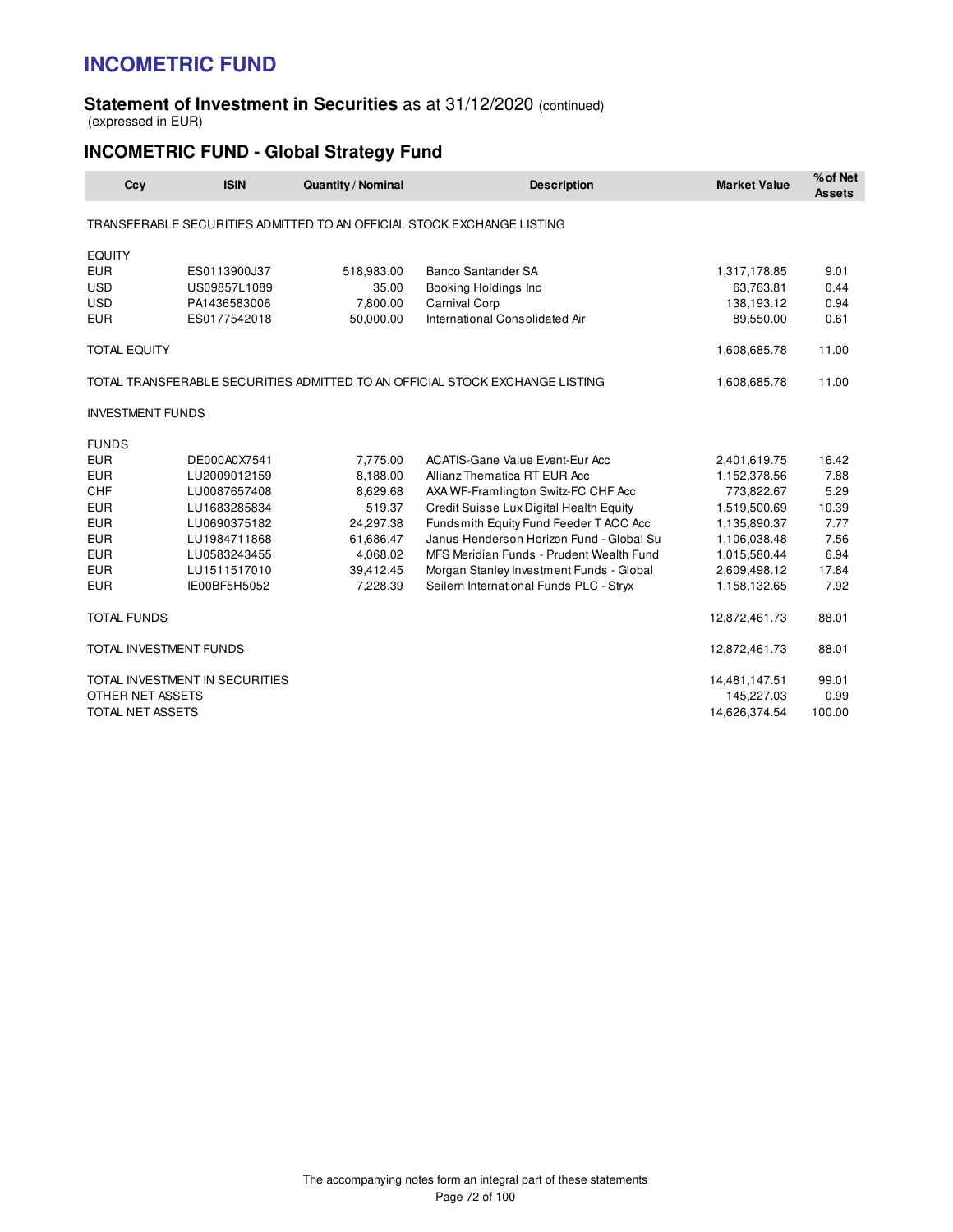## **Statement of Investment in Securities** as at 31/12/2020 (continued) (expressed in EUR)

# **INCOMETRIC FUND - Global Valor**

| Ccy               | <b>ISIN</b>                  | <b>Quantity / Nominal</b> | <b>Description</b>                                                     | <b>Market Value</b>      | % of Net<br><b>Assets</b> |
|-------------------|------------------------------|---------------------------|------------------------------------------------------------------------|--------------------------|---------------------------|
|                   |                              |                           | TRANSFERABLE SECURITIES ADMITTED TO AN OFFICIAL STOCK EXCHANGE LISTING |                          |                           |
| <b>EQUITY</b>     |                              |                           |                                                                        |                          |                           |
| <b>EUR</b>        | NL0012969182                 | 250.00                    | Adyen NV                                                               | 476,250.00               | 3.03                      |
| CAD               | CA01626P3043                 | 1,400.00                  | Alimentation Couche-Tard Inc                                           | 39,016.83                | 0.25                      |
| <b>PLN</b>        | LU2237380790                 | 6,000.00                  | Allegro.eu SA                                                          | 111,255.84               | 0.71                      |
| <b>AUD</b>        | AU000000APX3                 | 6,000.00                  | Appen Ltd                                                              | 93,237.83                | 0.59                      |
| <b>USD</b>        | US0404131064                 | 500.00                    | Arista Networks Inc                                                    | 118,837.68               | 0.76                      |
| <b>EUR</b>        | NL0010273215                 | 1,000.00                  | <b>ASML Holding NV</b>                                                 | 397,550.00               | 2.53                      |
| <b>USD</b>        | GB00BZ09BD16                 | 1,400.00                  | Atlassian Corp PLC                                                     | 267,815.63               | 1.70                      |
| <b>GBP</b>        | GB00BDD85M81                 | 20,000.00                 | Avast PLC                                                              | 120,037.97               | 0.76                      |
| CHF               | CH0012530207                 | 1,000.00                  | Bachem Holding AG                                                      | 365,499.78               | 2.32                      |
| CAD               | CA0585861085                 | 2,500.00                  | <b>Ballard Power Systems Inc</b>                                       | 47,697.91                | 0.30                      |
| <b>EUR</b>        | US09075V1026                 | 3,000.00                  | BioNTech SE - ADR                                                      | 217,800.00               | 1.39                      |
| <b>USD</b>        | CA1366351098                 | 5,500.00                  | Canadian Solar Inc                                                     | 230,518.18               | 1.47                      |
| <b>GBP</b>        | GB0002341666                 | 25,000.00                 | Creighton's PLC                                                        | 17,586.96                | 0.11                      |
| <b>USD</b>        | CH0334081137                 | 2,000.00                  | <b>CRISPR Therapeutics AG</b>                                          | 250,476.46               | 1.59                      |
| <b>EUR</b>        | IT0003492391                 | 1,100.00                  | DiaSorin SpA                                                           | 187,110.00               | 1.19                      |
| <b>EUR</b>        | FR0014000MR3                 | 3,000.00                  | Eurofins Scientific SE                                                 | 205,890.00               | 1.31                      |
| <b>EUR</b>        | FR0011476928                 | 2,200.00                  | Fnac Darty SA                                                          | 115,940.00               | 0.74                      |
| AUD               | AU000000FMG4                 | 12,000.00                 | Fortescue Metals Group Ltd                                             | 176,959.29               | 1.13                      |
| <b>MYR</b>        | MYQ0128OO007                 | 270,000.00                | Frontken Corp Bhd                                                      | 194,910.17               | 1.24                      |
| <b>MYR</b>        | MYQ0208OO007                 | 220,000.00                | Greatech Technology Bhd                                                | 407,105.02               | 2.59                      |
| <b>EUR</b>        | DE000A161408                 | 1,000.00                  | HelloFresh SE                                                          | 63,200.00                | 0.40                      |
| <b>SEK</b>        | SE0000103699                 | 2,500.00                  | Hexagon AB                                                             | 186,585.18               | 1.19                      |
| USD               | US4567881085                 | 15,000.00                 | Infosys Ltd - ADR                                                      | 207,966.95               | 1.32                      |
| <b>USD</b>        | US47215P1066                 | 1,500.00                  | JD.com Inc - ADR                                                       | 107,848.35               | 0.69                      |
| <b>USD</b>        | US49639K1016                 | 3,000.00                  | Kings oft Cloud Holdings Ltd-ADR                                       | 106,866.79               | 0.68                      |
| GBP               | GB00B4T7HX10                 | 60,000.00                 | Learning Technologies Group PLC                                        | 121,936.24               | 0.78                      |
| CHF               | CH0013841017                 | 1,000.00                  | Lonza Group AG                                                         | 525,654.30               | 3.34                      |
| <b>MYR</b>        | MYL5286OO009                 | 800,000.00                | MI Technovation Bhd                                                    | 640,956.55               | 4.07                      |
| USD               | US5949181045                 | 1,000.00                  | Microsoft Corp                                                         | 181,931.21               | 1.16                      |
| <b>USD</b>        | US60770K1079                 | 3,500.00                  | Moderna Inc                                                            | 299,083.88               | 1.90                      |
| CHF               | CH0256379097                 | 5,000.00                  | Molecular Partners AG                                                  | 95,880.16                | 0.61                      |
| USD               | US6174464486                 | 2,500.00                  | Morgan Stanley                                                         | 140,137.42               | 0.89                      |
| JPY<br><b>USD</b> | JP3756600007                 | 300.00<br>800.00          | Nintendo Co Ltd                                                        | 156,390.56               | 0.99<br>0.66              |
| <b>DKK</b>        | NL0009538784                 | 1,200.00                  | NXP Semiconductors NV<br>Orsted A/S                                    | 104,051.37<br>200,524.09 | 1.28                      |
| <b>MYR</b>        | DK0060094928<br>MYL7160OO004 | 400,000.00                | Pentamaster Corp Bhd                                                   | 410,765.30               | 2.61                      |
| USD               | US7170811035                 | 2,000.00                  | Pfizer Inc                                                             | 60,218.40                | 0.38                      |
| <b>EUR</b>        | NL0013654783                 | 2,000.00                  | Prosus NV                                                              | 176,720.00               | 1.12                      |
| IHB               | TH0355010R16                 | 40,000.00                 | PTT Exploration & Production PCL - NVDR                                | 107,120.95               | 0.68                      |
| USD               | US7594701077                 | 2,500.00                  | Reliance Industries Ltd - GDR                                          | 111,856.37               | 0.71                      |
| SGD               | SG1U22933048                 | 130,000.00                | Riverstone Holdings Ltd/Singap                                         | 89,333.25                | 0.57                      |
| CHF               | CH0012032113                 | 1,000.00                  | Roche Holding AG                                                       | 286,485.29               | 1.82                      |
| CAD               | CA78165J1057                 | 125,000.00                | <b>Rupert Resources Ltd</b>                                            | 412,431.57               | 2.62                      |
| <b>EUR</b>        | AT0000A0E9W5                 | 6,000.00                  | S&T AG                                                                 | 115,800.00               | 0.74                      |
| <b>EUR</b>        | DE0007164600                 | 1,000.00                  | SAP SE                                                                 | 107,220.00               | 0.68                      |
| <b>AUD</b>        | AU000000SAR9                 | 40,000.00                 | Saracen Mineral Holdings Ltd                                           | 119,584.10               | 0.76                      |
| <b>MYR</b>        | MYL4731OO005                 | 44,000.00                 | Scientex BHD                                                           | 113,452.56               | 0.72                      |
| CHF               | CH0418792922                 | 1,200.00                  | Sika AG                                                                | 268,150.23               | 1.70                      |
| <b>USD</b>        | US8336351056                 | 2,600.00                  | Sociedad Quimica y Minera de Chile ADR                                 | 104,399.82               | 0.66                      |
| <b>CHF</b>        | CH0496451508                 | 20,000.00                 | Softwareone Holding AG                                                 | 484,252.55               | 3.08                      |
| <b>EUR</b>        | FR0013227113                 | 1,000.00                  | <b>SOITEC</b>                                                          | 159,300.00               | 1.01                      |
| <b>MYR</b>        | MYQ0215OO002                 | 700,000.00                | Solarvest Holdings Bhd                                                 | 269,030.94               | 1.71                      |
| THB               | TH9829010R11                 | 200,000.00                | Sri Trang Gloves Thailand PCL-NVDR                                     | 414,310.05               | 2.63                      |
| <b>MYR</b>        | XX0011017484                 | 1,333.00                  | Supermax Corp Bhd - Temp Dec 2020                                      | 1,629.10                 | 0.01                      |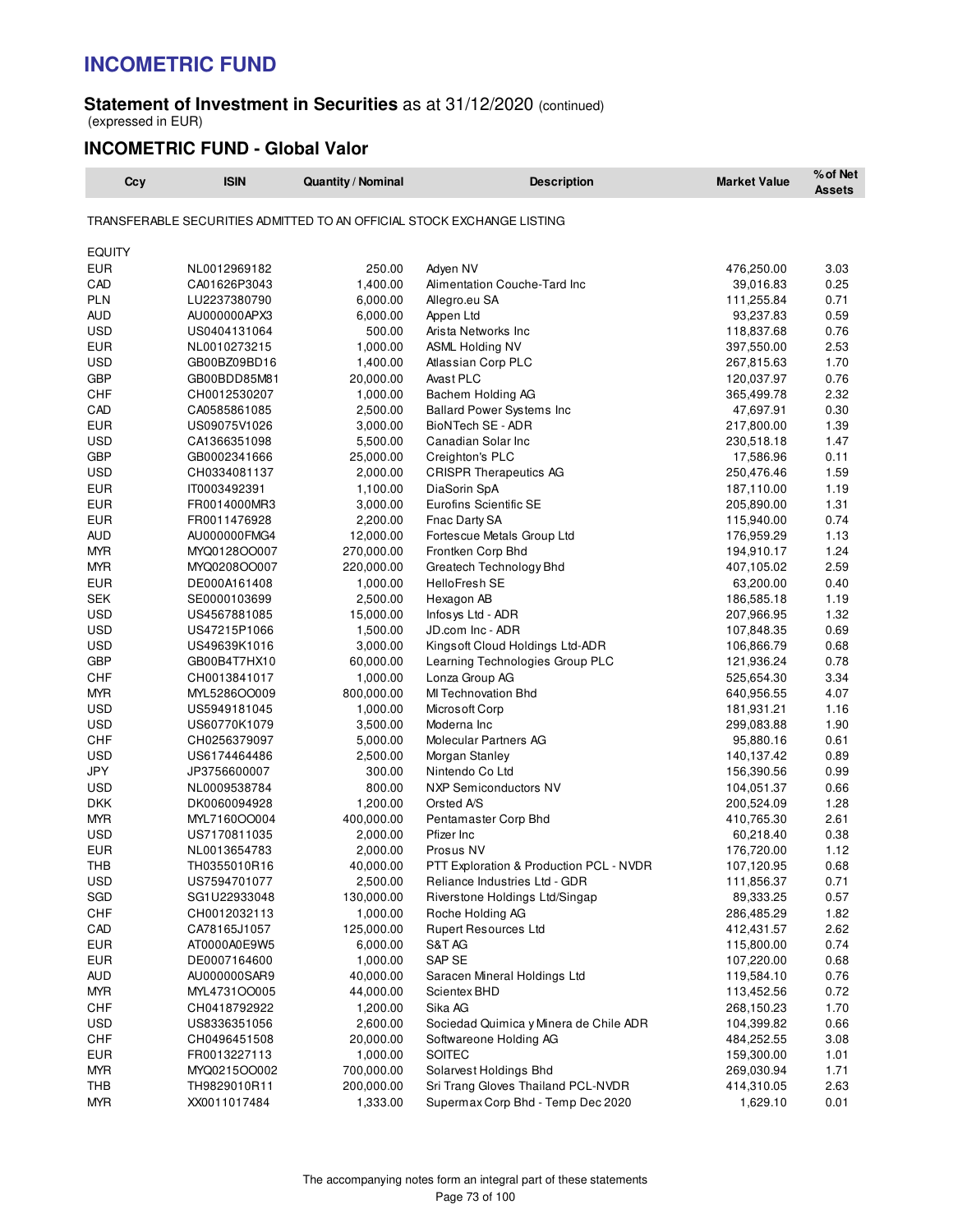## **Statement of Investment in Securities** as at 31/12/2020 (continued) (expressed in EUR)

# **INCOMETRIC FUND - Global Valor (continued)**

| Ccy                     | <b>ISIN</b>                    | <b>Quantity / Nominal</b> | <b>Description</b>                                                           | <b>Market Value</b> | % of Net<br><b>Assets</b> |
|-------------------------|--------------------------------|---------------------------|------------------------------------------------------------------------------|---------------------|---------------------------|
|                         |                                |                           | TRANSFERABLE SECURITIES ADMITTED TO AN OFFICIAL STOCK EXCHANGE LISTING       |                     |                           |
| <b>EQUITY</b>           |                                |                           |                                                                              |                     |                           |
| <b>USD</b>              | US8740391003                   | 5,000.00                  | Taiwan Semiconductor Manufactu-ADR                                           | 445,953.13          | 2.84                      |
| <b>EUR</b>              | DE000A2YN900                   | 3,000.00                  | Team Viewer AG                                                               | 131,490.00          | 0.84                      |
| <b>EUR</b>              | FR0000051807                   | 1,000.00                  | Teleperformance                                                              | 271,300.00          | 1.72                      |
| <b>NOK</b>              | NO0005668905                   | 3,000.00                  | Tomra Systems ASA                                                            | 120,778.52          | 0.77                      |
| <b>EUR</b>              | DE000A0TGJ55                   | 3,000.00                  | Varta AG                                                                     | 354,600.00          | 2.25                      |
| <b>USD</b>              | US9311421039                   | 1,000.00                  | Wal-Mart Stores Inc                                                          | 117,909.29          | 0.75                      |
| <b>HKD</b>              | CNE100003F19                   | 2,000.00                  | WuXi AppTec Co Ltd                                                           | 32,028.53           | 0.20                      |
| <b>HKD</b>              | KYG970081173                   | 60,000.00                 | Wuxi Biologics Cayman Inc                                                    | 650,698.12          | 4.14                      |
| <b>AUD</b>              | NZXROE0001S2                   | 5,000.00                  | Xero Ltd                                                                     | 462,035.20          | 2.94                      |
| <b>HKD</b>              | KYG9829N1025                   | 250,000.00                | Xinyi Solar Holdings Ltd                                                     | 534,072.51          | 3.40                      |
| <b>USD</b>              | NL0009805522                   | 2,000.00                  | Yandex NV                                                                    | 113,827.66          | 0.72                      |
| <b>TOTAL EQUITY</b>     |                                |                           |                                                                              | 14,227,262.04       | 90.45                     |
|                         |                                |                           | TOTAL TRANSFERABLE SECURITIES ADMITTED TO AN OFFICIAL STOCK EXCHANGE LISTING | 14,227,262.04       | 90.45                     |
| <b>INVESTMENT FUNDS</b> |                                |                           |                                                                              |                     |                           |
| <b>FUNDS</b>            |                                |                           |                                                                              |                     |                           |
| <b>EUR</b>              | LU0102012688                   | 3,500.00                  | Parvest Money Market Euro I Acc                                              | 249,316.55          | 1.59                      |
| <b>USD</b>              | LU0102011102                   | 3,000.00                  | Parvest Money Market USD - I                                                 | 250,222.16          | 1.59                      |
| <b>TOTAL FUNDS</b>      |                                |                           |                                                                              | 499,538.71          | 3.18                      |
| TOTAL INVESTMENT FUNDS  |                                |                           |                                                                              | 499,538.71          | 3.18                      |
|                         | TOTAL INVESTMENT IN SECURITIES |                           |                                                                              | 14,726,800.75       | 93.63                     |
| OTHER NET ASSETS        |                                |                           |                                                                              | 1,002,597.65        | 6.37                      |
| TOTAL NET ASSETS        |                                |                           |                                                                              | 15,729,398.40       | 100.00                    |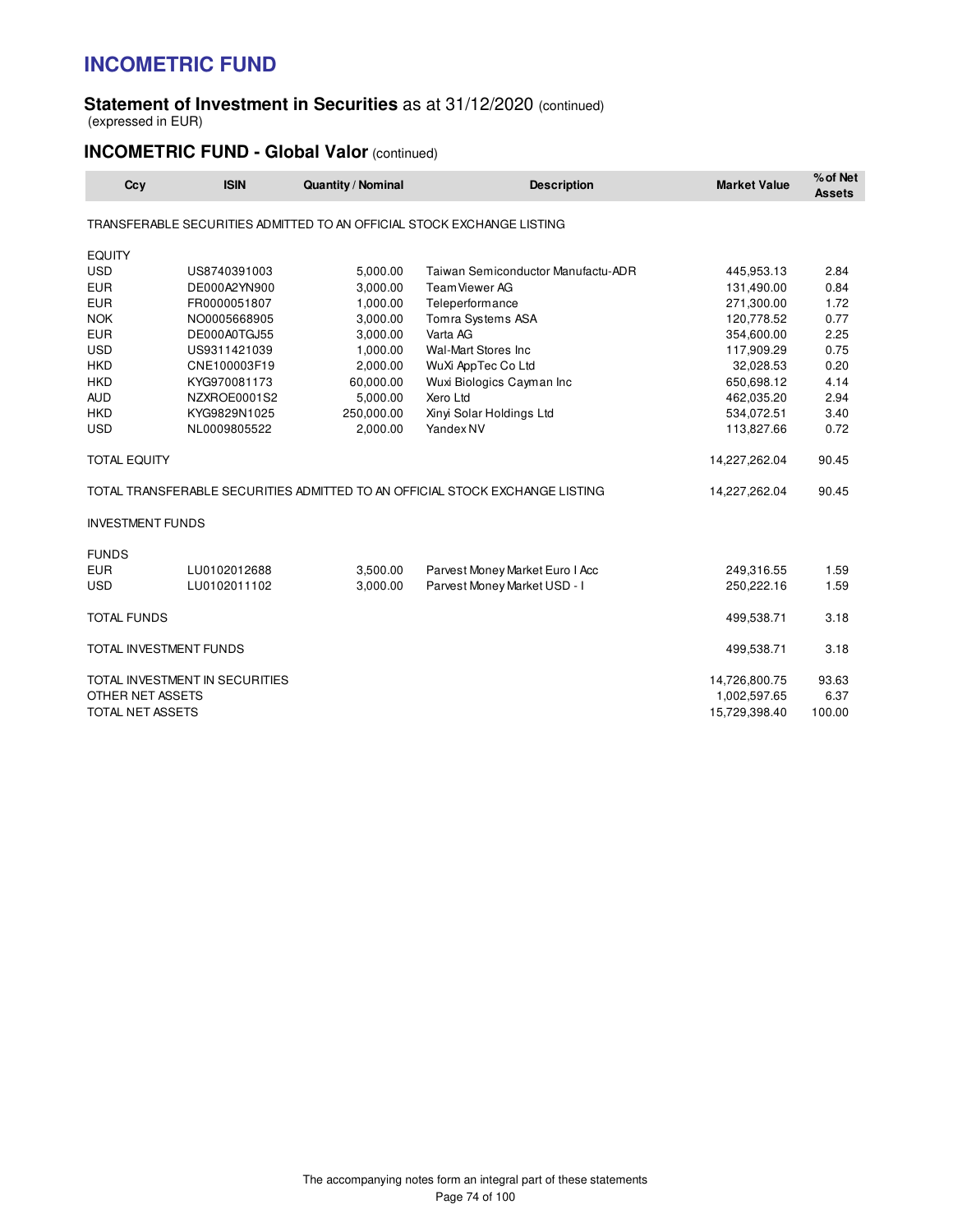## **Statement of Investment in Securities** as at 31/12/2020 (continued) (expressed in EUR)

# **INCOMETRIC FUND - Investore Fundamentals**

| Ccy                     | <b>ISIN</b>                    | <b>Quantity / Nominal</b> | <b>Description</b>                       | <b>Market Value</b> | % of Net<br><b>Assets</b> |
|-------------------------|--------------------------------|---------------------------|------------------------------------------|---------------------|---------------------------|
| <b>INVESTMENT FUNDS</b> |                                |                           |                                          |                     |                           |
| <b>FUNDS</b>            |                                |                           |                                          |                     |                           |
| <b>EUR</b>              | LU0171305526                   | 1,468.00                  | BlackRock Global Funds - World Gold Fund | 51,629.56           | 2.59                      |
| <b>EUR</b>              | LU0164455502                   | 34.69                     | Carmignac Commodities-A EUR Acc          | 10,573.04           | 0.53                      |
| <b>EUR</b>              | FR0010149302                   | 93.02                     | Carmignac Emergents-A EUR Acc            | 129,821.97          | 6.50                      |
| <b>EUR</b>              | FR0010135103                   | 307.00                    | Carmignac Patrimoine-A Eur Acc           | 219,867.26          | 11.02                     |
| <b>EUR</b>              | LU1100076550                   | 595.00                    | Clartan Valeurs-C                        | 76,939.45           | 3.85                      |
| <b>EUR</b>              | FR0013294311                   | 213.00                    | DNCA Finance Eurose N - EUR Acc          | 80,237.10           | 4.02                      |
| <b>EUR</b>              | FR0010321802                   | 4.00                      | Echiquier Agressor-A                     | 6,162.12            | 0.31                      |
| <b>EUR</b>              | FR0010321810                   | 360.00                    | Echiquier Sicav-Echiquier Agenor SRI Mid | 168,998.40          | 8.47                      |
| <b>EUR</b>              | FR0010611293                   | 157.00                    | Echiquier Sicav-Echiquier Arty SRI       | 264,351.89          | 13.24                     |
| <b>EUR</b>              | FR0011558246                   | 552.00                    | Echiquier Sicav-Echiquier Entrepren A    | 156,022.80          | 7.82                      |
| <b>EUR</b>              | FR0010434019                   | 73.97                     | Echiquier Sicav-Echiquier Patrimoine A   | 63,774.71           | 3.20                      |
| <b>EUR</b>              | FR0010859769                   | 815.00                    | Echiquier Sicav-Echiquier Wld Eq Growth  | 271,663.95          | 13.61                     |
| <b>EUR</b>              | LU0323243989                   | 260.00                    | Landolt Inv SICAV-Gold                   | 11,749.40           | 0.59                      |
| <b>EUR</b>              | LU0428317514                   | 185.97                    | Quaero Cap Funds-Argonaut A Acc          | 72,663.96           | 3.64                      |
| <b>EUR</b>              | LU0705182367                   | 183.00                    | Quaero Cap Funds-Smaller Eur Comp A Acc  | 35,049.99           | 1.76                      |
| <b>EUR</b>              | LU0548153799                   | 12,198.00                 | Standard LIG-GI Abs Ret Strat-D Eur IAcc | 163,628.85          | 8.20                      |
| <b>EUR</b>              | FR0013217007                   | 2,026.00                  | Varenne Valeur-P Acc EUR                 | 254,566.90          | 12.76                     |
| <b>TOTAL FUNDS</b>      |                                |                           |                                          | 2,037,701.35        | 102.11                    |
|                         | TOTAL INVESTMENT FUNDS         |                           |                                          | 2,037,701.35        | 102.11                    |
|                         | TOTAL INVESTMENT IN SECURITIES |                           |                                          | 2,037,701.35        | 102.11                    |
| OTHER NET ASSETS        |                                |                           |                                          | 42,189.97           | 2.11                      |
| TOTAL NET ASSETS        |                                |                           |                                          | 1,995,511.38        | 100.00                    |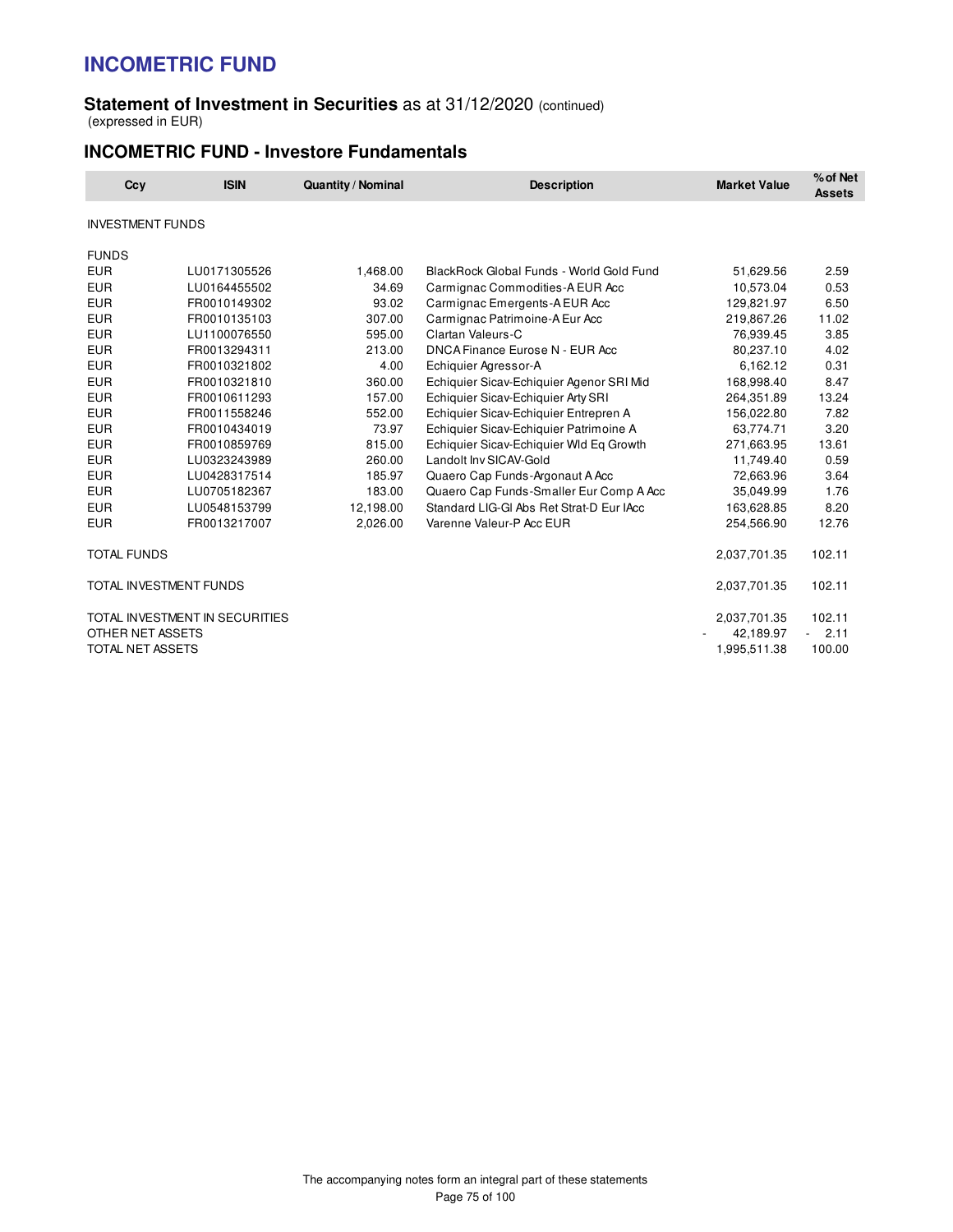## **Statement of Investment in Securities** as at 31/12/2020 (continued) (expressed in EUR)

# **INCOMETRIC FUND - Triton (LF) Global Balanced Fund**

| TRANSFERABLE SECURITIES ADMITTED TO AN OFFICIAL STOCK EXCHANGE LISTING<br><b>EQUITY</b><br><b>USD</b><br>KYG011251066<br>2,000.00<br>Afya Ltd<br>41,388.90<br>0.12<br><b>USD</b><br>700.00<br>133,255.08<br>0.40<br>US01609W1027<br>Alibaba Group Holding Ltd - ADR<br><b>USD</b><br>2.09<br>260.00<br>Amazon.com Inc<br>692,652.08<br>US0231351067<br><b>USD</b><br>1,550.00<br>0.51<br>US0378331005<br>Apple Inc<br>168,229.93<br><b>USD</b><br>AstraZeneca PLC- Spons ADR<br>0.12<br>US0463531089<br>1,000.00<br>40,889.94<br>0.09<br>EUR<br>GRS337003008<br>5,000.00<br>Autohellas SA<br>30,600.00<br><b>EUR</b><br>120,000.00<br>GRS488003005<br>Cars Motorcycles and Marine Engine Trade<br>134,400.00<br>0.40<br><b>EUR</b><br>2,000.00<br>Cellnex Telecom SA<br>0.30<br>ES0105066007<br>98,240.00<br>CAD<br>100.00<br>Constellation Software Inc/Canada<br>0.32<br>CA21037X1006<br>105,897.69<br><b>SEK</b><br>7,000.00<br>0.31<br>SE0011166933<br>Epiroc AB - A<br>104,271.70<br><b>GBP</b><br>60,000.00<br>Fresnillo PLC<br>2.28<br>GB00B2QPKJ12<br>756,741.67<br><b>USD</b><br>1,500.00<br>Geely Automobile Holdings Ltd - ADR<br>83,321.75<br>0.25<br>US36847Q1031<br><b>EUR</b><br>32,000.00<br>GEK Terna Holding Real Estate Constructi<br>0.76<br>GRS145003000<br>252,160.00<br><b>CHF</b><br>CH0010645932<br>30.00<br>Givaudan SA<br>103,411.95<br>0.31<br><b>EUR</b><br>500.00<br>Industria de Diseno Textil SA<br>0.04<br>ES0148396007<br>13,020.00<br><b>USD</b><br>11,500.00<br>0.33<br>KYG493921061<br>ION Acquisition Corp 1 Ltd<br>110,715.31<br><b>USD</b><br>23,500.00<br>232,203.18<br>0.70<br>KYG493921228<br>ION Acquisition Corp 1 Ltd<br>12,519.00<br><b>JUMBO SA</b><br>0.54<br>EUR<br>GRS282183003<br>177,894.99<br><b>JPY</b><br>500.00<br>0.69<br>JP3236200006<br>Keyence Corp<br>229,648.40<br><b>EUR</b><br>3,000.00<br>Kri-Kri Milk Industry SA<br>0.06<br>GRS469003024<br>19,620.00<br><b>EUR</b><br>72,640.00<br>Ktima Kostas Lazaridis SA<br>0.29<br>GRS354003006<br>96,611.20<br>0.53<br>USD<br>US64110L1061<br>400.00<br>Netflix Inc.<br>176,918.74<br><b>EUR</b><br>40,000.00<br>OPAP SA<br>1.32<br>GRS419003009<br>438,000.00<br><b>EUR</b><br>25,000.00<br>0.19<br>GRS065003014<br>Papoutsanis SA<br>62,000.00<br><b>GBP</b><br>Polymetal International PLC<br>2.55<br>JE00B6T5S470<br>45,000.00<br>846,435.15<br>Prosus NV<br>0.27<br>EUR<br>NL0013654783<br>1,000.00<br>88,360.00<br>1.14<br>EUR<br>GRS310003009<br>36,191.00<br>Quest Holdings SA<br>378,195.95<br>CHF<br>350.00<br>99,946.40<br>0.30<br>CH0012032048<br>Roche Holding AG<br><b>EUR</b><br>6,000.00<br>SAP SE<br>1.94<br>DE0007164600<br>643,320.00<br>Schrodinger Inc/United States<br>0.97<br>USD<br>5,000.00<br>US80810D1037<br>323,831.34<br><b>USD</b><br>1,000.00<br>Taiwan Semiconductor Manufactu-ADR<br>0.27<br>US8740391003<br>89,190.63<br>47,000.00<br>Terna Energy SA<br>1.87<br>EUR<br>GRS496003005<br>620,400.00<br>Unilever PLC<br>0.07<br>GBP<br>GB00B10RZP78<br>500.00<br>24,521.24<br><b>TOTAL EQUITY</b><br>7,416,293.22<br>22.33<br><b>BONDS</b><br>EUR<br>BE6285454482<br>250,000.00<br>Ab Inbev Sa/Nv 1.5% 17/03/2025<br>267,328.75<br>0.80<br><b>EUR</b><br>200,000.00<br>Air France-Klm 3.75% 12/10/2022<br>199,935.00<br>0.60<br>FR0013212958<br>USD<br>US01609WAP77<br>200,000.00<br>Alibaba Group 3.125% 28/11/2021<br>166,803.81<br>0.50<br><b>EUR</b><br>500,000.00<br>Alpha Bank Ae 4,25% 13/02/2030<br>471,847.50<br>1.42<br>XS2111230285<br><b>EUR</b><br>300,000.00<br>Bank Of Cyprus 9.25% 19/01/2027<br>0.90<br>XS1551761569<br>300,115.50<br><b>USD</b><br>200,000.00<br>Barry Calle Svcs 5.5% 15/06/2023<br>0.54<br>BE6254003252<br>179,263.02<br>USD<br>MHY1771G1281<br>5,000.00<br>Costamare Inc 8,5% Perpetual<br>101,105.84<br>0.30<br>USD<br>MHY1771G1364<br>14,000.00<br>Costamare Inc 8,75% Perpetual<br>284,777.49<br>0.86<br><b>EUR</b><br>700,000.00<br>0.13<br>XS1082775054<br>FFGRPG 1,75% 03/07/2019 Cv - DEFAULT<br>42,000.00<br><b>EUR</b><br>300,000.00<br>Fiat Fin & Trade 4.75% 22/03/2021<br>302,902.50<br>0.91<br>XS1048568452<br><b>USD</b><br>200,000.00<br>Fresnillo Plc 5.5% 13/11/2023<br>0.55<br>USG371E2AA61<br>183,703.73<br><b>EUR</b><br>500,000.00<br>Hellenic Petro 2% 04/10/2024<br>1.48<br>XS2060691719<br>491,807.50<br><b>EUR</b><br>XS1500377517<br>1,400,000.00<br>Hellenic Petro 4.875% 14/10/2021<br>1,440,341.00<br>4.34<br><b>EUR</b><br>700,000.00<br>Hellenic Republi 1,5% 18/06/2030<br>756,322.00<br>2.28<br>GR0124036709<br><b>EUR</b><br>GR0128016731<br>60,000.00<br>Hellenic Republi 1,875% 04/02/2035<br>67,903.50<br>0.20<br><b>EUR</b><br>GR0118019679<br>875,000.00<br>Hellenic Republi 1,875% 23/07/2026<br>956,239.38<br>2.88<br>GR0118020685<br>150,000.00<br>0.50 | Ccy        | <b>ISIN</b> | Quantity / Nominal | <b>Description</b>             | <b>Market Value</b> | % of Net<br><b>Assets</b> |
|-----------------------------------------------------------------------------------------------------------------------------------------------------------------------------------------------------------------------------------------------------------------------------------------------------------------------------------------------------------------------------------------------------------------------------------------------------------------------------------------------------------------------------------------------------------------------------------------------------------------------------------------------------------------------------------------------------------------------------------------------------------------------------------------------------------------------------------------------------------------------------------------------------------------------------------------------------------------------------------------------------------------------------------------------------------------------------------------------------------------------------------------------------------------------------------------------------------------------------------------------------------------------------------------------------------------------------------------------------------------------------------------------------------------------------------------------------------------------------------------------------------------------------------------------------------------------------------------------------------------------------------------------------------------------------------------------------------------------------------------------------------------------------------------------------------------------------------------------------------------------------------------------------------------------------------------------------------------------------------------------------------------------------------------------------------------------------------------------------------------------------------------------------------------------------------------------------------------------------------------------------------------------------------------------------------------------------------------------------------------------------------------------------------------------------------------------------------------------------------------------------------------------------------------------------------------------------------------------------------------------------------------------------------------------------------------------------------------------------------------------------------------------------------------------------------------------------------------------------------------------------------------------------------------------------------------------------------------------------------------------------------------------------------------------------------------------------------------------------------------------------------------------------------------------------------------------------------------------------------------------------------------------------------------------------------------------------------------------------------------------------------------------------------------------------------------------------------------------------------------------------------------------------------------------------------------------------------------------------------------------------------------------------------------------------------------------------------------------------------------------------------------------------------------------------------------------------------------------------------------------------------------------------------------------------------------------------------------------------------------------------------------------------------------------------------------------------------------------------------------------------------------------------------------------------------------------------------------------------------------------------------------------------------------------------------------------------------------------------------------------------------------------------------------------------------------------------------------------------------------------------------------------------------------------------------------------------------------------------------------------------------------------------------------------------------------------------------------------------------------------------------------------------------|------------|-------------|--------------------|--------------------------------|---------------------|---------------------------|
|                                                                                                                                                                                                                                                                                                                                                                                                                                                                                                                                                                                                                                                                                                                                                                                                                                                                                                                                                                                                                                                                                                                                                                                                                                                                                                                                                                                                                                                                                                                                                                                                                                                                                                                                                                                                                                                                                                                                                                                                                                                                                                                                                                                                                                                                                                                                                                                                                                                                                                                                                                                                                                                                                                                                                                                                                                                                                                                                                                                                                                                                                                                                                                                                                                                                                                                                                                                                                                                                                                                                                                                                                                                                                                                                                                                                                                                                                                                                                                                                                                                                                                                                                                                                                                                                                                                                                                                                                                                                                                                                                                                                                                                                                                                                                                                   |            |             |                    |                                |                     |                           |
|                                                                                                                                                                                                                                                                                                                                                                                                                                                                                                                                                                                                                                                                                                                                                                                                                                                                                                                                                                                                                                                                                                                                                                                                                                                                                                                                                                                                                                                                                                                                                                                                                                                                                                                                                                                                                                                                                                                                                                                                                                                                                                                                                                                                                                                                                                                                                                                                                                                                                                                                                                                                                                                                                                                                                                                                                                                                                                                                                                                                                                                                                                                                                                                                                                                                                                                                                                                                                                                                                                                                                                                                                                                                                                                                                                                                                                                                                                                                                                                                                                                                                                                                                                                                                                                                                                                                                                                                                                                                                                                                                                                                                                                                                                                                                                                   |            |             |                    |                                |                     |                           |
|                                                                                                                                                                                                                                                                                                                                                                                                                                                                                                                                                                                                                                                                                                                                                                                                                                                                                                                                                                                                                                                                                                                                                                                                                                                                                                                                                                                                                                                                                                                                                                                                                                                                                                                                                                                                                                                                                                                                                                                                                                                                                                                                                                                                                                                                                                                                                                                                                                                                                                                                                                                                                                                                                                                                                                                                                                                                                                                                                                                                                                                                                                                                                                                                                                                                                                                                                                                                                                                                                                                                                                                                                                                                                                                                                                                                                                                                                                                                                                                                                                                                                                                                                                                                                                                                                                                                                                                                                                                                                                                                                                                                                                                                                                                                                                                   |            |             |                    |                                |                     |                           |
|                                                                                                                                                                                                                                                                                                                                                                                                                                                                                                                                                                                                                                                                                                                                                                                                                                                                                                                                                                                                                                                                                                                                                                                                                                                                                                                                                                                                                                                                                                                                                                                                                                                                                                                                                                                                                                                                                                                                                                                                                                                                                                                                                                                                                                                                                                                                                                                                                                                                                                                                                                                                                                                                                                                                                                                                                                                                                                                                                                                                                                                                                                                                                                                                                                                                                                                                                                                                                                                                                                                                                                                                                                                                                                                                                                                                                                                                                                                                                                                                                                                                                                                                                                                                                                                                                                                                                                                                                                                                                                                                                                                                                                                                                                                                                                                   |            |             |                    |                                |                     |                           |
|                                                                                                                                                                                                                                                                                                                                                                                                                                                                                                                                                                                                                                                                                                                                                                                                                                                                                                                                                                                                                                                                                                                                                                                                                                                                                                                                                                                                                                                                                                                                                                                                                                                                                                                                                                                                                                                                                                                                                                                                                                                                                                                                                                                                                                                                                                                                                                                                                                                                                                                                                                                                                                                                                                                                                                                                                                                                                                                                                                                                                                                                                                                                                                                                                                                                                                                                                                                                                                                                                                                                                                                                                                                                                                                                                                                                                                                                                                                                                                                                                                                                                                                                                                                                                                                                                                                                                                                                                                                                                                                                                                                                                                                                                                                                                                                   |            |             |                    |                                |                     |                           |
|                                                                                                                                                                                                                                                                                                                                                                                                                                                                                                                                                                                                                                                                                                                                                                                                                                                                                                                                                                                                                                                                                                                                                                                                                                                                                                                                                                                                                                                                                                                                                                                                                                                                                                                                                                                                                                                                                                                                                                                                                                                                                                                                                                                                                                                                                                                                                                                                                                                                                                                                                                                                                                                                                                                                                                                                                                                                                                                                                                                                                                                                                                                                                                                                                                                                                                                                                                                                                                                                                                                                                                                                                                                                                                                                                                                                                                                                                                                                                                                                                                                                                                                                                                                                                                                                                                                                                                                                                                                                                                                                                                                                                                                                                                                                                                                   |            |             |                    |                                |                     |                           |
|                                                                                                                                                                                                                                                                                                                                                                                                                                                                                                                                                                                                                                                                                                                                                                                                                                                                                                                                                                                                                                                                                                                                                                                                                                                                                                                                                                                                                                                                                                                                                                                                                                                                                                                                                                                                                                                                                                                                                                                                                                                                                                                                                                                                                                                                                                                                                                                                                                                                                                                                                                                                                                                                                                                                                                                                                                                                                                                                                                                                                                                                                                                                                                                                                                                                                                                                                                                                                                                                                                                                                                                                                                                                                                                                                                                                                                                                                                                                                                                                                                                                                                                                                                                                                                                                                                                                                                                                                                                                                                                                                                                                                                                                                                                                                                                   |            |             |                    |                                |                     |                           |
|                                                                                                                                                                                                                                                                                                                                                                                                                                                                                                                                                                                                                                                                                                                                                                                                                                                                                                                                                                                                                                                                                                                                                                                                                                                                                                                                                                                                                                                                                                                                                                                                                                                                                                                                                                                                                                                                                                                                                                                                                                                                                                                                                                                                                                                                                                                                                                                                                                                                                                                                                                                                                                                                                                                                                                                                                                                                                                                                                                                                                                                                                                                                                                                                                                                                                                                                                                                                                                                                                                                                                                                                                                                                                                                                                                                                                                                                                                                                                                                                                                                                                                                                                                                                                                                                                                                                                                                                                                                                                                                                                                                                                                                                                                                                                                                   |            |             |                    |                                |                     |                           |
|                                                                                                                                                                                                                                                                                                                                                                                                                                                                                                                                                                                                                                                                                                                                                                                                                                                                                                                                                                                                                                                                                                                                                                                                                                                                                                                                                                                                                                                                                                                                                                                                                                                                                                                                                                                                                                                                                                                                                                                                                                                                                                                                                                                                                                                                                                                                                                                                                                                                                                                                                                                                                                                                                                                                                                                                                                                                                                                                                                                                                                                                                                                                                                                                                                                                                                                                                                                                                                                                                                                                                                                                                                                                                                                                                                                                                                                                                                                                                                                                                                                                                                                                                                                                                                                                                                                                                                                                                                                                                                                                                                                                                                                                                                                                                                                   |            |             |                    |                                |                     |                           |
|                                                                                                                                                                                                                                                                                                                                                                                                                                                                                                                                                                                                                                                                                                                                                                                                                                                                                                                                                                                                                                                                                                                                                                                                                                                                                                                                                                                                                                                                                                                                                                                                                                                                                                                                                                                                                                                                                                                                                                                                                                                                                                                                                                                                                                                                                                                                                                                                                                                                                                                                                                                                                                                                                                                                                                                                                                                                                                                                                                                                                                                                                                                                                                                                                                                                                                                                                                                                                                                                                                                                                                                                                                                                                                                                                                                                                                                                                                                                                                                                                                                                                                                                                                                                                                                                                                                                                                                                                                                                                                                                                                                                                                                                                                                                                                                   |            |             |                    |                                |                     |                           |
|                                                                                                                                                                                                                                                                                                                                                                                                                                                                                                                                                                                                                                                                                                                                                                                                                                                                                                                                                                                                                                                                                                                                                                                                                                                                                                                                                                                                                                                                                                                                                                                                                                                                                                                                                                                                                                                                                                                                                                                                                                                                                                                                                                                                                                                                                                                                                                                                                                                                                                                                                                                                                                                                                                                                                                                                                                                                                                                                                                                                                                                                                                                                                                                                                                                                                                                                                                                                                                                                                                                                                                                                                                                                                                                                                                                                                                                                                                                                                                                                                                                                                                                                                                                                                                                                                                                                                                                                                                                                                                                                                                                                                                                                                                                                                                                   |            |             |                    |                                |                     |                           |
|                                                                                                                                                                                                                                                                                                                                                                                                                                                                                                                                                                                                                                                                                                                                                                                                                                                                                                                                                                                                                                                                                                                                                                                                                                                                                                                                                                                                                                                                                                                                                                                                                                                                                                                                                                                                                                                                                                                                                                                                                                                                                                                                                                                                                                                                                                                                                                                                                                                                                                                                                                                                                                                                                                                                                                                                                                                                                                                                                                                                                                                                                                                                                                                                                                                                                                                                                                                                                                                                                                                                                                                                                                                                                                                                                                                                                                                                                                                                                                                                                                                                                                                                                                                                                                                                                                                                                                                                                                                                                                                                                                                                                                                                                                                                                                                   |            |             |                    |                                |                     |                           |
|                                                                                                                                                                                                                                                                                                                                                                                                                                                                                                                                                                                                                                                                                                                                                                                                                                                                                                                                                                                                                                                                                                                                                                                                                                                                                                                                                                                                                                                                                                                                                                                                                                                                                                                                                                                                                                                                                                                                                                                                                                                                                                                                                                                                                                                                                                                                                                                                                                                                                                                                                                                                                                                                                                                                                                                                                                                                                                                                                                                                                                                                                                                                                                                                                                                                                                                                                                                                                                                                                                                                                                                                                                                                                                                                                                                                                                                                                                                                                                                                                                                                                                                                                                                                                                                                                                                                                                                                                                                                                                                                                                                                                                                                                                                                                                                   |            |             |                    |                                |                     |                           |
|                                                                                                                                                                                                                                                                                                                                                                                                                                                                                                                                                                                                                                                                                                                                                                                                                                                                                                                                                                                                                                                                                                                                                                                                                                                                                                                                                                                                                                                                                                                                                                                                                                                                                                                                                                                                                                                                                                                                                                                                                                                                                                                                                                                                                                                                                                                                                                                                                                                                                                                                                                                                                                                                                                                                                                                                                                                                                                                                                                                                                                                                                                                                                                                                                                                                                                                                                                                                                                                                                                                                                                                                                                                                                                                                                                                                                                                                                                                                                                                                                                                                                                                                                                                                                                                                                                                                                                                                                                                                                                                                                                                                                                                                                                                                                                                   |            |             |                    |                                |                     |                           |
|                                                                                                                                                                                                                                                                                                                                                                                                                                                                                                                                                                                                                                                                                                                                                                                                                                                                                                                                                                                                                                                                                                                                                                                                                                                                                                                                                                                                                                                                                                                                                                                                                                                                                                                                                                                                                                                                                                                                                                                                                                                                                                                                                                                                                                                                                                                                                                                                                                                                                                                                                                                                                                                                                                                                                                                                                                                                                                                                                                                                                                                                                                                                                                                                                                                                                                                                                                                                                                                                                                                                                                                                                                                                                                                                                                                                                                                                                                                                                                                                                                                                                                                                                                                                                                                                                                                                                                                                                                                                                                                                                                                                                                                                                                                                                                                   |            |             |                    |                                |                     |                           |
|                                                                                                                                                                                                                                                                                                                                                                                                                                                                                                                                                                                                                                                                                                                                                                                                                                                                                                                                                                                                                                                                                                                                                                                                                                                                                                                                                                                                                                                                                                                                                                                                                                                                                                                                                                                                                                                                                                                                                                                                                                                                                                                                                                                                                                                                                                                                                                                                                                                                                                                                                                                                                                                                                                                                                                                                                                                                                                                                                                                                                                                                                                                                                                                                                                                                                                                                                                                                                                                                                                                                                                                                                                                                                                                                                                                                                                                                                                                                                                                                                                                                                                                                                                                                                                                                                                                                                                                                                                                                                                                                                                                                                                                                                                                                                                                   |            |             |                    |                                |                     |                           |
|                                                                                                                                                                                                                                                                                                                                                                                                                                                                                                                                                                                                                                                                                                                                                                                                                                                                                                                                                                                                                                                                                                                                                                                                                                                                                                                                                                                                                                                                                                                                                                                                                                                                                                                                                                                                                                                                                                                                                                                                                                                                                                                                                                                                                                                                                                                                                                                                                                                                                                                                                                                                                                                                                                                                                                                                                                                                                                                                                                                                                                                                                                                                                                                                                                                                                                                                                                                                                                                                                                                                                                                                                                                                                                                                                                                                                                                                                                                                                                                                                                                                                                                                                                                                                                                                                                                                                                                                                                                                                                                                                                                                                                                                                                                                                                                   |            |             |                    |                                |                     |                           |
|                                                                                                                                                                                                                                                                                                                                                                                                                                                                                                                                                                                                                                                                                                                                                                                                                                                                                                                                                                                                                                                                                                                                                                                                                                                                                                                                                                                                                                                                                                                                                                                                                                                                                                                                                                                                                                                                                                                                                                                                                                                                                                                                                                                                                                                                                                                                                                                                                                                                                                                                                                                                                                                                                                                                                                                                                                                                                                                                                                                                                                                                                                                                                                                                                                                                                                                                                                                                                                                                                                                                                                                                                                                                                                                                                                                                                                                                                                                                                                                                                                                                                                                                                                                                                                                                                                                                                                                                                                                                                                                                                                                                                                                                                                                                                                                   |            |             |                    |                                |                     |                           |
|                                                                                                                                                                                                                                                                                                                                                                                                                                                                                                                                                                                                                                                                                                                                                                                                                                                                                                                                                                                                                                                                                                                                                                                                                                                                                                                                                                                                                                                                                                                                                                                                                                                                                                                                                                                                                                                                                                                                                                                                                                                                                                                                                                                                                                                                                                                                                                                                                                                                                                                                                                                                                                                                                                                                                                                                                                                                                                                                                                                                                                                                                                                                                                                                                                                                                                                                                                                                                                                                                                                                                                                                                                                                                                                                                                                                                                                                                                                                                                                                                                                                                                                                                                                                                                                                                                                                                                                                                                                                                                                                                                                                                                                                                                                                                                                   |            |             |                    |                                |                     |                           |
|                                                                                                                                                                                                                                                                                                                                                                                                                                                                                                                                                                                                                                                                                                                                                                                                                                                                                                                                                                                                                                                                                                                                                                                                                                                                                                                                                                                                                                                                                                                                                                                                                                                                                                                                                                                                                                                                                                                                                                                                                                                                                                                                                                                                                                                                                                                                                                                                                                                                                                                                                                                                                                                                                                                                                                                                                                                                                                                                                                                                                                                                                                                                                                                                                                                                                                                                                                                                                                                                                                                                                                                                                                                                                                                                                                                                                                                                                                                                                                                                                                                                                                                                                                                                                                                                                                                                                                                                                                                                                                                                                                                                                                                                                                                                                                                   |            |             |                    |                                |                     |                           |
|                                                                                                                                                                                                                                                                                                                                                                                                                                                                                                                                                                                                                                                                                                                                                                                                                                                                                                                                                                                                                                                                                                                                                                                                                                                                                                                                                                                                                                                                                                                                                                                                                                                                                                                                                                                                                                                                                                                                                                                                                                                                                                                                                                                                                                                                                                                                                                                                                                                                                                                                                                                                                                                                                                                                                                                                                                                                                                                                                                                                                                                                                                                                                                                                                                                                                                                                                                                                                                                                                                                                                                                                                                                                                                                                                                                                                                                                                                                                                                                                                                                                                                                                                                                                                                                                                                                                                                                                                                                                                                                                                                                                                                                                                                                                                                                   |            |             |                    |                                |                     |                           |
|                                                                                                                                                                                                                                                                                                                                                                                                                                                                                                                                                                                                                                                                                                                                                                                                                                                                                                                                                                                                                                                                                                                                                                                                                                                                                                                                                                                                                                                                                                                                                                                                                                                                                                                                                                                                                                                                                                                                                                                                                                                                                                                                                                                                                                                                                                                                                                                                                                                                                                                                                                                                                                                                                                                                                                                                                                                                                                                                                                                                                                                                                                                                                                                                                                                                                                                                                                                                                                                                                                                                                                                                                                                                                                                                                                                                                                                                                                                                                                                                                                                                                                                                                                                                                                                                                                                                                                                                                                                                                                                                                                                                                                                                                                                                                                                   |            |             |                    |                                |                     |                           |
|                                                                                                                                                                                                                                                                                                                                                                                                                                                                                                                                                                                                                                                                                                                                                                                                                                                                                                                                                                                                                                                                                                                                                                                                                                                                                                                                                                                                                                                                                                                                                                                                                                                                                                                                                                                                                                                                                                                                                                                                                                                                                                                                                                                                                                                                                                                                                                                                                                                                                                                                                                                                                                                                                                                                                                                                                                                                                                                                                                                                                                                                                                                                                                                                                                                                                                                                                                                                                                                                                                                                                                                                                                                                                                                                                                                                                                                                                                                                                                                                                                                                                                                                                                                                                                                                                                                                                                                                                                                                                                                                                                                                                                                                                                                                                                                   |            |             |                    |                                |                     |                           |
|                                                                                                                                                                                                                                                                                                                                                                                                                                                                                                                                                                                                                                                                                                                                                                                                                                                                                                                                                                                                                                                                                                                                                                                                                                                                                                                                                                                                                                                                                                                                                                                                                                                                                                                                                                                                                                                                                                                                                                                                                                                                                                                                                                                                                                                                                                                                                                                                                                                                                                                                                                                                                                                                                                                                                                                                                                                                                                                                                                                                                                                                                                                                                                                                                                                                                                                                                                                                                                                                                                                                                                                                                                                                                                                                                                                                                                                                                                                                                                                                                                                                                                                                                                                                                                                                                                                                                                                                                                                                                                                                                                                                                                                                                                                                                                                   |            |             |                    |                                |                     |                           |
|                                                                                                                                                                                                                                                                                                                                                                                                                                                                                                                                                                                                                                                                                                                                                                                                                                                                                                                                                                                                                                                                                                                                                                                                                                                                                                                                                                                                                                                                                                                                                                                                                                                                                                                                                                                                                                                                                                                                                                                                                                                                                                                                                                                                                                                                                                                                                                                                                                                                                                                                                                                                                                                                                                                                                                                                                                                                                                                                                                                                                                                                                                                                                                                                                                                                                                                                                                                                                                                                                                                                                                                                                                                                                                                                                                                                                                                                                                                                                                                                                                                                                                                                                                                                                                                                                                                                                                                                                                                                                                                                                                                                                                                                                                                                                                                   |            |             |                    |                                |                     |                           |
|                                                                                                                                                                                                                                                                                                                                                                                                                                                                                                                                                                                                                                                                                                                                                                                                                                                                                                                                                                                                                                                                                                                                                                                                                                                                                                                                                                                                                                                                                                                                                                                                                                                                                                                                                                                                                                                                                                                                                                                                                                                                                                                                                                                                                                                                                                                                                                                                                                                                                                                                                                                                                                                                                                                                                                                                                                                                                                                                                                                                                                                                                                                                                                                                                                                                                                                                                                                                                                                                                                                                                                                                                                                                                                                                                                                                                                                                                                                                                                                                                                                                                                                                                                                                                                                                                                                                                                                                                                                                                                                                                                                                                                                                                                                                                                                   |            |             |                    |                                |                     |                           |
|                                                                                                                                                                                                                                                                                                                                                                                                                                                                                                                                                                                                                                                                                                                                                                                                                                                                                                                                                                                                                                                                                                                                                                                                                                                                                                                                                                                                                                                                                                                                                                                                                                                                                                                                                                                                                                                                                                                                                                                                                                                                                                                                                                                                                                                                                                                                                                                                                                                                                                                                                                                                                                                                                                                                                                                                                                                                                                                                                                                                                                                                                                                                                                                                                                                                                                                                                                                                                                                                                                                                                                                                                                                                                                                                                                                                                                                                                                                                                                                                                                                                                                                                                                                                                                                                                                                                                                                                                                                                                                                                                                                                                                                                                                                                                                                   |            |             |                    |                                |                     |                           |
|                                                                                                                                                                                                                                                                                                                                                                                                                                                                                                                                                                                                                                                                                                                                                                                                                                                                                                                                                                                                                                                                                                                                                                                                                                                                                                                                                                                                                                                                                                                                                                                                                                                                                                                                                                                                                                                                                                                                                                                                                                                                                                                                                                                                                                                                                                                                                                                                                                                                                                                                                                                                                                                                                                                                                                                                                                                                                                                                                                                                                                                                                                                                                                                                                                                                                                                                                                                                                                                                                                                                                                                                                                                                                                                                                                                                                                                                                                                                                                                                                                                                                                                                                                                                                                                                                                                                                                                                                                                                                                                                                                                                                                                                                                                                                                                   |            |             |                    |                                |                     |                           |
|                                                                                                                                                                                                                                                                                                                                                                                                                                                                                                                                                                                                                                                                                                                                                                                                                                                                                                                                                                                                                                                                                                                                                                                                                                                                                                                                                                                                                                                                                                                                                                                                                                                                                                                                                                                                                                                                                                                                                                                                                                                                                                                                                                                                                                                                                                                                                                                                                                                                                                                                                                                                                                                                                                                                                                                                                                                                                                                                                                                                                                                                                                                                                                                                                                                                                                                                                                                                                                                                                                                                                                                                                                                                                                                                                                                                                                                                                                                                                                                                                                                                                                                                                                                                                                                                                                                                                                                                                                                                                                                                                                                                                                                                                                                                                                                   |            |             |                    |                                |                     |                           |
|                                                                                                                                                                                                                                                                                                                                                                                                                                                                                                                                                                                                                                                                                                                                                                                                                                                                                                                                                                                                                                                                                                                                                                                                                                                                                                                                                                                                                                                                                                                                                                                                                                                                                                                                                                                                                                                                                                                                                                                                                                                                                                                                                                                                                                                                                                                                                                                                                                                                                                                                                                                                                                                                                                                                                                                                                                                                                                                                                                                                                                                                                                                                                                                                                                                                                                                                                                                                                                                                                                                                                                                                                                                                                                                                                                                                                                                                                                                                                                                                                                                                                                                                                                                                                                                                                                                                                                                                                                                                                                                                                                                                                                                                                                                                                                                   |            |             |                    |                                |                     |                           |
|                                                                                                                                                                                                                                                                                                                                                                                                                                                                                                                                                                                                                                                                                                                                                                                                                                                                                                                                                                                                                                                                                                                                                                                                                                                                                                                                                                                                                                                                                                                                                                                                                                                                                                                                                                                                                                                                                                                                                                                                                                                                                                                                                                                                                                                                                                                                                                                                                                                                                                                                                                                                                                                                                                                                                                                                                                                                                                                                                                                                                                                                                                                                                                                                                                                                                                                                                                                                                                                                                                                                                                                                                                                                                                                                                                                                                                                                                                                                                                                                                                                                                                                                                                                                                                                                                                                                                                                                                                                                                                                                                                                                                                                                                                                                                                                   |            |             |                    |                                |                     |                           |
|                                                                                                                                                                                                                                                                                                                                                                                                                                                                                                                                                                                                                                                                                                                                                                                                                                                                                                                                                                                                                                                                                                                                                                                                                                                                                                                                                                                                                                                                                                                                                                                                                                                                                                                                                                                                                                                                                                                                                                                                                                                                                                                                                                                                                                                                                                                                                                                                                                                                                                                                                                                                                                                                                                                                                                                                                                                                                                                                                                                                                                                                                                                                                                                                                                                                                                                                                                                                                                                                                                                                                                                                                                                                                                                                                                                                                                                                                                                                                                                                                                                                                                                                                                                                                                                                                                                                                                                                                                                                                                                                                                                                                                                                                                                                                                                   |            |             |                    |                                |                     |                           |
|                                                                                                                                                                                                                                                                                                                                                                                                                                                                                                                                                                                                                                                                                                                                                                                                                                                                                                                                                                                                                                                                                                                                                                                                                                                                                                                                                                                                                                                                                                                                                                                                                                                                                                                                                                                                                                                                                                                                                                                                                                                                                                                                                                                                                                                                                                                                                                                                                                                                                                                                                                                                                                                                                                                                                                                                                                                                                                                                                                                                                                                                                                                                                                                                                                                                                                                                                                                                                                                                                                                                                                                                                                                                                                                                                                                                                                                                                                                                                                                                                                                                                                                                                                                                                                                                                                                                                                                                                                                                                                                                                                                                                                                                                                                                                                                   |            |             |                    |                                |                     |                           |
|                                                                                                                                                                                                                                                                                                                                                                                                                                                                                                                                                                                                                                                                                                                                                                                                                                                                                                                                                                                                                                                                                                                                                                                                                                                                                                                                                                                                                                                                                                                                                                                                                                                                                                                                                                                                                                                                                                                                                                                                                                                                                                                                                                                                                                                                                                                                                                                                                                                                                                                                                                                                                                                                                                                                                                                                                                                                                                                                                                                                                                                                                                                                                                                                                                                                                                                                                                                                                                                                                                                                                                                                                                                                                                                                                                                                                                                                                                                                                                                                                                                                                                                                                                                                                                                                                                                                                                                                                                                                                                                                                                                                                                                                                                                                                                                   |            |             |                    |                                |                     |                           |
|                                                                                                                                                                                                                                                                                                                                                                                                                                                                                                                                                                                                                                                                                                                                                                                                                                                                                                                                                                                                                                                                                                                                                                                                                                                                                                                                                                                                                                                                                                                                                                                                                                                                                                                                                                                                                                                                                                                                                                                                                                                                                                                                                                                                                                                                                                                                                                                                                                                                                                                                                                                                                                                                                                                                                                                                                                                                                                                                                                                                                                                                                                                                                                                                                                                                                                                                                                                                                                                                                                                                                                                                                                                                                                                                                                                                                                                                                                                                                                                                                                                                                                                                                                                                                                                                                                                                                                                                                                                                                                                                                                                                                                                                                                                                                                                   |            |             |                    |                                |                     |                           |
|                                                                                                                                                                                                                                                                                                                                                                                                                                                                                                                                                                                                                                                                                                                                                                                                                                                                                                                                                                                                                                                                                                                                                                                                                                                                                                                                                                                                                                                                                                                                                                                                                                                                                                                                                                                                                                                                                                                                                                                                                                                                                                                                                                                                                                                                                                                                                                                                                                                                                                                                                                                                                                                                                                                                                                                                                                                                                                                                                                                                                                                                                                                                                                                                                                                                                                                                                                                                                                                                                                                                                                                                                                                                                                                                                                                                                                                                                                                                                                                                                                                                                                                                                                                                                                                                                                                                                                                                                                                                                                                                                                                                                                                                                                                                                                                   |            |             |                    |                                |                     |                           |
|                                                                                                                                                                                                                                                                                                                                                                                                                                                                                                                                                                                                                                                                                                                                                                                                                                                                                                                                                                                                                                                                                                                                                                                                                                                                                                                                                                                                                                                                                                                                                                                                                                                                                                                                                                                                                                                                                                                                                                                                                                                                                                                                                                                                                                                                                                                                                                                                                                                                                                                                                                                                                                                                                                                                                                                                                                                                                                                                                                                                                                                                                                                                                                                                                                                                                                                                                                                                                                                                                                                                                                                                                                                                                                                                                                                                                                                                                                                                                                                                                                                                                                                                                                                                                                                                                                                                                                                                                                                                                                                                                                                                                                                                                                                                                                                   |            |             |                    |                                |                     |                           |
|                                                                                                                                                                                                                                                                                                                                                                                                                                                                                                                                                                                                                                                                                                                                                                                                                                                                                                                                                                                                                                                                                                                                                                                                                                                                                                                                                                                                                                                                                                                                                                                                                                                                                                                                                                                                                                                                                                                                                                                                                                                                                                                                                                                                                                                                                                                                                                                                                                                                                                                                                                                                                                                                                                                                                                                                                                                                                                                                                                                                                                                                                                                                                                                                                                                                                                                                                                                                                                                                                                                                                                                                                                                                                                                                                                                                                                                                                                                                                                                                                                                                                                                                                                                                                                                                                                                                                                                                                                                                                                                                                                                                                                                                                                                                                                                   |            |             |                    |                                |                     |                           |
|                                                                                                                                                                                                                                                                                                                                                                                                                                                                                                                                                                                                                                                                                                                                                                                                                                                                                                                                                                                                                                                                                                                                                                                                                                                                                                                                                                                                                                                                                                                                                                                                                                                                                                                                                                                                                                                                                                                                                                                                                                                                                                                                                                                                                                                                                                                                                                                                                                                                                                                                                                                                                                                                                                                                                                                                                                                                                                                                                                                                                                                                                                                                                                                                                                                                                                                                                                                                                                                                                                                                                                                                                                                                                                                                                                                                                                                                                                                                                                                                                                                                                                                                                                                                                                                                                                                                                                                                                                                                                                                                                                                                                                                                                                                                                                                   |            |             |                    |                                |                     |                           |
|                                                                                                                                                                                                                                                                                                                                                                                                                                                                                                                                                                                                                                                                                                                                                                                                                                                                                                                                                                                                                                                                                                                                                                                                                                                                                                                                                                                                                                                                                                                                                                                                                                                                                                                                                                                                                                                                                                                                                                                                                                                                                                                                                                                                                                                                                                                                                                                                                                                                                                                                                                                                                                                                                                                                                                                                                                                                                                                                                                                                                                                                                                                                                                                                                                                                                                                                                                                                                                                                                                                                                                                                                                                                                                                                                                                                                                                                                                                                                                                                                                                                                                                                                                                                                                                                                                                                                                                                                                                                                                                                                                                                                                                                                                                                                                                   |            |             |                    |                                |                     |                           |
|                                                                                                                                                                                                                                                                                                                                                                                                                                                                                                                                                                                                                                                                                                                                                                                                                                                                                                                                                                                                                                                                                                                                                                                                                                                                                                                                                                                                                                                                                                                                                                                                                                                                                                                                                                                                                                                                                                                                                                                                                                                                                                                                                                                                                                                                                                                                                                                                                                                                                                                                                                                                                                                                                                                                                                                                                                                                                                                                                                                                                                                                                                                                                                                                                                                                                                                                                                                                                                                                                                                                                                                                                                                                                                                                                                                                                                                                                                                                                                                                                                                                                                                                                                                                                                                                                                                                                                                                                                                                                                                                                                                                                                                                                                                                                                                   |            |             |                    |                                |                     |                           |
|                                                                                                                                                                                                                                                                                                                                                                                                                                                                                                                                                                                                                                                                                                                                                                                                                                                                                                                                                                                                                                                                                                                                                                                                                                                                                                                                                                                                                                                                                                                                                                                                                                                                                                                                                                                                                                                                                                                                                                                                                                                                                                                                                                                                                                                                                                                                                                                                                                                                                                                                                                                                                                                                                                                                                                                                                                                                                                                                                                                                                                                                                                                                                                                                                                                                                                                                                                                                                                                                                                                                                                                                                                                                                                                                                                                                                                                                                                                                                                                                                                                                                                                                                                                                                                                                                                                                                                                                                                                                                                                                                                                                                                                                                                                                                                                   |            |             |                    |                                |                     |                           |
|                                                                                                                                                                                                                                                                                                                                                                                                                                                                                                                                                                                                                                                                                                                                                                                                                                                                                                                                                                                                                                                                                                                                                                                                                                                                                                                                                                                                                                                                                                                                                                                                                                                                                                                                                                                                                                                                                                                                                                                                                                                                                                                                                                                                                                                                                                                                                                                                                                                                                                                                                                                                                                                                                                                                                                                                                                                                                                                                                                                                                                                                                                                                                                                                                                                                                                                                                                                                                                                                                                                                                                                                                                                                                                                                                                                                                                                                                                                                                                                                                                                                                                                                                                                                                                                                                                                                                                                                                                                                                                                                                                                                                                                                                                                                                                                   |            |             |                    |                                |                     |                           |
|                                                                                                                                                                                                                                                                                                                                                                                                                                                                                                                                                                                                                                                                                                                                                                                                                                                                                                                                                                                                                                                                                                                                                                                                                                                                                                                                                                                                                                                                                                                                                                                                                                                                                                                                                                                                                                                                                                                                                                                                                                                                                                                                                                                                                                                                                                                                                                                                                                                                                                                                                                                                                                                                                                                                                                                                                                                                                                                                                                                                                                                                                                                                                                                                                                                                                                                                                                                                                                                                                                                                                                                                                                                                                                                                                                                                                                                                                                                                                                                                                                                                                                                                                                                                                                                                                                                                                                                                                                                                                                                                                                                                                                                                                                                                                                                   |            |             |                    |                                |                     |                           |
|                                                                                                                                                                                                                                                                                                                                                                                                                                                                                                                                                                                                                                                                                                                                                                                                                                                                                                                                                                                                                                                                                                                                                                                                                                                                                                                                                                                                                                                                                                                                                                                                                                                                                                                                                                                                                                                                                                                                                                                                                                                                                                                                                                                                                                                                                                                                                                                                                                                                                                                                                                                                                                                                                                                                                                                                                                                                                                                                                                                                                                                                                                                                                                                                                                                                                                                                                                                                                                                                                                                                                                                                                                                                                                                                                                                                                                                                                                                                                                                                                                                                                                                                                                                                                                                                                                                                                                                                                                                                                                                                                                                                                                                                                                                                                                                   |            |             |                    |                                |                     |                           |
|                                                                                                                                                                                                                                                                                                                                                                                                                                                                                                                                                                                                                                                                                                                                                                                                                                                                                                                                                                                                                                                                                                                                                                                                                                                                                                                                                                                                                                                                                                                                                                                                                                                                                                                                                                                                                                                                                                                                                                                                                                                                                                                                                                                                                                                                                                                                                                                                                                                                                                                                                                                                                                                                                                                                                                                                                                                                                                                                                                                                                                                                                                                                                                                                                                                                                                                                                                                                                                                                                                                                                                                                                                                                                                                                                                                                                                                                                                                                                                                                                                                                                                                                                                                                                                                                                                                                                                                                                                                                                                                                                                                                                                                                                                                                                                                   |            |             |                    |                                |                     |                           |
|                                                                                                                                                                                                                                                                                                                                                                                                                                                                                                                                                                                                                                                                                                                                                                                                                                                                                                                                                                                                                                                                                                                                                                                                                                                                                                                                                                                                                                                                                                                                                                                                                                                                                                                                                                                                                                                                                                                                                                                                                                                                                                                                                                                                                                                                                                                                                                                                                                                                                                                                                                                                                                                                                                                                                                                                                                                                                                                                                                                                                                                                                                                                                                                                                                                                                                                                                                                                                                                                                                                                                                                                                                                                                                                                                                                                                                                                                                                                                                                                                                                                                                                                                                                                                                                                                                                                                                                                                                                                                                                                                                                                                                                                                                                                                                                   |            |             |                    |                                |                     |                           |
|                                                                                                                                                                                                                                                                                                                                                                                                                                                                                                                                                                                                                                                                                                                                                                                                                                                                                                                                                                                                                                                                                                                                                                                                                                                                                                                                                                                                                                                                                                                                                                                                                                                                                                                                                                                                                                                                                                                                                                                                                                                                                                                                                                                                                                                                                                                                                                                                                                                                                                                                                                                                                                                                                                                                                                                                                                                                                                                                                                                                                                                                                                                                                                                                                                                                                                                                                                                                                                                                                                                                                                                                                                                                                                                                                                                                                                                                                                                                                                                                                                                                                                                                                                                                                                                                                                                                                                                                                                                                                                                                                                                                                                                                                                                                                                                   |            |             |                    |                                |                     |                           |
|                                                                                                                                                                                                                                                                                                                                                                                                                                                                                                                                                                                                                                                                                                                                                                                                                                                                                                                                                                                                                                                                                                                                                                                                                                                                                                                                                                                                                                                                                                                                                                                                                                                                                                                                                                                                                                                                                                                                                                                                                                                                                                                                                                                                                                                                                                                                                                                                                                                                                                                                                                                                                                                                                                                                                                                                                                                                                                                                                                                                                                                                                                                                                                                                                                                                                                                                                                                                                                                                                                                                                                                                                                                                                                                                                                                                                                                                                                                                                                                                                                                                                                                                                                                                                                                                                                                                                                                                                                                                                                                                                                                                                                                                                                                                                                                   |            |             |                    |                                |                     |                           |
|                                                                                                                                                                                                                                                                                                                                                                                                                                                                                                                                                                                                                                                                                                                                                                                                                                                                                                                                                                                                                                                                                                                                                                                                                                                                                                                                                                                                                                                                                                                                                                                                                                                                                                                                                                                                                                                                                                                                                                                                                                                                                                                                                                                                                                                                                                                                                                                                                                                                                                                                                                                                                                                                                                                                                                                                                                                                                                                                                                                                                                                                                                                                                                                                                                                                                                                                                                                                                                                                                                                                                                                                                                                                                                                                                                                                                                                                                                                                                                                                                                                                                                                                                                                                                                                                                                                                                                                                                                                                                                                                                                                                                                                                                                                                                                                   |            |             |                    |                                |                     |                           |
|                                                                                                                                                                                                                                                                                                                                                                                                                                                                                                                                                                                                                                                                                                                                                                                                                                                                                                                                                                                                                                                                                                                                                                                                                                                                                                                                                                                                                                                                                                                                                                                                                                                                                                                                                                                                                                                                                                                                                                                                                                                                                                                                                                                                                                                                                                                                                                                                                                                                                                                                                                                                                                                                                                                                                                                                                                                                                                                                                                                                                                                                                                                                                                                                                                                                                                                                                                                                                                                                                                                                                                                                                                                                                                                                                                                                                                                                                                                                                                                                                                                                                                                                                                                                                                                                                                                                                                                                                                                                                                                                                                                                                                                                                                                                                                                   |            |             |                    |                                |                     |                           |
|                                                                                                                                                                                                                                                                                                                                                                                                                                                                                                                                                                                                                                                                                                                                                                                                                                                                                                                                                                                                                                                                                                                                                                                                                                                                                                                                                                                                                                                                                                                                                                                                                                                                                                                                                                                                                                                                                                                                                                                                                                                                                                                                                                                                                                                                                                                                                                                                                                                                                                                                                                                                                                                                                                                                                                                                                                                                                                                                                                                                                                                                                                                                                                                                                                                                                                                                                                                                                                                                                                                                                                                                                                                                                                                                                                                                                                                                                                                                                                                                                                                                                                                                                                                                                                                                                                                                                                                                                                                                                                                                                                                                                                                                                                                                                                                   |            |             |                    |                                |                     |                           |
|                                                                                                                                                                                                                                                                                                                                                                                                                                                                                                                                                                                                                                                                                                                                                                                                                                                                                                                                                                                                                                                                                                                                                                                                                                                                                                                                                                                                                                                                                                                                                                                                                                                                                                                                                                                                                                                                                                                                                                                                                                                                                                                                                                                                                                                                                                                                                                                                                                                                                                                                                                                                                                                                                                                                                                                                                                                                                                                                                                                                                                                                                                                                                                                                                                                                                                                                                                                                                                                                                                                                                                                                                                                                                                                                                                                                                                                                                                                                                                                                                                                                                                                                                                                                                                                                                                                                                                                                                                                                                                                                                                                                                                                                                                                                                                                   | <b>EUR</b> |             |                    | Hellenic Republi 2% 22/04/2027 | 165,707.25          |                           |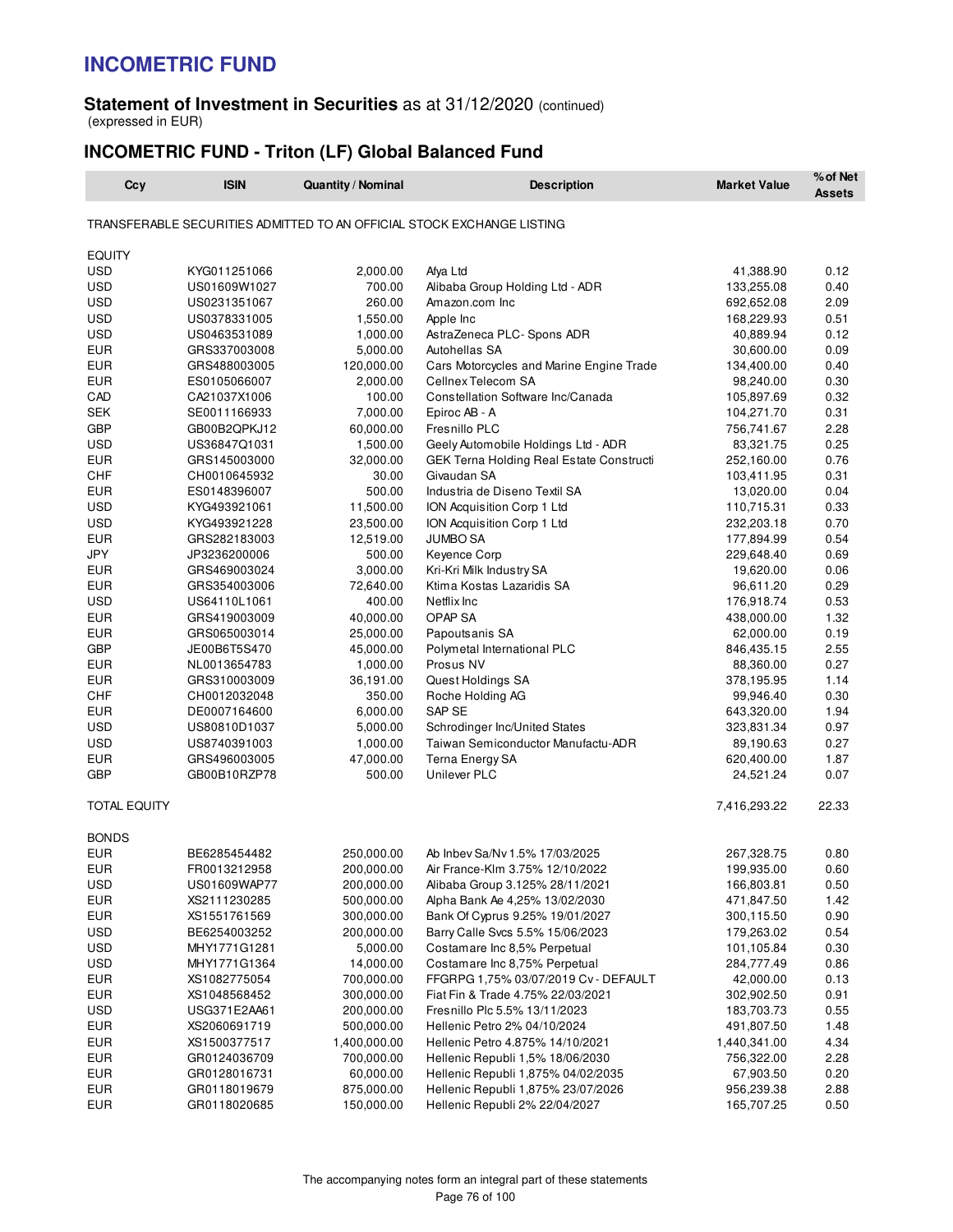## **Statement of Investment in Securities** as at 31/12/2020 (continued) (expressed in EUR)

# **INCOMETRIC FUND - Triton (LF) Global Balanced Fund** (continued)

| Ccy                      | <b>ISIN</b>                    | <b>Quantity / Nominal</b> | <b>Description</b>                                                           | <b>Market Value</b>      | % of Net<br><b>Assets</b> |
|--------------------------|--------------------------------|---------------------------|------------------------------------------------------------------------------|--------------------------|---------------------------|
|                          |                                |                           | TRANSFERABLE SECURITIES ADMITTED TO AN OFFICIAL STOCK EXCHANGE LISTING       |                          |                           |
| <b>BONDS</b>             |                                |                           |                                                                              |                          |                           |
| <b>EUR</b>               | GR0114031561                   | 500,000.00                | Hellenic Republi 3,45% 02/04/2024                                            | 557,222.50               | 1.68                      |
| <b>EUR</b>               | GR0124035693                   | 800,000.00                | Hellenic Republi 3,875% 12/03/2029                                           | 1,014,720.00             | 3.05                      |
| <b>EUR</b>               | GR0128015725                   | 300,000.00                | Hellenic Republi 3,9% 30/01/2033                                             | 407,808.00               | 1.23                      |
| <b>EUR</b>               | GR0118017657                   | 500,000.00                | Hellenic Republi 3.375% 15/02/2025                                           | 567,700.00               | 1.71                      |
| EUR                      | GR0124034688                   | 526,500.00                | Hellenic Republi 3.75% 30/01/2028                                            | 648,089.91               | 1.95                      |
| <b>EUR</b>               | GR0133011248                   | 300,000.00                | Hellenic Republi 4% 30/01/2037                                               | 433,750.50               | 1.31                      |
| <b>EUR</b>               | GR0114029540                   | 1,800,000.00              | Hellenic Republi 4.375% 01/08/2022                                           | 1,928,403.00             | 5.81                      |
| <b>EUR</b>               | GR0002210764                   | 375,000.00                | Hellenic T-bill 0% 04/05/2021                                                | 375,112.50               | 1.13                      |
| <b>EUR</b>               | GR0002209758                   | 288,000.00                | Hellenic T-bill 0% 06/04/2021                                                | 288,086.40               | 0.87                      |
| <b>USD</b>               | US458140AM21                   | 150,000.00                | Intel Corp 2.7% 15/12/2022                                                   | 128,553.02               | 0.39                      |
| <b>EUR</b>               | IE00B579F325                   | 4,000.00                  | Invesco Physical Gold ETC                                                    | 594,800.00               | 1.79                      |
| <b>EUR</b>               | XS1586710185                   | 600,000.00                | Motor Oil Financ 3.25% 01/04/2022                                            | 605,142.00               | 1.82                      |
| <b>EUR</b>               | XS2010038144                   | 300,000.00                | Mytilineos Fin 2,5% 01/12/2024                                               | 309,030.00               | 0.93                      |
| <b>EUR</b>               | XS2237982769                   | 400,000.00                | Natl Bk Greece 2,75% 08/10/2026                                              | 398,272.00               | 1.20                      |
| <b>EUR</b>               | XS2028846363                   | 600,000.00                | Natl Bk Greece 8,25% 18/07/2029                                              | 653,070.00               | 1.97                      |
| <b>USD</b>               | XS1110434856                   | 100,000.00                | Nordrhein-West 2.375% 16/09/2021                                             | 83,017.46                | 0.25                      |
| <b>EUR</b>               | XS2055106137                   | 280,000.00                | Ote Plc 0,875% 24/09/2026                                                    | 290,619.00               | 0.87                      |
| <b>EUR</b>               | XS1857022609                   | 950,000.00                | Ote Plc 2.375% 18/07/2022                                                    | 985,254.50               | 2.97                      |
| <b>EUR</b>               | XS1824425349                   | 200,000.00                | Petroleos Mexica 2,5% 24/11/2022                                             | 199,429.00               | 0.60                      |
| <b>USD</b>               | US71654QBH48                   | 300,000.00                | Petroleos Mexica 4,875% 18/01/2024                                           | 257,481.49               | 0.78                      |
| EUR                      | XS2121408996                   | 200,000.00                | Piraeus Bank Sa 5,5% 19/02/2030                                              | 149,863.00               | 0.45                      |
| <b>USD</b>               | XS1085735899                   | 850,000.00                | Portugal (Rep) 5.125% 15/10/2024                                             | 810,241.09               | 2.44                      |
| <b>EUR</b>               | AT0000A1ZGE4                   | 300,000.00                | Rep Of Austria 0,75% 20/02/2028                                              | 328,941.00               | 0.99                      |
| <b>USD</b>               | US77586TAA43                   | 300,000.00                | Romania 6,75% 07/02/2022                                                     | 262,031.00               | 0.79                      |
| <b>EUR</b>               | XS1247796185                   | 200,000.00                | Sealed Air Corp 4.5% 15/09/2023                                              | 218,590.00               | 0.66                      |
| <b>EUR</b>               | XS1982819994                   | 200,000.00                | Telecom Italia 2,75% 15/04/2025                                              | 209,864.00               | 0.63                      |
| <b>EUR</b><br><b>EUR</b> | XS1551678409                   | 100,000.00<br>100,000.00  | Telecom Italia 2.5% 19/07/2023                                               | 104,844.50               | 0.32<br>0.30              |
| EUR                      | XS1020952435<br>XS2199268470   | 100,000.00                | Telecom Italia 4,5% 25/01/2021<br>Titan Global Fin 2,75% 09/07/2027          | 100,527.00<br>103,857.50 | 0.31                      |
| <b>EUR</b>               | XS1716212243                   | 400,000.00                | Titan Global Fin 2.375% 16/11/2024                                           | 409,330.00               | 1.23                      |
|                          |                                |                           |                                                                              |                          |                           |
| TOTAL BONDS              |                                |                           |                                                                              | 19,801,754.14            | 59.62                     |
|                          |                                |                           | TOTAL TRANSFERABLE SECURITIES ADMITTED TO AN OFFICIAL STOCK EXCHANGE LISTING | 27,218,047.36            | 81.95                     |
| <b>INVESTMENT FUNDS</b>  |                                |                           |                                                                              |                          |                           |
| <b>FUNDS</b>             |                                |                           |                                                                              |                          |                           |
| EUR                      | LU1931935016                   | 43,247.86                 | 20UGS UCITS Funds - Triton LF Greek Equi                                     | 476,576.71               | 1.43                      |
| EUR                      | GRF000091006                   | 30,070.21                 | Triton American Equity International Equ                                     | 203,196.76               | 0.61                      |
| <b>EUR</b>               | GRF000088002                   | 62,561.00                 | Triton Income Euro Bond Developed Countr                                     | 560,801.78               | 1.69                      |
| <b>EUR</b>               | GRF000089000                   | 161,655.35                | Triton Money Market Euro Short Term Fund                                     | 361,170.39               | 1.09                      |
| EUR                      | GRF000092004                   | 105,510.27                | Triton Pan-European International Equity                                     | 422,718.47               | 1.27                      |
| TOTAL FUNDS              |                                |                           |                                                                              | 2,024,464.11             | 6.09                      |
| TOTAL INVESTMENT FUNDS   |                                |                           |                                                                              | 2,024,464.11             | 6.09                      |
|                          | TOTAL INVESTMENT IN SECURITIES |                           |                                                                              | 29,242,511.47            | 88.04                     |
| OTHER NET ASSETS         |                                |                           |                                                                              | 3,972,487.59             | 11.96                     |
| TOTAL NET ASSETS         |                                |                           |                                                                              | 33,214,999.06            | 100.00                    |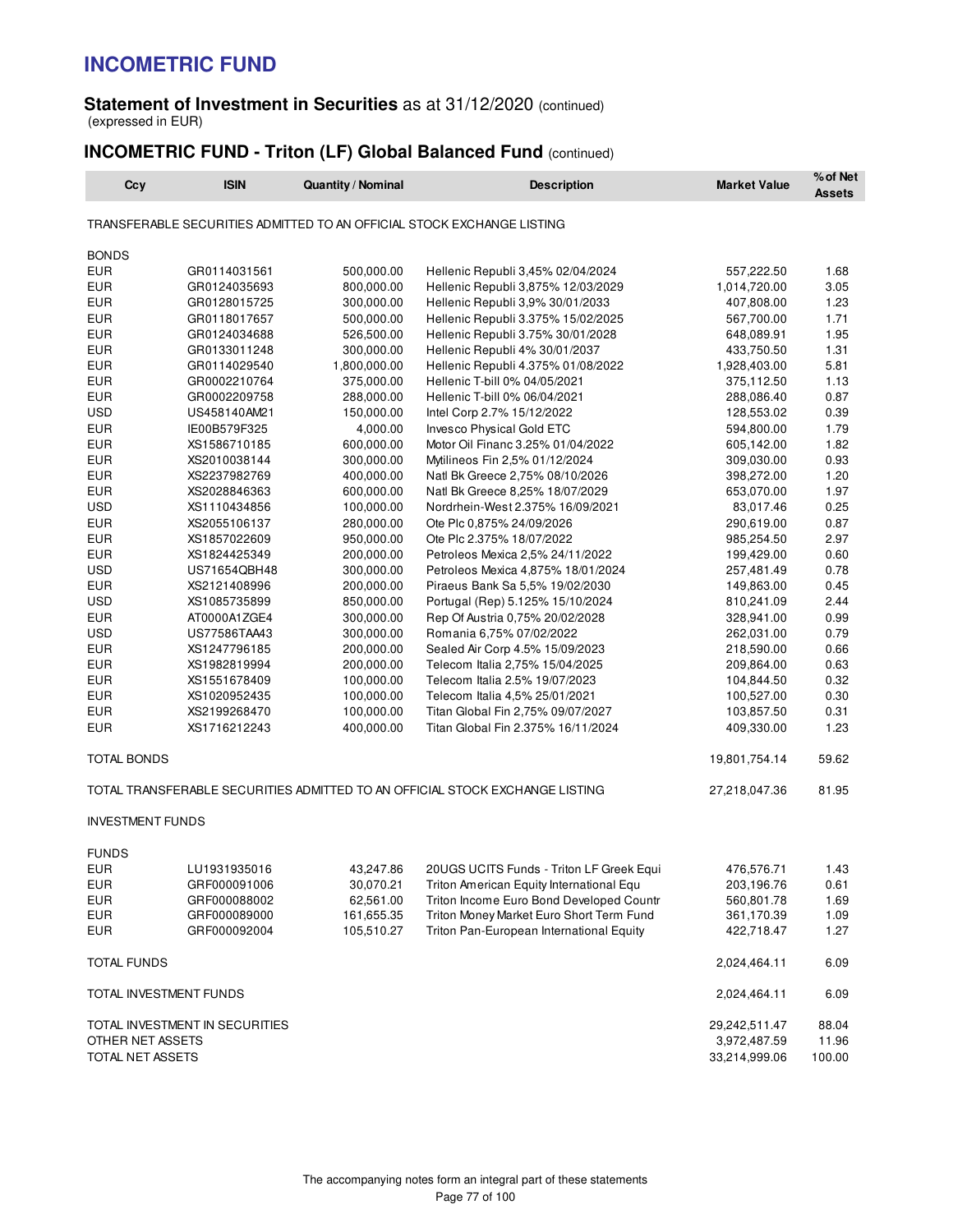# **Breakdown by Country of the Investments in Securities** as of 31/12/2020

(in % of Net Assets)

| <b>INCOMETRIC FUND - Abando Total Return</b> |       |
|----------------------------------------------|-------|
| <b>AUSTRIA</b>                               | 2.92  |
| <b>FRANCE</b>                                | 7.73  |
| <b>GREAT BRITAIN</b>                         | 3.63  |
| <b>TALY</b>                                  | 2.24  |
| <b>JAPAN</b>                                 | 6.19  |
| <b>NETHERLANDS</b>                           | 6.54  |
| <b>SPAIN</b>                                 | 36.21 |
| <b>SWITZERLAND</b>                           | 12.45 |
| UNITED STATES (U.S.A.)                       | 13.76 |
| <b>Total</b>                                 | 91.67 |

| <b>INCOMETRIC FUND - ACCI DMP - Diversified</b> |  |
|-------------------------------------------------|--|
| IDEI AND                                        |  |

| <b>Total</b>      | 99.06 |
|-------------------|-------|
| <b>LUXEMBOURG</b> | 9.94  |
| <b>IRELAND</b>    | 89.12 |

# **INCOMETRIC FUND - ACCI Dynamic - Global Fixed**

| <b>Income Opportunities</b> |       |
|-----------------------------|-------|
| <b>IRELAND</b>              | 80.60 |
| <b>LUXEMBOURG</b>           | 18.98 |
| <b>Total</b>                | 99.58 |

### **INCOMETRIC FUND - ACCI Systematic Allocation**

| <b>IRELAND</b>    | 91.83 |
|-------------------|-------|
| <b>LUXEMBOURG</b> | 7.89  |
| <b>Total</b>      | 99.72 |

### **INCOMETRIC FUND - Albatros Acciones**

| <b>AUSTRALIA</b>       | 4.60  |
|------------------------|-------|
| <b>CAYMAN ISLANDS</b>  | 0.41  |
| <b>FINLAND</b>         | 2.26  |
| <b>FRANCE</b>          | 1.32  |
| <b>GREAT BRITAIN</b>   | 2.80  |
| <b>IRELAND</b>         | 8.06  |
| <b>ISRAEL</b>          | 4.65  |
| <b>LUXEMBOURG</b>      | 27.71 |
| <b>SWEDEN</b>          | 3.18  |
| <b>SWITZERLAND</b>     | 4.83  |
| UNITED STATES (U.S.A.) | 34.89 |
| <b>Total</b>           | 94.71 |

## **INCOMETRIC FUND - Araucaria Fund**

| FRANCE            | 14.68 |
|-------------------|-------|
| <b>LUXEMBOURG</b> | 59.82 |
| <b>SPAIN</b>      | 24.37 |
| Total             | 98.87 |

### **INCOMETRIC FUND - ATHOS (LF) Global Navigator**

| <b>AUSTRALIA</b>       | 2.25  |
|------------------------|-------|
| <b>CANADA</b>          | 1.22  |
| <b>CAYMAN ISLANDS</b>  | 0.37  |
| <b>FRANCE</b>          | 13.03 |
| <b>GERMANY</b>         | 11.13 |
| <b>GREAT BRITAIN</b>   | 1.79  |
| <b>GREECE</b>          | 14.99 |
| <b>IRFI AND</b>        | 0.75  |
| <b>ITALY</b>           | 6.77  |
| <b>JAPAN</b>           | 2.73  |
| <b>LUXEMBOURG</b>      | 8.88  |
| <b>NETHERLANDS</b>     | 4.71  |
| <b>SWITZERLAND</b>     | 0.69  |
| UNITED STATES (U.S.A.) | 10.96 |
| Total                  | 80.27 |

### **INCOMETRIC FUND - Branosera Global Dynamic**

| <b>CANADA</b>          | 2.77  |
|------------------------|-------|
| <b>FRANCE</b>          | 14.92 |
| <b>GERMANY</b>         | 4.94  |
| <b>GREAT BRITAIN</b>   | 2.10  |
| <b>IRFI AND</b>        | 7.39  |
| <b>LUXEMBOURG</b>      | 40.33 |
| <b>NETHERLANDS</b>     | 1.64  |
| <b>SWITZERLAND</b>     | 2.96  |
| UNITED STATES (U.S.A.) | 13.88 |
| Total                  | 90.93 |

### **INCOMETRIC FUND - Cartago Global Balanced**

| --                |        |
|-------------------|--------|
| <b>AUSTRIA</b>    | 2.56   |
| <b>DENMARK</b>    | 9.23   |
| <b>GERMANY</b>    | 10.42  |
| <b>IRELAND</b>    | 16.40  |
| <b>ITALY</b>      | 8.60   |
| <b>LUXEMBOURG</b> | 53.13  |
| Total             | 100.34 |

### **INCOMETRIC FUND - Cartago US Income**

| Total             | 91.36 |
|-------------------|-------|
| <b>LUXEMBOURG</b> | 8.31  |
| IRELAND.          | 78.04 |
| FRANCE            | 5.01  |

### **INCOMETRIC FUND - Chronos Global Equity Fund**

| <b>AUSTRALIA</b>       | 2.93  |
|------------------------|-------|
| <b>CAYMAN ISLANDS</b>  | 4.03  |
| <b>CYPRUS</b>          | 2.44  |
| <b>GERMANY</b>         | 4.84  |
| <b>GREAT BRITAIN</b>   | 12.93 |
| <b>INDIA</b>           | 7.32  |
| <b>ITALY</b>           | 3.28  |
| <b>JAPAN</b>           | 3.29  |
| <b>LUXEMBOURG</b>      | 8.38  |
| MALTA                  | 4.75  |
| <b>POLAND</b>          | 7.64  |
| <b>SWEDEN</b>          | 10.45 |
| UNITED STATES (U.S.A.) | 27.06 |
| <b>Total</b>           | 99.34 |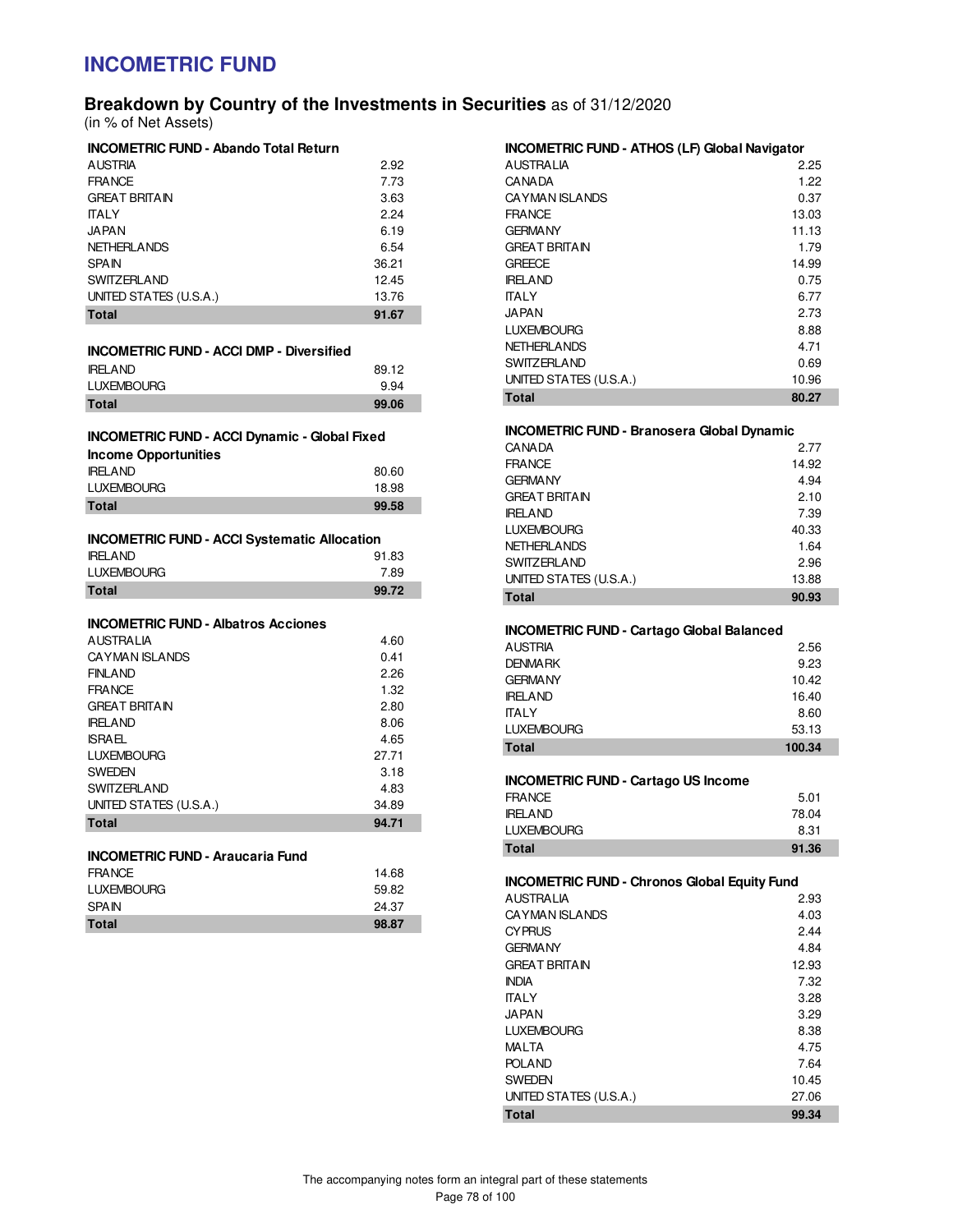# **Breakdown by Country of the Investments in Securities** as of 31/12/2020

(in % of Net Assets) (continued)

| <b>INCOMETRIC FUND - Deep Mind Strategic Fund</b>                        |              |  |
|--------------------------------------------------------------------------|--------------|--|
| <b>ITALY</b>                                                             | 14.77        |  |
| <b>LUXEMBOURG</b>                                                        | 19.27        |  |
| <b>PORTUGAL</b>                                                          | 16.46        |  |
| <b>SPAIN</b>                                                             | 19.73        |  |
| <b>Total</b>                                                             | 70.23        |  |
|                                                                          |              |  |
| <b>INCOMETRIC FUND - Dunas Patrimonio</b>                                |              |  |
| <b>BELGIUM</b>                                                           | 0.11         |  |
| <b>BERMUDA ISLANDS</b>                                                   | 0.50         |  |
| <b>BRAZIL</b>                                                            | 2.73         |  |
| <b>CANADA</b>                                                            | 0.60         |  |
| CAYMAN ISLANDS                                                           | 1.82         |  |
| <b>DENMARK</b>                                                           | 0.08         |  |
| <b>FINLAND</b>                                                           | 1.04         |  |
| <b>FRANCE</b>                                                            | 5.38         |  |
| <b>GERMANY</b>                                                           | 11.08        |  |
| <b>GREAT BRITAIN</b>                                                     | 1.91         |  |
| <b>HONG KONG</b>                                                         | 0.43         |  |
| <b>IRELAND</b>                                                           | 1.00         |  |
| <b>ISRAEL</b>                                                            | 0.65         |  |
| <b>TALY</b>                                                              | 19.26        |  |
| <b>JERSEY</b>                                                            | 0.35         |  |
| <b>MEXICO</b>                                                            | 1.36         |  |
| <b>NETHERLANDS</b>                                                       | 0.52         |  |
| <b>PORTUGAL</b>                                                          | 5.05         |  |
| <b>SPAIN</b>                                                             | 1.71         |  |
| <b>SUPRANATIONAL</b>                                                     | 2.77         |  |
| <b>SWITZERLAND</b>                                                       | 0.29         |  |
| UNITED STATES (U.S.A.)                                                   | 10.38        |  |
| <b>Total</b>                                                             | 69.02        |  |
|                                                                          |              |  |
| <b>INCOMETRIC FUND - Dux Mixto Moderado</b>                              |              |  |
| <b>CAYMAN ISLANDS</b><br>$\cap$ $\cap$ $\cap$ $\wedge$ $\wedge$ $\wedge$ | 0.39<br>1111 |  |

| 19.26 | <b>FINLAND</b>         |
|-------|------------------------|
| 0.35  | <b>FRANCE</b>          |
| 1.36  | <b>GERMANY</b>         |
| 0.52  | <b>GREAT BRITAIN</b>   |
| 5.05  | <b>NETHERLANDS</b>     |
| 1.71  | <b>NORWAY</b>          |
| 2.77  | <b>PORTUGAL</b>        |
| 0.29  | <b>SPAIN</b>           |
| 10.38 | <b>SWEDEN</b>          |
| 69.02 | <b>SWITZERLAND</b>     |
|       | INITER CTATEC /IIC A \ |

| CAYMAN ISLANDS         | 0.39  |
|------------------------|-------|
| <b>GERMANY</b>         | 14.40 |
| <b>GREAT BRITAIN</b>   | 0.73  |
| <b>IRELAND</b>         | 19.32 |
| <b>ITAI Y</b>          | 0.76  |
| <b>JERSEY</b>          | 1.36  |
| <b>LUXEMBOURG</b>      | 44.01 |
| <b>NETHERLANDS</b>     | 1.92  |
| <b>SPAIN</b>           | 0.75  |
| <b>SWEDEN</b>          | 1.30  |
| UNITED STATES (U.S.A.) | 4.39  |
| <b>Total</b>           | 89.33 |

#### **INCOMETRIC FUND - Equam Global Value**

| Total                  | 94.77 |
|------------------------|-------|
| UNITED STATES (U.S.A.) | 0.69  |
| <b>SWITZERLAND</b>     | 2.70  |
| <b>SWEDEN</b>          | 2.15  |
| <b>SPAIN</b>           | 8.49  |
| <b>PORTUGAL</b>        | 3.16  |
| <b>NORWAY</b>          | 10.17 |
| <b>NETHERLANDS</b>     | 13.78 |
| ITALY                  | 13.36 |
| <b>IRELAND</b>         | 1.99  |
| <b>GREECE</b>          | 1.68  |
| <b>GREAT BRITAIN</b>   | 18.24 |
| <b>GERMANY</b>         | 4.19  |
| <b>FRANCE</b>          | 9.63  |
| <b>DENMARK</b>         | 1.32  |
| <b>CURACAO</b>         | 1.95  |
| <b>BELGIUM</b>         | 1.27  |
|                        |       |

### **INCOMETRIC FUND - European Sectors (EUR)**

| <b>DENMARK</b>         | 12.04 |
|------------------------|-------|
| <b>FINLAND</b>         | 2.00  |
| <b>FRANCE</b>          | 5.24  |
| <b>GERMANY</b>         | 7.35  |
| <b>GREAT BRITAIN</b>   | 0.13  |
| NETHERLANDS            | 0.90  |
| <b>NORWAY</b>          | 9.24  |
| <b>PORTUGAL</b>        | 20.52 |
| <b>SPAIN</b>           | 11.07 |
| <b>SWEDEN</b>          | 3.32  |
| <b>SWITZERLAND</b>     | 15.48 |
| UNITED STATES (U.S.A.) | 6.52  |
| Total                  | 93.81 |

| <b>INCOMETRIC FUND - Gesconsult Flexible Equity</b> |       |
|-----------------------------------------------------|-------|
| <b>SPAIN</b>                                        | 96.86 |
| Total                                               | 96.86 |

**INCOMETRIC FUND - Gesconsult Flexible Income**<br>SPAIN 99.76 **SPAIN Total 99.76** 

#### **INCOMETRIC FUND - Gesconsult Spanish Equity** SPAIN 96.99

| Total | 96.99 |
|-------|-------|
| SPAIN | 96.99 |

### **INCOMETRIC FUND - Global Arrow**

| <b>FINLAND</b>    | 2.44  |
|-------------------|-------|
| <b>FRANCE</b>     | 4.81  |
| <b>IRELAND</b>    | 45.15 |
| <b>LUXEMBOURG</b> | 46.30 |
| Total             | 98.70 |
|                   |       |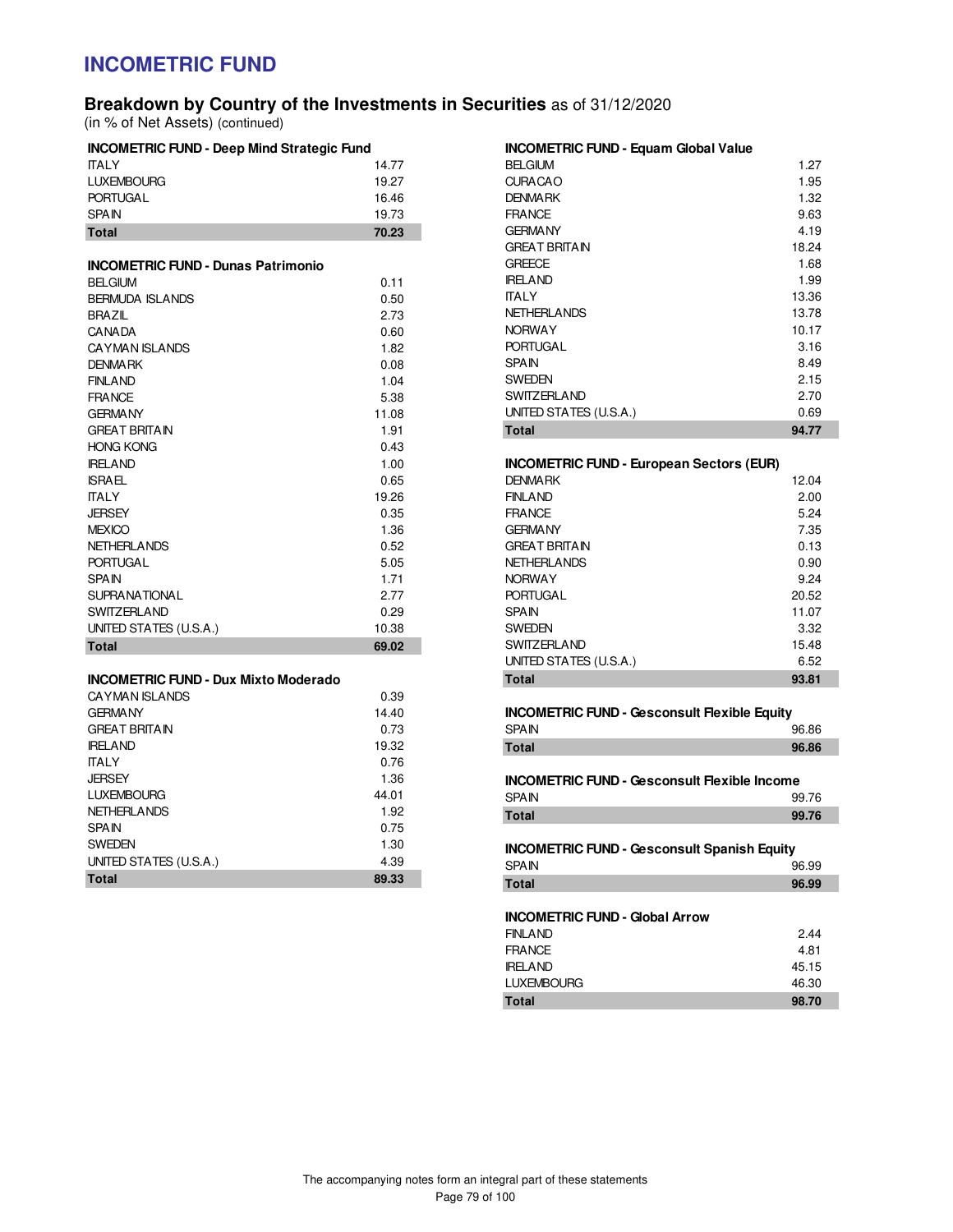## **Breakdown by Country of the Investments in Securities** as of 31/12/2020

(in % of Net Assets) (continued)

| <b>INCOMETRIC FUND - Global Strategy Fund</b> |       |
|-----------------------------------------------|-------|
| <b>GERMANY</b>                                | 16.42 |
| <b>IRELAND</b>                                | 7.92  |
| <b>LUXEMBOURG</b>                             | 63.67 |
| <b>PANAMA</b>                                 | 0.94  |
| <b>SPAIN</b>                                  | 9.62  |
| UNITED STATES (U.S.A.)                        | 0.44  |
| <b>Total</b>                                  | 99.01 |
| <b>INCOMETRIC FUND - Global Valor</b>         |       |
| <b>AUSTRALIA</b>                              | 2.48  |
| <b>AUSTRIA</b>                                | 0.74  |
| <b>CANADA</b>                                 | 4.64  |
| <b>CAYMAN ISLANDS</b>                         | 8.90  |
| CHILE                                         | 0.66  |
| <b>CHINA</b>                                  | 0.20  |
| <b>DENMARK</b>                                | 1.27  |
| <b>FRANCE</b>                                 | 3.47  |
| <b>GERMANY</b>                                | 5.56  |
| <b>GREAT BRITAIN</b>                          | 3.35  |
| <b>INDIA</b>                                  | 2.03  |
| <b>ITALY</b>                                  | 1.19  |
| JAPAN                                         | 0.99  |
| <b>LUXEMBOURG</b>                             | 5.19  |
| <b>MALAYSIA</b>                               | 12.96 |
| <b>NETHERLANDS</b>                            | 8.06  |
| <b>NEW ZEALAND</b>                            | 2.94  |
| <b>NORWAY</b>                                 | 0.77  |
| <b>SINGAPORE</b>                              | 0.57  |
| <b>SWEDEN</b>                                 | 1.19  |
| <b>SWITZERLAND</b>                            | 14.47 |
| <b>TAIWAN</b>                                 | 2.84  |
| THAILAND                                      | 3.32  |
| UNITED STATES (U.S.A.)                        | 5.84  |
| <b>Total</b>                                  | 93.63 |

| <b>INCOMETRIC FUND - Investore Fundamentals</b>           |        |  |
|-----------------------------------------------------------|--------|--|
| <b>FRANCE</b>                                             | 80.95  |  |
| <b>LUXEMBOURG</b>                                         | 21.16  |  |
| <b>Total</b>                                              | 102.11 |  |
|                                                           |        |  |
| <b>INCOMETRIC FUND - Triton (LF) Global Balanced Fund</b> |        |  |
| <b>AUSTRIA</b>                                            | 0.99   |  |
| <b>BELGIUM</b>                                            | 1.34   |  |
| <b>CANADA</b>                                             | 0.32   |  |
| <b>CAYMAN ISLANDS</b>                                     | 2.31   |  |
| <b>CYPRUS</b>                                             | 0.90   |  |
| <b>FRANCE</b>                                             | 0.60   |  |
| <b>GFRMANY</b>                                            | 2.19   |  |
| <b>GREAT BRITAIN</b>                                      | 16.06  |  |
| <b>GREECE</b>                                             | 40.95  |  |
| <b>IRELAND</b>                                            | 1.79   |  |
| <b>ITALY</b>                                              | 1.25   |  |
| <b>JAPAN</b>                                              | 0.69   |  |
| <b>JERSEY</b>                                             | 2.55   |  |
| <b>LUXEMBOURG</b>                                         | 3.40   |  |
| <b>MARSHALL ISLANDS</b>                                   | 1.16   |  |
| <b>MEXICO</b>                                             | 1.38   |  |
| <b>NETHERLANDS</b>                                        | 0.27   |  |
| <b>PORTUGAL</b>                                           | 2.44   |  |
| <b>ROMANIA</b>                                            | 0.79   |  |
| <b>SPAIN</b>                                              | 0.33   |  |
| <b>SWEDEN</b>                                             | 0.31   |  |
| <b>SWITZERLAND</b>                                        | 0.61   |  |
| <b>TAIWAN</b>                                             | 0.27   |  |
| UNITED STATES (U.S.A.)                                    | 5.14   |  |
| <b>Total</b>                                              | 88.04  |  |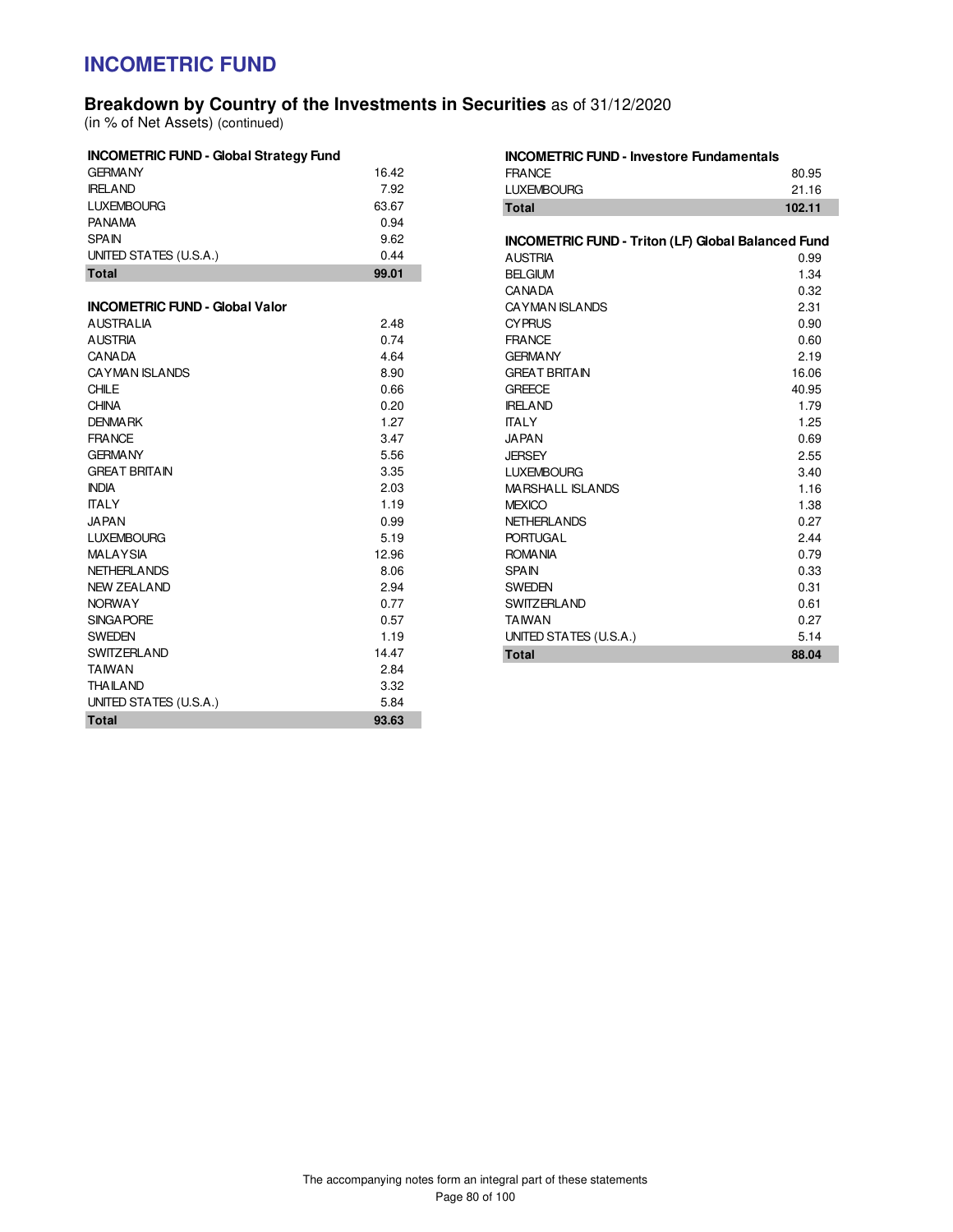# **Breakdown by Economic Sector of the Investments in Securities** as of 31/12/2020

(in % of Net Assets)

| <b>Total</b>           | 91.67 |
|------------------------|-------|
| Utilities              | 3.09  |
| Real estate            | 2.14  |
| <b>Materials</b>       | 11.59 |
| <b>Industrials</b>     | 23.72 |
| Government             | 3.81  |
| <b>Financials</b>      | 21.87 |
| Consumer staples       | 8.50  |
| Consumer discretionary | 5.26  |
| Communications         | 11.69 |

#### **INCOMETRIC FUND - ACCI DMP - Diversified**

| Investment funds | 99.06 |
|------------------|-------|
| Total            | 99.06 |

| <b>INCOMETRIC FUND - ACCI Dynamic - Global Fixed</b> |       |
|------------------------------------------------------|-------|
| <b>Income Opportunities</b>                          |       |
| Investment funds                                     | 99.58 |
| <b>Total</b>                                         | 99.58 |

### **INCOMETRIC FUND - ACCI Systematic Allocation**

| Investment funds | 99.72 |
|------------------|-------|
| <b>Total</b>     | 99.72 |

### **INCOMETRIC FUND - Albatros Acciones**

| Communications     | 4.32  |
|--------------------|-------|
| Energy             | 3.50  |
| Financials         | 9.74  |
| Healthcare         | 12.72 |
| <b>Industrials</b> | 7.02  |
| Investment funds   | 36.13 |
| <b>Materials</b>   | 2.74  |
| Technology         | 18.54 |
| <b>Total</b>       | 94.71 |

### **INCOMETRIC FUND - Araucaria Fund**

| Investment funds | 98.87 |
|------------------|-------|
| Total            | 98.87 |

### **INCOMETRIC FUND - ATHOS (LF) Global Navigator**

| Total                  | 80.27 |
|------------------------|-------|
| Utilities              | 3.30  |
| Technology             | 5.11  |
| Materials              | 9.35  |
| Investment funds       | 4.27  |
| <b>Industrials</b>     | 5.47  |
| Healthcare             | 6.80  |
| Government             | 8.45  |
| Financials             | 24.99 |
| Energy                 | 3.45  |
| Consumer staples       | 1.33  |
| Consumer discretionary | 3.45  |
| Communications         | 4.30  |

### **INCOMETRIC FUND - Branosera Global Dynamic**

| <b>Total</b>           | 90.93 |
|------------------------|-------|
| Technology             | 6.70  |
| <b>Materials</b>       | 2.77  |
| Investment funds       | 56.32 |
| Healthcare             | 2.89  |
| Financials             | 1.52  |
| Consumer staples       | 3.91  |
| Consumer discretionary | 10.38 |
| Communications         | 6.44  |

#### **INCOMETRIC FUND - Cartago Global Balanced**

| Total            | 100.34 |
|------------------|--------|
| Investment funds | 94.67  |
| Financials       | 5.67   |

#### **INCOMETRIC FUND - Cartago US Income**

| Financials       | 5.20  |
|------------------|-------|
| Investment funds | 86.16 |
| Total            | 91.36 |

### **INCOMETRIC FUND - Chronos Global Equity Fund**

| <b>Total</b>           | 99.34 |
|------------------------|-------|
| Technology             | 12.77 |
| Real estate            | 2.25  |
| <b>Industrials</b>     | 10.06 |
| Financials             | 8.29  |
| Consumer staples       | 10.65 |
| Consumer discretionary | 36.99 |
| Communications         | 18.33 |

#### **INCOMETRIC FUND - Deep Mind Strategic Fund**

| Total            | 70.23 |
|------------------|-------|
| Investment funds | 19.27 |
| Government       | 50.96 |

### **INCOMETRIC FUND - Dunas Patrimonio**

| Communications         | 6.95  |
|------------------------|-------|
| Consumer discretionary | 5.65  |
| Consumer staples       | 2.89  |
| Energy                 | 0.23  |
| Financials             | 12.85 |
| Government             | 23.91 |
| Healthcare             | 5.15  |
| <b>Industrials</b>     | 3.47  |
| Investment funds       | 1.00  |
| Materials              | 1.69  |
| Real estate            | 0.45  |
| Technology             | 4.18  |
| <b>Utilities</b>       | 0.60  |
| Total                  | 69.02 |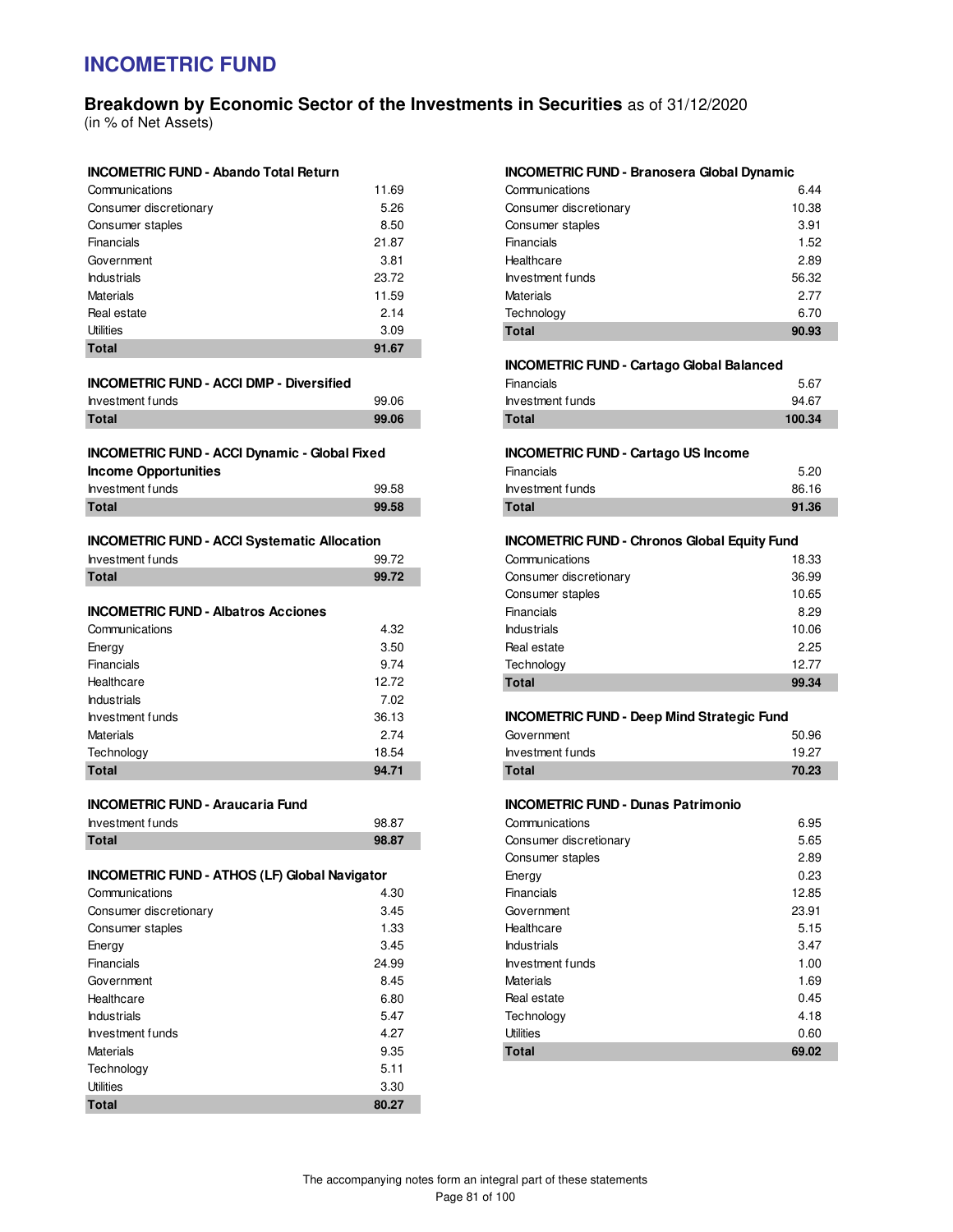# **Breakdown by Economic Sector of the Investments in Securities** as of 31/12/2020

(in % of Net Assets) (continued)

| Communications         | 2.70  |
|------------------------|-------|
| Consumer discretionary | 2.32  |
| Consumer staples       | 1.42  |
| Financials             | 14.21 |
| <b>Industrials</b>     | 1.28  |
| Investment funds       | 64.28 |
| <b>Materials</b>       | 1.58  |
| Technology             | 1.54  |
| <b>Total</b>           | 89.33 |

### **INCOMETRIC FUND - Equam Global Value**

| Communications         | 7.50  |
|------------------------|-------|
| Consumer discretionary | 15.83 |
| Consumer staples       | 7.82  |
| Energy                 | 9.37  |
| Financials             | 3.19  |
| <b>Industrials</b>     | 33.53 |
| <b>Materials</b>       | 9.01  |
| Technology             | 8.52  |
| <b>Total</b>           | 94.77 |

### **INCOMETRIC FUND - European Sectors (EUR)**

| Consumer discretionary | 7.83  |
|------------------------|-------|
| Consumer staples       | 7.58  |
| Energy                 | 13.99 |
| Financials             | 1.83  |
| Government             | 26.94 |
| Healthcare             | 10.12 |
| <b>Industrials</b>     | 2.00  |
| <b>Materials</b>       | 9.56  |
| Technology             | 2.03  |
| <b>Utilities</b>       | 11.93 |
| Total                  | 93.81 |

| <b>INCOMETRIC FUND - Gesconsult Flexible Equity</b> |
|-----------------------------------------------------|
|-----------------------------------------------------|

| Investment funds | 96.86 |
|------------------|-------|
| <b>Total</b>     | 96.86 |

| <b>INCOMETRIC FUND - Gesconsult Flexible Income</b> |       |
|-----------------------------------------------------|-------|
| Investment funds                                    | 99.76 |
| Total                                               | 99.76 |

| <b>INCOMETRIC FUND - Gesconsult Spanish Equity</b> |       |  |  |  |
|----------------------------------------------------|-------|--|--|--|
| Investment funds                                   | 96.99 |  |  |  |
| <b>Total</b>                                       | 96.99 |  |  |  |
|                                                    |       |  |  |  |
| <b>INCOMETRIC FUND - Global Arrow</b>              |       |  |  |  |
| Investment funds                                   | 98.70 |  |  |  |
| Total                                              | 98.70 |  |  |  |

#### **INCOMETRIC FUND - Global Strategy Fund**

| Total                  | 99.01 |
|------------------------|-------|
| Investment funds       | 88.01 |
| <b>Industrials</b>     | 0.61  |
| Financials             | 9.01  |
| Consumer discretionary | 0.94  |
| Communications         | 0.44  |

#### **INCOMETRIC FUND - Global Valor**

| Communications         | 1.85  |
|------------------------|-------|
| Consumer discretionary | 2.13  |
| Consumer staples       | 1.51  |
| Energy                 | 10.52 |
| Financials             | 0.89  |
| Healthcare             | 19.47 |
| <b>Industrials</b>     | 13.80 |
| Investment funds       | 3.18  |
| Materials              | 7.60  |
| Technology             | 31.41 |
| <b>Utilities</b>       | 1.27  |
| Total                  | 93.63 |

#### **INCOMETRIC FUND - Investore Fundamentals**

| <b>Investment funds</b> | 102.11 |
|-------------------------|--------|
| Total                   | 102.11 |

#### **INCOMETRIC FUND - Triton (LF) Global Balanced Fund**

| Total                  | 88.04 |
|------------------------|-------|
| <b>Utilities</b>       | 1.87  |
| Technology             | 5.53  |
| Materials              | 7.89  |
| Investment funds       | 6.09  |
| <b>Industrials</b>     | 4.16  |
| Healthcare             | 0.42  |
| Government             | 29.07 |
| Financials             | 8.76  |
| Energy                 | 9.01  |
| Consumer staples       | 1.95  |
| Consumer discretionary | 7.39  |
| Communications         | 5.90  |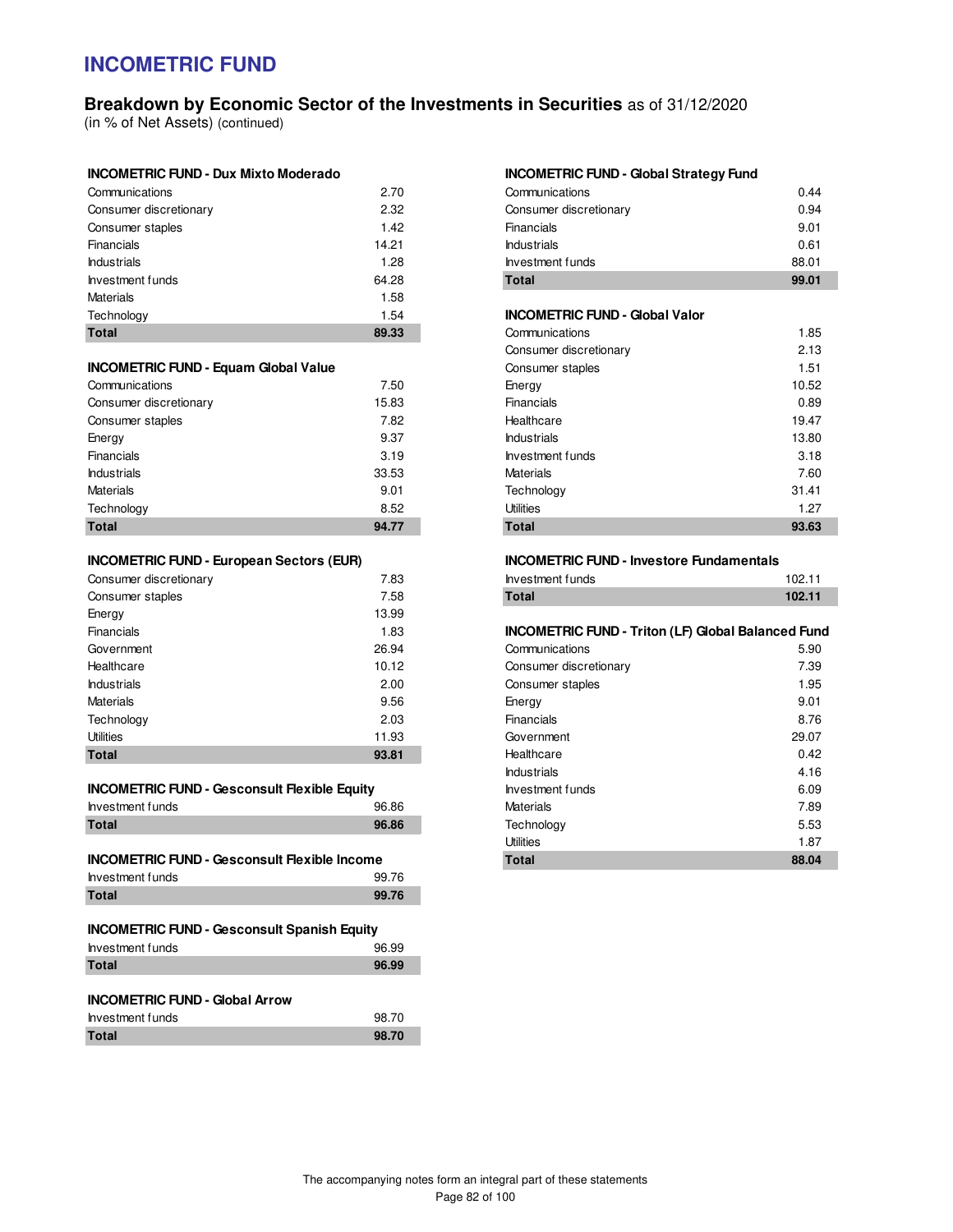## **Notes to the Financial Statements** for the year ended 31/12/2020

1. GENERAL

INCOMETRIC FUND (the "Fund") is organized in and under the laws of the Grand Duchy of Luxembourg as a mutual investment fund ("fonds commun de placement") with separate Sub-Fund(s) constituting each a separate portfolio of assets and liabilities. The Fund was incorporated on 6 June 2006.

The Fund is subject, in particular, to the provisions of Part I of the modified Law of 17 December 2010 which relate specifically to undertakings for collective investment in transferable securities as defined by the European Directive of 13 July 2009 (2009/65/EC) as may be amended from time to time.

The financial statements are prepared on a going concern basis in accordance with generally accepted accounting principles in Luxembourg and regulations relating to undertakings for collective investment in transferable securities.

Sub-Funds available to investors as at 31 December 2020 are as follows:

| <b>Sub-Funds</b>                                                   | <b>Launch Date</b> |
|--------------------------------------------------------------------|--------------------|
| <b>INCOMETRIC FUND - Abando Total Return</b>                       | $16 - 01 - 13$     |
| INCOMETRIC FUND - ACCI DMP - Diversified                           | $11 - 03 - 19$     |
| INCOMETRIC FUND - ACCI Dynamic - Global Fixed Income Opportunities | $11 - 03 - 19$     |
| INCOMETRIC FUND - ACCI Systematic Allocation                       | 25-03-19           |
| <b>INCOMETRIC FUND - Albatros Acciones</b>                         | 17-05-17           |
| <b>INCOMETRIC FUND - Araucaria Fund</b>                            | 15-03-17           |
| INCOMETRIC FUND - ATHOS (LF) Global Navigator                      | $31 - 10 - 19$     |
| <b>INCOMETRIC FUND - Branosera Global Dynamic</b>                  | $08 - 11 - 17$     |
| INCOMETRIC FUND - Cartago Global Balanced                          | 16-03-17           |
| <b>INCOMETRIC FUND - Cartago US Income</b>                         | $15-03-18$         |
| <b>INCOMETRIC FUND - Chronos Global Equity Fund</b>                | $05 - 12 - 17$     |
| <b>INCOMETRIC FUND - Deep Mind Strategic Fund</b>                  | $13 - 11 - 19$     |
| <b>INCOMETRIC FUND - Dunas Patrimonio</b>                          | 20-09-12           |
| <b>INCOMETRIC FUND - Dux Mixto Moderado</b>                        | $09 - 02 - 16$     |
| <b>INCOMETRIC FUND - Equam Global Value</b>                        | $15 - 01 - 15$     |
| <b>INCOMETRIC FUND - European Sectors (EUR)</b>                    | $12 - 05 - 10$     |
| <b>INCOMETRIC FUND - Gesconsult Flexible Equity</b>                | 28-12-18           |
| <b>INCOMETRIC FUND - Gesconsult Flexible Income</b>                | 18-04-16           |
| <b>INCOMETRIC FUND - Gesconsult Spanish Equity</b>                 | 18-04-16           |
| <b>INCOMETRIC FUND - Global Arrow</b>                              | 26-02-18           |
| <b>INCOMETRIC FUND - Global Strategy Fund</b>                      | $04 - 02 - 16$     |
| <b>INCOMETRIC FUND - Global Valor</b>                              | $06 - 01 - 10$     |
| <b>INCOMETRIC FUND - Investore Fundamentals</b>                    | 30-04-08           |
| INCOMETRIC FUND - Stable Return (*)                                | $20 - 12 - 19$     |
| INCOMETRIC FUND - Triton (LF) Global Balanced Fund                 | 17-08-16           |

(\*) The Sub-Fund is inactive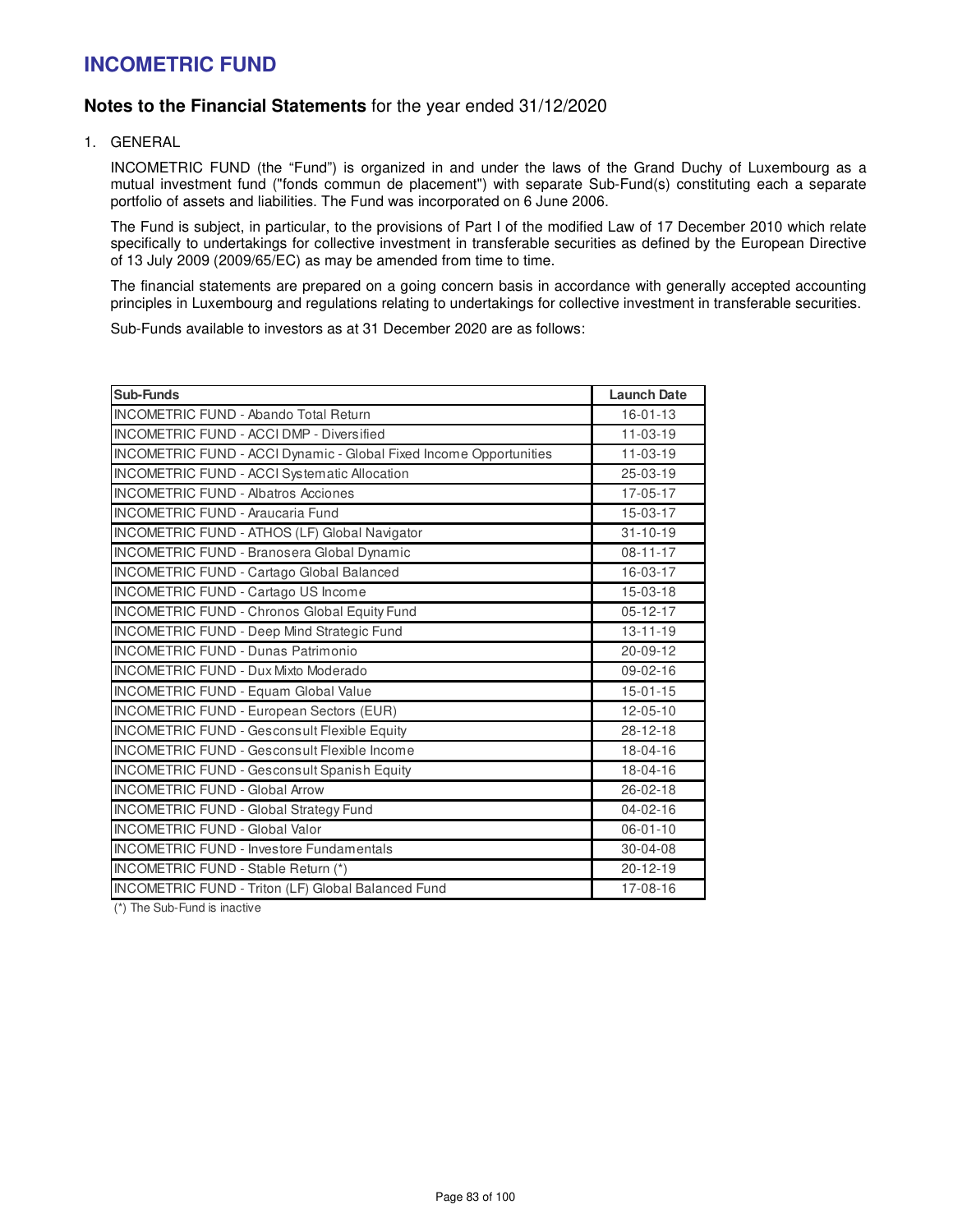## **Notes to the Financial Statements** for the year ended 31/12/2020 (continued)

### **MASTER – FEEDER**

### **INCOMETRIC FUND - Gesconsult Flexible Equity**

INCOMETRIC FUND - Gesconsult Flexible Equity is a feeder Undertakings for Collective Investments in Transferable Securities ("UCITS") of Gesconsult León Valores Mixto Flexible, FI ("Master Fund"), which qualifies as a master UCITS.

INCOMETRIC FUND - Gesconsult Flexible Equity owns 8.35% of the Master Fund as of 31 December 2020.

In compliance with the relevant provisions of the UCI Law, INCOMETRIC FUND - Gesconsult Flexible Equity will at all times invest at least 85% of its assets in shares of the Master Fund.

INCOMETRIC FUND - Gesconsult Flexible Equity may hold up to 15% of its assets in ancillary liquid assets, including cash, cash equivalents in accordance with the provisions of Article 41 (2) of the UCI Law.

The Master Fund Gesconsult León Valores Mixto Flexible, FI is an Undertakings for Collective Investments in Transferable Securities ("UCITS") without legal personality, pursuant to the UCITS Regulations. The Fund is authorized in Spain and is subject to Comision Nacional de Mercado de Valores (CNMV), the Spanish securities exchange commission, oversight. The Fund Management Company is Gesconsult, S.A., S.G.I.I.C.

The Master Fund may invest direct or indirectly through Undertaking of Collective Investment (UCIs) (up to 10% of the total net assets of the sub-fund), between a 30%-75% of the total exposure will be invested in equity and the rest will be invested in fixed-income, both in government and/or corporate bonds (including liquid deposits and money market instruments, whether or not listed). The sum of investments in equities based outside the Eurozone, plus the currency risk exposure, may not exceed 30%.

The Master Fund is benchmarked against the performance of 50% of the Bolsa de Madrid General Index (IGBM) and 50% of the one-year treasury bills AFI Index.

The Master Fund Management Company is Gesconsult, S.A., S.G.I.I.C. It is registered at the Management Companies Registry of CNMV for Undertaking for Collective Investment with the number 57 and at the Trade and Companies Registry. Its registered office is located at Calle Príncipe de Vergara 36, 6° Derecha 28006 Madrid.

The annual and semi-annual reports of the Master Fund can be obtained from the website (www.cnmv.es).

### **INCOMETRIC FUND - Gesconsult Flexible Income**

INCOMETRIC FUND - Gesconsult Flexible Income is a feeder Undertakings for Collective Investments in Transferable Securities ("UCITS") of Gesconsult Renta Fija Flexible FI ("Master Fund"), which qualifies as a master UCITS.

INCOMETRIC FUND - Gesconsult Flexible Income owns 40.72% of the Master Fund as of 31 December 2020.

In compliance with the relevant provisions of the UCI Law, INCOMETRIC FUND - Gesconsult Flexible Income will at all times invest at least 85% of its assets in shares of the Master Fund. INCOMETRIC FUND - Gesconsult Flexible Income may hold up to 15% of its assets in ancillary liquid assets, including cash, cash equivalents in accordance with the provisions of Article 41 (2) of the UCI Law.

The Master Fund Gesconsult Renta Fija Flexible, FI is an Undertakings for Collective Investments in Transferable Securities ("UCITS") without legal personality, pursuant to the European Communities (Undertakings for Collective Investment in Transferable Securities) Regulations 2011 (the "UCITS Regulations"). The Fund is authorized in Spain and is subject to Comision Nacional de Mercado de Valores (CNMV), the Spanish securities exchange commission, oversight.

The investment objective of the Master Fund is to invest up to 30% of the Sub-Fund total assets in equity and at least 70% in fixed-income securities. Investments are mainly made in OECD and Eurozone countries.

The Master Fund is benchmarked with 30% of the Bolsa de Madrid General Index (IGBM) and 70% of the one-year treasury bills AFI Index.

The Master Fund Management Company is Gesconsult, S.A., S.G.I.I.C. It is registered at the Management Companies Registry of CNMV for Undertaking for Collective Investment with the number 57 and at the Trade and Companies Registry. Its registered office is located at Calle Príncipe de Vergara 36, 6° Derecha 28006 Madrid.

The annual and semi-annual reports of the Master Fund can be obtained from the website (www.cnmv.es).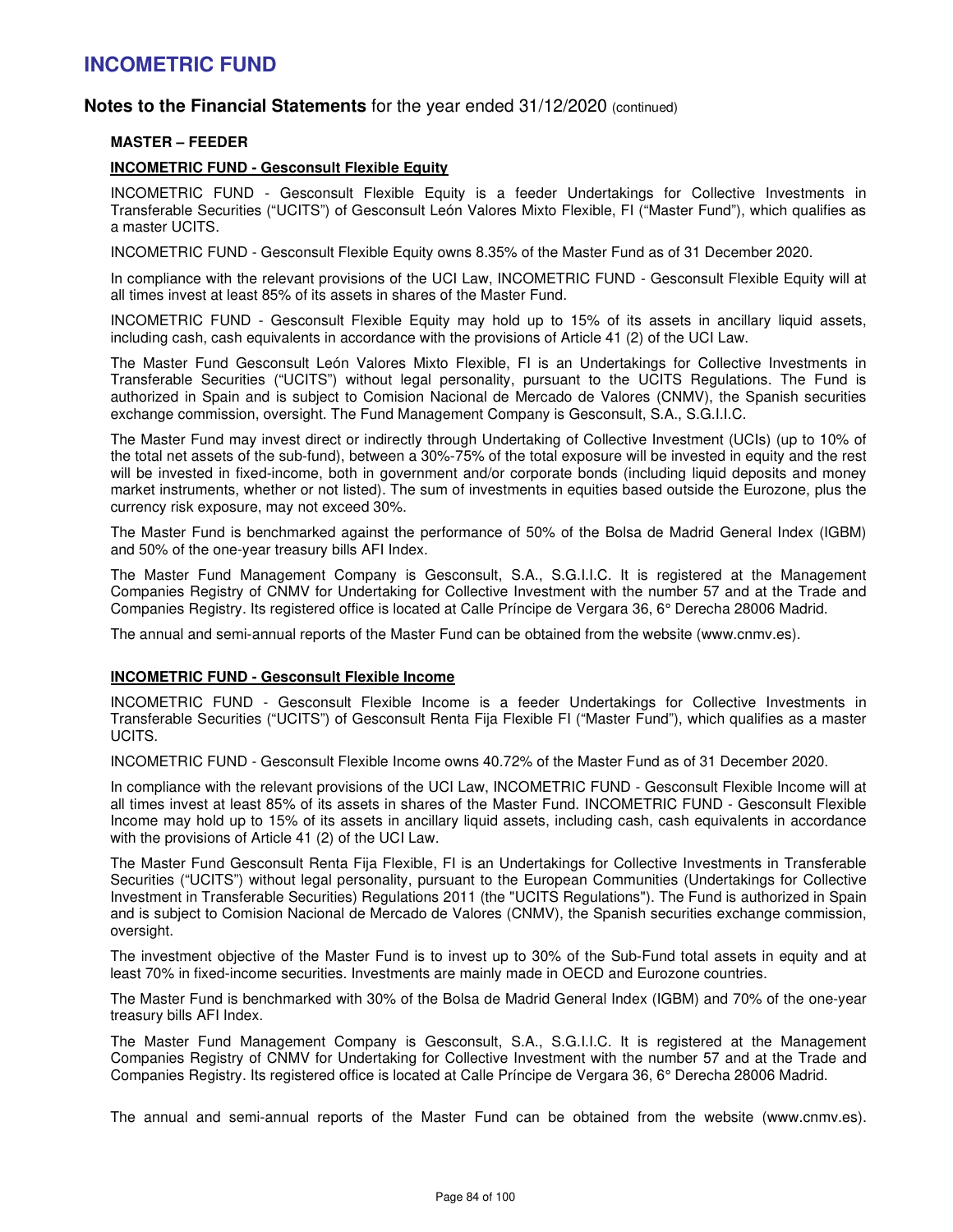## **Notes to the Financial Statements** for the year ended 31/12/2020 (continued)

### **INCOMETRIC FUND - Gesconsult Spanish Equity**

INCOMETRIC FUND - Gesconsult Spanish Equity is a feeder Undertakings for Collective Investments in Transferable Securities ("UCITS") of Gesconsult Renta Variable FI ("Master Fund"), which qualifies as a master UCITS.

INCOMETRIC FUND - Gesconsult Spanish Equity owns 14.16% of the Master Fund as of 31 December 2020.

In compliance with the relevant provisions of the UCI Law, INCOMETRIC FUND - Gesconsult Spanish Equity will at all times invest at least 85% of its assets in shares of the Master Fund. INCOMETRIC FUND - Gesconsult Spanish Equity may hold up to 15% of its assets in ancillary liquid assets, including cash, cash equivalents in accordance with the provisions of Article 41 (2) of the UCI Law.

The Master Fund Gesconsult Renta Variable, FI is an Undertakings for Collective Investments in Transferable Securities ("UCITS") without legal personality, pursuant to the UCITS Regulations. The Fund is authorized in Spain and is subject to Comision Nacional de Mercado de Valores (CNMV), the Spanish securities exchange commission, oversight. The Fund Management Company is Gesconsult, S.A., S.G.I.I.C.

The investment objective of the Master Fund is to have a minimum correlation of 75% relative to the benchmark investing in equities, out of which 80% are represented by Spanish and Portuguese issuers while the rest are invested in issuers from other OECD countries, mainly from the Eurozone. The Master Fund shall exceed the limit of 20% exposure to one single issuer up to 35%, provided that the issuer's exposure in the abovementioned Index exceeds such 20%. These issuers may be high, medium, or low capitalization companies. The exposure to currency risk may not exceed 30%.

The Master Fund is benchmarked against and index composed of 85% of the performance of the Madrid Stock Exchange General Index (IGBM) and of 15% of the Portuguese Index PSI 20 Total Return.

The Master Fund Management Company is Gesconsult, S.A., S.G.I.I.C. It is registered at the Management Companies Registry of CNMV for Undertaking for Collective Investment with the number 57 and at the Trade and Companies Registry. Its registered office is located at Calle Príncipe de Vergara 36, 6° Derecha 28006 Madrid.

The annual and semi-annual reports of the Master Fund can be obtained from the website (www.cnmv.es).

### 2. DETERMINATION OF THE NET ASSET VALUE OF UNITS

The Net Asset Value per Unit of each Class of Units in each Sub-Fund is determined on each Valuation Day as defined in the Prospectus and is expressed in the Reference Currency of the Sub-Fund.

The Net Asset Value per Unit of each Class of Units is determined by dividing the value of the total assets of that Sub-Fund properly allocable to such Class less the liabilities of such Sub-Fund properly allocable to such Class by the total number of Units of such Class outstanding on the relevant Valuation Day.

A. Valuation of outstanding forward foreign exchange contracts

Unrealised gain / (loss) of outstanding forward foreign exchange transactions is valued at the forward rate applicable at the balance sheet date for the remaining period until maturity. Outstanding forward foreign exchange contracts as at period-end are disclosed in Note 10.

#### B. Valuation of outstanding financial futures contracts

Outstanding futures contracts are valued by reference to the last available settlement price on the relevant market. Outstanding futures contracts as at period-end are disclosed in Note 11.

#### C. Valuation of Investments

The net asset value is calculated in accordance with the following principles:

- 1. The value of any cash on hand or on deposit, bills and demand notes and accounts receivable, prepaid expenses, cash dividends and interest declared or accrued as aforesaid and not yet received is deemed to be the full amount thereof, unless in any case the same is unlikely to be paid or received in full, in which case the value thereof is arrived at after making such discount as may be considered appropriate in such case to reflect the true value thereof.
- 2. The value of securities listed or dealt in on a Regulated Market, stock exchange or other regulated markets are valued at the closing price on such markets on the day preceding the Valuation Day, save for securities listed on an Asian exchange, the value of which will be measured applying the closing prices on the Valuation Day. If a security is listed or traded on several markets, the closing price at the market which constitutes the main market for such securities, is determining;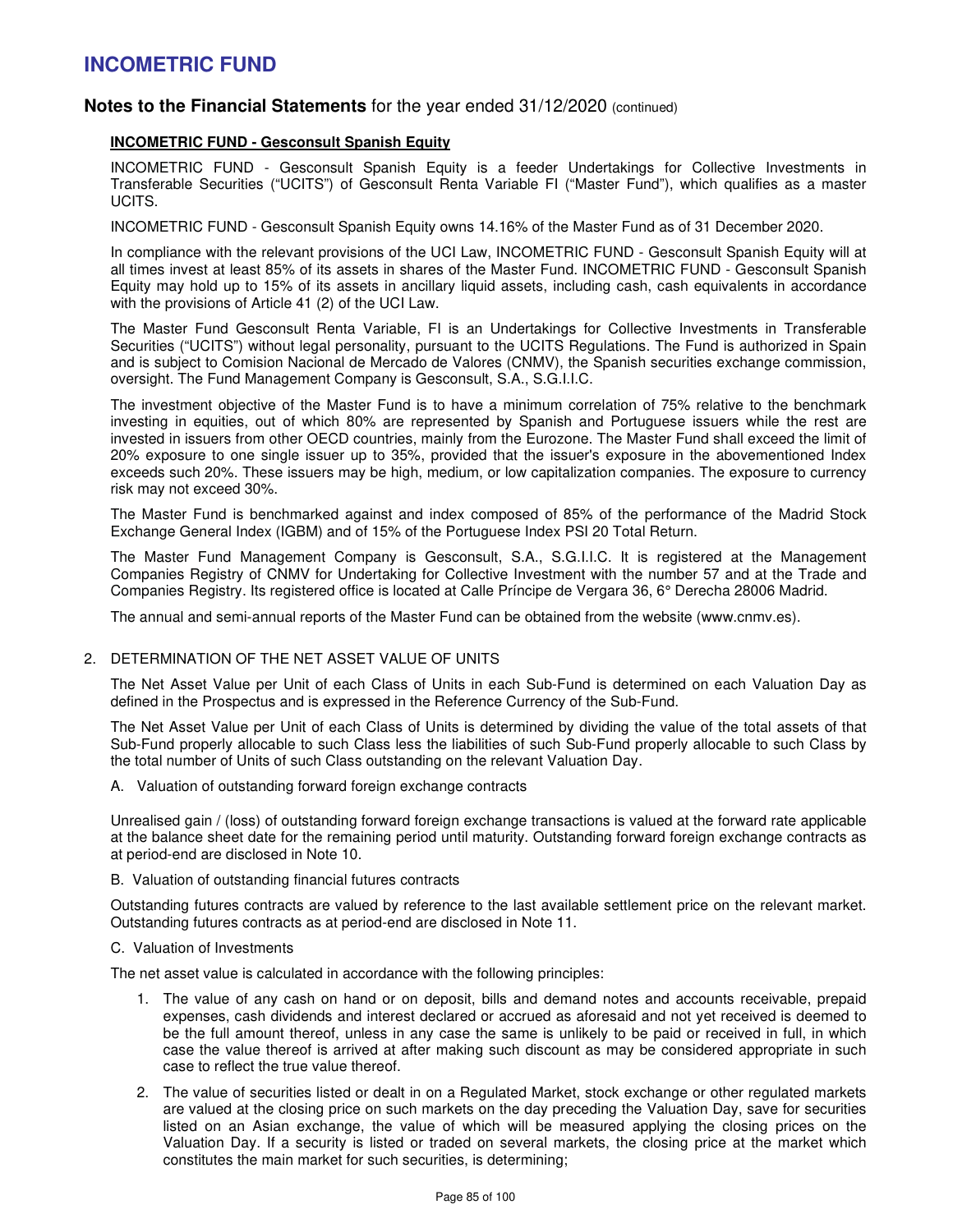## **Notes to the Financial Statements** for the year ended 31/12/2020 (continued)

- 2. DETERMINATION OF THE NET ASSET VALUE OF UNITS (continued)
	- 3. If that the securities are not listed or dealt in on a Regulated Market, stock exchange or other regulated markets or if, in the opinion of the Management Company, the latest available price does not truly reflect the fair market value of the relevant securities, the value of such securities is defined by the Management Company based on the reasonably foreseeable sales proceeds determined prudently and in good faith by the Management Company;
	- 4. All other assets are valued at fair market value as determined in good faith pursuant to the procedures established by the Management Company.

The Management Company, at its own discretion, may permit some other method of valuation to be used if it considers such valuation to be in the interest of a fair valuation of an asset of the Fund.

### 3. REFERENCE CURRENCY

The combined accounts of the Fund are maintained on EUR. For this purpose the accounts of the Sub-Funds denominated in currencies other than EUR, were translated to EUR using the year-end exchange rate.

The financial statements relating to various separate Sub-Funds are expressed in the relevant reference currency for the Sub-Fund.

### 4. FOREIGN EXCHANGE

Assets expressed in currencies other than EUR are translated into EUR with the exchange rate as of 31 December 2020, are as follows:

| Currency                 | Exchange rate | Currency                   | Exchange rate |
|--------------------------|---------------|----------------------------|---------------|
| Australian Dollar (AUD)  | 1.588840      | Norwegian Krone (NOK)      | 10.496900     |
| Brazilian Real (BRL)     | 6.350450      | Polish Zloty (PLN)         | 4.567850      |
| British Pound (GBP)      | 0.895550      | Singapore Dollar (SGD)     | 1.615300      |
| Canadian Dollar (CAD)    | 1.560865      | Swedish Krona (SEK)        | 10.046350     |
| Danish Krone (DKK)       | 7.441500      | Swiss franc (CHF)          | 1.082080      |
| Hong Kong Dollar (HKD)   | 9.479050      | South African Rand (ZAR)   | 17.935900     |
| Japanese Yen (JPY)       | 126.280000    | Thailand Baht (THB)        | 36.687500     |
| Malaysian Ringgit (MYR)  | 4.917650      | Turkish Lira (TRY)         | 9.086000      |
| Mexican Peso (MXN)       | 24.385000     | United States Dollar (USD) | 1.222550      |
| New Zealand Dollar (NZD) | 1.700900      |                            |               |

### 5. FEES AND EXPENSES

A. Formation expenses

The costs and expenses of the formation of the Fund and the initial issue of its Units will be borne by the Fund and amortized over a period not exceeding 5 years from the formation of the Fund and in such amounts in each year as determined by the Management Company on an equitable basis.

The costs and expenses incurred in connection with the creation of a new Sub-Fund shall be written off over a period not exceeding five years against the assets of such Sub-Fund only and in such amounts each year as determined by the Management Company on an equitable basis. The newly created Sub-Fund shall not bear a pro-rata of the costs and expenses incurred in connection with the formation of the Fund and the initial issue of Units, which have not already been written off at the time of the creation of the new Sub-Fund.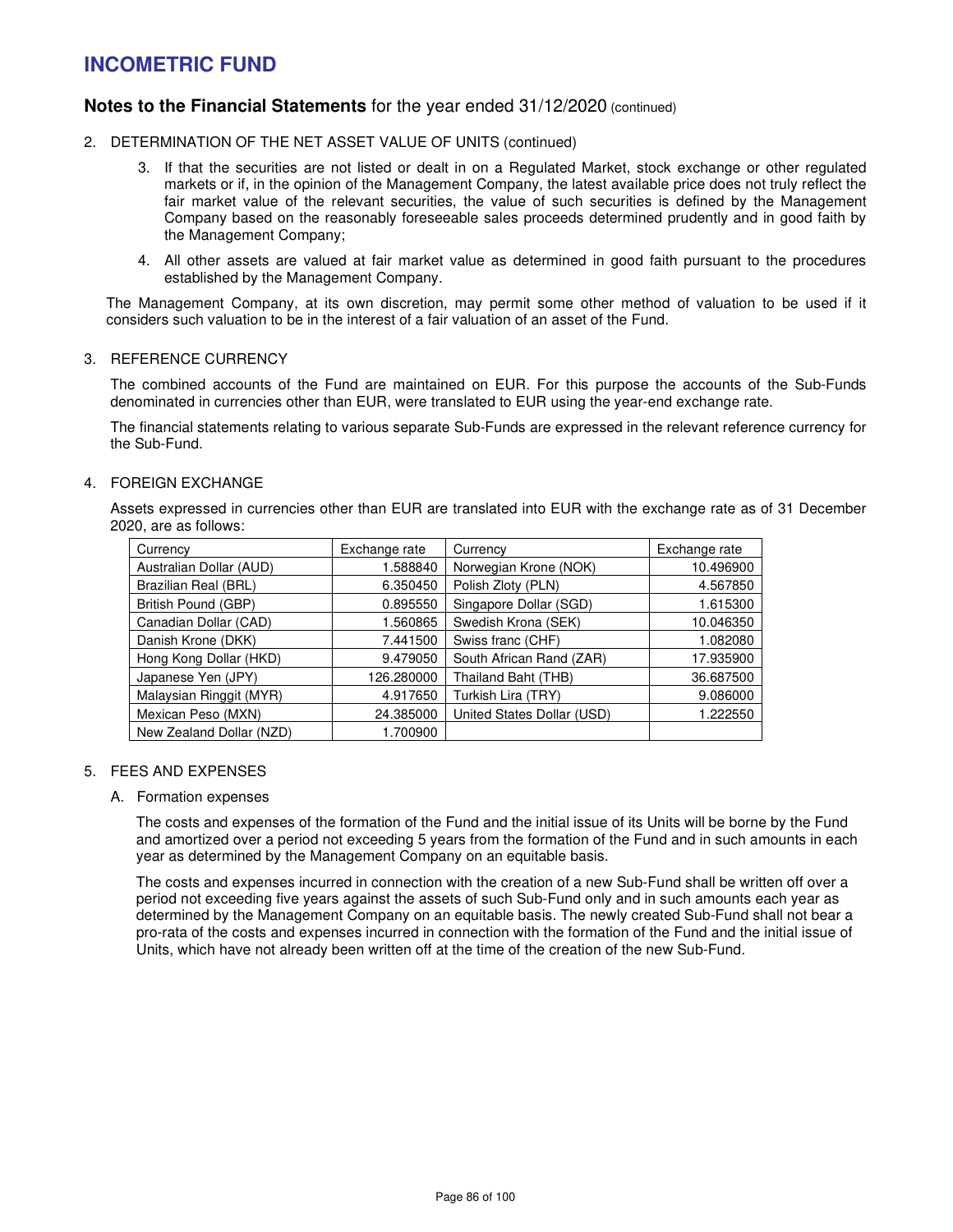## **Notes to the Financial Statements** for the year ended 31/12/2020 (continued)

- 5. FEES AND EXPENSES (continued)
	- B. Out-of-pocket expenses, administration and corporate service fee

Any reasonable disbursements and out-of-pocket expenses (including without limitation telephone, telex, e-mail, website, cable and postage expenses) incurred by the administrative agent, custodian, paying agent, registrar and transfer agent and any custody charges of banks and financial institutions to which custody of assets of a Sub-Fund is entrusted, will be borne by the relevant Sub-Fund.

In addition, the Management Company in consideration for the administrative agent services is entitled to an administration fee, up to a maximum of 0.35% p.a., out of the net assets of the relevant Sub-Fund payable at the end of the month. For relevant Sub-Fund and based on service agreements the Management Company is entitled to a minimum fee for administrative agent services.

Furthermore, the Management Company receives customary fees for the domiciliary and corporate services rendered to the Fund.

### 6. TAXE D'ABONNEMENT

In accordance with the regulations, the Fund is subject to an annual "taxe d'abonnement" at a rate of 0.05% for noninstitutional classes of units, 0.01% for institutional classes of units, payable quarterly on the basis of the net assets of the Fund.

Pursuant to Article 175 (a) of the amended Law of 17th December 2010 the net assets invested in UCIs already subject to the "taxe d'abonnement" are exempt from this tax.

### 7. MANAGEMENT FEES

The Management Company is entitled to a management fee out of the Net Assets of the relevant Sub-Fund payable at the end of each quarter. Such fee is established as follows:

| <b>Fee Description</b>                               | Mgt, Investment Mgt, Advisory or Distribution Fee |                            |                            |                            |  |  |
|------------------------------------------------------|---------------------------------------------------|----------------------------|----------------------------|----------------------------|--|--|
| Sub-Funds                                            | Class A or R<br>Class B                           |                            | Class C                    | Class D, I or S            |  |  |
|                                                      | 0.08%                                             |                            |                            |                            |  |  |
|                                                      | $1.25\%$ (**)                                     |                            |                            |                            |  |  |
| <b>INCOMETRIC FUND - Abando Total Return</b>         | up to 0.10% (****)                                | n/a                        | n/a                        | n/a                        |  |  |
|                                                      | 0.07% < 25m min 10.000                            | 0.07% < 25m min 10.000     | 0.07% < 25m min 10.000     | 0.07% < 25m min 10.000     |  |  |
|                                                      | $0.06\% < 50$ m min 10.000                        | $0.06\% < 50$ m min 10.000 | $0.06\% < 50$ m min 10.000 | $0.06\% < 50$ m min 10.000 |  |  |
|                                                      | $0.05\% > 50$ m min 10.000                        | 0.05% > 50m min 10,000     | 0.05% >50m min 10,000      | 0.05% >50m min 10,000      |  |  |
| <b>INCOMETRIC FUND - ACCI DMP - Diversified</b>      | up to 1.5% (**)                                   | up to 1.5% (**)            | up to 1.75% (**)           | up to 0.5% (**)            |  |  |
|                                                      | 0.07% < 25m min 10.000                            | 0.07% < 25m min 10.000     | 0.07% < 25m min 10.000     | 0.07% < 25m min 10,000     |  |  |
|                                                      | 0.06% <50m min 10,000                             | 0.06% <50m min 10,000      | 0.06% <50m min 10,000      | 0.06% <50m min 10,000      |  |  |
| <b>INCOMETRIC FUND - ACCI Dynamic - Global Fixed</b> | $0.05\% > 50$ m min 10.000                        | $0.05\% > 50$ m min 10.000 | $0.05\% > 50$ m min 10.000 | $0.05\% > 50$ m min 10.000 |  |  |
| Income Opportunities                                 | up to 1.2% (**)                                   | up to 1.2% (**)            | up to 1.6% (**)            | up to 1.2% (**)            |  |  |
|                                                      | 0.07% < 25m min 10,000                            | 0.07% < 25m min 10.000     | 0.07% < 25m min 10,000     | 0.07% < 25m min 10,000     |  |  |
|                                                      | 0.06% <50m min 10,000                             | 0.06% <50m min 10,000      | 0.06% <50m min 10,000      | 0.06% <50m min 10,000      |  |  |
|                                                      | $0.05\% > 50$ m min 10.000                        | $0.05\% > 50$ m min 10.000 | $0.05\% > 50$ m min 10.000 | $0.05\% > 50$ m min 10.000 |  |  |
| <b>INCOMETRIC FUND - ACCI Systematic Allocation</b>  | up to 2.2% (**)                                   | up to 2.2% (**)            | up to 2.5% (**)            | up to 0.65% (**)           |  |  |
|                                                      | 0.08% min 4.000                                   |                            |                            |                            |  |  |
|                                                      | $1\% < 10m$ <sup>**</sup> )                       |                            |                            |                            |  |  |
|                                                      | $0.85\% < 20m(**)$                                |                            |                            |                            |  |  |
|                                                      | $0.75\% > 20m(**)$                                |                            |                            |                            |  |  |
|                                                      | up to 0.20% out of Investment                     |                            |                            |                            |  |  |
| <b>INCOMETRIC FUND - Albatros Acciones</b>           | Management fee (****)                             | n/a                        | n/a                        | n/a                        |  |  |
|                                                      | 0.08% min 4,000                                   |                            |                            |                            |  |  |
|                                                      | $0.25\%$ (**)                                     |                            |                            |                            |  |  |
|                                                      | up to 0.15% out of Investment                     |                            |                            |                            |  |  |
| <b>INCOMETRIC FUND - Araucaria Fund</b>              | Management fee (****)                             | n/a                        | n/a                        | n/a                        |  |  |
|                                                      | 0.095% min 7.500                                  | 0.095% min 7.500           | 0.095% min 7,500           | 0.095% min 7,500           |  |  |
| INCOMETRIC FUND - ATHOS (LF) Global Navigator        | up to 1.5% (**)                                   | up to 2.5% (**)            | up to 1.5% (**)            | up to 2.5% (**)            |  |  |

(\*) The Sub-Fund launched, changed name or liquidated during the period - refer to note 1

(\*\*) The Sub-Fund with Investment M anagement and/or Advisory Fee

<sup>(\*\*\*)</sup> up to Net Assets of 25,000,000 and 0.10% for Net Assets greater than 25,000,000 with a min. of EUR 8,000 per year or min. of EUR 7,000 per year (\*\*\*\*) The Sub-Fund with Distribution Fee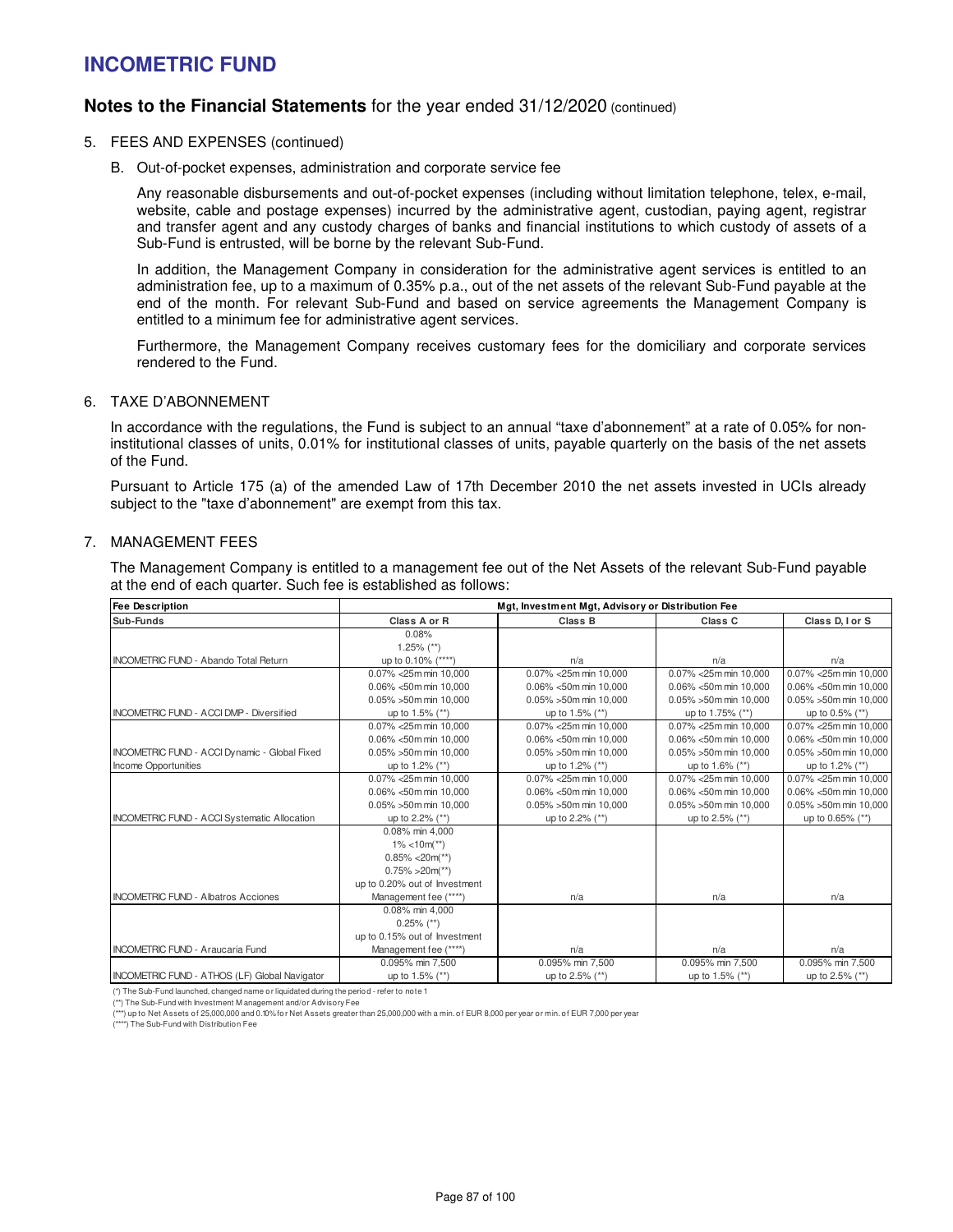# **Notes to the Financial Statements** for the year ended 31/12/2020 (continued)

7. MANAGEMENT FEES (continued)

| <b>Fee Description</b>                              | Mgt, Investment Mgt, Advisory or Distribution Fee |                                   |                        |                             |
|-----------------------------------------------------|---------------------------------------------------|-----------------------------------|------------------------|-----------------------------|
| Sub-Funds                                           | Class A or R                                      | Class B                           | Class C                | Class D, I or S             |
|                                                     | 0.08% min 4,000                                   |                                   |                        |                             |
|                                                     | $0.35\%$ (**)                                     |                                   |                        |                             |
|                                                     | up to 0.20% out of Investment                     |                                   |                        |                             |
| <b>INCOMETRIC FUND - Branosera Global Dynamic</b>   | Management fee (****)                             | n/a                               | n/a                    | n/a                         |
|                                                     | 0.18% min 22,500                                  | 0.18% min 22,500                  | 0.18% min 22,500       |                             |
|                                                     | $0.10\%$ (**)                                     | $0.10\%$ (**)                     | $0.10\%$ (**)          |                             |
| <b>INCOMETRIC FUND - Cartago Global Balanced</b>    | $0.90\%$ (****)                                   | $1.40\%$ (****)                   |                        | n/a                         |
|                                                     | 0.18% min 22,500                                  | 0.18% min 22.500                  | 0.18% min 22.500       |                             |
|                                                     | $0.10\%$ (**)<br>$0.10\%$ (**)                    |                                   | $0.10\%$ (**)          |                             |
| INCOMETRIC FUND - Cartago US Income                 | $0.90\%$ (****)                                   | $1.40\%$ (****)                   |                        | n/a                         |
|                                                     | 0.08% min 5,000                                   | 0.08% min 5,000                   |                        |                             |
|                                                     | $1.20\%$ (**)                                     | up to 2% (**)                     |                        |                             |
| <b>INCOMETRIC FUND - Chronos Global Equity Fund</b> | up to 0.10% (****)                                | up to 0.10% (****)                | n/a                    | n/a                         |
|                                                     | 0.08% < 25m min 11,000                            | 0.08% < 25m min 11,000            |                        |                             |
|                                                     | $0.07\% < 50$ m min 11.000                        | 0.07% <50m min 11.000             |                        |                             |
|                                                     | 0.06% > 50m min 11,000                            | 0.06% >50m min 11,000             |                        |                             |
|                                                     | up to 1.85% Investment Mat Fee                    | up to 1.05% Investment Mgt Fee    |                        |                             |
|                                                     | 0.10% Investment Advisory fee out                 | 0.10% Investment Advisory fee out | 0.08% < 25m min 11,000 |                             |
|                                                     | of Investment Mgt Fee                             | of Investment Mgt Fee             | 0.07% <50m min 11,000  |                             |
|                                                     | 40% of Distribution Fee out of                    | 40% of Distribution Fee out of    | 0.06% > 50m min 11,000 |                             |
| INCOMETRIC FUND - Deep Mind Strategic Fund          | <b>Investment Mgt Fee</b>                         | <b>Investment Mgt Fee</b>         | up to 1.85% (**)       | n/a                         |
| <b>INCOMETRIC FUND - Dunas Patrimonio</b>           | 1.50%                                             | n/a                               | 0.95%                  | 0.65%                       |
|                                                     | 0.08%                                             | 0.08%                             |                        |                             |
|                                                     | $0.30\%$ (**)                                     | $1\%$ (**)                        |                        |                             |
| <b>INCOMETRIC FUND - Dux Mixto Moderado</b>         | up to 0.10% (****)                                | up to 0.10% (****)                | n/a                    | n/a                         |
|                                                     | 1%                                                | 1.85%                             | 1%                     | 1.25%                       |
| <b>INCOMETRIC FUND - Equam Global Value</b>         | up to 0.97% (*****)                               | up to 1.82% (*****)               | up to 0.97% (*****)    | up to 1.22% (*****)         |
|                                                     | 1%                                                |                                   |                        |                             |
| INCOMETRIC FUND - European Sectors (EUR)            | 0.90% out of the Mgt Fee (**)<br>$0.08\%$ (***)   | n/a                               | n/a                    | n/a<br>$0.08\%$ (I&S) (***) |
| <b>INCOMETRIC FUND - Gesconsult Flexible Equity</b> | 1.80% $(**)$                                      | n/a                               | n/a                    | 0.75 / 1.20 (I&S)'          |
|                                                     | $0.08\%$ (***)                                    |                                   |                        | $0.08\%$ (***)              |
| INCOMETRIC FUND - Gesconsult Flexible Income        | $1.20\%$ (**)                                     | n/a                               | n/a                    | $0.50$ (**)                 |
|                                                     | $0.08\%$ (***)                                    |                                   |                        | $0.08\%$ (***)              |
| INCOMETRIC FUND - Gesconsult Spanish Equity         | $1.80\%$ (**)                                     | n/a                               | n/a                    | $0.50$ (**)                 |
|                                                     | $0.10\%$ (***)                                    |                                   |                        |                             |
|                                                     | 0.28%                                             |                                   |                        | $0.10\%$ (***)              |
| <b>INCOMETRIC FUND - Global Arrow</b>               | $1.30\%$ (****)                                   | n/a                               | n/a                    | 0.28%                       |
|                                                     | $0.12\%$ (***)                                    |                                   |                        |                             |
|                                                     | $0.40\%$ (**)                                     |                                   |                        | $0.12\%$ (***)              |
| <b>INCOMETRIC FUND - Global Strategy Fund</b>       | up to 1.40% (****)                                | n/a                               | n/a                    | $0.40\%$ (**)               |
|                                                     | 1.85%                                             |                                   | 1.85%                  |                             |
| <b>INCOMETRIC FUND - Global Valor</b>               | up to 0.80% (****)                                | 1.85%                             | up to 0.80% (****)     | 1.55%                       |
| <b>INCOMETRIC FUND - Investore Fundamentals</b>     | 1.85%                                             | 2.10%                             | n/a                    | 1.00%                       |
|                                                     | 0.07% <50m min 14,000                             | 0.07% <50m min 14,000             |                        |                             |
|                                                     | 0.06% <100m min 14,000                            | 0.06% <100m min 14,000            |                        |                             |
|                                                     | 0.05% >100m min 14,000                            | 0.05% >100m min 14,000            |                        |                             |
|                                                     | $0.15\%$ < 50m min 10,000 (**)                    | $0.15\%$ <50m min 10,000 (**)     |                        |                             |
|                                                     | $0.10\% > 50$ m min 10,000 (**)                   | $0.10\%$ >50m min 10,000 (**)     |                        |                             |
|                                                     | up to 0.10% (**)                                  | up to 0.10% (**)                  |                        |                             |
| <b>INCOMETRIC FUND - Stable Return</b>              | up to 0.90% (****)                                | up to 1.50% (****)                | n/a                    | n/a                         |

(\*) The Sub-Fund launched, changed name or liquidated during the period - refer to note 1

(\*\*) The Sub-Fund with Investment M anagement and/or Advisory Fee

(\*\*\*) up to Net Assets of 25,000,000 and 0.10% for Net Assets greater than 25,000,000 with a min. of EUR 8,000 per year or min. of EUR 7,000 per year

(\*\*\*\*\*) The Sub-Fund with Investment Advisory Fee, percentage of the NAV deducting EUR 10,000 and (if any) payments to intermediaries out of the M anagement Fee paid to the Investment M anager (\*\*\*\*) The Sub-Fund with Distribution Fee

| <b>Fee Description</b>                        | Mgt, Investment Mgt, Advisory or Distribution Fee |                  |                  |                  |
|-----------------------------------------------|---------------------------------------------------|------------------|------------------|------------------|
| Sub-Funds                                     | Class A or R                                      | Class B          | Class Eor F      | Class I or J     |
| INCOMETRIC FUND - Triton (LF) Global Balanced | 0.10% min 8.000                                   | 0.10% min 8.000  | 0.10% min 8.000  | 0.10% min 8.000  |
| <b>Fund</b>                                   | up to 1.25% (**)                                  | up to 1.25% (**) | up to 1.50% (**) | up to 0.65% (**) |

(\*) The Sub-Fund launched, changed name or liquidated during the period - refer to note 1 (\*\*) The Sub-Fund with Investment M anagement or Advisory Fee

(\*\*\*) up to Net Assets of 25,000,000 and 0.10% for Net Assets greater than 25,000,000 with a min. of EUR 8,000 per year or min. of EUR 7,000 per year (\*\*\*\*) The Sub-Fund with Distribution Fee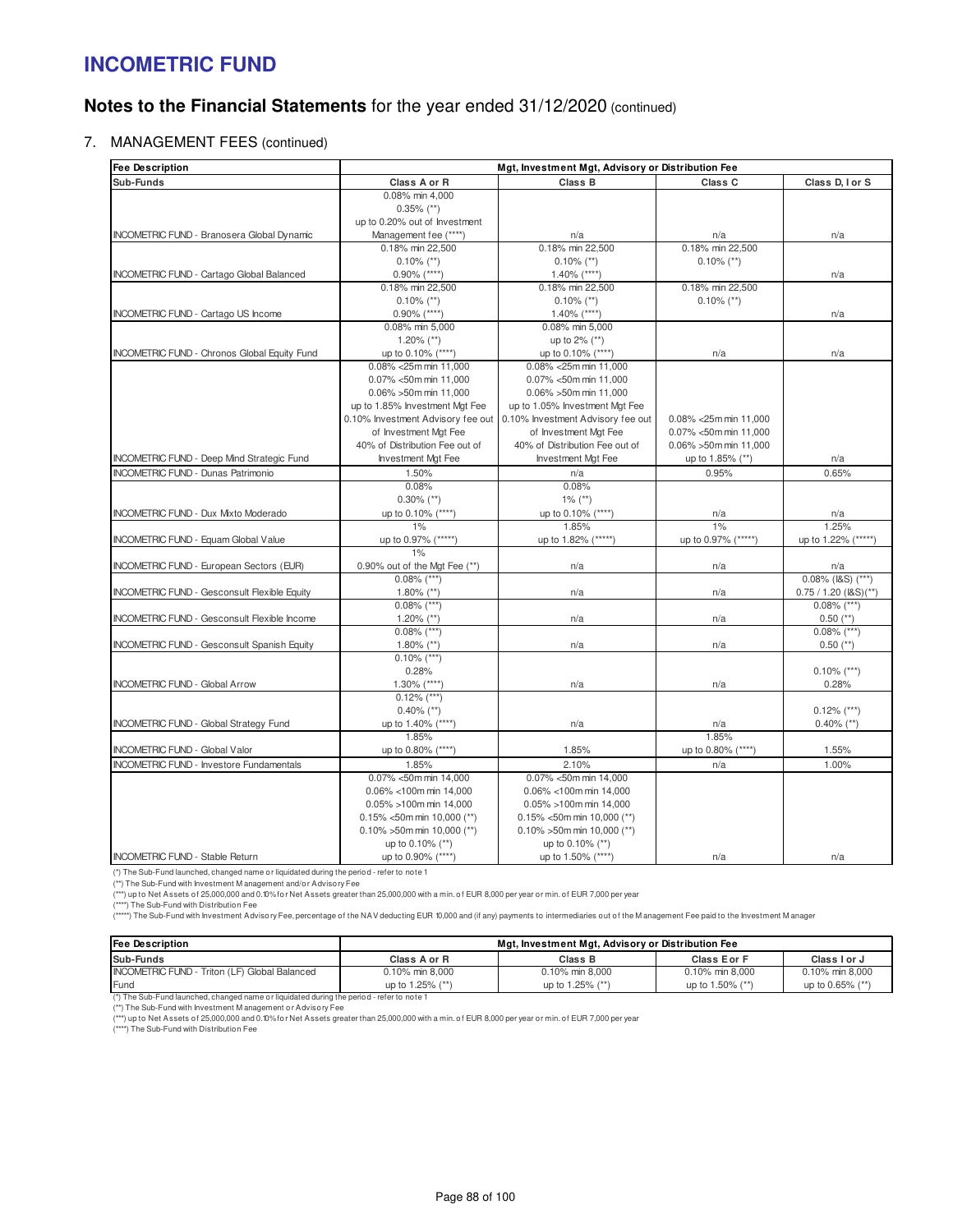# **Notes to the Financial Statements** for the year ended 31/12/2020 (continued)

8. PERFORMANCE FEES

The performance fee is calculated in respect of each performance period. The performance fee is payable as at the end of each performance period of the relevant Sub-Fund. Such fee is established as follows:

| Sub-Funds                                            | Class A or R | <b>Class B</b> | Class C |                  | <b>Class Dor I Calculation Mechanism</b> |
|------------------------------------------------------|--------------|----------------|---------|------------------|------------------------------------------|
| <b>INCOMETRIC FUND - Abando Total Return</b>         | n/a          | n/a            | n/a     | n/a              |                                          |
| <b>INCOMETRIC FUND - ACCI DMP - Diversified</b>      | n/a          | n/a            | n/a     | n/a              |                                          |
| INCOMETRIC FUND - ACCI Dynamic - Global Fixed        |              |                |         |                  |                                          |
| Income Opportunities                                 | n/a          | n/a            | n/a     | n/a              |                                          |
|                                                      |              |                |         |                  | Hurdle rate Libor 1Y plus                |
| <b>INCOMETRIC FUND - ACCI Systematic Allocation</b>  | 20.00%       | 20.00%         | 20.00%  | 10.00%           | $5\%$ (**)                               |
| <b>INCOMETRIC FUND - Albatros Acciones</b>           | n/a          | n/a            | n/a     | n/a              | $\sim$                                   |
| <b>INCOMETRIC FUND - Araucaria Fund</b>              | n/a          | n/a            | n/a     | n/a              |                                          |
|                                                      |              |                |         |                  | Hurdle rate EONIA 1Y plus                |
| <b>INCOMETRIC FUND - ATHOS (LF) Global Navigator</b> | 15.00%       | 15.00%         | 15.00%  | 15.00%           | $2\%$ (**)                               |
| <b>INCOMETRIC FUND - Branosera Global Dynamic</b>    | n/a          | n/a            | n/a     | n/a              | $\overline{\phantom{a}}$                 |
| <b>INCOMETRIC FUND - Cartago Global Balanced</b>     | n/a          | n/a            | n/a     | n/a              |                                          |
| <b>INCOMETRIC FUND - Cartago US Income</b>           | n/a          | n/a            | n/a     | n/a              | $\overline{\phantom{a}}$                 |
| <b>INCOMETRIC FUND - Chronos Global Equity Fund</b>  | n/a          | n/a            | n/a     | n/a              | $\overline{a}$                           |
| <b>INCOMETRIC FUND - Deep Mind Strategic Fund</b>    | 20.00%       | 20.00%         | 20.00%  | n/a              | $HWM(**)$                                |
|                                                      |              |                |         |                  | Hurdle rate EURIBOR 3M                   |
| <b>INCOMETRIC FUND - Dunas Patrimonio</b>            | 15.00%       | n/a            | 15.00%  | $15.00\%$ (****) | plus 1%                                  |
|                                                      |              |                |         |                  | $HWM(**)$                                |
| <b>INCOMETRIC FUND - Dux Mixto Moderado</b>          | 10.00%       | n/a            | n/a     | n/a              | Hurdle rate EURIBOR 1Y                   |
| <b>INCOMETRIC FUND - Equam Global Value</b>          | 8.00%        | n/a            | n/a     | n/a              | $HWM(***)$ $(****)$                      |
| INCOMETRIC FUND - European Sectors (EUR)             | 15.00%       | n/a            | n/a     | n/a              | $HWM(***)$                               |
| <b>INCOMETRIC FUND - Gesconsult Flexible Equity</b>  | n/a          | n/a            | n/a     | n/a              |                                          |
| <b>INCOMETRIC FUND - Gesconsult Flexible Income</b>  | n/a          | n/a            | n/a     | n/a              | $\overline{\phantom{a}}$                 |
| <b>INCOMETRIC FUND - Gesconsult Spanish Equity</b>   | n/a          | n/a            | n/a     | n/a              |                                          |
| <b>INCOMETRIC FUND - Global Arrow</b>                | 8.50%        | n/a            | n/a     | n/a              | $HWM(**)$                                |
| <b>INCOMETRIC FUND - Global Strategy Fund</b>        | n/a          | n/a            | n/a     | n/a              |                                          |
|                                                      |              |                |         |                  | Hurdle rate MSCI World                   |
| <b>INCOMETRIC FUND - Global Valor</b>                | 10.00%       | 10.00%         | 10.00%  | 10.00%           | Index $(***)$                            |
| <b>INCOMETRIC FUND - Investore Fundamentals</b>      | 20.00%       | 15.00%         | n/a     | 10.00%           | Hurdle rate 1.50%(***)                   |
| <b>INCOMETRIC FUND - Stable Return</b>               | 10.00%       | 10.00%         | n/a     | n/a              | $HWM(**)$                                |

|                                                           |         |         | <b>IClass Eorl</b> |        |                                           |
|-----------------------------------------------------------|---------|---------|--------------------|--------|-------------------------------------------|
| Sub-Funds                                                 | Class A | Class B |                    |        | <b>Class I or J Calculation Mechanism</b> |
|                                                           |         |         |                    |        | Hurdle rate MRO of ECB                    |
| <b>INCOMETRIC FUND - Triton (LF) Global Balanced Fund</b> | 15.00%  | 15.00%  | 15.00%             | 15.00% | plus 0.50% (***)                          |

(\*) The Sub-Fund launched, liquidated, changed name or merged-out during the period - refer to note 1

(\*\*) The Performance Fee is calculated based on each net asset value (NAV) and is paid in respect of each financial year

(\*\*\*) The Performance Fee is calculated based on each net asset value (NAV) and is paid quarterly

(\*\*\*\*) The Share class has not been yet activated

(\*\*\*\*\*) The Sub-Fund performance fees is allocated between the M anagement Company and the Investment Advisor for 10% and 90% respectively

(\*\*\*\*\*\*) The Performance Fee is calculated based on each net asset value (NAV) and is paid semi-annually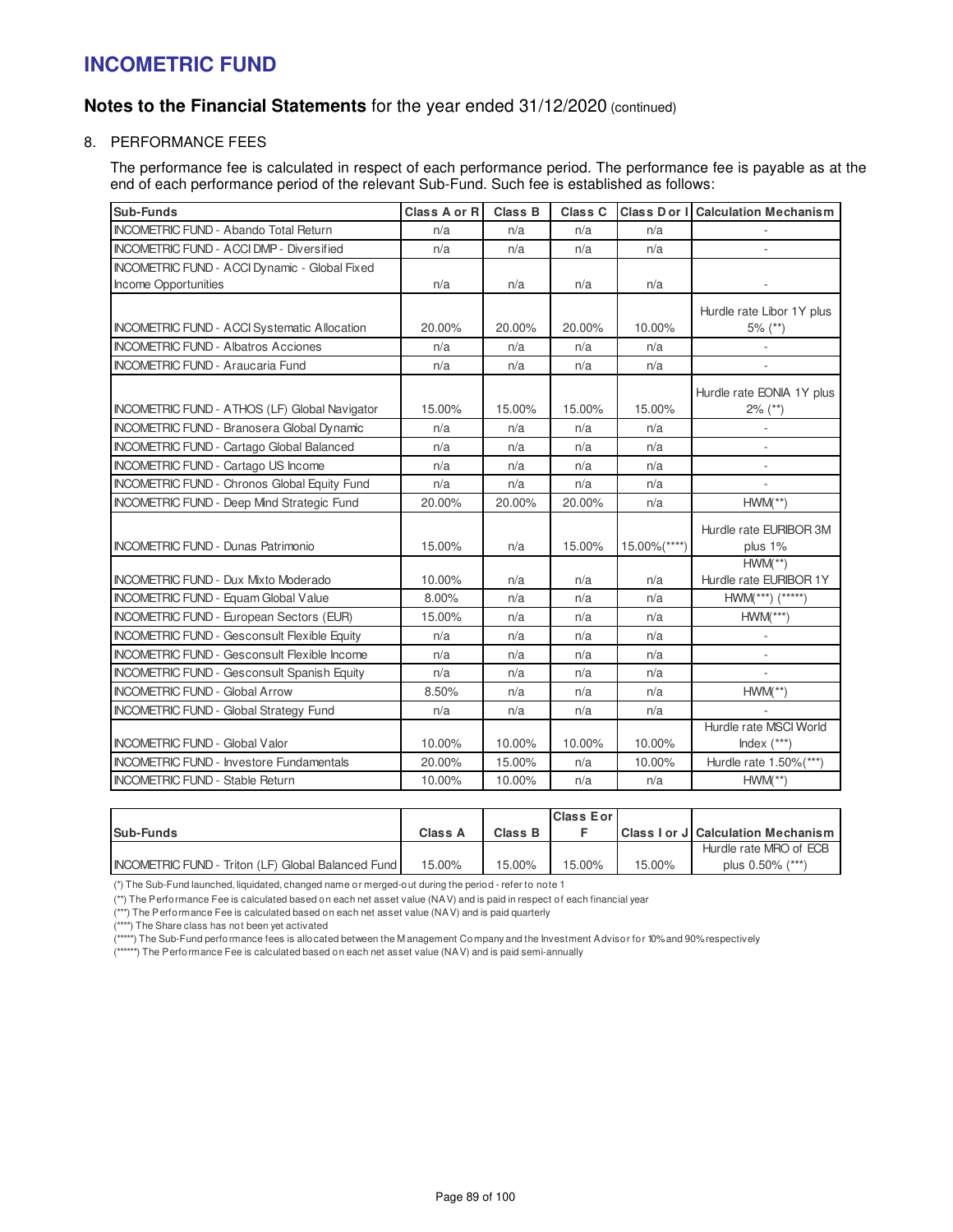## **Notes to the Financial Statements** for the year ended 31/12/2020 (continued)

9. CHANGES IN PORTFOLIO COMPOSITION

Details of purchases and sales of investments are available free of charge at the register office of the Management Company.

Details of purchases and sales of investments of the Master Funds Gesconsult Renta Fija Flexible, FI, Gesconsult León Valores Mixto Flexible, FI and Gesconsult Renta Variable, FI, are available free of charge at the register office of Gesconsult, S.A., S.G.I.I.C..

### 10. FORWARD FOREIGN EXCHANGE CONTRACTS

Forward foreign exchange contracts open as at 31 December 2020 with the counterparty being Quintet Private Bank (Europe) S.A. are as follows:

### INCOMETRIC FUND - Cartago Global Balanced

|                                               | Closing        |                 |                   |
|-----------------------------------------------|----------------|-----------------|-------------------|
|                                               | <b>Forward</b> |                 |                   |
|                                               | Rate           | <b>Maturity</b> | <b>Unrealised</b> |
| Description (Purchase and Sale)               | (at closing)   | Date            | (EUR)             |
| Bought EUR 2,386,770.94 Sold USD 2,930,000.00 | .225056        | 31-Mar-21       | $-4.966.62$       |
| Bought USD 5,478,000.00 Sold EUR 4,463,092.72 | 1.225056       | 31-Mar-21       | 8,539.60          |
| Bought USD 731,000.00 Sold EUR 595,567.87     | .225056        | 31-Mar-21       | 1,139.55          |
| Total                                         |                |                 | 4.712.53          |

### INCOMETRIC FUND - Cartago US Income

|                                                 | Closing<br><b>Forward</b> |                  |                            |
|-------------------------------------------------|---------------------------|------------------|----------------------------|
| Description (Purchase and Sale)                 | Rate<br>(at closing)      | Maturity<br>Date | <b>Unrealised</b><br>(USD) |
| Bought EUR 2,241,000.00 Sold USD 2,749,931.10   | 1.225056                  | 31-Mar-21        | $-4.580.60$                |
| Bought EUR 12,700,000.00 Sold USD 15,584,170.00 | 1.225056                  | 31-Mar-21        | $-25,958.80$               |
| Bought USD 962,000.00 Sold EUR 783,738.65       | 1.225056                  | 31-Mar-21        | 1.872.42                   |
| Total                                           |                           |                  | $-28.666.98$               |

### 11. FUTURES CONTRACTS

The futures contracts open as at 31 December 2020 are as follows:

### INCOMETRIC FUND - ATHOS (LF) Global Navigator

| Description                        | <b>CCY</b> | Contracts | Price     | Commitment   Unrealised<br>(EUR) | (EUR)       |
|------------------------------------|------------|-----------|-----------|----------------------------------|-------------|
| INASDAQ 100 Stock Index 19/03/2021 | USD        | -         | 12.885.50 | $-210.842.58$                    | -4.294.30   |
| Total                              |            |           |           |                                  | $-4.294.30$ |

### INCOMETRIC FUND - Deep Mind Strategic Fund

| Description                   | <b>CCY</b> | Contracts | Price  | Commitment   Unrealised  <br>(EUR) | <b>EUR)</b>  |
|-------------------------------|------------|-----------|--------|------------------------------------|--------------|
| EUR/USD Cross Rate 15/03/2021 | JSD.       | -14       | 1.2246 | $-1.750.000.00$                    | $-15.814.03$ |
| Total                         |            |           |        |                                    | $-15.814.03$ |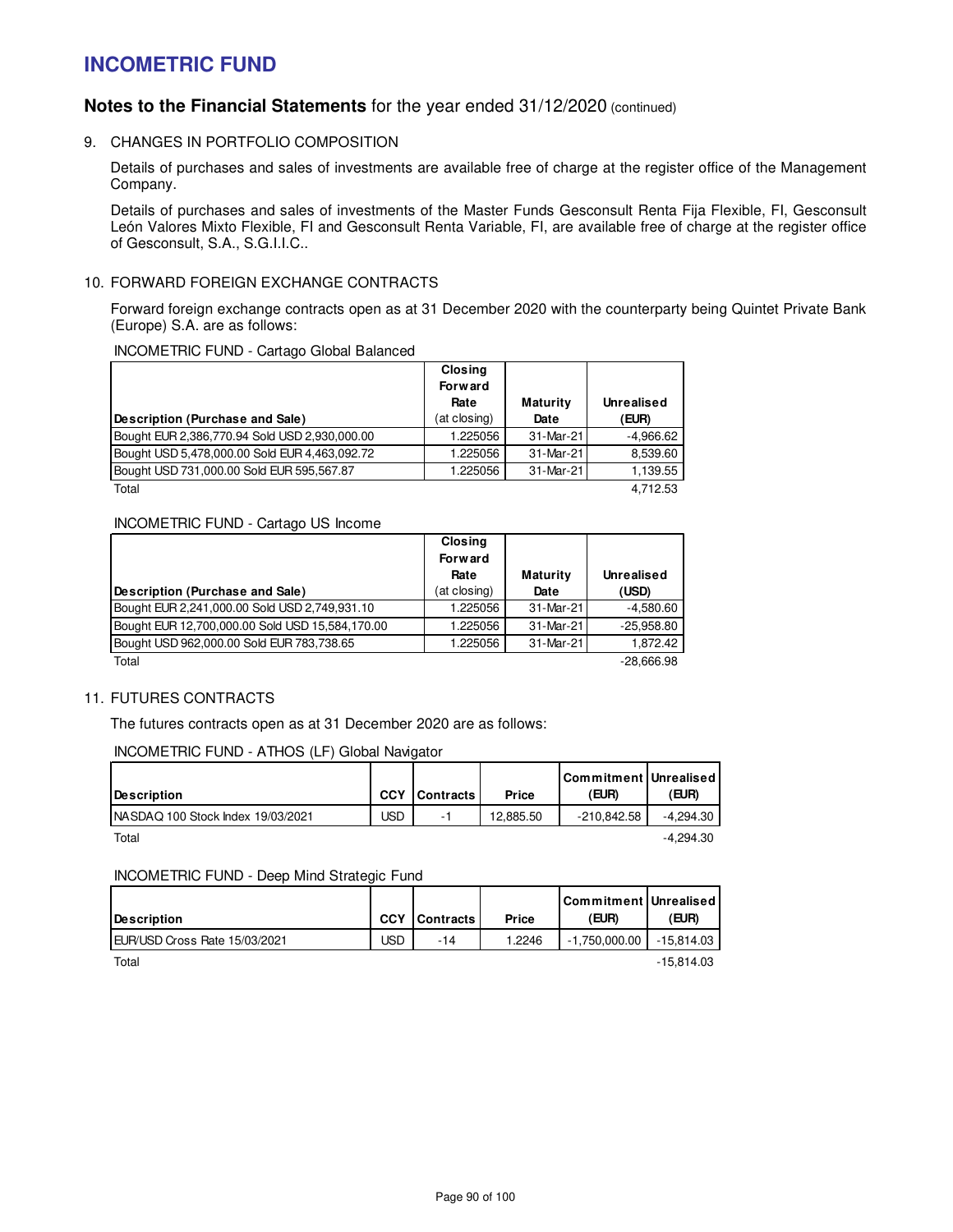## **Notes to the Financial Statements** for the year ended 31/12/2020 (continued)

## 11. FUTURES CONTRACTS (continued)

The futures contracts open as at 31 December 2020 are as follows:

INCOMETRIC FUND - Dunas Patrimonio

| <b>Description</b>                          | <b>CCY</b> | <b>Contracts</b> | <b>Price</b> | Commitment<br>(EUR) | <b>Unrealised</b><br>(EUR) |
|---------------------------------------------|------------|------------------|--------------|---------------------|----------------------------|
| STOXX Europe 600 Price Index Eur 19/03/2021 | <b>EUR</b> | 6                | 398.50       | 119,709.00          | 1,668.00                   |
| FTSE MIB Index 19/03/2021                   | <b>EUR</b> | 5                | 22,129.00    | 555,822.50          | 7,850.00                   |
| CAC 40 Index 19/03/2021                     | <b>EUR</b> | 6                | 5,531.00     | 333,084.60          | 1,260.00                   |
| IBEX 35 Index 15/01/2021                    | <b>EUR</b> | 12               | 8,070.70     | 968,844.00          | $-2,436.00$                |
| FTSE 100 Index 19/03/2021                   | <b>GBP</b> | 10               | 6,420.00     | 721,402.49          | $-8,765.56$                |
| US US Treasury Long Bond Notl 22/03/2021    | <b>USD</b> | 31               | 173.19       | 3,971,514.46        | $-20,206.22$               |
| WN US Treasury Notl 30y 22/03/2021          | <b>USD</b> | 20               | 213.56       | 2,138,971.82        | 32,360.63                  |
| MSCI Emerging Markets Index 19/03/2021      | <b>USD</b> | 3                | 1.288.20     | 158,430.82          | 3,361.83                   |
| EUR/USD Cross Rate 15/03/2021               | <b>USD</b> | 28               | 1.2246       | 3,500,000.00        | 31,062.12                  |
| INR/USD Cross Rate 24/02/2021               | <b>USD</b> | 4                | 136.15       | 200,000.00          | 1,578.67                   |
| RX Euro-Bund Notl 8,5-10,5Y 08/03/2021      | <b>EUR</b> | $-25$            | 177.64       | $-2,641,225.00$     | $-4,500.00$                |
| UB Euro-Buxl Notl 30Y 08/03/2021            | <b>EUR</b> | $-2$             | 225.24       | $-344,758.00$       | 2,680.00                   |
| Total                                       |            |                  |              |                     | 45,913.47                  |

### INCOMETRIC FUND - Dux Mixto Moderado

|                                |            |                  |          | Commitment   Unrealised |             |
|--------------------------------|------------|------------------|----------|-------------------------|-------------|
| <b>IDescription</b>            | <b>CCY</b> | <b>Contracts</b> | Price    | (EUR)                   | (EUR)       |
| IS&P 500 Mini 19/03/2021       | JSD        | 3                | 3.748.75 | 460.848.82              | 6.717.52    |
| EURO STOXX 50 Index 19/03/2021 | <b>EUR</b> | $-26$            | 3.550.00 | $-923.686.40$           | -6.240.00   |
| - - -                          |            |                  |          |                         | $--- - - -$ |

Total 477.52

INCOMETRIC FUND - Triton (LF) Global Balanced Fund

| <b>IDescription</b>                   | <b>CCY</b> | <b>Contracts</b> | Price  | Commitment   Unrealised<br>(EUR) | (EUR)     |
|---------------------------------------|------------|------------------|--------|----------------------------------|-----------|
| <b>IEUR/USD Cross Rate 15/03/2021</b> | USD        | 20               | 1.2246 | 2,500,000.00                     | 16.768.23 |
| Total                                 |            |                  |        |                                  | 16,768.23 |

### 12. TRANSACTION FEES

The transaction fees represent the fees incurred by the Fund in connection with purchases and sales of investments. Transaction fees include amongst other broker fees.

13. SFTR

In the financial year no securities financing transactions (SFTs) and total return swaps as defined in Regulation (EU) 2015/2365 of the European Parliament and of the Council of 25 November 2015 on transparency of securities financing transactions and of reuse and amending Regulation (EU) No 648 / 2012 ("SFTR") were carried out.

Consequently, there is no information within the meaning of Article 13 of the above Regulation to be disclosed in the annual report.

### 14. MASTER – FEEDER: aggregate charges

Gesconsult, S.A., S.G.I.I.C. is the Management Company of the Master Funds Gesconsult Renta Fija Flexible, FI, Gesconsult León Valores Mixto Flexible, FI and Gesconsult Renta Variable, FI. As of 22/4/2016, the management fee amounting respectively to 2.00%, 2.25% p.a. and 1.50% p.a. of the Master funds are completely waived.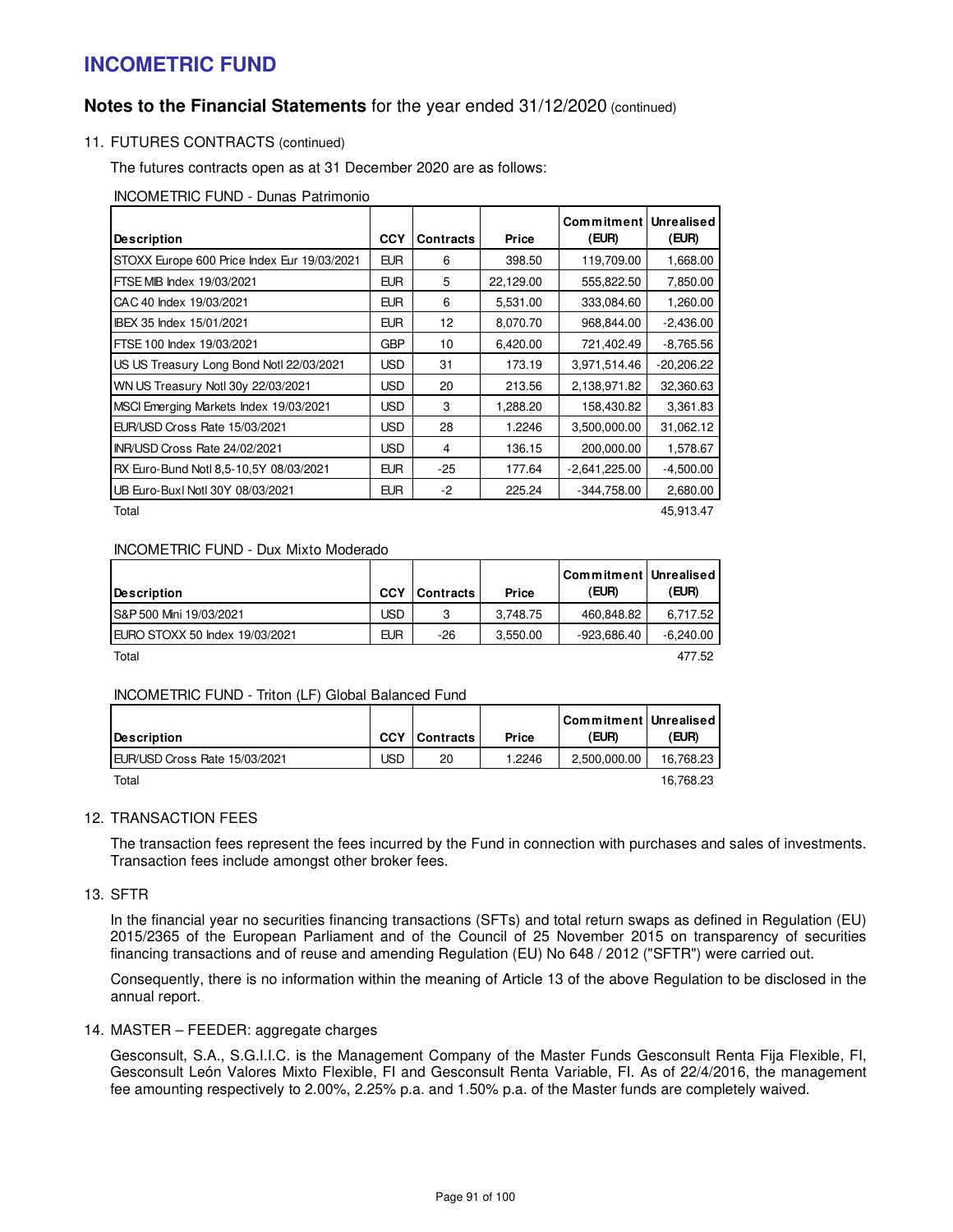# **Notes to the Financial Statements** for the year ended 31/12/2020 (continued)

14. MASTER – FEEDER: aggregate charges (continued)

The aggregate charges for the year ended 31 December 2020 are as follows:

#### **INCOMETRIC FUND - Gesconsult Flexible Equity (Feeder UCITS)**

Gesconsult León Valores Mixto Flexible, FI (Master UCITS)

|                                       | Master UCITS (Class C) (EUR) | Feeder UCITS (EUR) | Aggregate (EUR) |
|---------------------------------------|------------------------------|--------------------|-----------------|
| Management fees                       |                              | 7,184.56           | 7,184.56        |
| Investment management fees            |                              | 61,554.13          | 61,554.13       |
| <b>Administration fees</b>            |                              | 14,039.17          | 14,039.17       |
| <b>Other</b> fees                     | 7,274.02                     | 11,892.02          | 19,166.04       |
| Audit fees                            | 911.31                       | 6,926.23           | 7,837.54        |
| Transfer agent and other related fees |                              | 6,920.02           | 6,920.02        |
| Depositary fees and safekeeping fees  | 6,210.73                     | 2,538.42           | 8,749.15        |
| Formation expenses                    |                              | 2,228.94           | 2,228.94        |
| Taxe d'abonnement                     |                              | 2,100.85           | 2,100.85        |
| Transaction fees                      | 1,217.67                     | 930.00             | 2,147.67        |
| <b>Bank and interest expenses</b>     | 1,031.84                     | 532.61             | 1,564.45        |
| Regulatory fees                       | 170.41                       | ٠                  | 170.41          |
| Research fees                         | 6,610.50                     | ٠                  | 6,610.50        |
| Total expenses                        | 23,426.47                    | 116,846.95         | 140,273.42      |

The fees are based on unaudited figures from the M aster UCITS' financial statements

#### **INCOMETRIC FUND - Gesconsult Flexible Income (Feeder UCITS)**

Gesconsult Renta Fija Flexible FI (Master UCITS)

|                                                              | Master UCITS (Class B) (EUR) | Feeder UCITS (EUR) | Aggregate (EUR) |
|--------------------------------------------------------------|------------------------------|--------------------|-----------------|
| Management fees                                              |                              | 8,606.76           | 8,606.76        |
| Investment management fees                                   | ٠                            | 66,114.40          | 66,114.40       |
| Other fees                                                   | 1,925.70                     | 18,667.58          | 20,593.28       |
| Administration fees                                          | ٠                            | 14,039.17          | 14,039.17       |
| Transfer agent and other related fees                        |                              | 7,495.02           | 7,495.02        |
| Depositary fees and safekeeping fees                         | 13,575.95                    | 5,630.03           | 19,205.98       |
| Audit fees                                                   | 1,678.10                     | 4,231.28           | 5,909.38        |
| Formation expenses                                           |                              | 2,934.80           | 2,934.80        |
| Taxe d'abonnement                                            |                              | 1,644.38           | 1,644.38        |
| <b>Transaction fees</b>                                      | 1,395.76                     | 780.00             | 2,175.76        |
| Bank and interest expenses                                   | 110.31                       | 218.67             | 328.98          |
| Regulatory fees                                              | 375.51                       |                    | 375.51          |
| Research fees                                                | 5,074.35                     |                    | 5,074.35        |
| <b>Total expenses</b><br>$\cdots$ $\cdots$<br>— . <i>.</i> . | 24,135.67<br>1.00078111      | 130,362.09         | 154,497.76      |

The fees are based on unaudited figures from the M aster UCITS' financial statements

### **INCOMETRIC FUND - Gesconsult Spanish Equity (Feeder UCITS)**

Gesconsult Renta Variable FI (Master UCITS)

|                                       | Master UCITS (Class B) (EUR) | Feeder UCITS (EUR) | Aggregate (EUR) |
|---------------------------------------|------------------------------|--------------------|-----------------|
| Management fees                       |                              | 7,019.39           | 7,019.39        |
| Investment management fees            |                              | 110,341.99         | 110,341.99      |
| Other fees                            | 16,936.01                    | 15,054.64          | 31,990.65       |
| Administration fees                   |                              | 14,039.17          | 14,039.17       |
| Transfer agent and other related fees |                              | 7,199.69           | 7,199.69        |
| Audit fees                            | 1,181.62                     | 6,738.70           | 7,920.32        |
| Depositary fees and safekeeping fees  | 7,636.99                     | 3,209.77           | 10,846.76       |
| Formation expenses                    |                              | 2,934.80           | 2,934.80        |
| Taxe d'abonnement                     |                              | 2.904.52           | 2,904.52        |
| Transaction fees                      | 718.79                       | 1,085.00           | 1,803.79        |
| Bank and interest expenses            | 112.79                       | 231.91             | 344.70          |
| Regulatory fees                       | 209.66                       |                    | 209.66          |
| Research fees                         | 13.094.85                    |                    | 13,094.85       |
| <b>Total expenses</b>                 | 39.890.72                    | 170.759.58         | 210.650.30      |

The fees are based on unaudited figures from the M aster UCITS' financial statements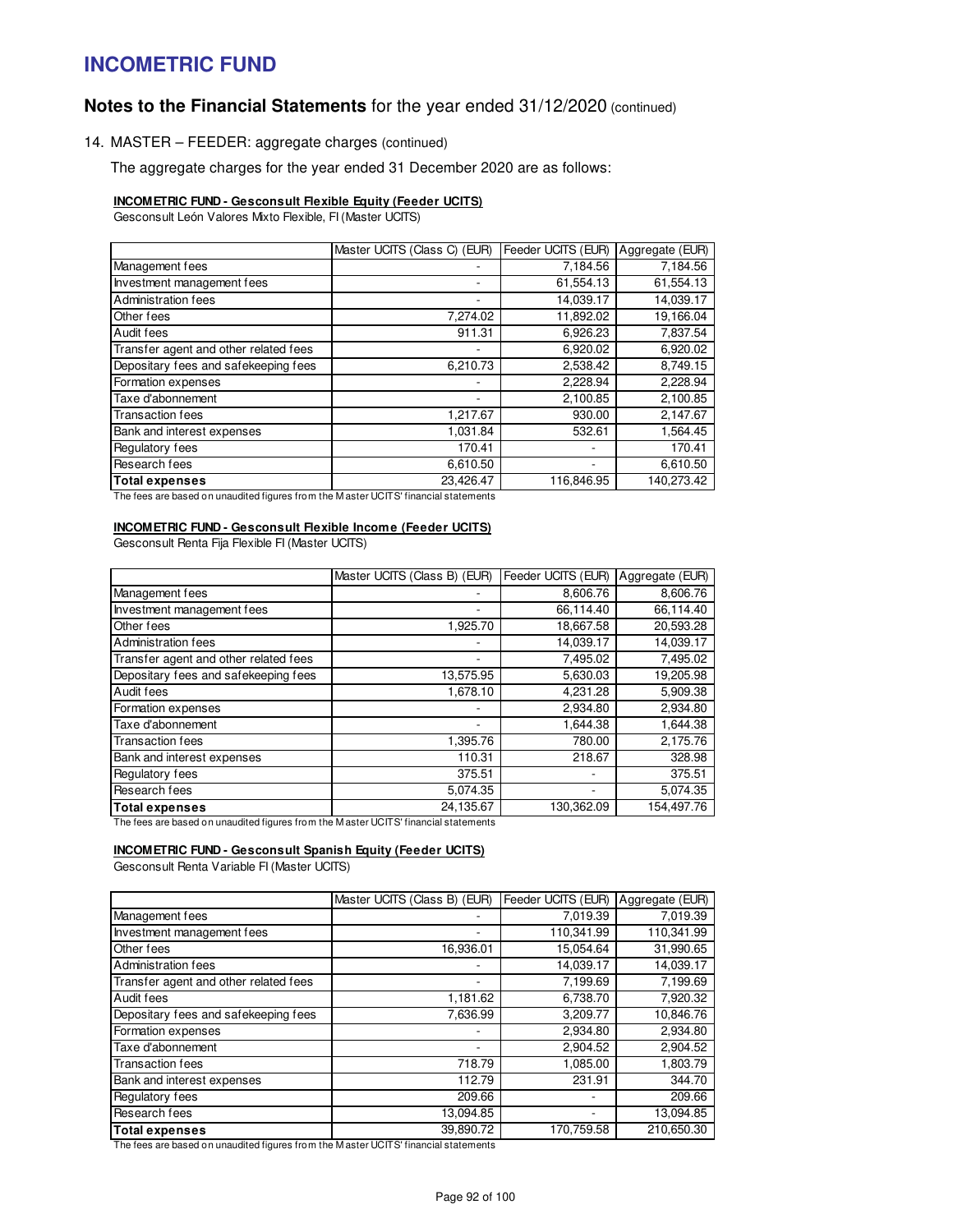# **Notes to the Financial Statements** for the year ended 31/12/2020 (continued)

### 15. MANAGEMENT FEE FOR THE TARGET FUNDS

Sub-Funds invested in target funds with its associated management fee as of 31 December 2020 are as follows:

INCOMETRIC FUND - Abando Total Return

|                                | <b>Management</b> |
|--------------------------------|-------------------|
| <b>Security Name</b>           | Fee               |
| <b>GOLD Bullion Securities</b> | 0.40%             |

### INCOMETRIC FUND - ACCI DMP - Diversified

|                                                  | Management |                                               | <b>Management</b> |
|--------------------------------------------------|------------|-----------------------------------------------|-------------------|
| Security Name                                    | <b>Fee</b> | <b>Security Name</b>                          | Fee               |
| <b>liShares Core MSCI EM IMI UCITS ETF USD A</b> |            | 0.00% Shares USD Short Duration High Yield Co | $0.00\%$          |
| IShares Core S&P 500 UCITS ETF USD Acc           |            | 0.00% Shares USD Treasury Bond 3-7yr UCITS ET | $0.00\%$          |
| <b>IShares EUR High Yield Corp Bond UCITS E</b>  |            | 0.00% Lyxor S&P 500 UCITS ETF DIST USD        | 0.15%             |
| IShares NASDAQ 100 UCITS ETF USD ACC             |            | 0.00% Vanguard S&P 500 UCITS ETF              | $0.00\%$          |
| <b>IShares USD High Yield Corp Bond UCITS E</b>  |            | 0.00% Xtrackers USD High Yield Corporate Bond | 0.10%             |

### INCOMETRIC FUND - ACCI Dynamic - Global Fixed Income Opportunities

|                                                 | Management                                     |                                                 | Management |
|-------------------------------------------------|------------------------------------------------|-------------------------------------------------|------------|
| Security Name                                   | <b>Security Name</b><br>Fee                    |                                                 | Fee        |
| <b>IShares EUR High Yield Corp Bond UCITS E</b> |                                                | 0.00% Lyxor Bof AML USD High Yield Bond UCITS E | $0.30\%$   |
| <b>IShares J.P. Morgan USD EM Bond UCITS ET</b> | 0.00% PIMCO Short-Term High Yield Corporate Bo |                                                 | 0.55%      |
| <b>IShares JP Morgan USD EM Corp Bond UCITS</b> | 0.00% SPDR Bloomberg Barclays 0-5 Year U.S. Hi |                                                 | $0.30\%$   |
| <b>IShares USD High Yield Corp Bond UCITS E</b> |                                                | 0.00% Xtrackers USD High Yield Corporate Bond   | 0.10%      |

## INCOMETRIC FUND - ACCI Systematic Allocation

|                                                  | Management |                                                | Management |
|--------------------------------------------------|------------|------------------------------------------------|------------|
| <b>Security Name</b>                             | <b>Fee</b> | <b>Security Name</b>                           | Fee        |
| Invesco MSCI USA UCITS ETF                       |            | 0.05% IShares NASDAQ 100 UCITS ETF USD ACC     | $0.00\%$   |
| Invesco S&P 500 UCITS ETF A                      |            | 0.05% Lyxor S&P 500 UCITS ETF DIST USD         | 0.15%      |
| <b>liShares Core MSCI EM IMI UCITS ETF USD A</b> |            | 0.00% SPDR Russell 2000 U.S. Small Cap UCITS E | $0.30\%$   |
| <b>liShares Core MSCI World UCITS ETF USD AC</b> |            | 0.00% Vanguard S&P 500 UCITS ETF               | $0.00\%$   |
| I Shares Core S&P 500 UCITS ETF USD Acc          | $0.00\%$   |                                                |            |

#### INCOMETRIC FUND - Albatros Acciones

|                                                 | Management |                                                 | Management |
|-------------------------------------------------|------------|-------------------------------------------------|------------|
| Security Name                                   | <b>Fee</b> | Security Name                                   | <b>Fee</b> |
| Amundi Funds - Cash USD AC Acc                  |            | 0.07% Groupama Asset Management - Cash Equival  | 0.20%      |
| <b>IBNP Paribas InstiCash EUR 1D SHORT TERM</b> |            | 0.08% Jpm Lig-euro Lig VNAV-a                   | 0.40%      |
| <b>IBNP Paribas Insticash USD 1D SHORT TERM</b> |            | 0.11% JPM organ Liquidity Funds - US Dollar Liq | 0.40%      |
| Fidelity Institutional Liquidity Fund PL        | 0.25%      |                                                 |            |

### INCOMETRIC FUND - Araucaria Fund

|                                          | Management |                                                | Management |
|------------------------------------------|------------|------------------------------------------------|------------|
| Security Name                            | <b>Fee</b> | <b>Security Name</b>                           | <b>Fee</b> |
| Amiral Gestion Sextant Autour du Monde N |            | 1.20% Gesiuris - Valentum Fl                   | 1.35%      |
| Amiral Gestion Sextant PME N Acc         |            | 1.30% Horos Value Internacional FI Acc         | $1.80\%$   |
| Cobas LUX SICAV-Cobas International Fund |            | 1.75% Independance et Expansion Sicav - Small  | 1.95%      |
| Cobas LUX SICAV-Cobas Selection Fund PE  |            | 1.75% Magallanes Value Investors UCITS - Europ | $0.00\%$   |
| FPM Stockpicker Germany Small/Mi-cap-Dis |            | 1.40% Mimosa Capital Sicav SA - Azvalor Intern | 1.80%      |
| Fundsmith Equity Fund Feeder T ACC Acc   |            | 1.00% True Value FI                            | 1.35%      |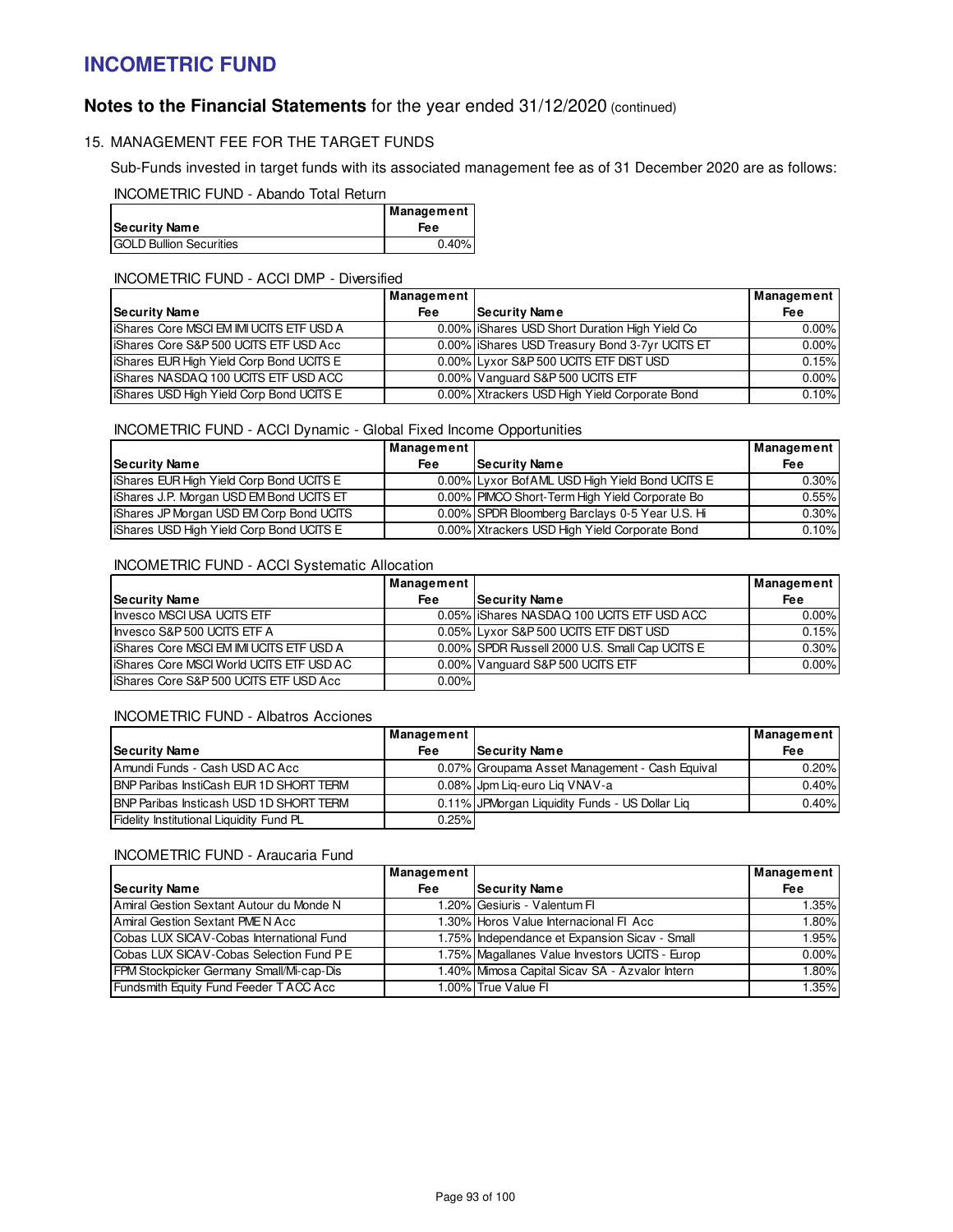# **Notes to the Financial Statements** for the year ended 31/12/2020 (continued)

## 15. MANAGEMENT FEE FOR THE TARGET FUNDS (continued)

Sub-Funds invested in target funds with its associated management fee as of 31 December 2020 are as follows:

#### INCOMETRIC FUND - Branosera Global Dynamic

|                                          | Management |                                                 | Management |
|------------------------------------------|------------|-------------------------------------------------|------------|
| Security Name                            | <b>Fee</b> | Security Name                                   | <b>Fee</b> |
| Aberdeen St-Asia Pacific Egty-XAEur      |            | 1.00% MFS Meridian Funds - Global Equity Fund   | $1.05\%$   |
| Allianz China A-Shares RT H2-EUR Acc     |            | 1.38% Morgan St-US Advantage-AHUSD              | 1.40%      |
| Allianz Global Artificial Intelligence A |            | 2.05% Seilern International Funds PLC - Stryx   | 0.85%      |
| Comgest Grow th Europe Smaller Companies |            | 1.05% T Row e Price Funds SICAV - Japanese Equi | 0.75%      |
| G Fund - Avenir Europe - IC              |            | 0.90% WisdomTree Artificial Intelligence UCITS  | 0.40%      |
| Groupama Asset Management - Cash Equival | 0.20%      |                                                 |            |

### INCOMETRIC FUND - Cartago Global Balanced

|                                         | Management |                                                | Management |
|-----------------------------------------|------------|------------------------------------------------|------------|
| <b>Security Name</b>                    | <b>Fee</b> | Security Name                                  | <b>Fee</b> |
| Allianz Strategiefonds Balance - P2     |            | 0.49% Kepler - Kepler Vorsorge Mixfonds - IT T | 0.60%      |
| Amundi Russell 2000 UCITS ETF EUR C     |            | 0.25% Lyxor S&P 500 UCITS ETF DIST EUR         | 0.15%      |
| BlueBay Inv Grade Bond-I-Eur            |            | 0.50% M&G Lux Investment Funds 1 - M&G Lux Opt | 0.84%      |
| Carmignac Port-Patrimoine-F Eur Acc     |            | 0.85% Nordea1-Stable Return-BI-Eur             | 0.85%      |
| Etica Bilanciato - I                    |            | 0.90% PIMCO GIS-Glob Inv Grade Cr-I Eur H Acc  | 0.49%      |
| <b>IShares Physical Gold ETC</b>        |            | 0.15% PIMCO GIS-Income Fund-E Acc              | 1.45%      |
| Janus Henderson Balanced Fund/Ireland I |            | 0.80% Unilnst Glob Corp Bonds-Eur H            | 0.45%      |
| JPMIF-GI Balanced-C Acc Eur Cap         |            | 0.75% UniRak - Dist                            | 1.20%      |
| Jyske Invest Stable Strategy            | 0.90%      |                                                |            |

#### INCOMETRIC FUND - Cartago US Income

|                                          | Management |                                                | <b>Management</b> |
|------------------------------------------|------------|------------------------------------------------|-------------------|
| <b>Security Name</b>                     | Fee        | <b>Security Name</b>                           | Fee               |
| Groupama Asset Management Groupama Entre |            | 0.25% PIMCO GIS Global High Yield Bond Fund IN | 0.55%             |
| Invesco Funds SICAV - Invesco Global Inv |            | 0.60% PIMCO GIS-Income Fund-E Acc              | 1.45%             |
| ISh USD Corp Bond UCITS ETF-Acc          |            | 0.20% Pimco GIS-US Inv Gr Corp Bnd-I USD Acc   | 0.49%             |
| IShares NASDAQ 100 UCITS ETF USD ACC     |            | 0.33% Vanguard S&P 500 UCITS ETF               | $0.00\%$          |
| <b>IShares Physical Gold ETC</b>         |            | 0.15% Vanguard USD Corporate Bond UCITS ETF    | 0.09%             |

### INCOMETRIC FUND - Deep Mind Strategic Fund

| Security Name                    | Management  <br>Fee |
|----------------------------------|---------------------|
| Lyxor Smart Cash UCITS ETF C-EUR | 0.05%               |

#### INCOMETRIC FUND - Dux Mixto Moderado

|                                          | Management |                                                | Management |
|------------------------------------------|------------|------------------------------------------------|------------|
| <b>Security Name</b>                     | <b>Fee</b> | Security Name                                  | <b>Fee</b> |
| Amundi Physical Gold ETC - FP            |            | 0.19% iSh Core EURO Stoxx50 UCITS ETF DE       | $0.00\%$   |
| BNY Mellon Global Funds PLC - Global Rea |            | 1.00% liShares Core DAX UCITS ETF DE           | 0.00%      |
| Cartesio Funds Income I EUR CAP Acc      |            | 0.95% IShares Core MSCI EM IMI UCITS ETF USD A | $0.00\%$   |
| DNCA Invest - Eurose - I                 |            | 0.68% Shares Physical Gold ETC                 | 0.15%      |
| Ethna-Aktiv - SIA-T                      |            | 1.10%   iShares Physical Gold ETC              | 0.15%      |
| Fidentiis Tord-Iberia-I Eur              |            | 1.25% M&G Lx Dynamic Alloc-c Eur A             | 0.75%      |
| Flossbach von Storch - Multiple Opportun |            | 0.78% Nordea1-Stable Return-BI-Eur             | 0.85%      |
| Invesco Physical Gold ETC                |            | 0.15% Xtrackers Physical Gold ETC              | 0.29%      |
| Invesco Physical Gold ETC                | 0.15%      |                                                |            |

## INCOMETRIC FUND - Gesconsult Flexible Equity

| <b>Security Name</b>             | Management  <br>Fee |
|----------------------------------|---------------------|
| Gesconsult Leon Valor M Flex - C | $0.00\%$            |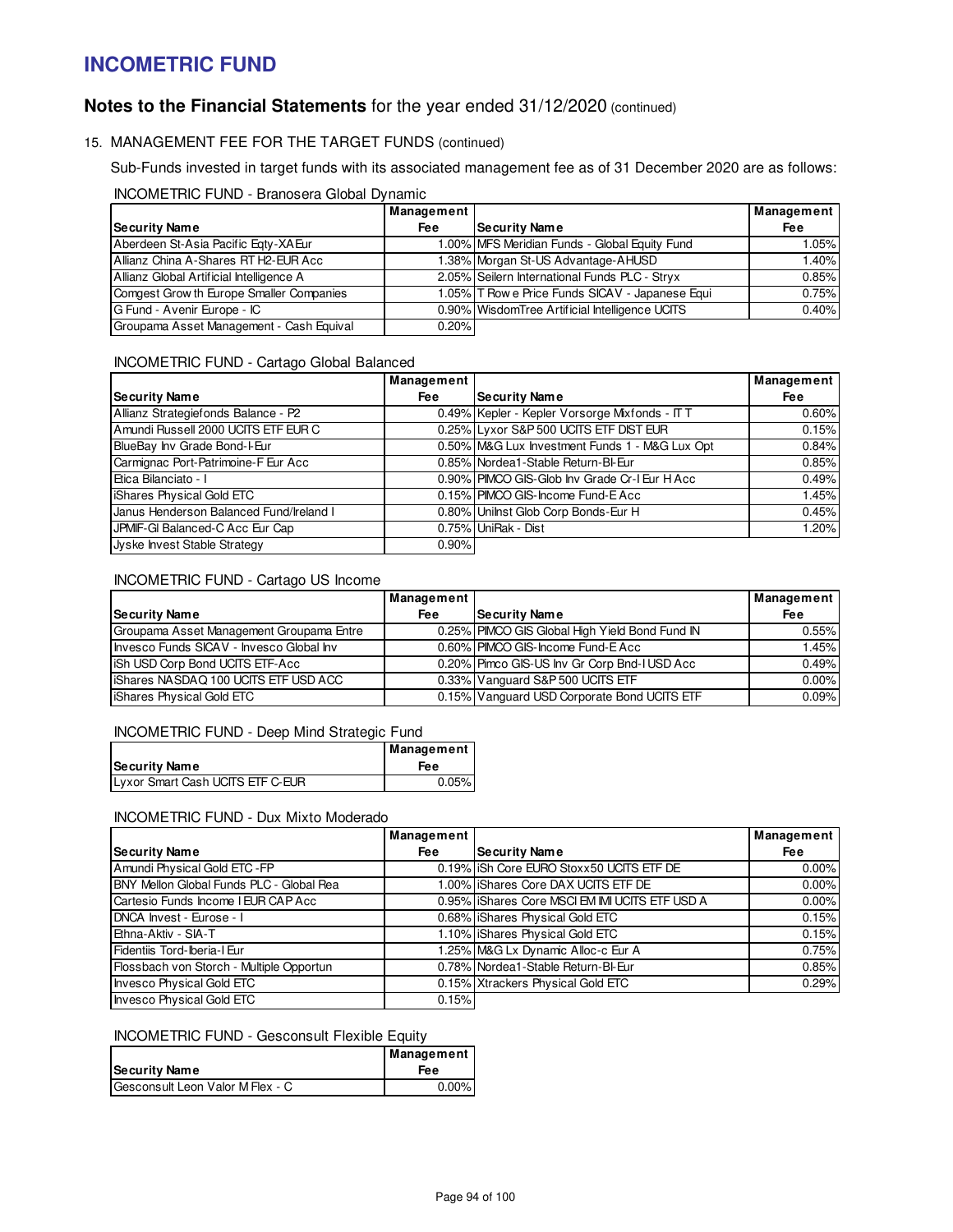# **Notes to the Financial Statements** for the year ended 31/12/2020 (continued)

## 15. MANAGEMENT FEE FOR THE TARGET FUNDS (continued)

Sub-Funds invested in target funds with its associated management fee as of 31 December 2020 are as follows:

INCOMETRIC FUND - Gesconsult Flexible Income

|                                   | Management |
|-----------------------------------|------------|
| <b>Security Name</b>              | Fee        |
| Gesconsult Renta Fija Flex FI - B | 0.00%      |

### INCOMETRIC FUND - Gesconsult Spanish Equity

|                                  | Management |
|----------------------------------|------------|
| Security Name                    | <b>Fee</b> |
| Gesconsult Renta Variable FI - B | $0.00\%$   |

### INCOMETRIC FUND - Global Arrow

|                                                | Management |                                                | Management |
|------------------------------------------------|------------|------------------------------------------------|------------|
| <b>Security Name</b>                           | <b>Fee</b> | <b>Security Name</b>                           | <b>Fee</b> |
| AXA AXA Aedificandi AC Acc                     |            | 2.39% Jupiter JGF - European Grow th L EUR Acc | 1.50%      |
| AXA World Funds - Global Inflation Bonds       |            | 0.35% Lindsell Train Global Equity Fund E EUR  | 0.60%      |
| BlueBay Investment Grade Euro Aggregate        |            | 0.35% Lumyna - York Asian Event Driven UCITS F | $1.50\%$   |
| Comgest Grow th PLC - Europe Opportunitie      |            | 1.05% Muzinich Funds - Europeyield Fund Hdgd E | 0.65%      |
| Deka-Commodities I-T Acc                       |            | 1.00% NN L Health Care IC Acc                  | 0.60%      |
| Evli Short Corporate Bond                      |            | 0.55% Nomura Funds Ireland plc - Global Dynami | 0.60%      |
| Fidelity Funds - Emerging Markets Focus        |            | 0.80% Pictet - Water                           | 0.80%      |
| Flossbach von Storch Bond Opportunities        |            | 0.93% Polar Capital Funds plc - Global Technol | $1.50\%$   |
| Fundsmith Equity Fund Feeder T ACC Acc         |            | 0.10% Seilern International Funds PLC - Stryx  | 0.85%      |
| <b>iShares Listed Private Equity UCITS ETF</b> | 0.75%      |                                                |            |

### INCOMETRIC FUND - Global Strategy Fund

|                                         | Management |                                                | Management |
|-----------------------------------------|------------|------------------------------------------------|------------|
| Security Name                           | <b>Fee</b> | <b>Security Name</b>                           | <b>Fee</b> |
| ACATIS-Gane Value Event-Eur Acc         |            | 1.65% Janus Henderson Horizon Fund - Global Su | 0.65%      |
| Allianz Thematica RT EUR Acc            |            | 1.18% MFS Meridian Funds - Prudent Wealth Fund | 0.95%      |
| AXA WF-Framlington Sw itz-FC CHF Acc    |            | 0.75% Morgan Stanley Investment Funds - Global | 0.75%      |
| Credit Suisse Lux Digital Health Equity |            | 0.90% Seilern International Funds PLC - Stryx  | 0.85%      |
| Fundsmith Equity Fund Feeder T ACC Acc  | 1.00%      |                                                |            |

### INCOMETRIC FUND - Investore Fundamentals

|                                          | Management |                                                | Management |
|------------------------------------------|------------|------------------------------------------------|------------|
| <b>Security Name</b>                     | <b>Fee</b> | <b>Security Name</b>                           | <b>Fee</b> |
| Quaero Cap Funds-Smaller Eur Comp A Acc  |            | 1.50% Echiquier Sicav-Echiquier Wld Eq Grow th | 2.39%      |
| Quaero Cap Funds-Argonaut A Acc          |            | 1.50% Echiquier Sicav-Echiquier Arty SRI       | 1.50%      |
| BlackRock Global Funds - World Gold Fund |            | 1.75% Echiquier Sicav-Echiquier Entrepren A    | 2.39%      |
| Carmignac Commodities-A EUR Acc          |            | 1.50% Echiquier Sicav-Echiquier Agenor SRI Mid | 2.39%      |
| Carmignac Emergents-A EUR Acc            |            | 1.50% Echiquier Sicav-Echiquier Patrimoine A   | 1.19%      |
| Carmignac Patrimoine-A Eur Acc           |            | 1.50% Landolt Inv SICAV-Gold                   | 0.50%      |
| Clartan Valeurs-C                        |            | 1.80% Standard LIG-GI Abs Ret Strat-D Eur IAcc | 0.85%      |
| DNCA Finance Eurose N - EUR Acc          |            | 0.90% Varenne Valeur-PAcc EUR                  | 1.20%      |
| Echiquier Agressor-A                     | 2.39%      |                                                |            |

### INCOMETRIC FUND - Triton (LF) Global Balanced Fund

|                                          | Management |                                                | Management |
|------------------------------------------|------------|------------------------------------------------|------------|
| Security Name                            | Fee        | <b>Security Name</b>                           | <b>Fee</b> |
| 20UGS UCITS Funds - Triton LF Greek Equi |            | 0.87% Triton Income Euro Bond Developed Countr | $.00\%$    |
| Invesco Physical Gold ETC                |            | 0.15% Triton Money Market Euro Short Term Fund | $.00\%$    |
| Triton American Equity International Equ |            | 2.00% Triton Pan-European International Equity | $2.00\%$   |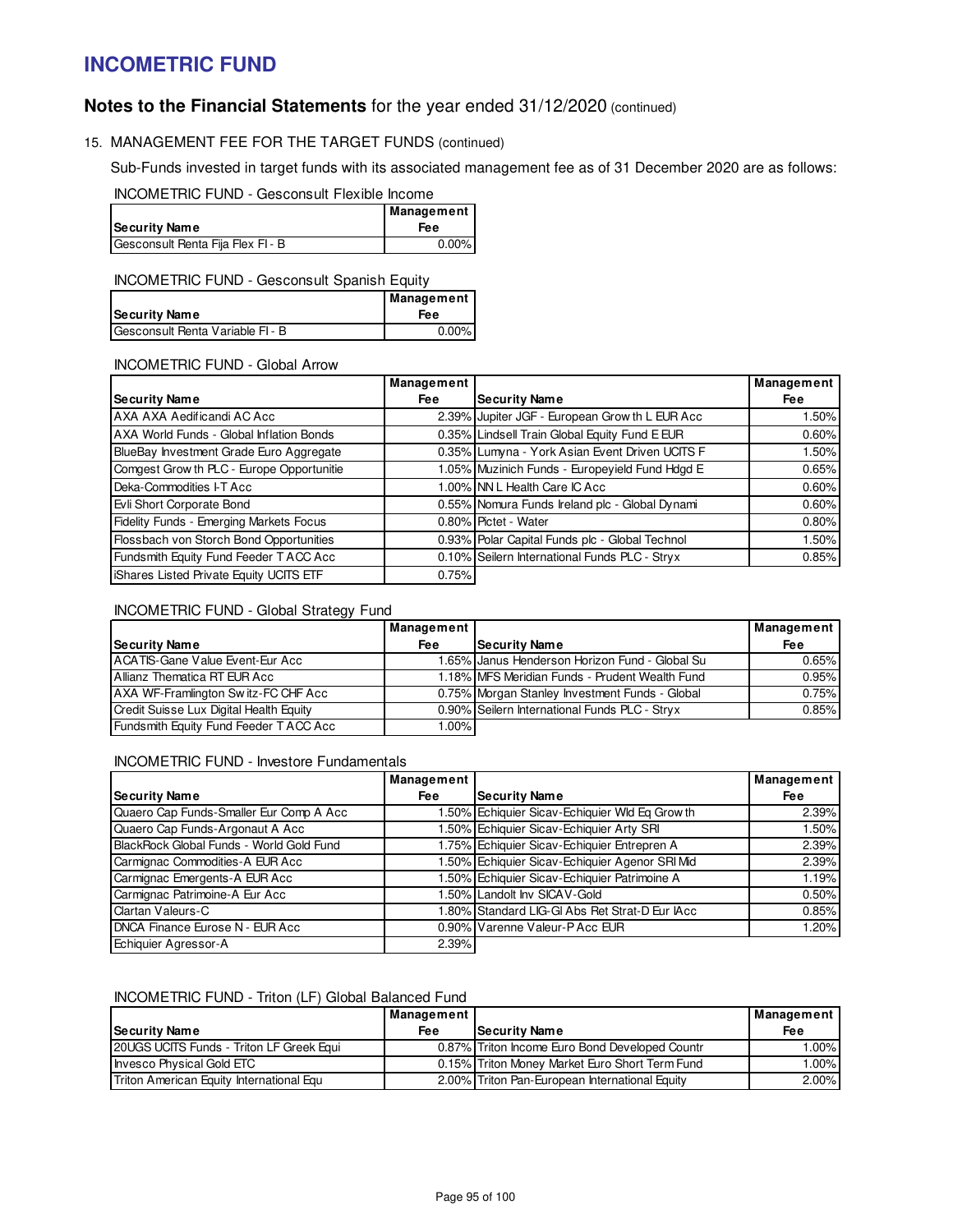# **Notes to the Financial Statements** for the year ended 31/12/2020 (continued)

## 16. OPTIONS CONTRACTS

The options contracts open as at 31 December 2020 are as follows:

INCOMETRIC FUND - ATHOS (LF) Global Navigator

| <b>Description</b>                       | CCY        | <b>Contracts</b> | Price | <b>Premium</b> | Commitment<br>(EUR)          | Unrealised<br>(EUR) |
|------------------------------------------|------------|------------------|-------|----------------|------------------------------|---------------------|
| Call EURO STOXX Banks Index 17/06/2022 6 | <b>EUR</b> | 3                | 15.95 | 8.10           | 7,898.45                     | 1,177.50            |
| Call EURO STOXX Banks Index 17/06/2022 6 | <b>EUR</b> | 3                | 15.95 | 10.20          | 7,898.45                     | 862.50              |
| Call EURO STOXX Banks Index 17/06/2022 6 | <b>EUR</b> | 3                | 15.95 | 5.65           | 7,898.45                     | 1,545.00            |
| Put EURO STOXX Banks Index 17/06/2022 50 | <b>EUR</b> | -3               | 3.25  | 8.10           | 1,452.95                     | 727.50              |
| Put EURO STOXX Banks Index 17/06/2022 50 | <b>EUR</b> | -3               | 3.25  | 6.90           | 1.452.95                     | 547.50              |
| Put EURO STOXX Banks Index 17/06/2022 50 | <b>EUR</b> | -3               | 3.25  | 8.15           | 1.452.95                     | 735.00              |
| Call S&P 500 Mini 26/02/2021 3900        | <b>USD</b> | -3               | 36.75 | 33.00          | 132,415.17<br>$\overline{a}$ | $-415.91$           |
| Call S&P 500 Mini 26/02/2021 3900        | <b>USD</b> | -3               | 36.75 | 27.00          | 132,415.17                   | $-1,167.57$         |
| Put S&P 500 Mini 26/02/2021 3440         | <b>USD</b> | -31              | 40.75 | 77.25          | 66,138.32                    | 4,581.79            |
| Put S&P 500 Mini 26/02/2021 3440         | <b>USD</b> | $-3$             | 40.75 | 75.00          | 66,138.32                    | 4,282.00            |
| Put S&P 500 Mini 26/02/2021 3600         | <b>USD</b> | 3                | 67.25 | 119.75         | 114,592.06                   | $-6,601.82$         |
| Put S&P 500 Mini 26/02/2021 3600         | <b>USD</b> | 3                | 67.25 | 118.00         | 114,592.06                   | $-6,352.16$         |
| Total                                    |            |                  |       |                |                              | -78.67              |

## INCOMETRIC FUND - Dux Mixto Moderado

| <b>Description</b>                      | <b>CCY</b> | <b>Contracts</b> | Price  | Premium | Commitment<br>(EUR)                    | Unrealised<br>(EUR) |
|-----------------------------------------|------------|------------------|--------|---------|----------------------------------------|---------------------|
| Put EURO STOXX 50 Index 19/03/2021 3300 | <b>EUR</b> | $-28$            | 61.50  | 74.00   | 193.136.87                             | 3,500.00            |
| Put EURO STOXX 50 Index 19/03/2021 3300 | <b>EUR</b> | $-14$            | 61.50  | 61.30   | 96.568.44                              | $-28.00$            |
| Put EURO STOXX 50 Index 19/03/2021 3500 | <b>EUR</b> | 14               | 111.60 | 132.20  | 180.924.81<br>۰                        | $-2,884.00$         |
| Put EURO STOXX 50 Index 19/03/2021 3150 | <b>EUR</b> | -141             | 40.40  | 40.40   | 58,790.23                              | 0.00                |
| Put EURO STOXX 50 Index 19/03/2021 3450 | <b>EUR</b> | 4                | 95.90  | 96.00   | 154.114.99                             | $-14.00$            |
| Put S&P 500 Mini 19/03/2021 3300        | <b>USD</b> | -61              | 40.25  | 59.50   | 118,649.30                             | 4,805.39            |
| Put S&P 500 Mini 19/03/2021 3500        | <b>USD</b> | 3                | 68.25  | 96.75   | 104.977.45                             | $-3.563.19$         |
| Put S&P 500 Mini 19/03/2021 3100        | <b>USD</b> | -61              | 23.75  | 39.40   | 71.817.25                              | 3,894.41            |
| Put S&P 500 Mini 19/03/2021 3600        | <b>USD</b> | 31               | 88.50  | 114.52  | 140,981.07<br>$\overline{\phantom{0}}$ | $-3,179.27$         |
| Put S&P 500 Mini 19/03/2021 3200        | <b>USD</b> | -31              | 31.00  | 43.08   | 45.072.17                              | 1,477.70            |

Total 4,009.04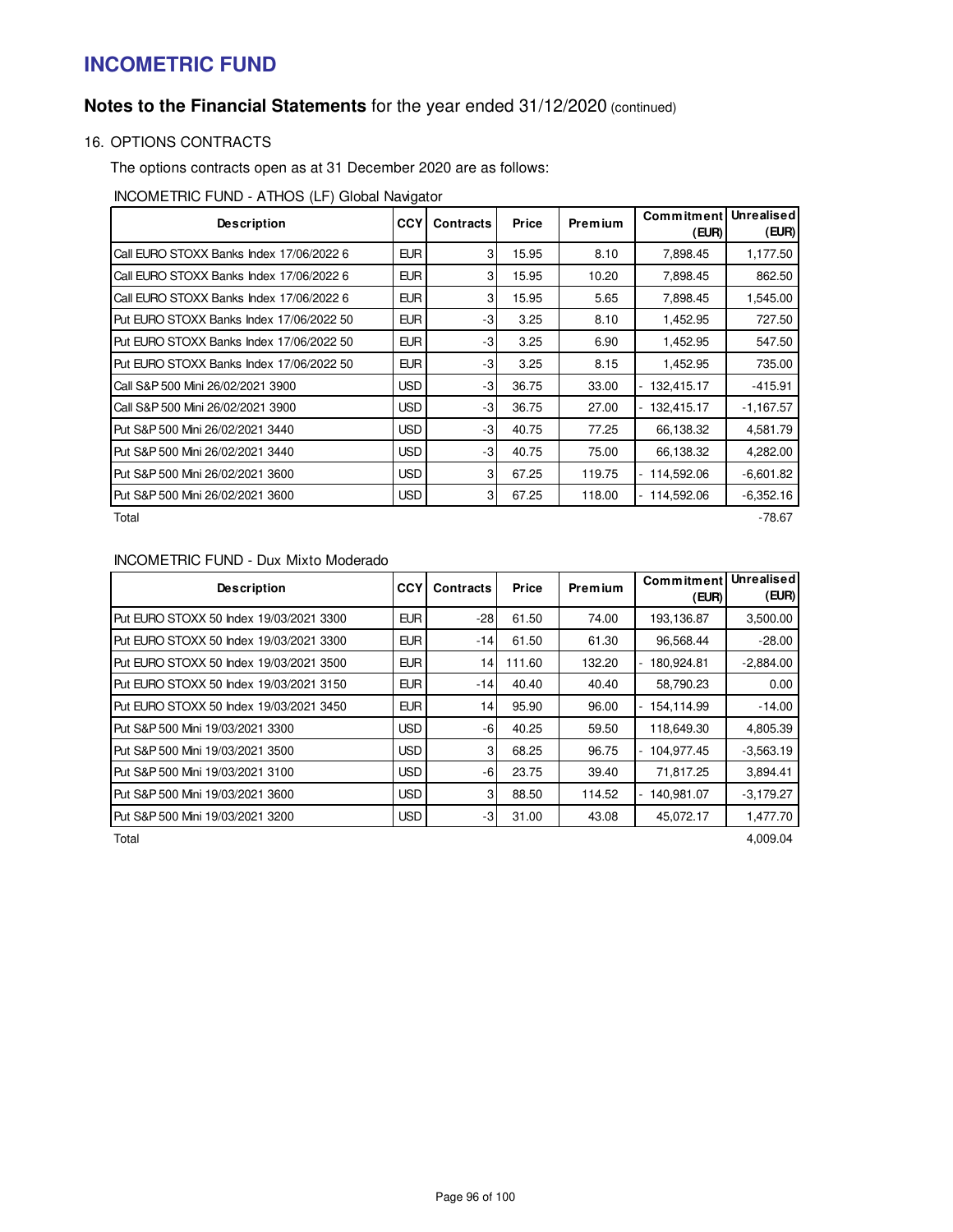## **Notes to the Financial Statements** for the year ended 31/12/2020 (continued)

## 17. CONTRACTS FOR DIFFERENCES

The contracts for differences open as at 31 December 2020 with the counterparty being Notesco Financial Services are as follows:

### INCOMETRIC FUND - Deep Mind Strategic Fund

|                                           | <b>Closing</b> | <b>Unrealised</b> |
|-------------------------------------------|----------------|-------------------|
| Description (Purchase and Sale)           | Price          | (EUR)             |
| Bought AUD 644,000.00 Sold NZD 691,166.56 | 1.069726       | $-2,262.75$       |
| Bought AUD 588,000.00 Sold NZD 632,270.52 | 1.070504       | $-2,814.27$       |
| Bought AUD 532,000.00 Sold NZD 572,873.56 | 1.071140       | $-3,027.25$       |
| Bought AUD 476,000.00 Sold NZD 512,751.96 | 1.071274       | $-2,825.75$       |
| Bought AUD 420,000.00 Sold NZD 452,642.40 | 1.071484       | $-2,619.06$       |
| Bought AUD 364,000.00 Sold NZD 392,908.88 | 1.072186       | $-2,633.16$       |
| Bought AUD 308,000.00 Sold NZD 332,689.28 | 1.072492       | $-2,361.87$       |
| Bought AUD 252,000.00 Sold NZD 272,520.36 | 1.073016       | $-2,120.34$       |
| Bought AUD 196,000.00 Sold NZD 212,171.96 | 1.073462       | $-1,773.44$       |
| Bought AUD 140,000.00 Sold NZD 151,835.60 | 1.074300       | $-1,433.60$       |
| Bought AUD 84,000.00 Sold NZD 91,050.96   | 1.074029       | $-832.50$         |
| Bought AUD 28,000.00 Sold NZD 30,482.76   | 1.075936       | $-356.55$         |
| Bought AUD 299,000.00 Sold NZD 320,892.78 | 1.069338       | $-1,160.86$       |
| Bought AUD 273,000.00 Sold NZD 293,545.98 | 1.070093       | $-1,410.47$       |
| Bought AUD 247,000.00 Sold NZD 265,967.13 | 1.070723       | $-1,498.45$       |
| Bought AUD 221,000.00 Sold NZD 238,058.99 | 1.070860       | $-1,398.91$       |
| Bought AUD 195,000.00 Sold NZD 210,157.35 | 1.071082       | $-1,296.28$       |
| Bought AUD 169,000.00 Sold NZD 182,421.98 | 1.071778       | $-1,291.45$       |
| Bought AUD 143,000.00 Sold NZD 154,454.30 | 1.072058       | $-1,149.98$       |
| Bought AUD 117,000.00 Sold NZD 126,524.97 | 1.072598       | $-1,031.05$       |
| Bought AUD 91,000.00 Sold NZD 98,502.95   | 1.073026       | $-857.61$         |
| Bought AUD 65,000.00 Sold NZD 70,495.10   | 1.073886       | -692.49           |
| Bought AUD 39,000.00 Sold NZD 42,273.66   | 1.073611       | $-402.82$         |
| Bought AUD 13,000.00 Sold NZD 14,152.71   | 1.075503       | $-171.18$         |
| Revaluation of USD account in EUR         |                | 1,811.33          |
| Total                                     |                | (35, 610.74)      |

### 18. DISTRIBUTION OF DIVIDENDS

The Board of Directors of the Management Company declared for the Sub-Fund INCOMETRIC FUND – ACCI Dynamic – Global Fixed Income Opportunities the following distributions of income on unit Class D2:

| <b>Record date</b> | Payment date | Dividend per unit<br>(in USD) | Amount<br>(in USD) |
|--------------------|--------------|-------------------------------|--------------------|
| $08-04-20$         | 17-04-20     | 1.85                          | 36,359.19          |
| $07-10-20$         | 13-10-20     | 1.97                          | 171.223.44         |

## 19. ILLIQUID INVESTMENTS

The Sub-Fund INCOMETRIC FUND - Dunas Patrimonio holds the illiquid investment denominated Banco Espirito Santo S.A., ISIN: PTBES0AM0007. These shares are suspended from trading as of 29/07/2014 and as of 31/12/2020 the total market value in the Sub-Fund is EUR 105.00.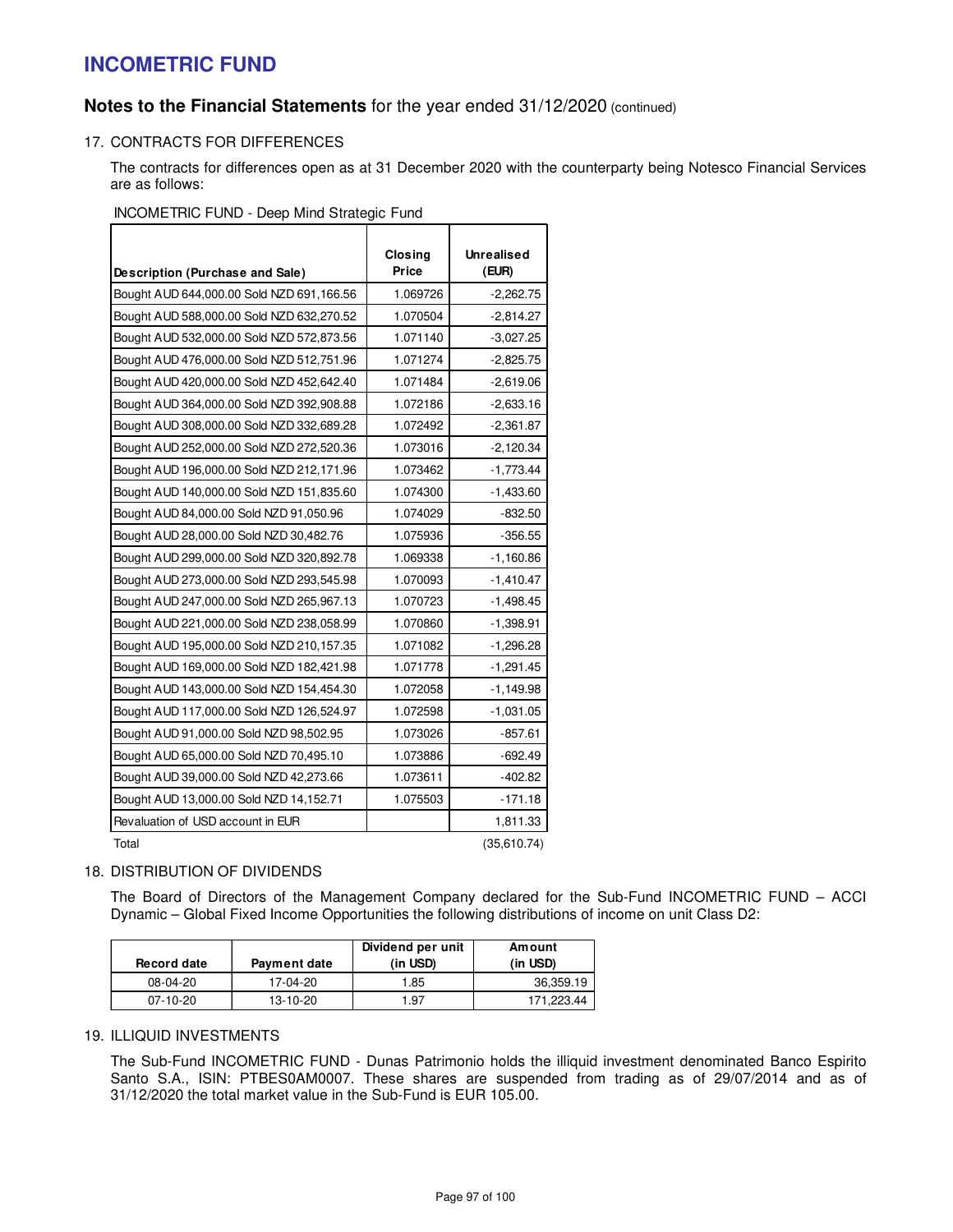# **Notes to the Financial Statements** for the year ended 31/12/2020 (continued)

20. LIQUIDATION

As per the circular resolution of the Conducting Officers Committee of the Management Company taken on 29 January 2020, it was decided to liquidate the Sub-Fund INCOMETRIC FUND - Global Dynamic.

21. SUBSEQUENT EVENTS

As per the circular resolution of the Conducting Officers Committee of the Management Company taken on 7 April 2021, it was decided to put the Sub-Fund INCOMETRIC FUND – Gesconsult Flexible Equity in a dormant status.

The Sub-Fund INCOMETRIC FUND – PATRIFUND launched on 19 March 2021.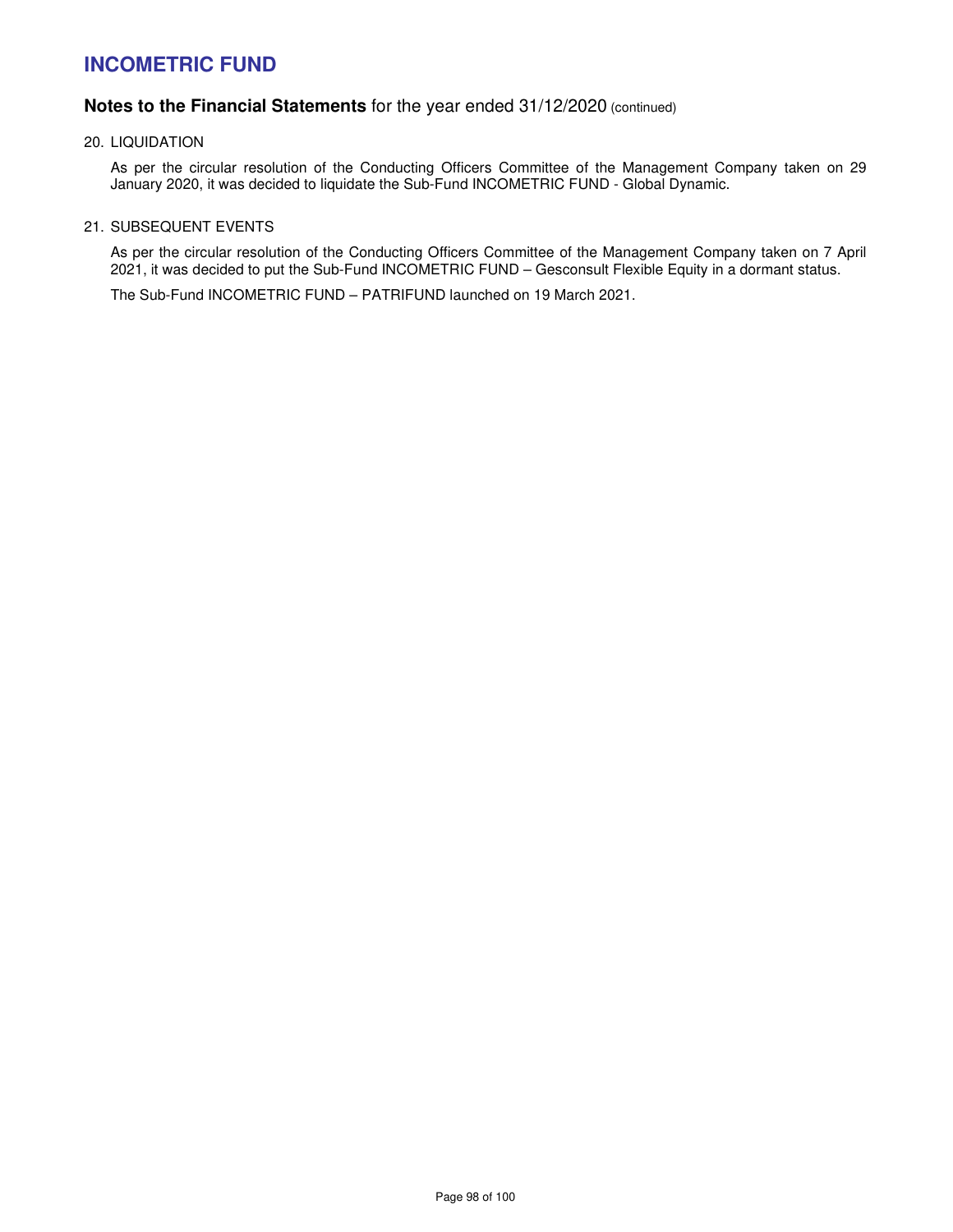## **Unaudited appendix**

## **Remuneration Policy**

The Management Company established a remuneration policy that is compatible with a sound and efficient management of risks, that encourages such management, and which does not encourage excessive risk-taking which would be inconsistent with the risk profiles, rules or instruments of incorporation of the Funds.

The remuneration policy is aligned with the business strategy, objectives, values and the interests of the Management Company, of the Funds and of the investors in such Funds; and includes measures to avoid conflict of interests.

The remuneration policy and practice applies to those categories of employees, including senior management, risk takers, control functions and any employee receiving total remuneration that falls within the remuneration bracket of senior management and risk takers whose professional activities have a material impact on the risk profiles of the management companies or of the Funds that they manage.

The below represents the total fixed and variable remuneration of the staff of the Management Company attributable to all the Funds it manages, taking into account UCITS and non-UCITS; as well as the figures proportionate to the total net assets of the Fund:

#### INCOMETRIC FUND:

|                                                            | Total for the<br>Management<br>Company | Proportionally to the<br>assets of the Fund |  |
|------------------------------------------------------------|----------------------------------------|---------------------------------------------|--|
| Fixed remunerations                                        | 2,774,954.44                           | 202.078                                     |  |
| Variable remunerations<br>Number of beneficiaries (average | 0                                      |                                             |  |
| headcount)                                                 | 38                                     | 2.70                                        |  |
| Amount paid directly by the Fund                           | 0                                      |                                             |  |

The below represents the total fixed and variable remuneration of the staff of the Management Company attributable to all the Funds it manages, taking into account UCITS and non-UCITS; as well as the figures proportionate to the total net assets of the Fund:

The below represents the aggregate amount of remuneration broken down by executive and identified staff, whose actions have a material impact on the risk profile of the Funds, taking into account UCITS and non-UCITS; as well as the figures proportionate to the total net assets of the Fund as at 31 December 2020:

### INCOMETRIC FUND:

|                            | Total for the<br>Management<br>Company | Proportionally to the<br>assets of the Fund |  |
|----------------------------|----------------------------------------|---------------------------------------------|--|
| Remuneration of management | 671.716                                | 47,660                                      |  |
| Identified staff           | 606,251                                | 43,015                                      |  |

The fixed element represents a sufficiently large proportion of the total remuneration and allows the Management Company to operate a completely flexible bonus policy, including the possibility to pay no variable remuneration component. No remuneration includes a variable element commitment. Bonuses were awarded by combining the evaluation of each employee's own performance based on non-financial criteria with that of the relevant operational department concerned and the results of the Management Company.

The Board of Directors establishes the general principles governing the Management Company's remuneration policy and supervises its implementation. This process is governed by the non-executive directors. In establishing this policy, the Board of Directors of the Management Company takes into account all elements pertaining to the Management Company's strategy, the risk-taking strategy, and the nature, scale and complexity of the activities. The Board of Directors of the Management Company is reviewing the remuneration policy on a yearly basis.